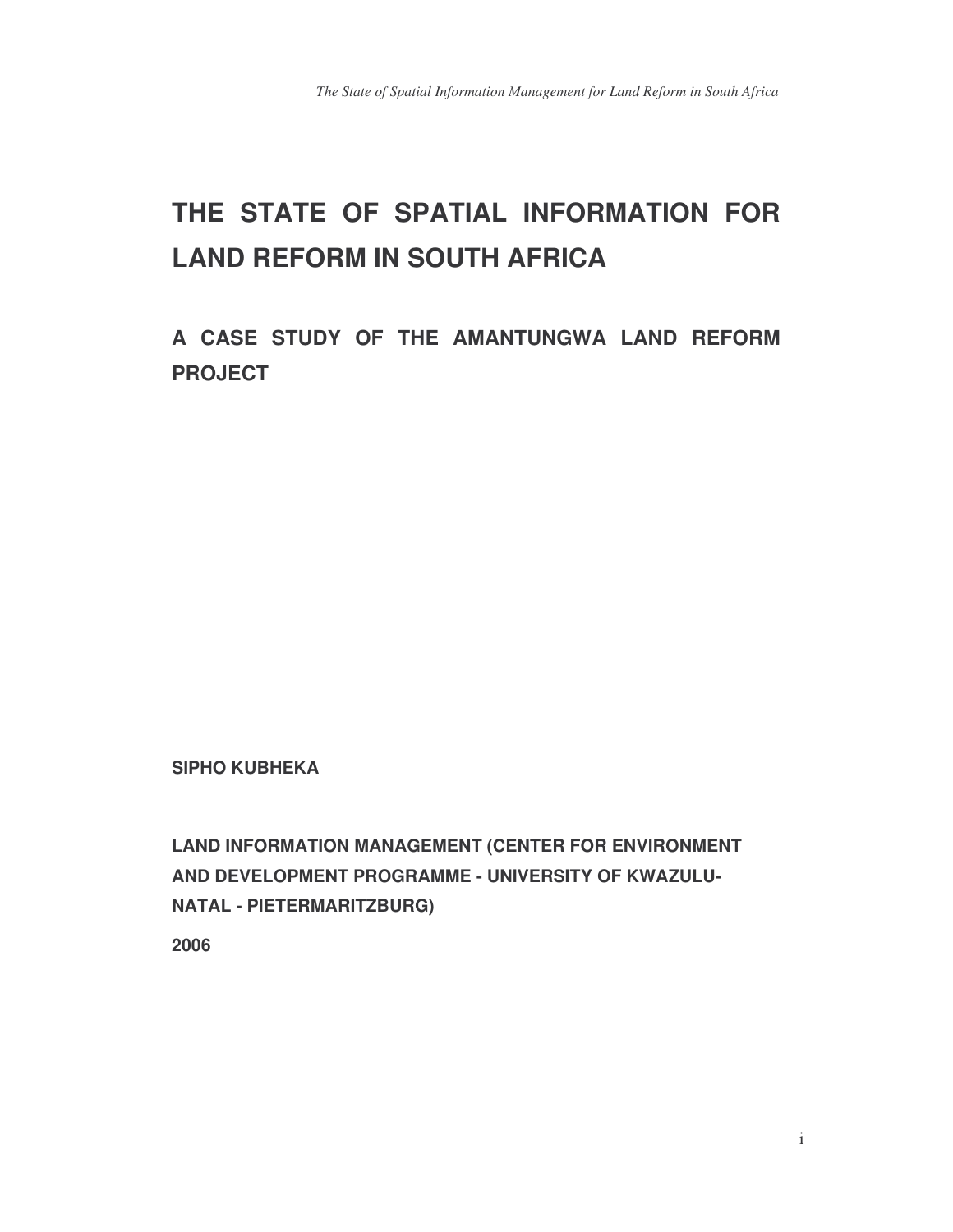#### **Abstract**

Many authors and practitioners involved in rural or local development agree that co-operation and the integration of efforts by the delivery agents is crucial for sustainable development programmes. The delivery of Land Reform as initiated by the new government in South Africa (SA) is one programme that has been faced by a number of challenges including the slow pace of delivery, lack of support and co-operation from the key stakeholders, negligible impact on the improvement in the lives of its beneficiaries and many others. Many Land Reform participants including the government argue that among the challenges facing this programme is a lack of co-operation between the key stakeholders including the different spheres of government involved or impacted upon by the delivery of the Land Reform programme. The Department of Land Affairs (DLA) which is responsible for Land Reform delivery is facing challenges in integrating Land Reform with the rural or local level development which is facilitated by the local and district municipalities through the Integrated Development Planning (IDP) process. This thesis seeks to look at how the Land Reform planning process and the internal spatial data systems within the DLA can be used to integrate Land Reform delivery with the municipal IDP processes to attain integrated rural development.

There is a growing realization of the fact that the development of an integrated spatial data is critical for sustainable development in SA. A number of initiatives have been embarked upon by various organizations to establish the spatial data infrastructure. However these efforts have been reported to be often fragmented and isolated in the areas of operation and focus. Thus, the challenge is to develop a strategy to develop an integrated spatial data infrastructure that would be used to support sustainable development programmes such as the Land Reform programme. This thesis therefore proposes to look at the various data sources particularly within the DLA and from other organs of state involved in Land Reform and local development with a view to highlight the limitation and shortcomings that can be addressed in integrated spatial data infrastructure.

To assess the current status of the spatial data sources and usage for Land Reform implementation, an analysis of the spatial data sources within the DLA was conducted to determine its suitability for the development of an integrated spatial data infrastructure. Different sections of the DLA responsible for acquiring and providing spatial data were assessed to ascertain whether their data can be shared, transferred or integrated to support the Land Reform implementation. An integrated spatial data infrastructure is then proposed as a solution to forge co-operation and collaboration among all users involved in Land Reform implementation.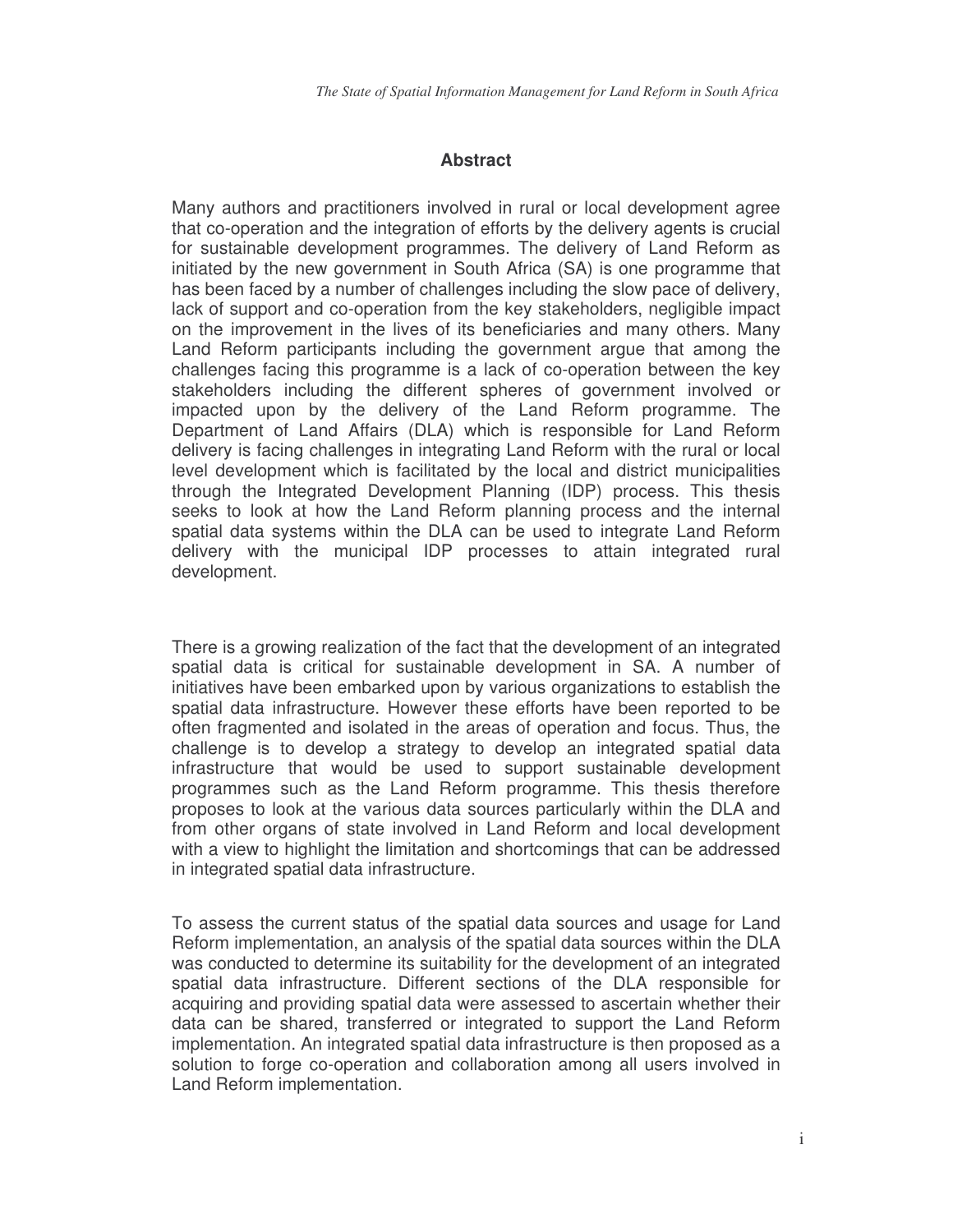#### **Disclaimer**

This research is a study conducted as part of the Land Information Management programme in the Centre for Environment and Development at the University of KwaZulu-Natal. The views expressed in this study do not represent the views of any of these institutions but those of the author.

**Date…………………………………………………………………………**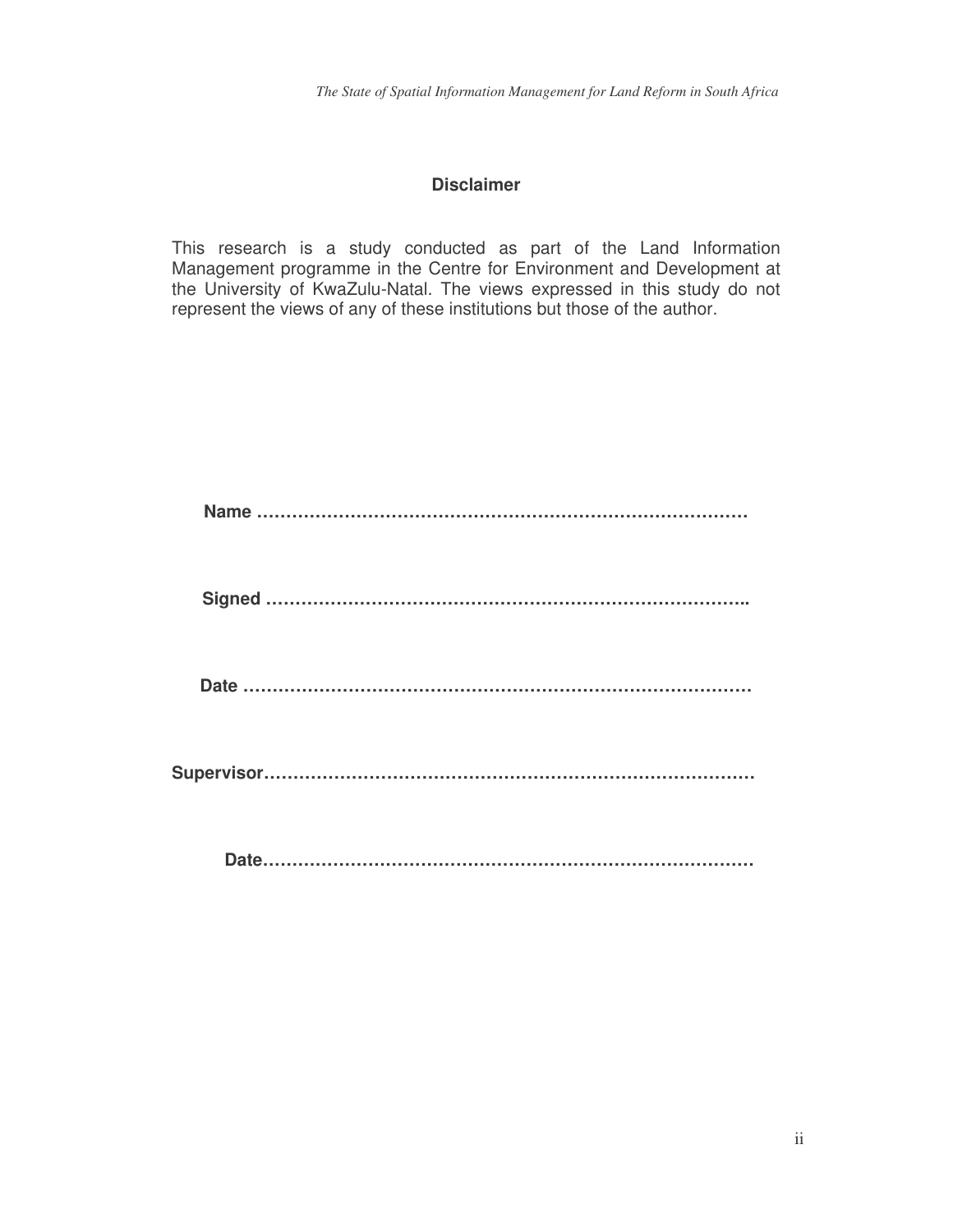#### **Acknowledgements**

First of all I would like to thank God for giving me the strength and courage to undertake this mammoth task and all the Kubheka ancestors for blessing and guiding this effort. I want to give many thanks to my wife lovely Phindy and my daughter Nomaswazi for their enduring support and love that enabled me to push through even during the most challenging times on this work. I also want to dedicate this work to my dearly departed parents William Mkhithika Kubheka and my mother Elizabeth Kubheka for the wonderful upbringing that I got from them and all the good things they taught about life. I would also like to thank all those who have contributed academically to this work starting with my supervisor Dr. Rugege, officials of the Department of Land Affairs particularly Mr. V Z. Mngwengwe, officials of the Amajuba District Municipality, particularly Mr. S. Duma and Mr. I. Scholtz, Mr. Sbongiseni Maseko of Maseko Hlongwa and Associates, Inkosi Khumalo of the Amantungwa Trust and many others whom I would not be able to mention.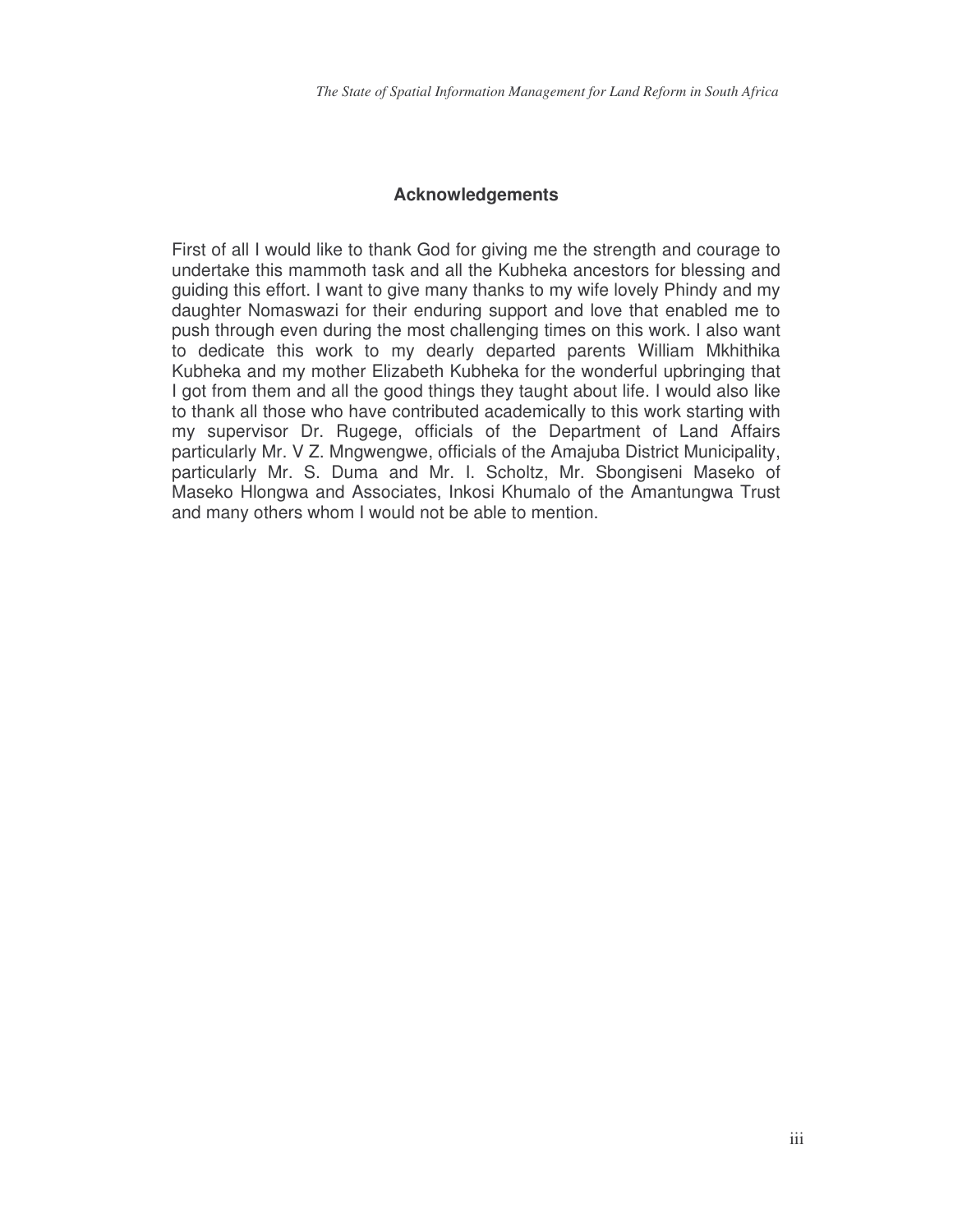### **TABLE OF CONTENTS**

| <b>Topic</b> | Page |
|--------------|------|
|              |      |
|              |      |
|              |      |
| 1.1          |      |
|              |      |
|              |      |
|              |      |
|              |      |
| 1.2          |      |
| 1.3          |      |
| 1.4          |      |
| 1.4.1        |      |
|              |      |
| 2.           |      |
| 2.1          |      |
|              |      |
|              |      |
|              |      |
| 2.2          |      |
|              |      |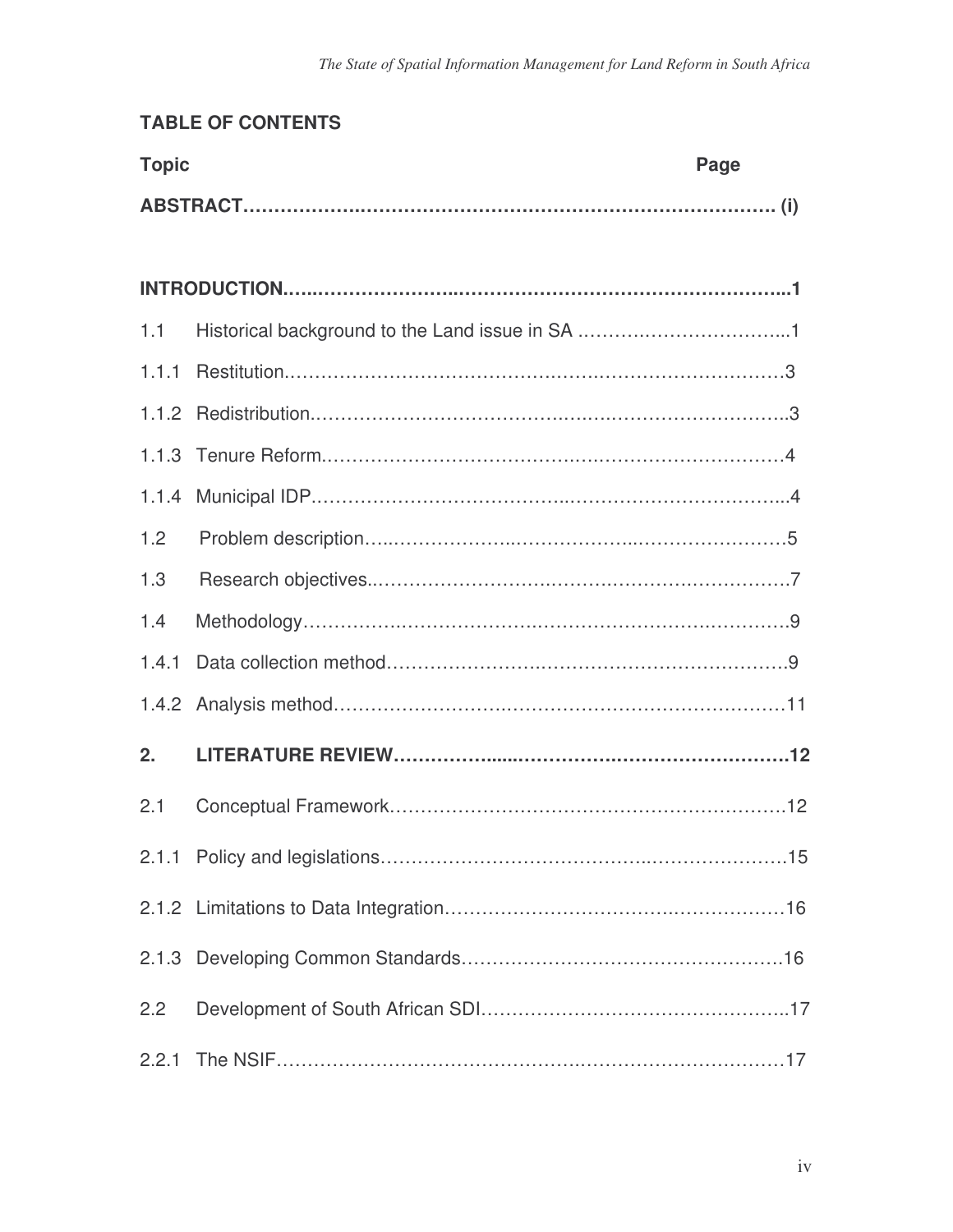| 2.3     |                                                                                               |  |
|---------|-----------------------------------------------------------------------------------------------|--|
| 2.4     | Legislation Governing Establishment of the SDI20                                              |  |
| 2.5     |                                                                                               |  |
|         |                                                                                               |  |
| 3.      | LAND REFORM IMPLEMENTATION PROCEDURES, SPATIAL DATA<br>REQUIREMENTS AND INFORMATION OUTPUTS23 |  |
| 3.1     |                                                                                               |  |
| 3.2     | Procedures in Land Redistribution implementation26                                            |  |
| 3.3     |                                                                                               |  |
| 3.4     |                                                                                               |  |
| 3.5     |                                                                                               |  |
| 3.5.1   |                                                                                               |  |
| 3.5.1.1 |                                                                                               |  |
|         |                                                                                               |  |
| 3.5.1.3 |                                                                                               |  |
| 3.5.1.4 |                                                                                               |  |
| 3.5.1.5 |                                                                                               |  |
| 3.6     |                                                                                               |  |
| 3.6.1   |                                                                                               |  |
|         |                                                                                               |  |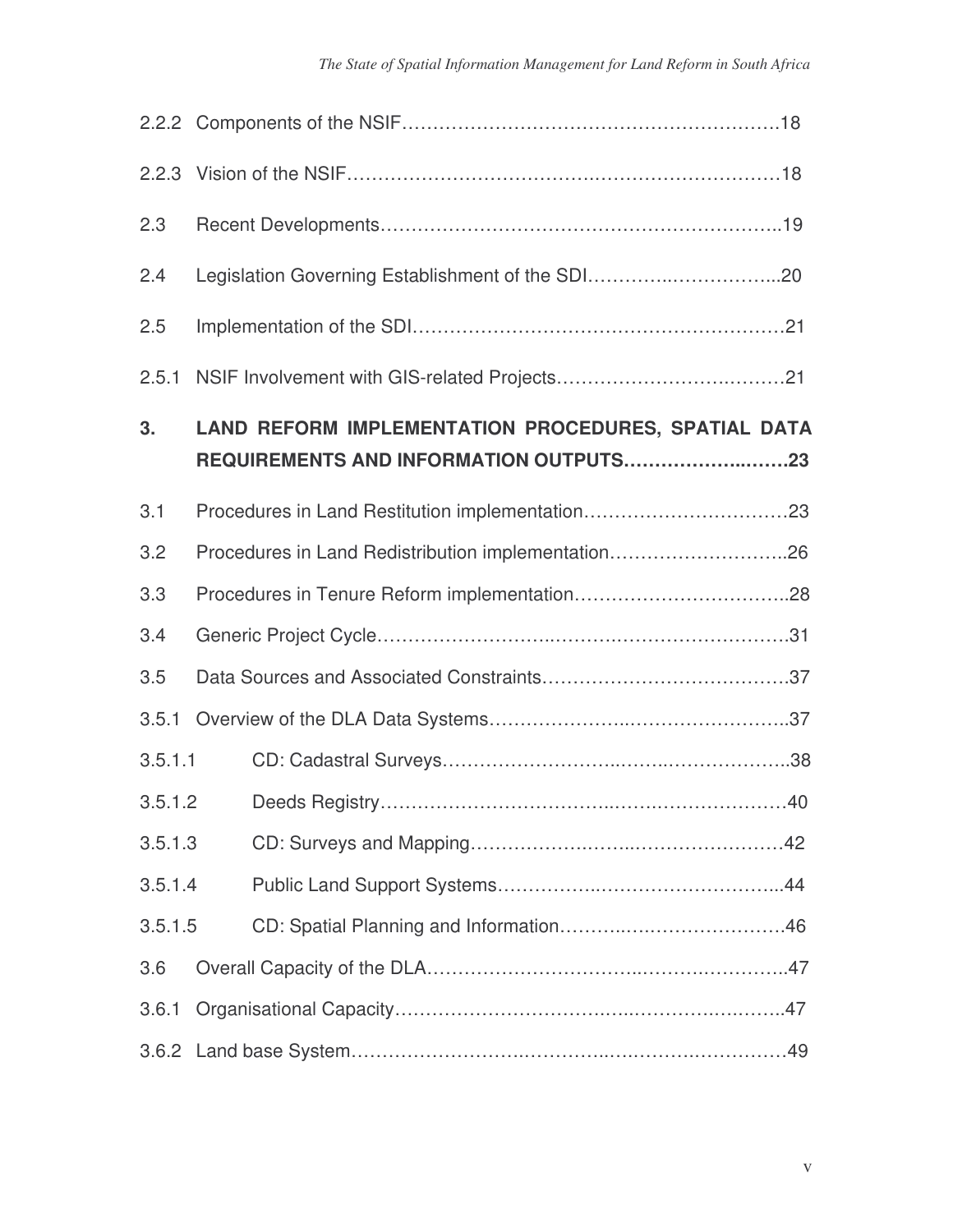| 4.      | <b>ANALYSIS OF CONSTRAINTS - Amantungwa Land Redistribution</b>      |
|---------|----------------------------------------------------------------------|
|         |                                                                      |
| 4.1     |                                                                      |
| 4.2     |                                                                      |
| 4.3     |                                                                      |
| 4.4     |                                                                      |
| 4.4.1   |                                                                      |
| 4.4.2   |                                                                      |
| 4.4.3   |                                                                      |
| 4.5     |                                                                      |
| 4.6     | Spatial Data Requirement for the Amantungwa Plan58                   |
| 4.6.1   |                                                                      |
| 4.6.2   |                                                                      |
| 4.7     |                                                                      |
| 4.7.1   |                                                                      |
| 4.7.2   |                                                                      |
| 4.7.2.1 |                                                                      |
| 4.7.2.2 |                                                                      |
|         | 4.7.3 Location of the Amantungwa within the ADM conservation area 69 |

|  | 5. SPATIAL DATA INFRASTRUCTURE DEVELOPMENT AS A SOLUTION |  |
|--|----------------------------------------------------------|--|
|  |                                                          |  |
|  |                                                          |  |
|  |                                                          |  |
|  |                                                          |  |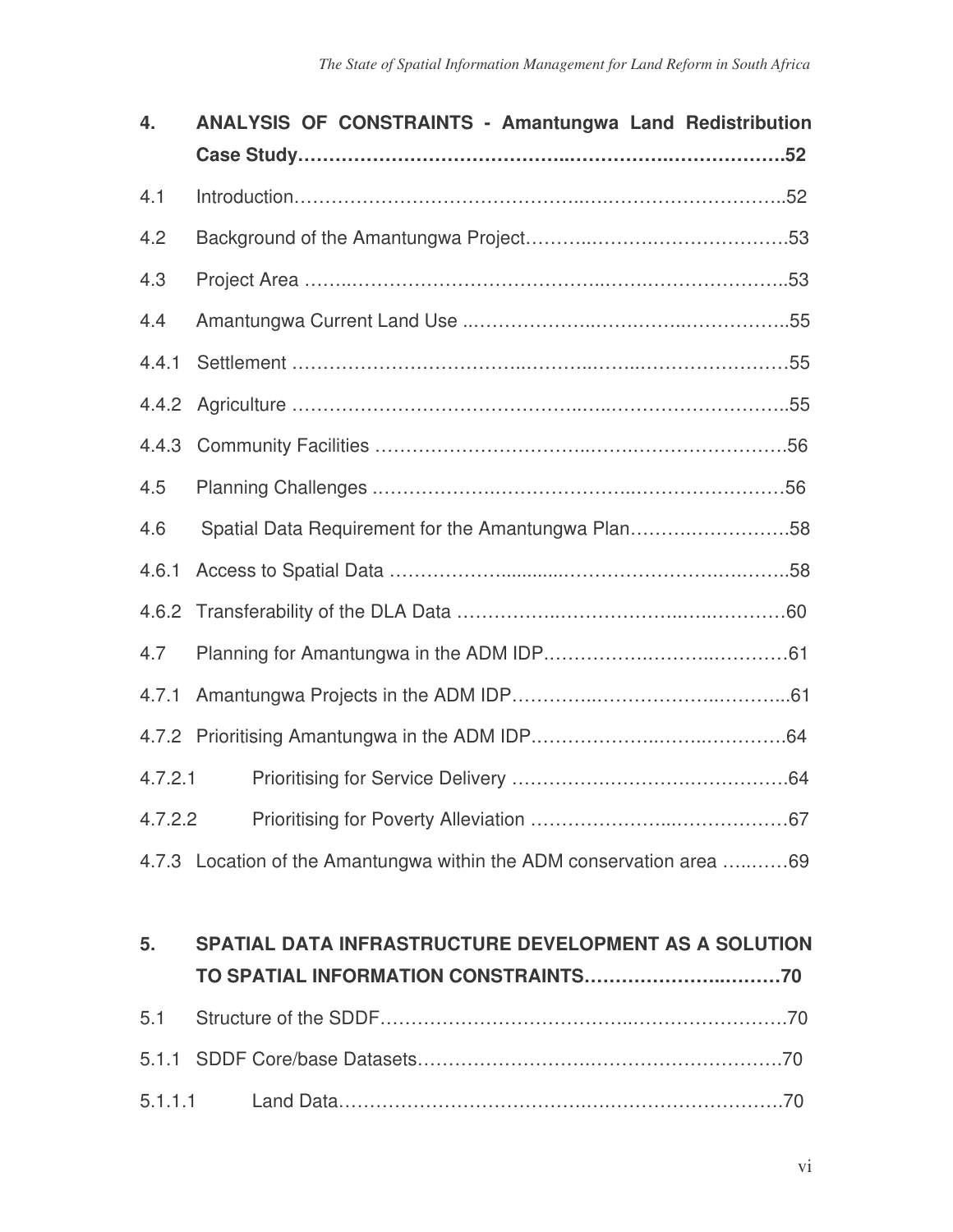| 5.1.1.2   |  |
|-----------|--|
| 5.1.1.3   |  |
| 5.1.1.4   |  |
| 5.1.1.5   |  |
| 5.1.1.6   |  |
|           |  |
|           |  |
| 5.2.1.1   |  |
| 5.2.1.2   |  |
| 5.2.1.3   |  |
| 5.2.1.4   |  |
| 5.2.1.4.1 |  |
| 5.2.1.4.2 |  |
| 5.2.1.5   |  |
| 5.2.1.6   |  |
|           |  |
|           |  |
|           |  |
|           |  |
|           |  |
|           |  |
|           |  |
|           |  |

|--|--|--|--|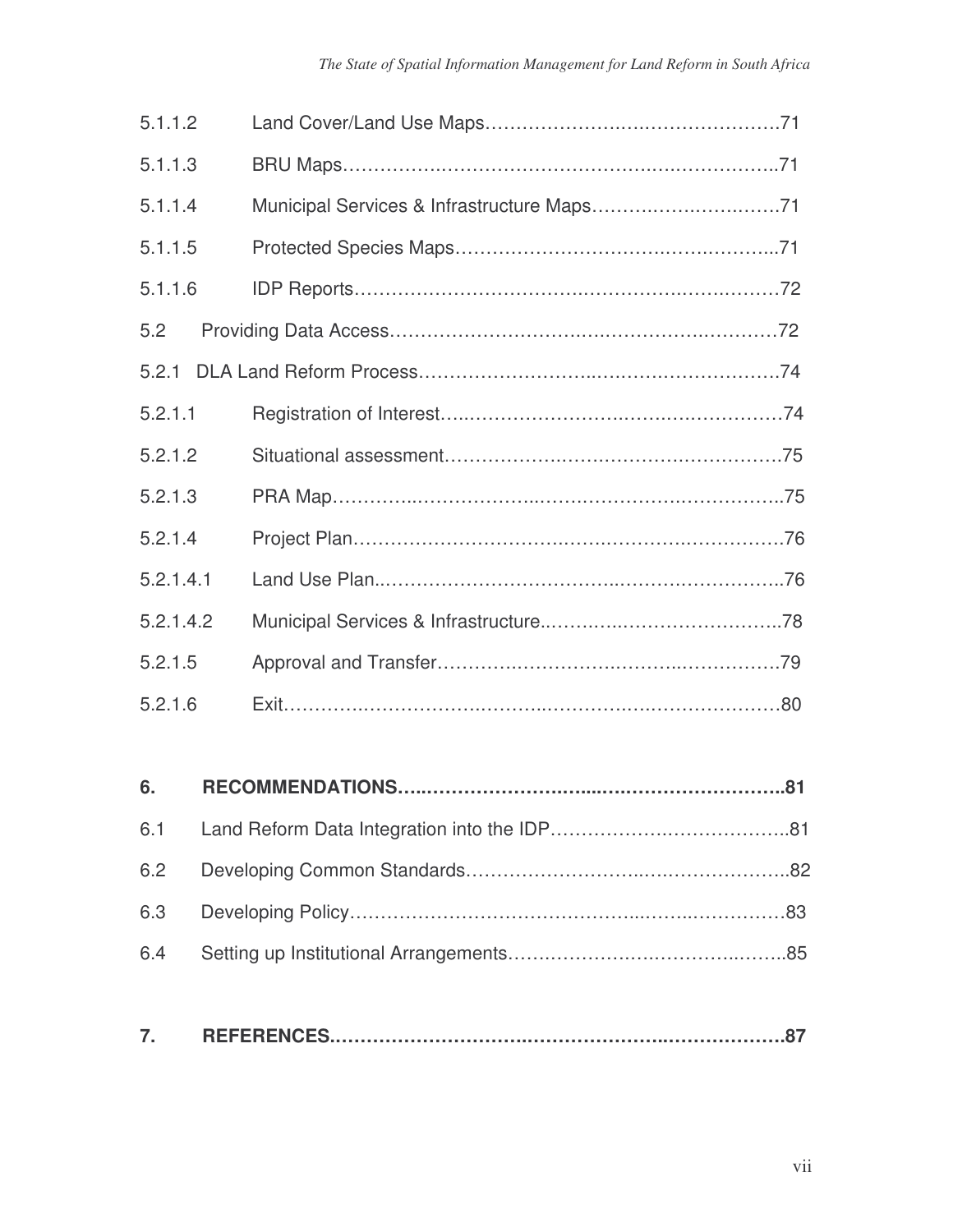## **Figures:**

| Figure 2: Procedures in Land Redistribution Implementation26 |  |
|--------------------------------------------------------------|--|
| Figure 3: Procedures in Land Tenure Reform Implementation28  |  |
|                                                              |  |
| Figure 5: A generic PRA Map indicating current land uses 33  |  |
|                                                              |  |

### **Tables:**

### **Maps:**

| Map C: Key Interventions of the ADM IDP for Poverty Alleviation 66 |  |
|--------------------------------------------------------------------|--|
|                                                                    |  |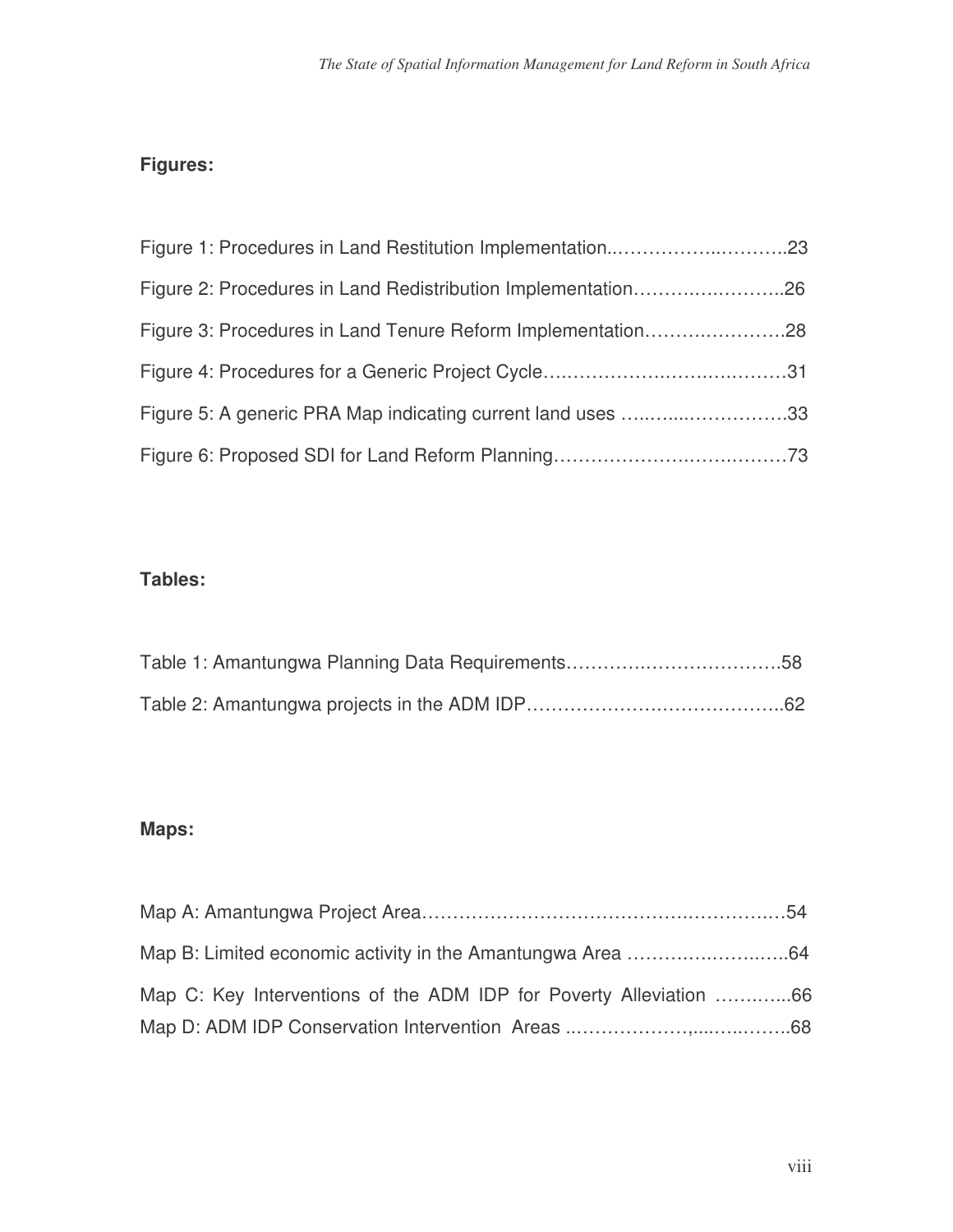### **ACRONYMS USED:**

ADM: Amajuba District Municipality BRG: Bio-resource Group BRU: Bio-resource Unit CBPWP: Community Based Public Works Programme CD: Chief Director CODI: Committee for Development Information CIS: Cadastral Information System CMIP: Consolidated Municipal Infrastructure Programme CSI: Committee for Spatial Information CSIR: Council for Scientific & Industrial Research CV: Curriculum Vitae DLA: Department of Land Affairs DOA: Department of Agriculture DOA & EA: Department of Agriculture & Environmental Affairs DOH: Department of Housing DOT: Department of Transport DOTLG: Department of Traditional & Local Government DPLG: Department of Provincial and Local Government DWAF: Department of Water Affairs & Forestry ECA: Economic Commission for Africa FAO: Food and Agricultural Organisation GIS: Geographic information System HSRC: Human Science Research Council IDP: Integrated Development Plan KZN: KwaZulu-Natal LED: Local Economic Development LRAD: Land Redistribution for Agricultural Development MASEKO HLONGWA AND ASSOCIATES: Maseko Hlongwa and Associates (PTY) Ltd NSIF: National Spatial Information Framework PAR/PRA: Participatory Action Research PIMS: Planning & Information Management Support PLSS: Public Land Support Services SA: South Africa SDI: Spatial Data Infrastructure SDDF: Spatial Data Distribution Framework SGO: Surveyor General's Office SPI: Spatial Planning and Information UN: United Nations UNEP: United Nations Education Programme USAID: United States Agency for International Development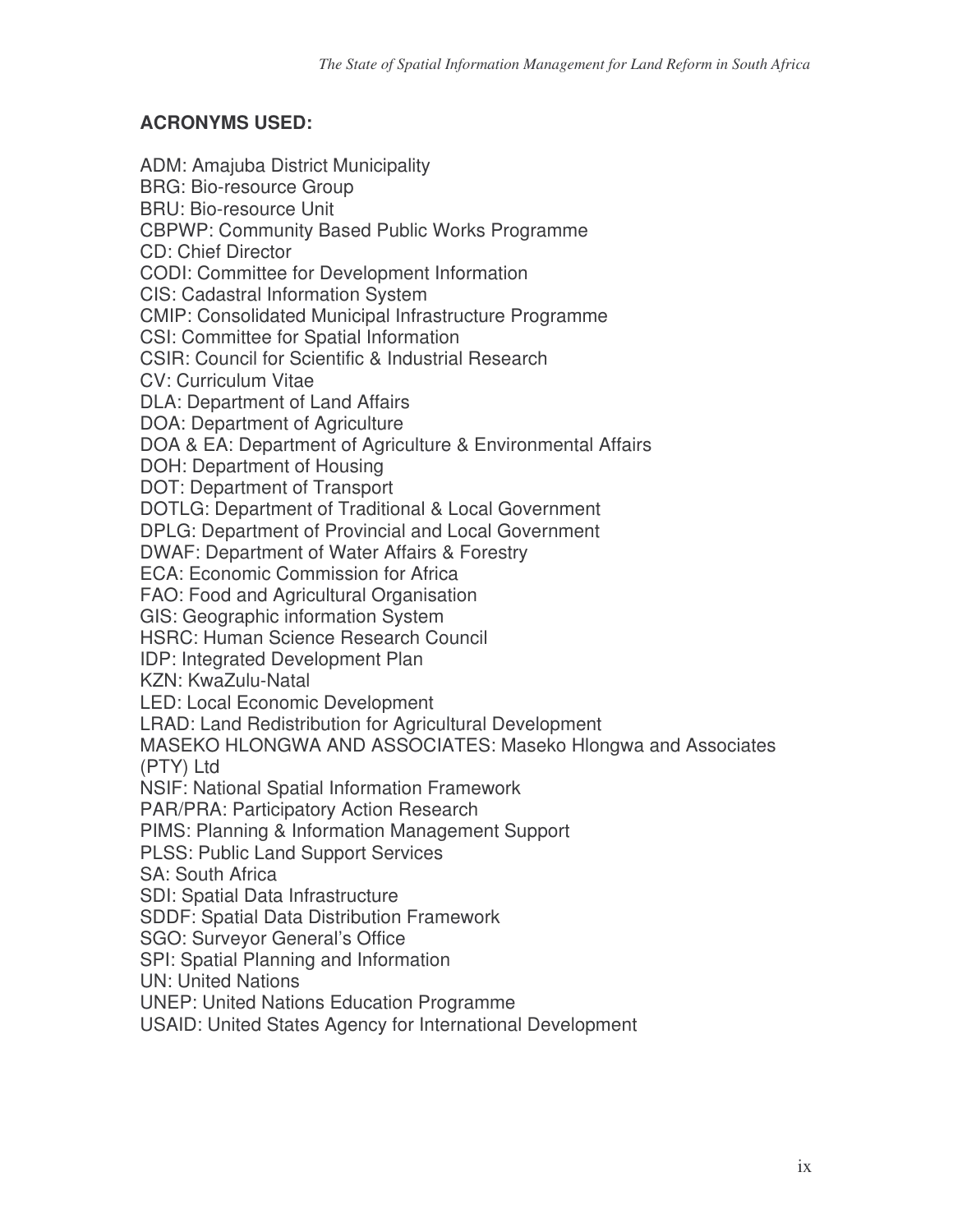#### **INTRODUCTION**

#### **1.1 Historical background to the Land issue in South Africa**

It is estimated that more than 3.5 million people and their descendants have been victims of racially based dispossessions and forced removals during the years of segregation and apartheid in South Africa (SA). These were carried out by the successive colonial era regimes and the nationalist government which enforced the apartheid system. Urban removals were mostly dealt with in terms of the Group Areas Act or the Urban Areas Act. Rural removals consisted of various categories, such as black spot removals, removal of labour tenants, removals from mission stations, removals for the sake of forestry requirements and internal removals in the scheduled and released areas [later to become the homelands]. Legislation applicable to rural removals include the Black Land Act No. 27 of 1913, the Development Trust and Land Act No. 18 of 1936 and the Prevention of Illegal Squatting Act No. 52 of 1951(White Paper on Land Policy, 1996).

The Land Reform programme was introduced by the new SA government when it came into power in 1994. The objectives of the Land Reform programme are outlined on the White Paper on Land Policy as follows:

Land is an important and sensitive issue to all South Africans. It is a finite resource, which binds all together, in a common destiny. As a cornerstone for reconstruction and development, a land policy for the country needs to deal effectively with:

- the injustices of the racially based land dispossession of the past;
- the need for a more equitable distribution of land ownership;
- the need for land reform to reduce poverty and contribute to economic growth;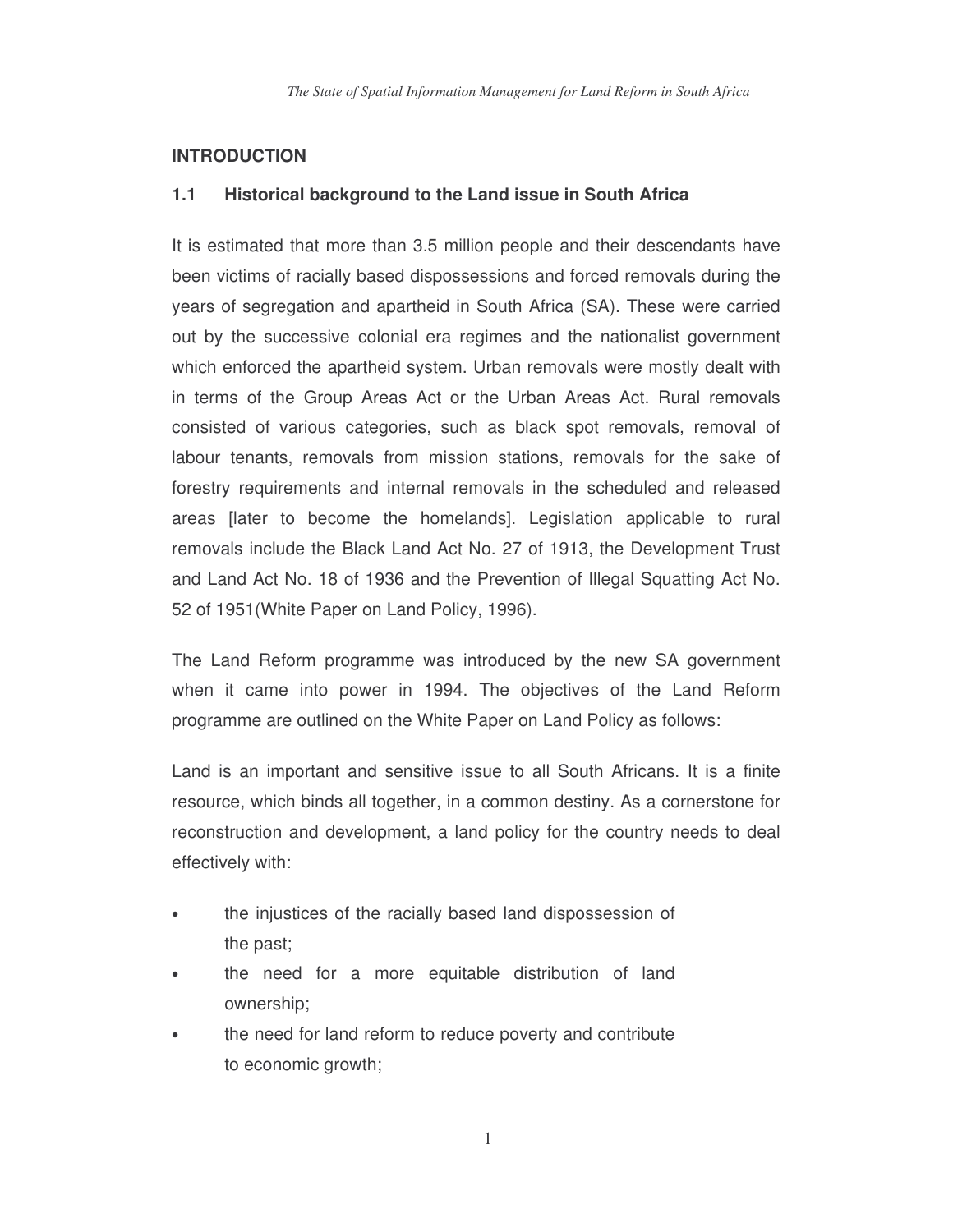- security of tenure for all; and
- a system of land management which will support sustainable land use patterns and rapid land release for development.

Land policy should ensure accessible means of recording and registering rights in property, establish broad norms and guidelines for land use planning, effectively manage public land and develop a responsive, client-friendly land administration service (White Paper on Land Policy, 1996).

The provision of support services, infrastructural and other development programmes, is essential to improve the quality of life and the economic opportunities resulting from land reform. This necessitates a constructive partnership between national, provincial and local level administrations. The successful delivery of land reform depends not only on an integrated government policy and delivery systems, but also on the establishment of cooperative partnerships between the state, private and non-governmental sectors (White Paper on Land Policy, 1996).

In terms of the White Paper on Land Policy, South Africa's vision is of a land policy and land reform programme that contributes to reconciliation, stability, growth and development in an equitable and sustainable way. Land reform aims to contribute to economic development, both by giving households the opportunity to engage in productive land use and by increasing employment opportunities through encouraging greater investment. We envisage a land reform which results in a rural landscape consisting of small, medium and large farms; one which promotes both equity and efficiency through a combined agrarian and industrial strategy in which land reform is a spark to the engine of growth (White Paper on Land Policy, 1996).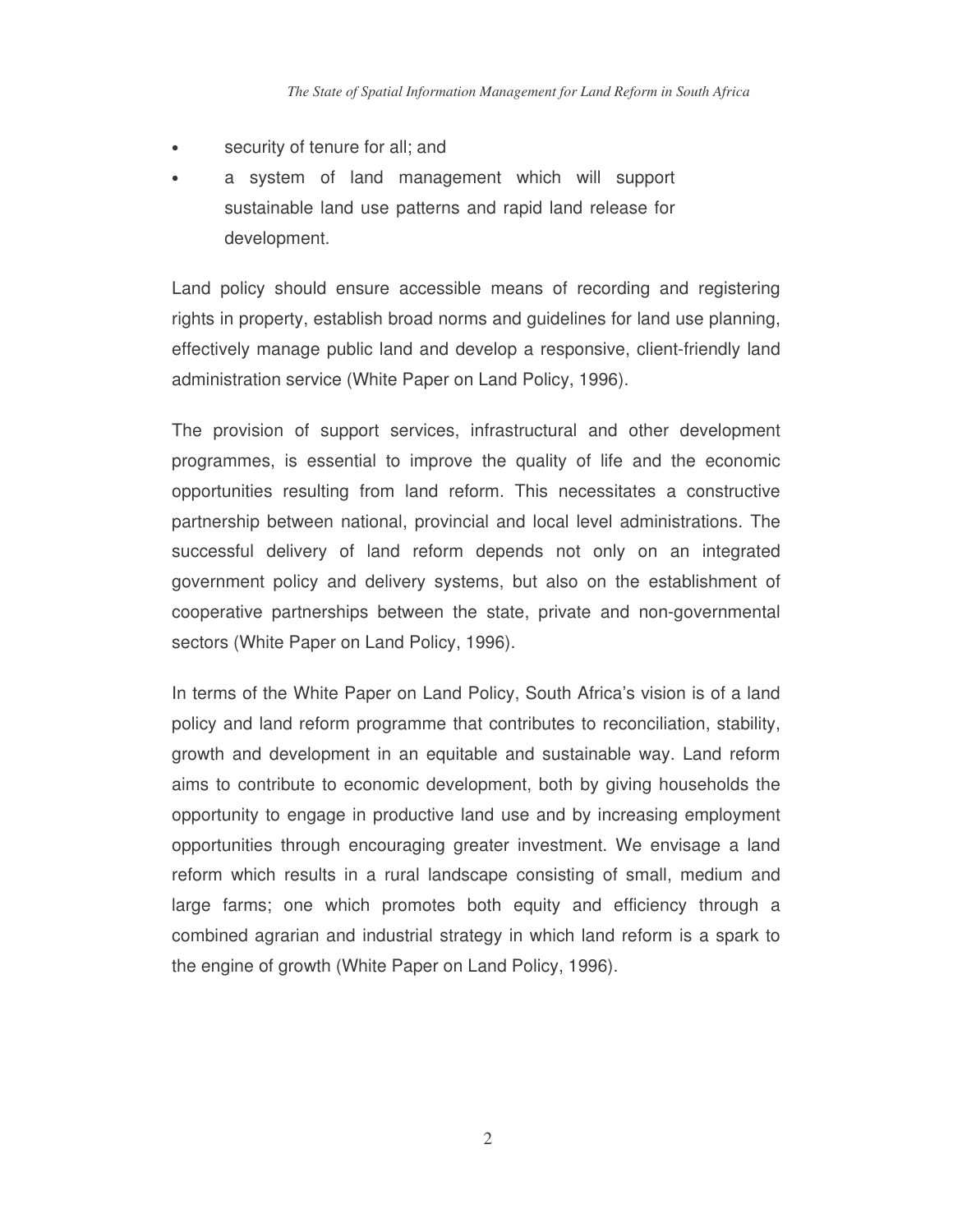#### **1.1.1 Restitution**

According to del Grande (2003), the Restitution programme aims to:

- provide redress to those dispossessed through racist legislation and practice after 19<sup>th</sup> June 1913.
- have persons or communities dispossessed of property after 19 June 1913, as a result of past racially discriminatory laws and practices, restored to such property or receive just and equitable redress.

In terms of the description in the Department of Land Affairs of SA (DLA) website (www.dla.gov.za), the Land Restitution programme aims to:

- promote equity for victims of dispossession by the State, particularly the landless and the rural poor;
- facilitate development initiatives by bringing together all stakeholders relevant to land claims;
- promote reconciliation through the restitution process; and
- contribute towards an equitable redistribution of land rights.

#### **1.1.2 Redistribution**

In the DLA Redistribution Support Systems (www.dla.gov.za), the aims of the Redistribution Programme are described as to:

- improve access to land;
- secure rights to land for residence and for productive purposes to improve income and quality of life (increase black ownership of commercial agriculture and increase equitable distribution of land), so as to enhance household income security, provide employment and improve nutrition; and
- promote economic development of rural areas.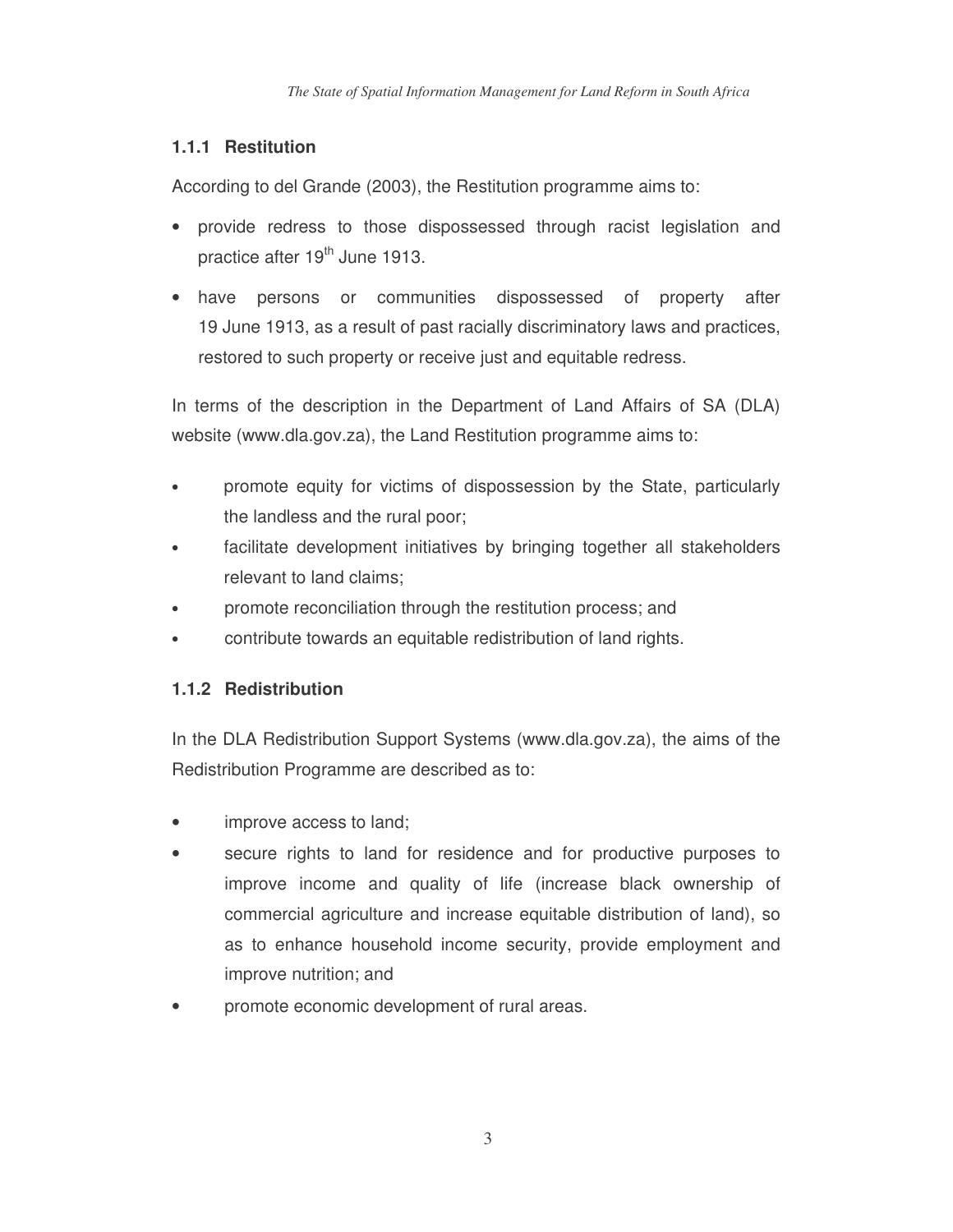#### **1.1.3 Tenure Reform**

According to the Tenure Support Systems of the DLA (www.dla.gov.za), the Tenure Reform programme is briefly about the improvement of terms and conditions through which people hold, use, occupy and access land and it also aims to:

- improve tenure security for all;
- accommodate diverse forms of land tenure, including communal tenure;
- develop and co-ordinate tenure policy;
- develop and manage tenure reform programmes;
- build capacity and disseminate information to support tenure security;
- promote support and co-ordinate land rights for labour tenants in terms of the Labour Tenants Act (Act 3 of 1996); and
- provide support and co-ordinate land rights for farm workers and occupiers in terms of the Establishment and Security of Tenure Act.

#### **1.1.4 Municipal Integrated Development Planning (IDP)**

The Integrated Development Planning (IDP) introduced in SA by the new government in 2000, is a process through which a municipality can establish a development plan for the short, medium and long-term. According to the Municipal Systems Act of the Department of Provincial and Local Government (DPLG) which governs the operations of the municipalities, all the municipalities in SA are obligated to have an IDP (Municipal Systems Act, 2000).

In effect, the IDP is a planning and strategic framework to help municipalities fulfill their developmental mandate. It enables municipalities to align their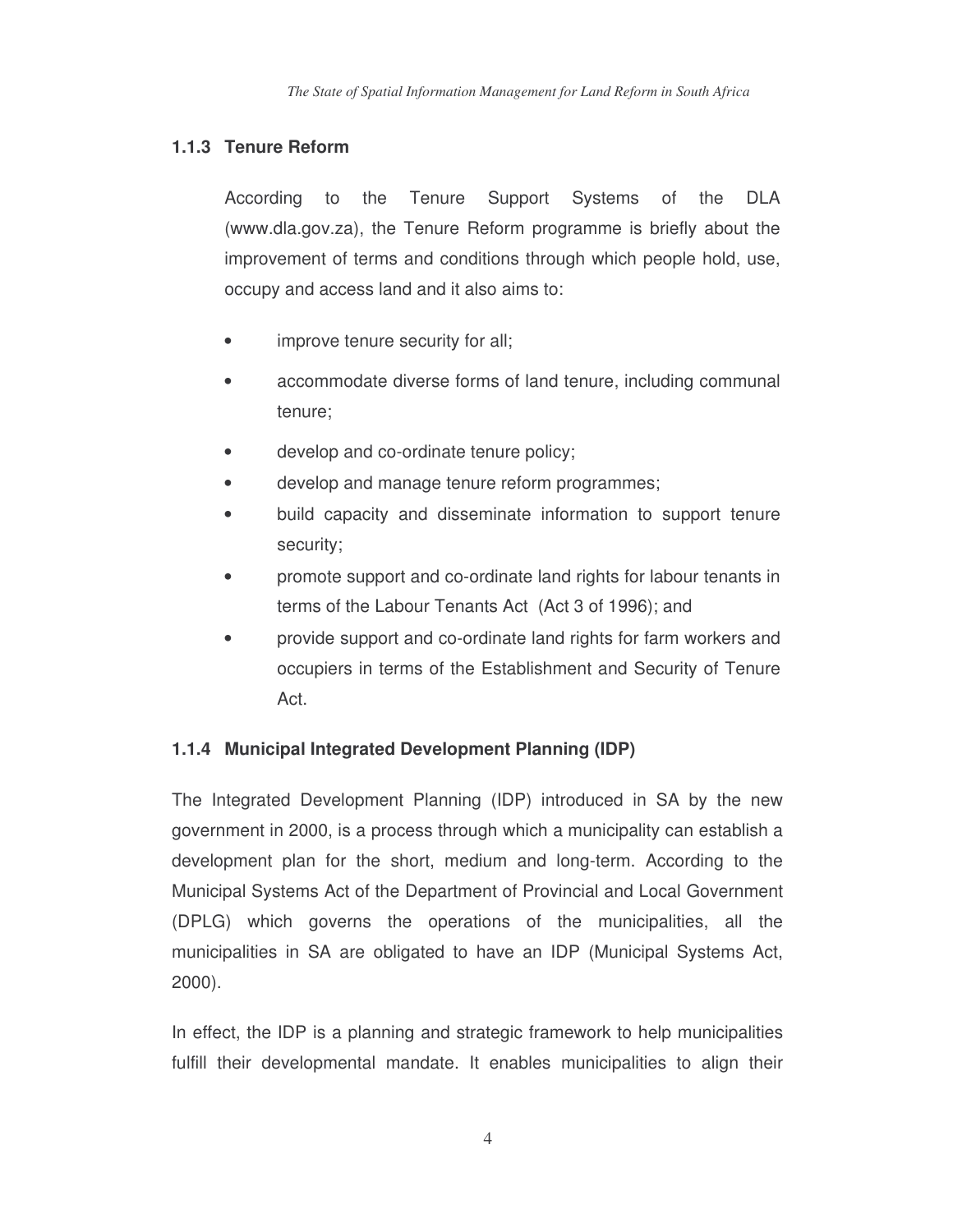#### The State of Spatial Information Management for Land Reform in South Africa

financial and institutional resources behind agreed policy objectives and programmes (White Paper on Local Government, 1998).

The White Paper on Local Government further describes the IDP as a vital tool to ensure the integration of local government activities with other spheres of development planning at provincial, national and international levels, by serving as a basis for communication and interaction. The IDP therefore provides a potential for the integration of Land Reform delivery with local level delivery of services and infrastructure to the Land Reform beneficiaries.

The IDP has been designed in terms of the Municipal Systems Act (Act 32 of 2000) to ensure that there is strong representation from affected communities and to provide for a transparent planning and development process. The IDP is intended for review annually against the council's performance measures and to give expression to any changes that are needed to the IDP as these may arise from time to time (Isikhungosethu Environmental Services, 2002)'.

According to an article by the Isikhungosethu Environmental Services (2002), in the past, planning largely took place in isolation from the citizens of the area being planned for and integration of effort between line departments and the municipalities seldom took place. The institutional environment created for the preparation of the IDPs is vastly superior to that previously in place because it secures the place of planning as a strategic function at the heart of municipal management and responsibility. Furthermore plans emanating from the planning process have legal standing requiring co-ordination and integration of the different sectors in the delivery processes.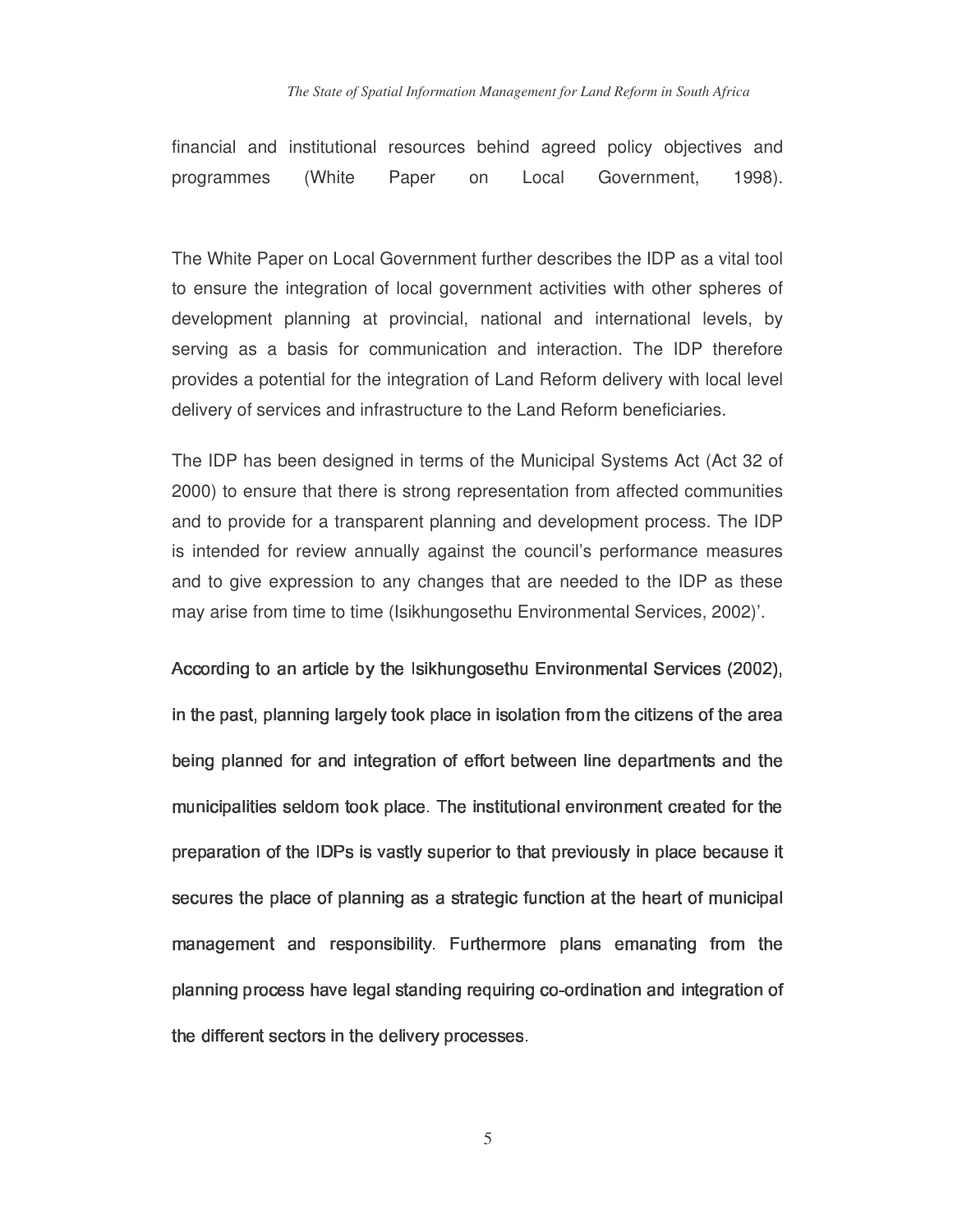#### $1.2$ **Problem description**

The objective of the Land Reform Programme in SA as described in the White Paper on Land Policy, apart from securing tenure for all and to deal with the need for a more equitable distribution of land ownership, is to ensure that Land Reform contributes to the reduction of poverty and to economic growth.

The SA Department of Land Affairs (DLA) is obligated with the implementation of the Land Reform programme through the restitution, redistribution and tenure reform programmes. The DLA adapted a project approach in implementing the three programme components through its provincial and district offices. However, the process has been often criticised as too slow and that the intended reforms have in many cases failed to be realised after the projects has been completed with respect to providing the expected improvement of livelihoods as well as in the provision of basic municipal services and infrastructure to the beneficiaries (del Grande, 2003).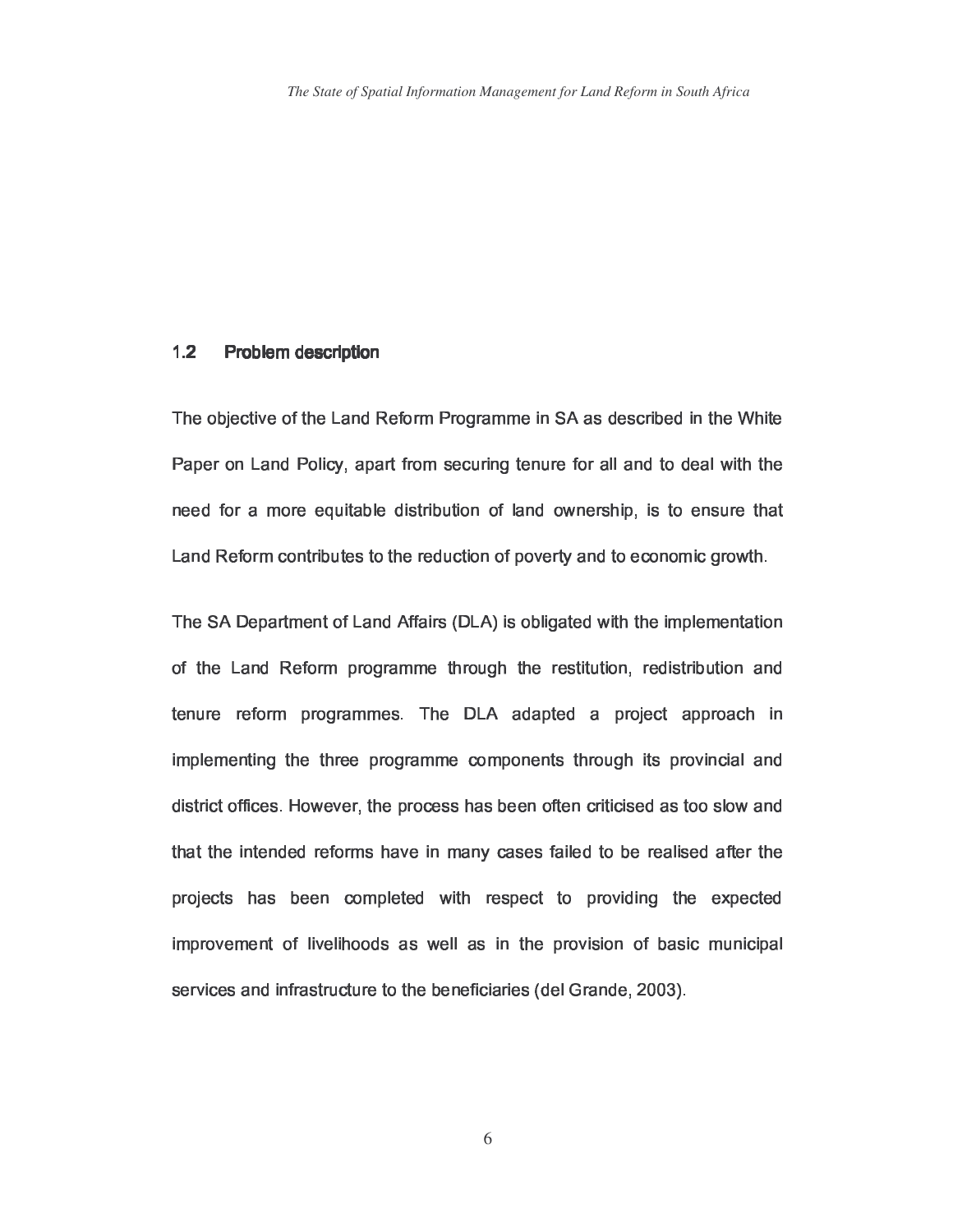$-$  . The set of the state of the state of the state of the state of the state of the state of the state of the state of the state of the state of the state of the state of the state of the state of the state of the state . The second contract is the second contract of the second contract of the second contract of the second contract of the second contract of the second contract of the second contract of the second contract of the second c Land Reform projects. Once the Land Reform beneficiaries are allocated land, there is little or no support system put in place to ensure that the projects  &


\$  , 

- 78-+   $\ldots$  and  $\ldots$  and  $\ldots$  and  $\ldots$  . The contract of the contract of the contract of the contract of the contract of the contract of the contract of the contract of the contract of the contract of the contract of the con was a series of the contract of the contract of the contract of the contract of the contract of the contract o

According to del Grande (2003), the deficiencies in the development of project plans specifically and the manner in which DLA projects are developed and managed does not provide effective responses to a variety of issues pertaining to local community needs and dynamics. Such issues would include land tenure security problems, access to resources and infrastructure, and the lack of or inadequate internal institutional structures of communities. The gaps in analysing and understanding current and historical situation of the communities needing land inadvertently lead to flawed formulation and implementation of intervention strategies and projects through the available policy instruments. The Land Reform projects hence in many cases fail or fall short in addressing the needs of the communities.

The other Land Reform project planning deficiencies has been identified as emanating from a lack of mechanisms to facilitate the integration of project planning information with other planning activities by other government and non-government bodies in the local area of the Land Reform project (Mngwengwe et al, 2003, pers. comm.). As explained in paragraph 1.1.5 (Municipal IDP), the Municipal Systems Act (2000) empowers all local municipalities to facilitate all development activities including Land Reform within its area of jurisdiction using the IDP.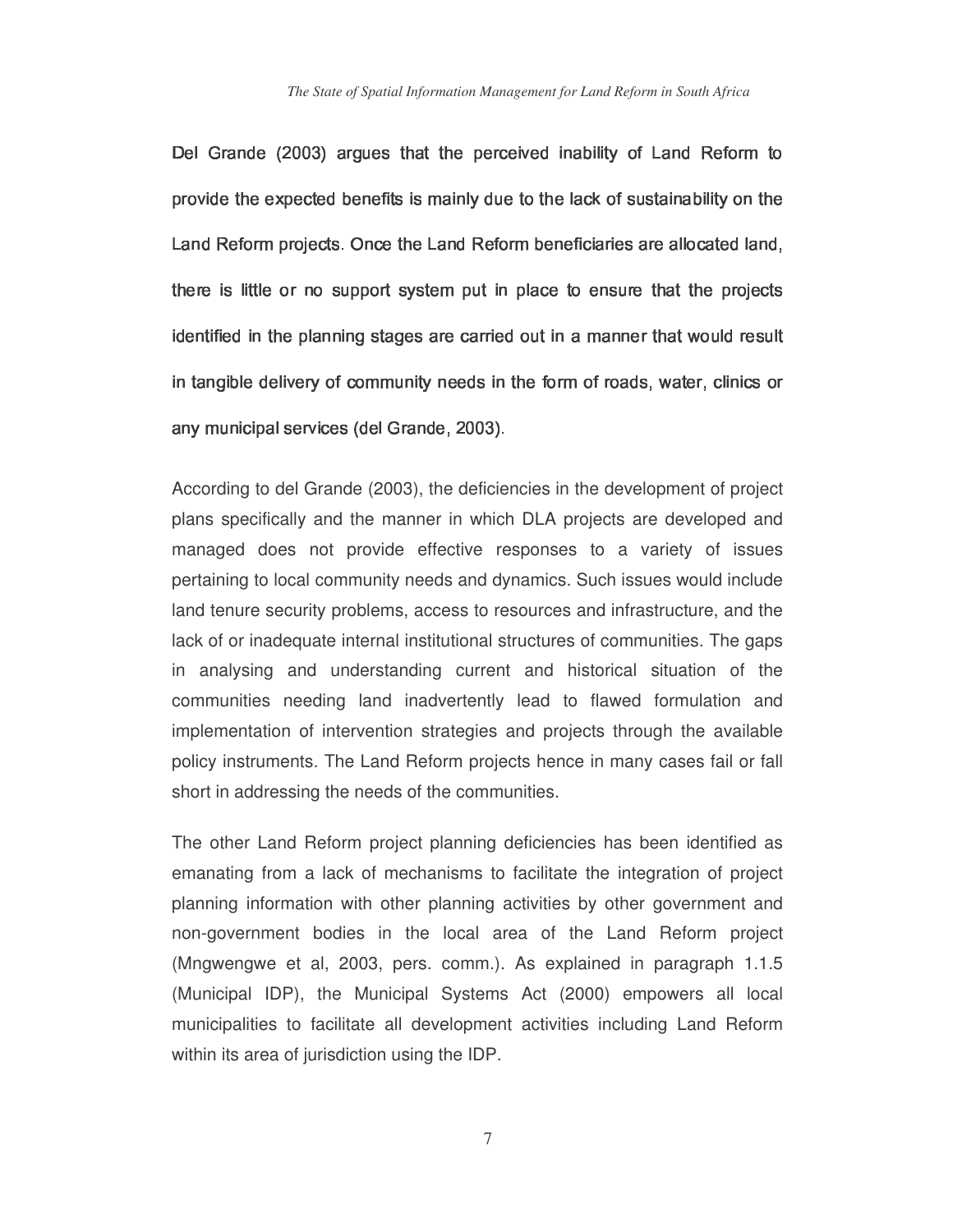The IDP is a vital tool to ensure the integration of local government activities with other spheres of development planning at provincial, national and international levels, by serving as a basis for communication and interaction (White Paper on Local Government, 1998). Presently the legal framework and tools exists at a national level that promote the integration of the DLA spatial data with that of other organizations for the planning and delivery of Land Reform, however there are no effective internal instruments within the project planning level as well as the necessary partnerships or arrangements to support and promote the integration of the Land Reform spatial information with other organizations such the municipalities (ADM interview: Annexure 1).

Failure to put in place instruments to integrated Land Reform planning process and information with the municipal IDP, would result in the perpetuation of the current duplication and inconsistent planning processes that would further result in the unsustainable and ineffective Land Reform delivery.

#### **1.3Research objectives**

This thesis looked at the state of existing DLA spatial information that is used to support the Land Reform delivery and the constraints that limit the integration of the DLA spatial information systems with other systems crucial for sustainable Land Reform delivery. More focus would be on how the DLA spatial information system could be effectively used to facilitate the integration of Land Reform planning with the IDP to promote sustainable Land Reform delivery programme.

To achieve this, an analysis of the state of spatial information management for Land Reform planning within the DLA was made, looking at the processes involved, the spatial data requirements of each process and their data sources, the existing DLA infrastructure and its utilization.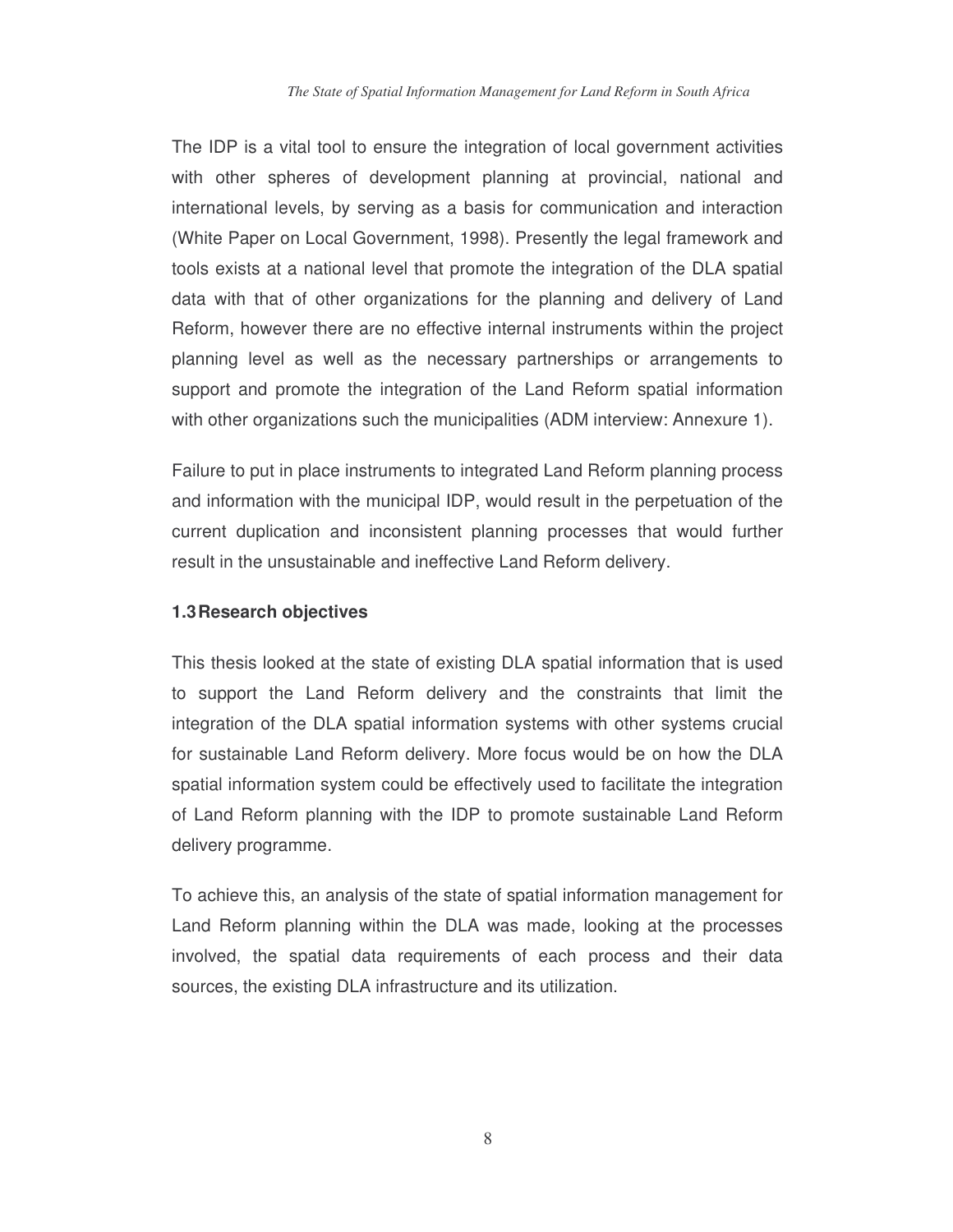The case study conducted on one of the DLA Land Reform projects implemented in the Vryheid District office of the KwaZulu-Natal Provincial Land Reform Office known as the Amantungwa Land Redistribution Project, was used as evidence to indicate how the current disjointed planning impacted negatively on the delivery of Land Reform projects. The Amantungwa case study was undertaken to obtain an in-depth assessment of the demand and supply of spatial information in Land Reform project planning, the existing shortcomings, and the possible solutions.

The key research objectives are to:

- assess the spatial information requirements, spatial data sources and  $\bullet$ the state of Spatial Data Infrastructure for Land Reform planning and implementation within the DLA and externally;
- identify shortcomings with respect to spatial information management for enhanced Land Reform planning and implementation;
- describe the existing and desired linkages between the Land Reform  $\bullet$ planning and Municipal IDP generally, and in respect to spatial data exchange; and
- look at the requirements for effective spatial information management for sustainable Land Reform planning and implementation.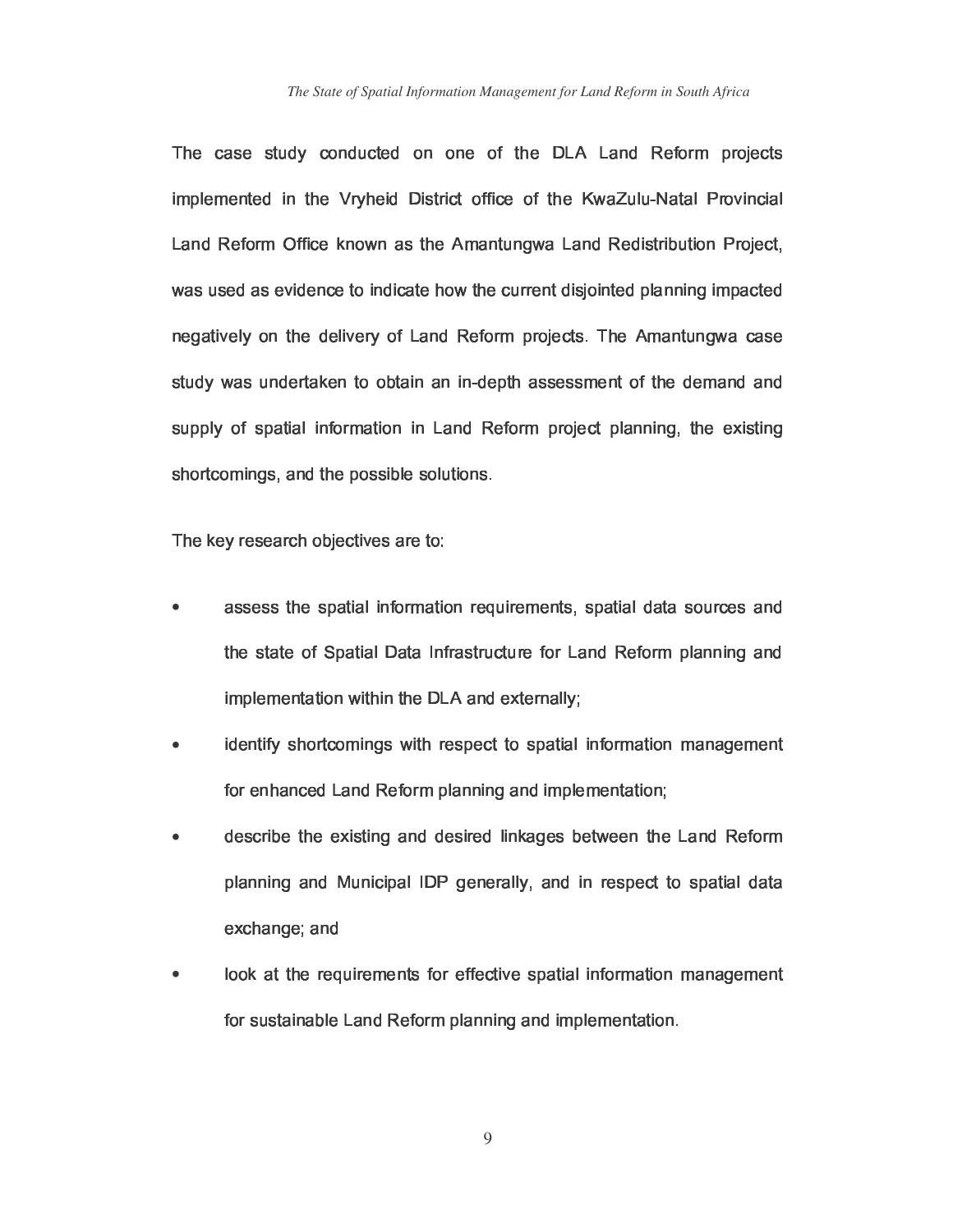#### 1.4 Methodology

#### 1.4.1 Data Collection:

The data collection process involved the processes described hereunder:

Primary data was sourced through one on one discussions held with the various officials and members of the service providers that were involved in the planning and/or implementation in the Amantungwa Redistribution project. The following are the key informants:

- $\bullet$ Mr. V. Mngwengwe who is the District Manager of the Vryheid Land Reform District Office in KwaZulu-Natal Province and other officials who are the DLA project managers involved with Amantungwa project and on other Land Reform projects (Mngwengwe V. et al. pers. comm.). This mainly took form of personal discussions and communication with these officials based on their experience on the planning and implementation of the Amantungwa project. Discussion also dealt with their perceptions and experiences on the land or spatial information management in Land Reform delivery and how it impacts on their project planning and implementation activities;
- Maseko Hlongwa and Associates (Annexure 3), a Town and Regional  $\bullet$ Planning consultancy firm that is occasionally contracted by the DLA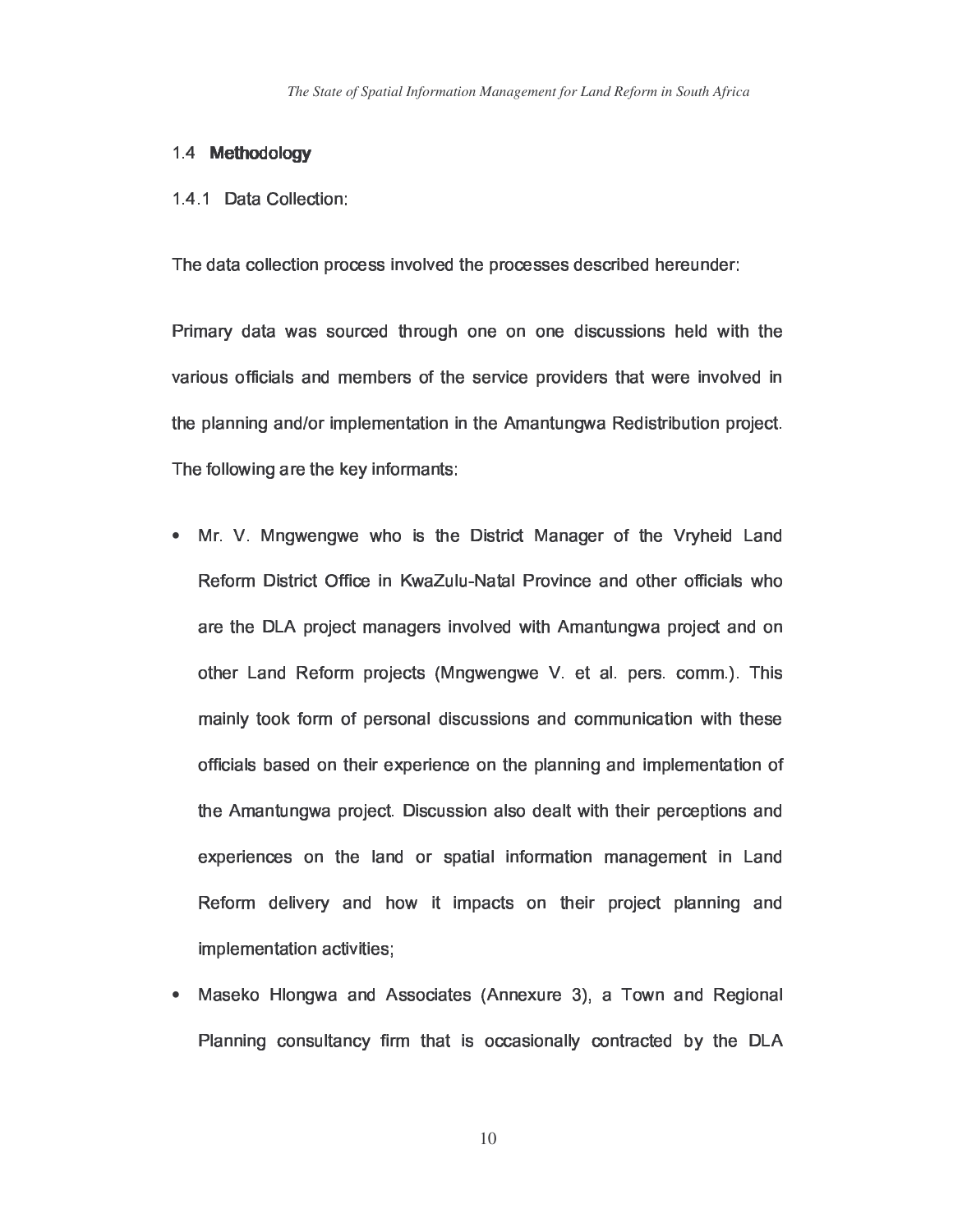(Vryheid office) to facilitate planning of Land Reform projects. Maseko Hlongwa and Associates was involved in compiling the revised Business Plan for the Amantungwa Land Reform project;

Structured interviews (interview schedule: Annexure 1A) were held with other officials who are also involved in the management of spatial information that is used for Land Reform planning and the IDP processes. The interviews were mainly aimed at obtaining information regarding spatial information requirements, acquisition and use as well as constraints experienced by the different stakeholders or practitioners involved in Land Reform planning and or implementation. The officials listed underneath are the key informants:

- Officials at the Spatial Planning and Information unit in the DLA KwaZulu-Natal Provincial Land Reform Office based in Pietermaritzburg (SPI – KZNPLRO) (Annexure - Annexure 4);
- Officials at the Surveyor-General's Offices based in Pietermaritzburg, KwaZulu-Natal (Annexure 5);
- Officials at the Deeds Office based in Pietermaritzburg, KwaZulu-Natal province (Annexure 6);
- Officials in the National Spatial Information Framework (NSIF) unit in the DLA National Office in 2);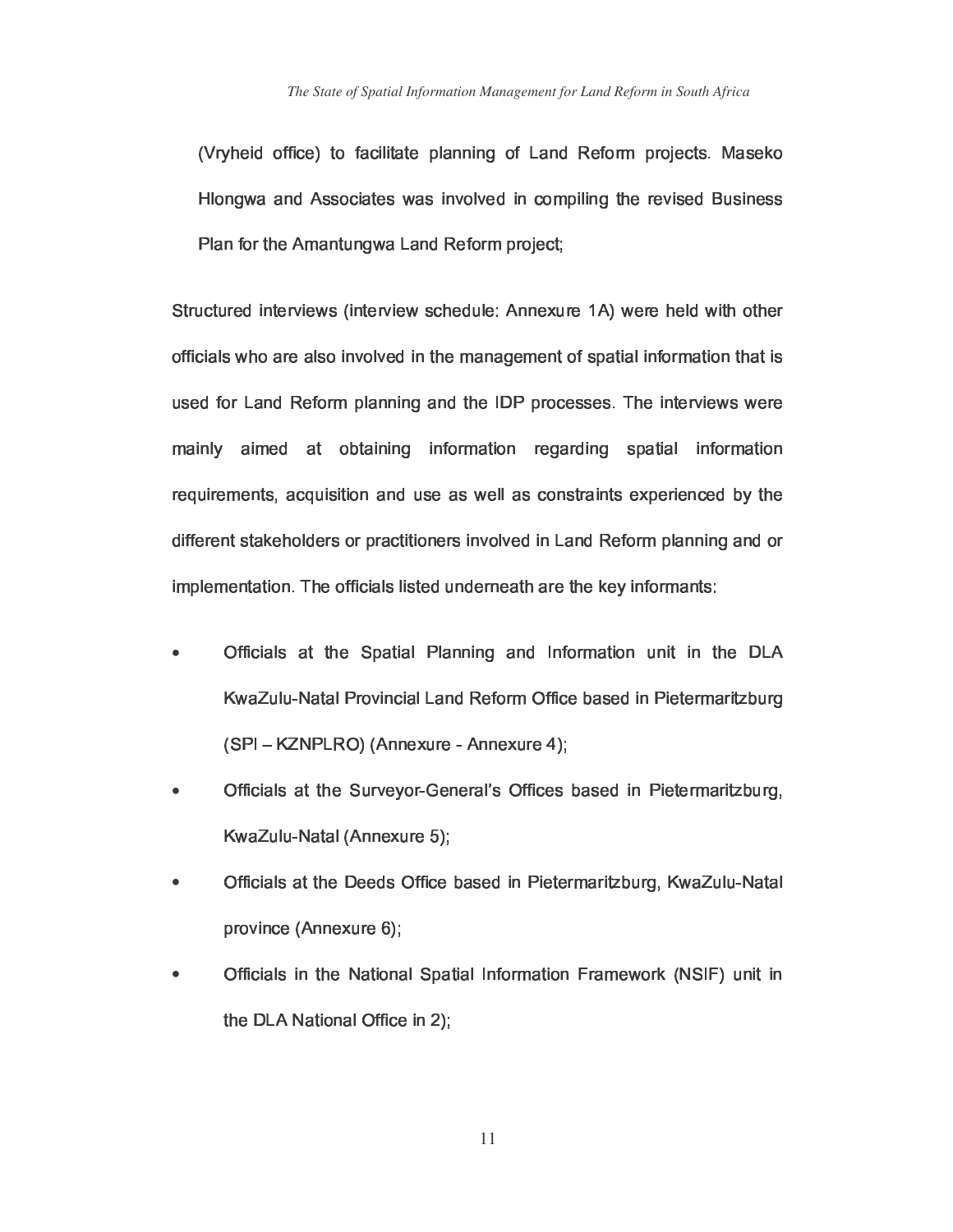Officials of the Amajuba District Municipality (ADM) Planning Unit based in Newcastle (KwaZulu-Natal). Some of these were officials involved in the implementation of Land Reform projects including the Amantungwa project (Annexure 1).

The information obtained from the above-named discussions and interviews were not part of the data collection process but were mainly used as reference in the various parts of the text in this paper.

- $1.4.1.2$ Secondary data was also collected from the following databases:
	- DLA spatial data systems;  $\bullet$
	- Amajuba District Municipality IDP and GIS data; and
	- Amantungwa Land Reform plans
- 14 13 Additional secondary data was obtained through the review of the relevant literature. A list is provided in the reference section of this paper. The literature review mainly focussed on the following topics:
	- $\bullet$ Land Reform policies and procedures;
	- Spatial data requirements for Land Reform planning;
	- Overview of the DLA data sources and outputs;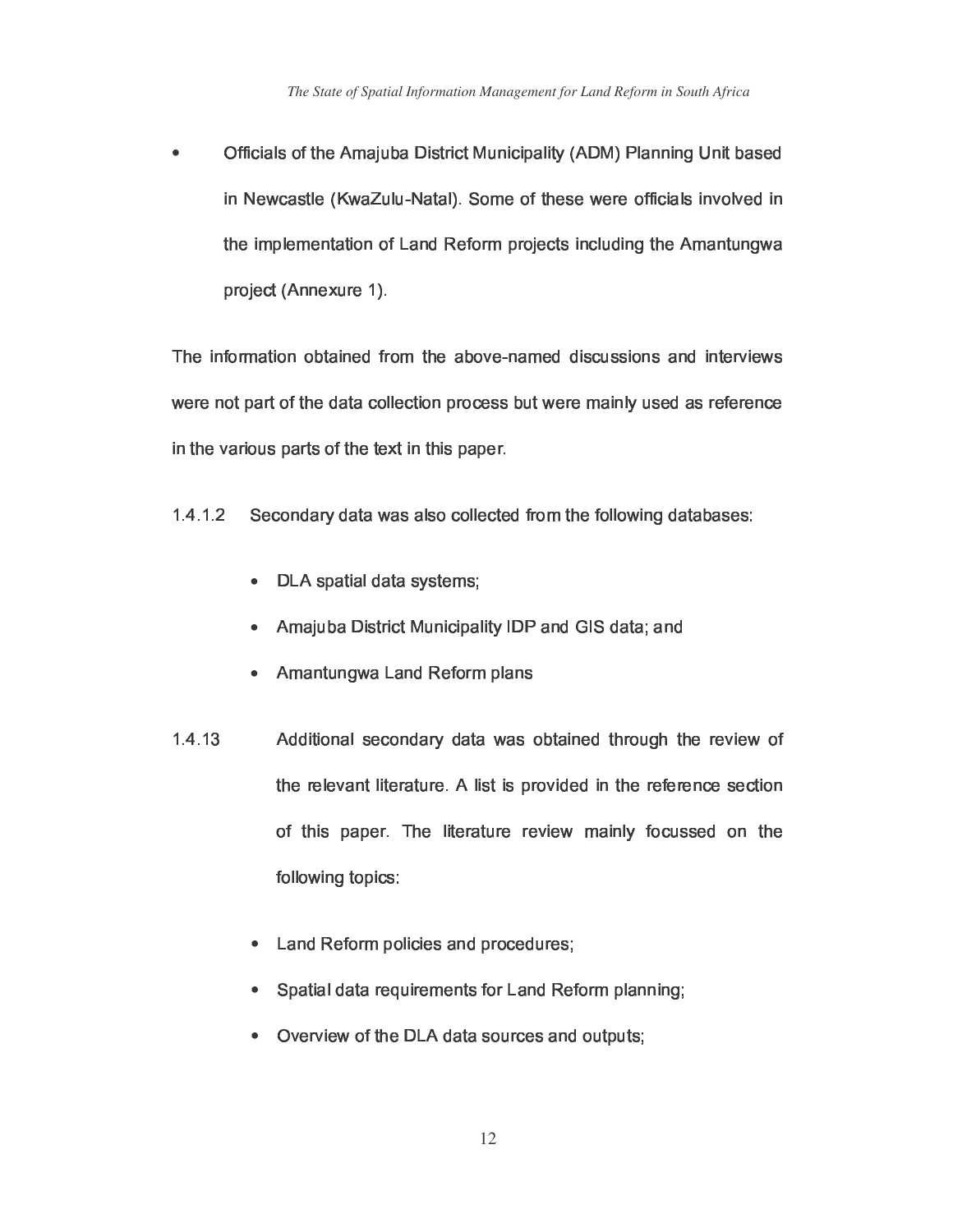- Development of Spatial Data Infrastructure both internationally - -#
- Requirements for integrated spatial data systems.

#### A1g1 - %-

1421 Research

and the set of the set of the set of the set of the set of the set of the set of the set of the set of the set of the set of the set of the set of the set of the set of the set of the set of the set of the set of the set results the contract of the contract of the contract of the contract of the contract of the contract of the con . A set of the set of the set of the set of the set of the set of the set of the set of the set of the set of the set of the set of the set of the set of the set of the set of the set of the set of the set of the set of t analysis was to:

- assess the sources of data used in planning the project;
- find out how the data was accessed;
- assess the constraints encountered in data accessing and usage thereof; and
- assess the impact of constraints on the planning and implementation process.

The use of the Amantungwa project as a case study was also aimed at providing practical problem identification with the current land Reform planning and provide a practical resource towards formulating possible solutions in consideration of on-going Spatial Data Infrastructure development.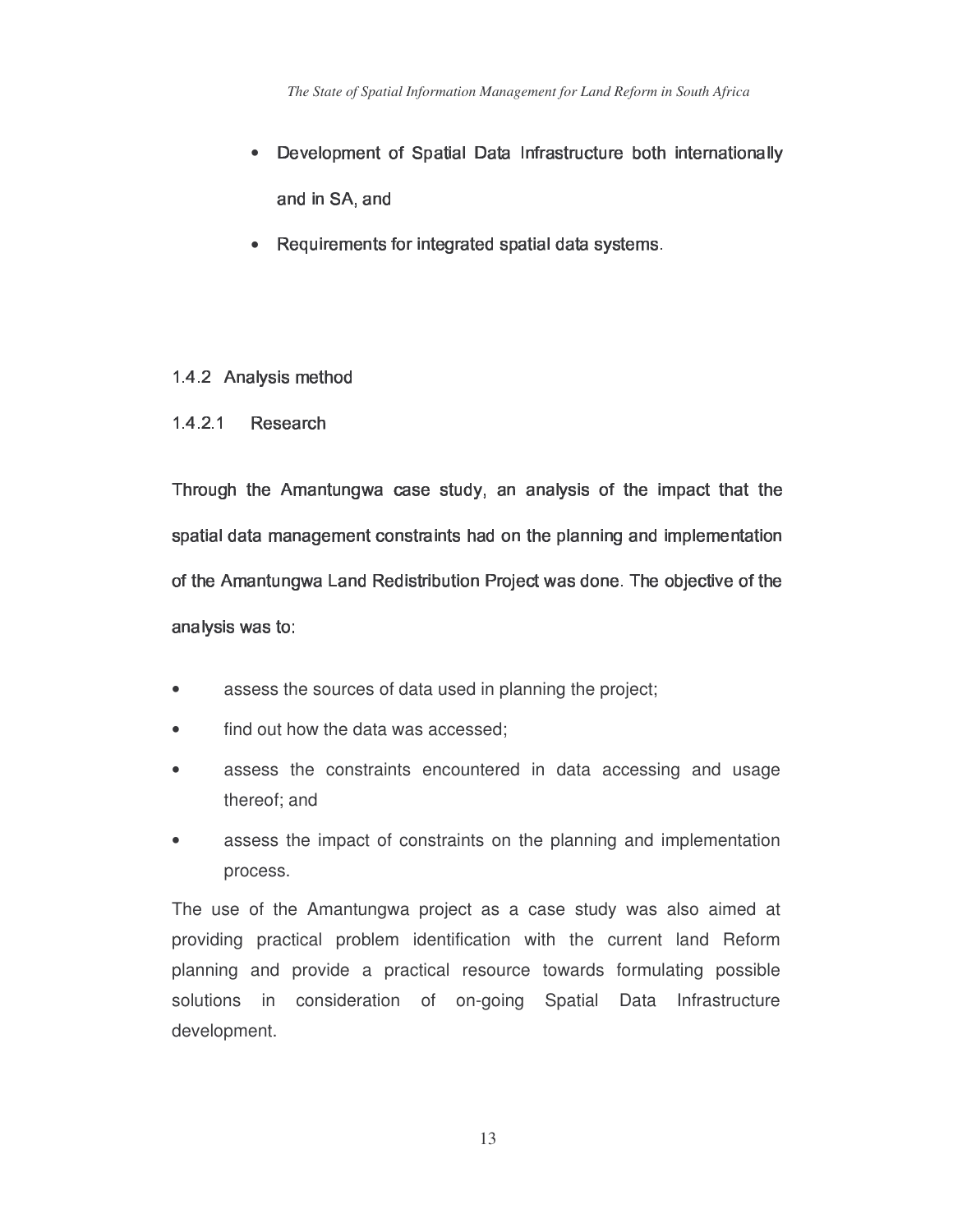#### **1. LITERATURE REVIEW**

#### **2.1 Conceptual Framework:**

In this section, the literature promoting the Integrated Spatial Information models both internationally and locally with an objective to show how integrated spatial information management is conceptualised globally is reviewed. With this literature review it is also intended to indicate how the development of spatial information models globally could fit in with the development of effective spatial information management in support of the Land Reform programme in SA.

The concept of a comprehensive spatial information management system is defined by Dozie (2002) as the technology, policies, standards and institutional arrangements necessary to acquire, process, store, distribute, and improve the utilisation of geospatial data.

According to Barry and Ruther (2001), it is estimated that about eighty per cent of all information used by planners today is geographical, either in the sense that it contains a key geographic reference in the form of a coordinate system, a street address or a reference to a particular administrative area.

The importance of spatial information management is further clarified by Nori (2003); wherein he argues that it is common knowledge that without accurate information about the lands and water, without an up to date inventory of the country's resources and what is happening to them and to the environment, the government and the people of a nation are handicapped in controlling their own destiny. It is impossible for even the best of governments to make excellent use of the land and its natural wealth or to prevent its misuse, without good, factual knowledge of the country's features.

In analysing the state of land information management systems in SA, Fourie and van Gysen (1992), highlighted the following issues: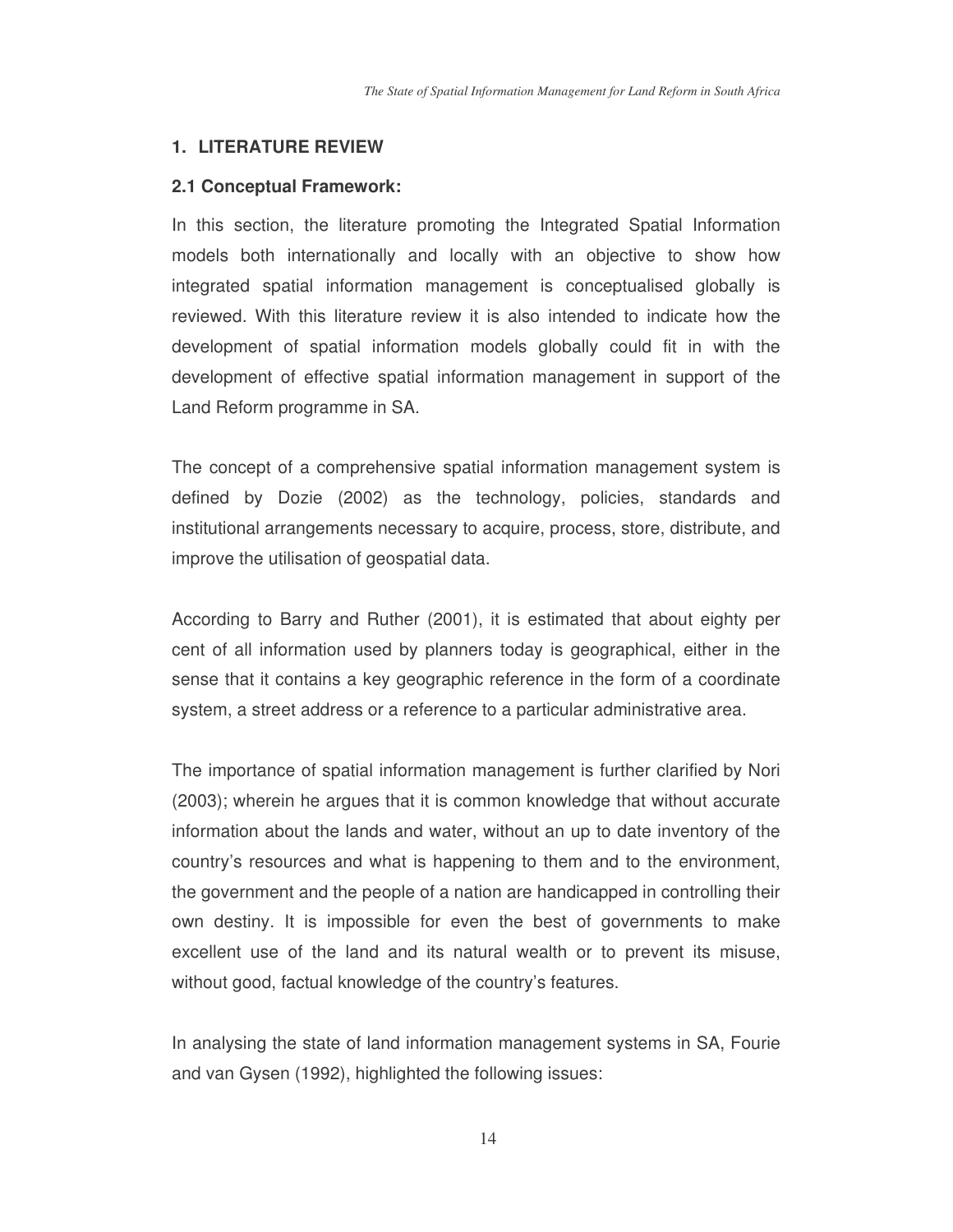- Many people exist outside the formal system of land registration due to Apartheid land laws which denied access to land to the majority of South Africans;
- The land registration records are not current. The situation on the ground differs from the Deeds Registry records due to the following;
	- o access to the registry is difficult (location of the Deeds offices);
	- o land transfer process not transparent to the poor, thus untrustworthy;
	- o re-registration too costly to the poor;
	- o long Land Reform process;
	- o no re-registration due to conflicting claims on land; and
	- o conflict of women's dejure rights despite their defacto rights.
- Weak local government structures which allow development to occur without proper land-use control measures;
- Structural conflict between group versus individual rights; and
- No systematic dispute resolution mechanism over boundaries.

According to a paper named "The future of Our Land – Facing the Challenge" drafted by the Food and Agriculture Organisation (FAO) and the United Nations Education Programme (UNEP) (1999), continuing land degradation and increased number of people living in poverty are among the symptoms of the current pressure on land resources. To date, the world's response to the two challenges of satisfying human needs and maintaining the integrity of ecosystems has been less than successful. The problems were clearly recognised during the United Nations Conference on Environment and Development (UNCED) in 1992, which called for an integrated approach to the planning and management of land resources (FAO and UNEP, 1999).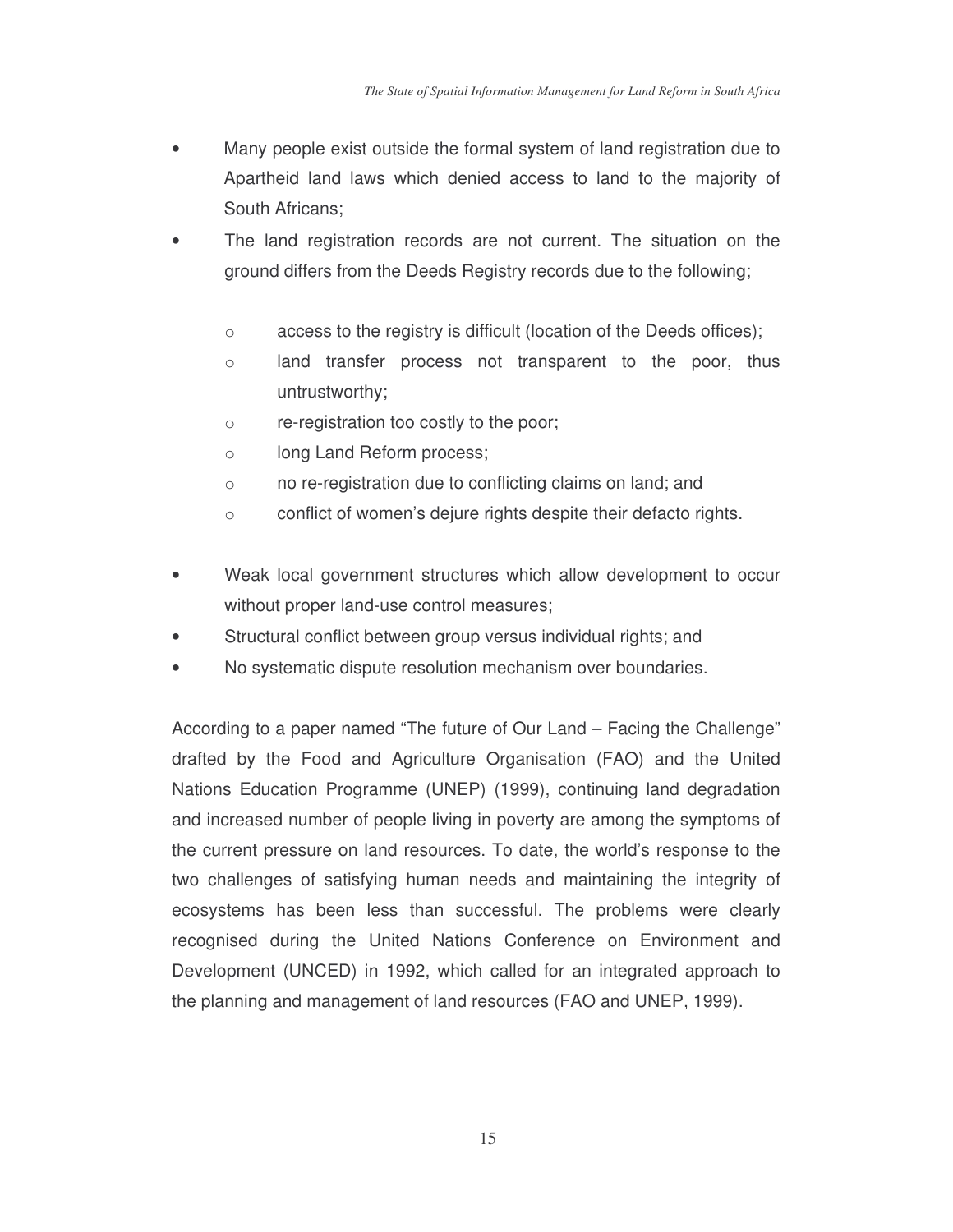Many proponents of an integrated land information system propose a rethink on the current land systems. Ravindran and Jaishankar (2003) argue that in order to provide a more effective and meaningful direction for better planning and development, necessary support of the organisation has become essential. Hence a need for a suitable information system is being felt in all planning and development activities.

According to Nori (2003), in many countries, the land data has until recently been based on manual compilation, retrieval, updating and analysis involving millions of man hours spent by government agencies over several decades. The conventional Land Information System is typically in the form of a printed map and related text records describing the features on the map. Almost without exception, land information worth hundreds of crores of rupees remain in government archives and filing cabinets, instead of being used to dynamically supplement current knowledge.

In Africa, the establishment of a National Spatial Data Infrastructures (NSDIs) has been pioneered by a number of organizations and groups, encompassing United Nations (UN) organizations, professional associations and the government and non-government institutions, notably the UNEP and ECA among others. A number of awareness raising and capacity building seminars and workshops have been organized regionally and nationally in the last two years to make people understand what these infrastructures are, how are they built, how they work, and why they are important. Preparations of many others are underway (SDI Africa, 2002).

The delegates at the second meeting of the Committee for Development Information (CODI), a legislative body of the UN ECA, whose functions have subsumed those of the United Nations Regional Cartographic Conferences for Africa, noted that there was a compelling need to build Regional Spatial Data Infrastructure (SDI) that would provide for African countries the capacity to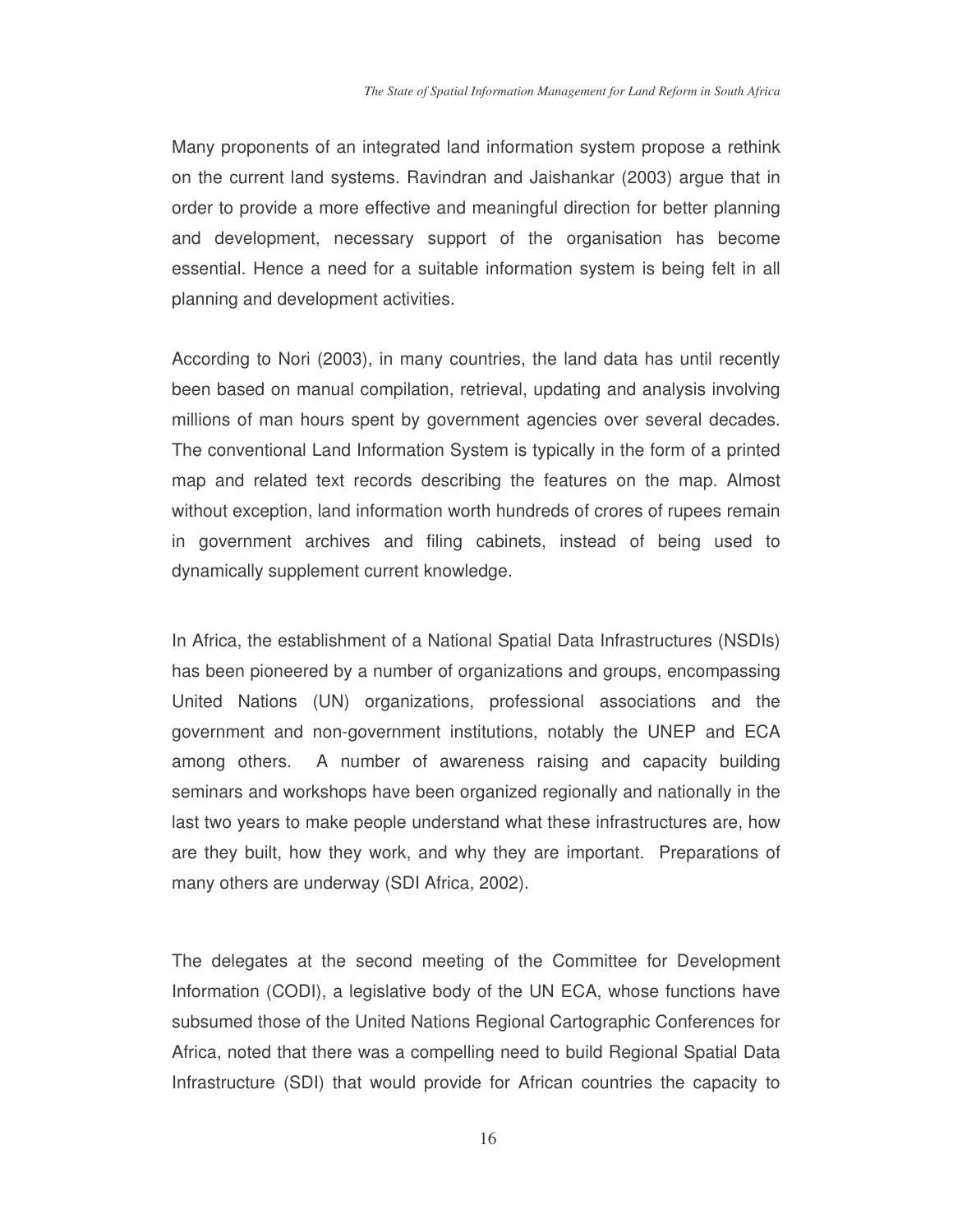acquire and process spatially referenced information. In this regard, the Committee adopted a resolution urging member states to give priority to establish their National Spatial Data Infrastructures (NSDIs) with all the necessary components. In subsequent regional conferences FIG/HABITAT/ ISK, Nairobi, Oct. 2001; AFRICAGIS-, Nairobi, Nov. 2001; representatives from member states, academia, professional bodies, and other sectors have endorsed these recommendations of CODI or have made similar appeals to member states. However, what is lacking according to Barry and Ruther (2001) is a single source of information or instruction on how to proceed to set up a national spatial data infrastructure.

One of the means to build an SDI is through urban development and land administration programs. For instance, the Nyahururu Municipal Council in Kenya is implementing a Land Information Service. The service is meant to improve the council's capacity to serve users quickly with reliable, up to date, consistent and user-friendly and computerised land information. The computerisation of the Land Registry is expected to ease transactions and enhance revenue collection which is a "selling point" to those who decide what programs to implement (SDI Africa, 2002).

#### 2.1.1 Policy and Legislation

More common in Africa are countries preparing policy documents in support of geo-spatial data management such as South Africa's Draft Custodian Policy and Pricing Policy (SDI Africa, 2002).

Nori (2003) argues that the pressure on rural land and uncontrolled urbanisation has led naturally to a clearly perceived inadequacy of formal legal and administrative structure for land, which our planners fear, may hinder or even compromise the basic ability of our country to compete in the modern market economy. This, according to Nori (2003) is because an efficient land records or information system is a key part of the legal,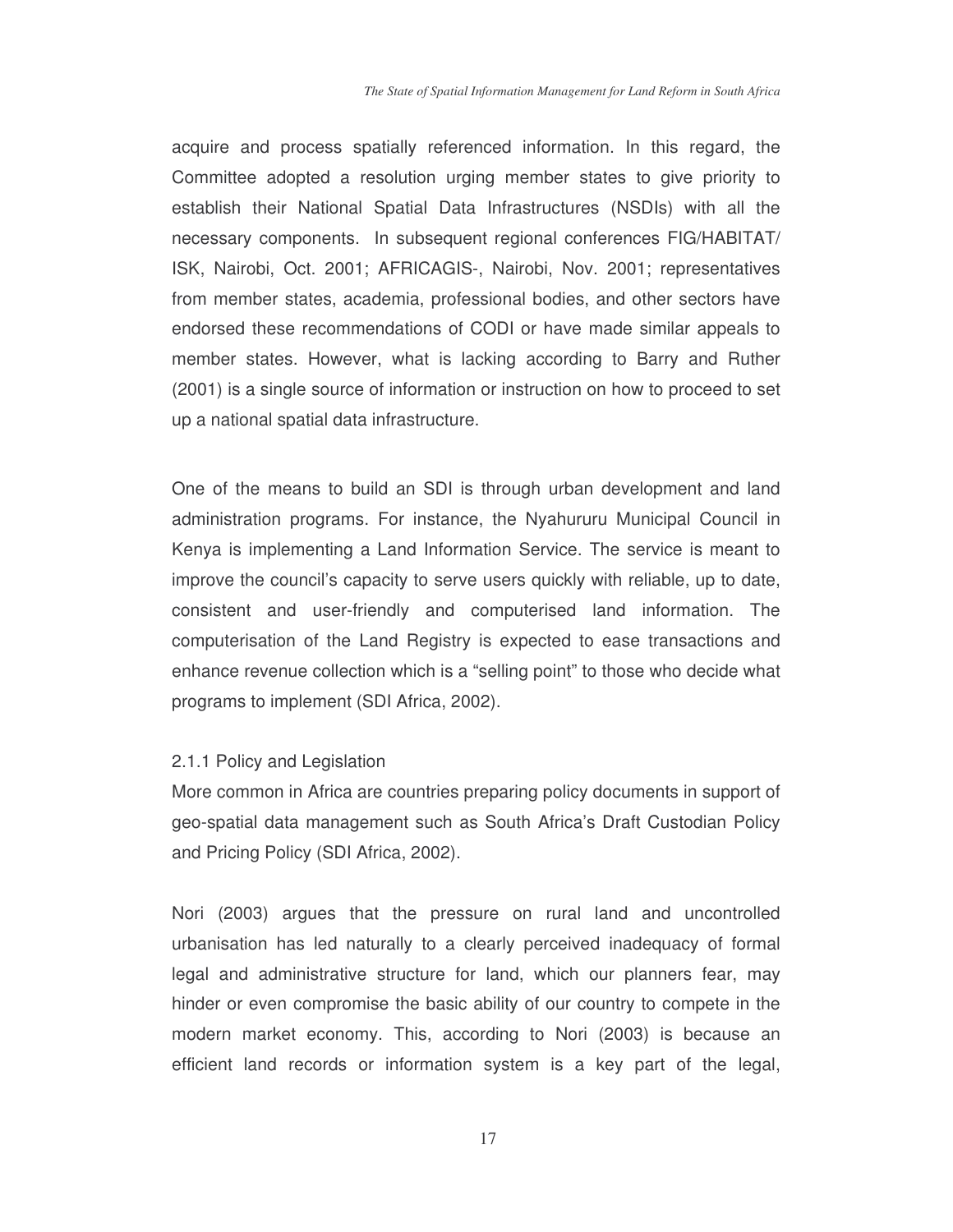regulatory, institutional infrastructure of the state that provides security of tenure, without which the landholders have no incentive to plough, weed, and harvest or to invest in irrigation and other improvements that would repay investments over a period of time. By defining and legally protecting formal property rights, the land information system provides for social stability, property taxation, land improvement credit, land development, productivity, liquidity, labour mobility, and resource management thus facilitating functioning of dynamic land markets, increased agricultural productivity, environmental management, political stability and social justice (Nori, 2003).

#### 2.1.2 Limitations to Data Integration

With the development of new data acquisition and generation techniques, numerous types of data have become available in digital format for spatial databases. The differences in spatial data models have made spatial data sets incompatible. Due to differences in the way data is acquired, spatial data can vary in terms of the data structures within the database (vector/raster), the data types involved, the spatial resolutions and geometric characteristics, and the levels of generalization (Burrough, 1986).

Kandeh (2002) argues that organizations and people use different methods of acquiring, storing, processing, analysing, classifying and viewing spatial data. Various standards are used by organizations and spatial data and information are stored in different formats. This has resulted in the duplication and increase in cost of data acquisition. Today, exchanging, sharing and integrating spatial data from multi-sources has become increasingly important.

#### 2.1.3 Developing Common Standards

Through the FAO/Africover project, the multi-purpose Land Cover Classification System (LCCS) was developed. Countries were encouraged to embark on this project within their countries. It enables a comparison of land cover classes regardless of data source, economic sector or country. Most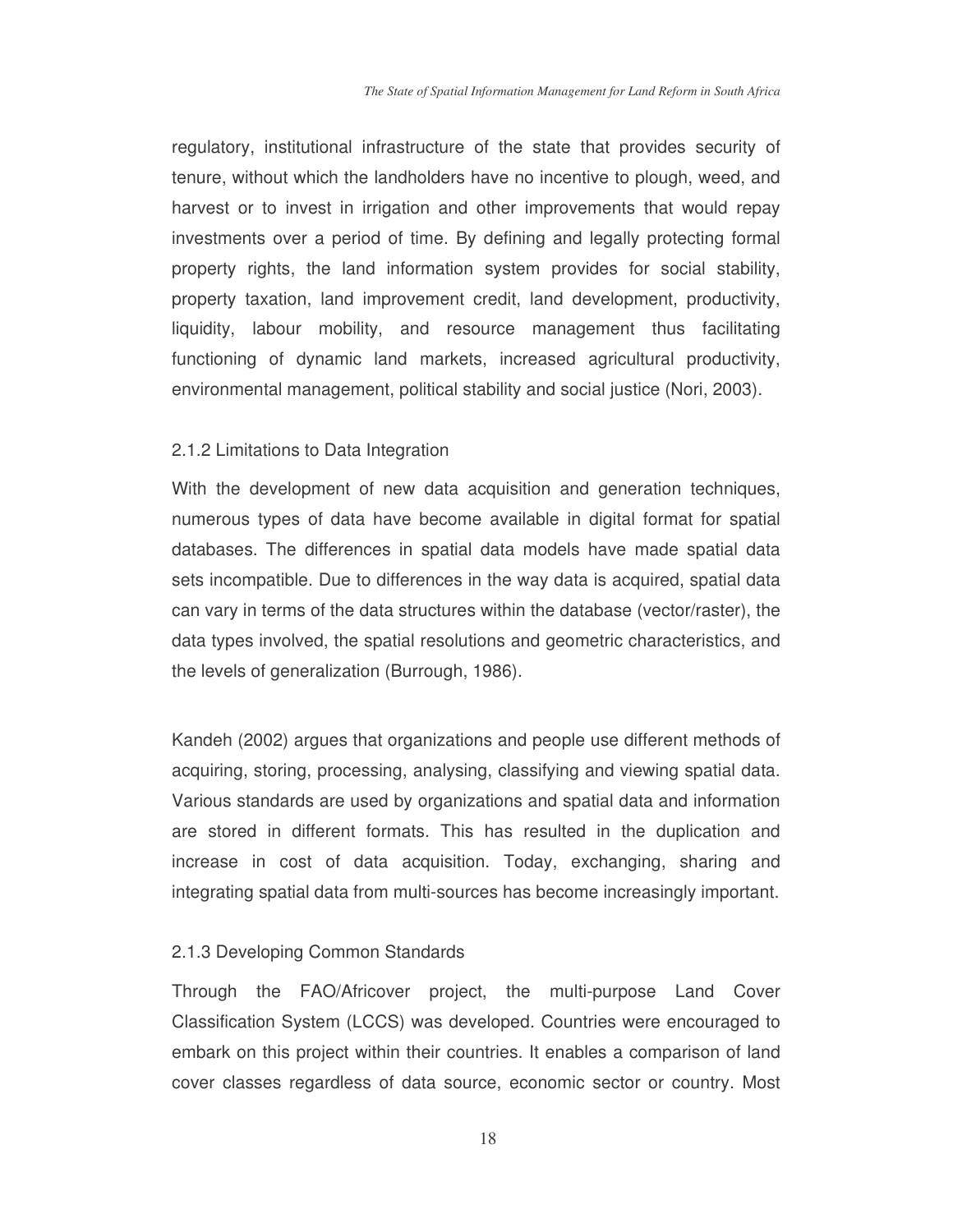other land cover classification systems are single-purpose systems, tailored to the requirements of a specific project or sector. Ten countries in Africa now have completed land cover data sets following this standardised classification scheme. They have received training for updating the datasets when the time comes (SDI Africa, 2002)'.

The USAID and US State Department, with supporting sponsorship from National Resources Canada and the US Federal Geographic Data Committee funded an interoperability pilot project for the World Summit on Sustainable Development (WSSD) in 2002. Coordinated by Open GIS Consortium, the project's aim was to install and leave behind an interoperable web-based framework to improve data sharing and use in Africa. This was a significant undertaking in Africa to increase awareness about interoperability and demonstrate the use of industry common protocols to allow communication between software produced by different companies (SDI Africa, 2004).

#### **2.2 Development of South African Spatial Data Infrastructure (SDI)**

#### 2.2.1 The National Spatial Information Framework (NSIF)

The DLA has, amongst other things, the responsibility for mapping and cadastral surveys. Through carrying out these responsibilities, the DLA came to the realisation that considerable duplication within the public sector was taking place with respect to spatial information capture and management. Public resources housed in the different government departments and other organisations were being wasted and inefficiently utilised (Pillay, 2000).

The Directorate: NSIF (of the DLA) was established in 1997 in order to direct the development of a national spatial infrastructure for South Africa, which is the framework enabling the utilization of and access to spatial information. The aim of this is to improve efficiency and effectiveness of government through the alignment of investment, integrated planning and integrated service delivery, and through promoting the exchange and sharing of spatial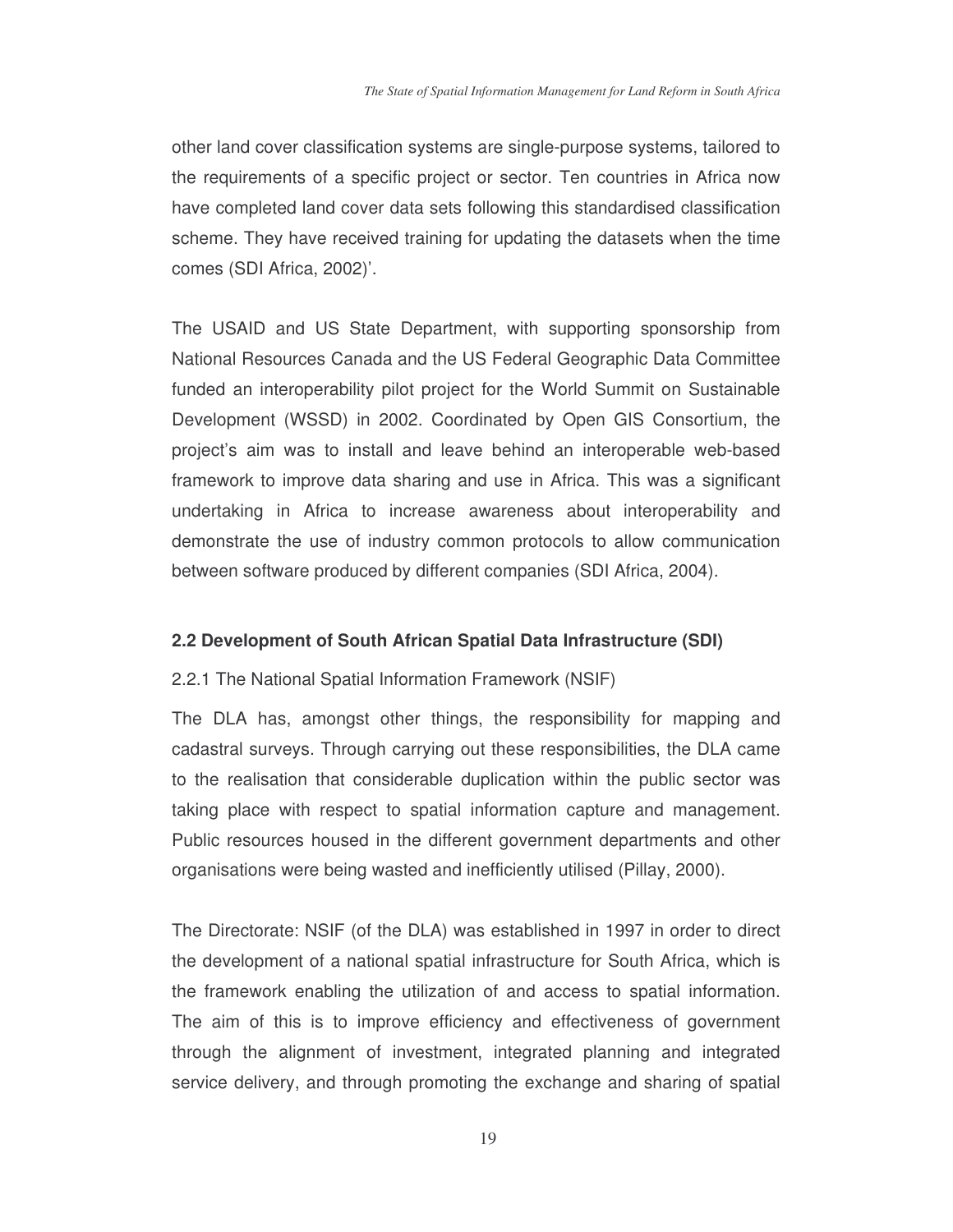data, elimination of unnecessary duplication in the capture, storage and maintenance of spatial data sets within the public service (SDI Africa, 2003). A component (sub-directorate) within the Directorate: NSIF focuses on the needs of the DLA with regards to enabling access to and use of spatial information, as well as the provision of spatial information in the form of maps to support Land Reform (NSIF interview: Annexure 2).

#### 2.2.2 Components of the NSIF

Two years ago, borrowing much from the SDI programmes internationally, the building blocks proposed at the workshop for building an NSIF were identified as (SDI Africa, 2004):

- developing a system for providing access to data, a *"clearinghouse"*;
- developing standards to facilitate the integration of datasets of different origin;
- identifying core or framework data sets;
- the development of a policy pertaining to spatial information management, dissemination and utilisation; and
- setting up institutional arrangements.

#### 2.2.3 The NSIF Vision

The vision driving the NSIF was recently phrased as "Geo-information driven decision making, planning and service delivery, for an improved quality of life for all in South Africa" (SDI Africa, 2004).

There is also a clear need for providing access to and encouraging the use of spatial data by non-GIS specialists in an unsophisticated mode, i.e. what can be gleaned from looking at a map, without using any advanced spatial analysis tools. This impacts on the "shape" of some of the above building blocks: for example, providing access to spatial data through a spatial data catalogue for "Do It Yourself GIS builders" needs to be supplemented by providing direct access to "viewing data". Also, developing standards which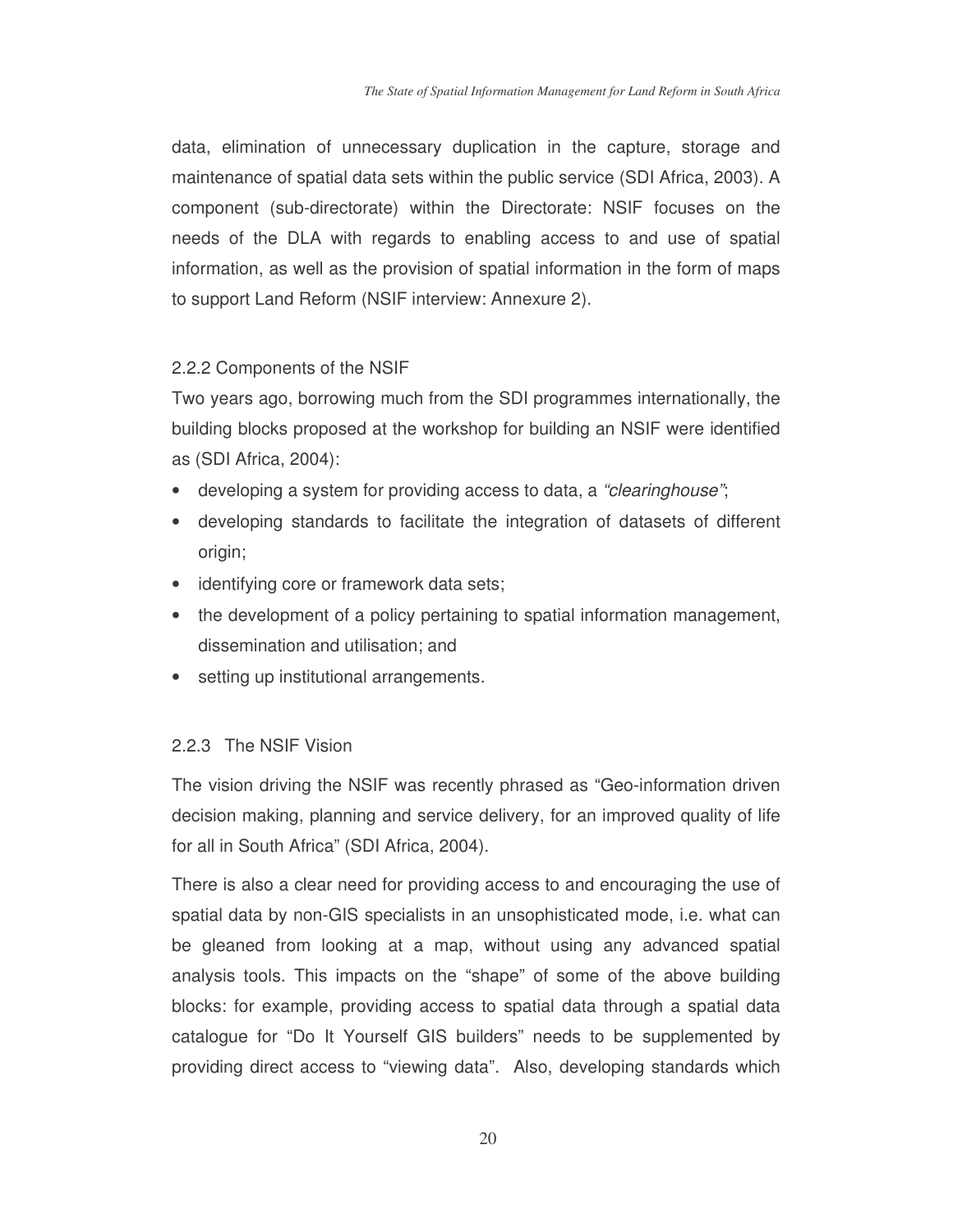will support the exchange of spatially related information, without the concomitant transmission of a spatial data file, becomes even more important (SDI Africa, 2004).

#### **2.2 Recent Developments**

The following are achievements realised in developing an integrated spatial information system in SA within the NSIF thus far (SDI Africa, 2004):

- There is an operational system enabling a user to search for data sets, as described by standardized metadata records, and made available through the Spatial Data Discovery Facility (SDDF) on the internet.
- Formal channels for deriving national standards for Geographic Information, grounded in international standards, as well as purely "home grown" national standards, have been established, in conjunction with the SABS.
- Core/framework data sets have been defined standards agreed upon regarding these datasets have been circulated, and are entering the process for becoming "national standards". A project to provide "viewing" access to these core datasets via the Internet is underway.
- The South African Cabinet endorsed the creation of the NSIF on 29 April 1999. Government departments were urged to co-operate with the DLA in building the NSIF. Through the same Cabinet Memorandum, the formation of a Committee for Spatial Information (CSI) to represent the interests of all spheres of government was also set in motion.
- Policy guidelines developed through a series of open workshops have been collated and are available through the NSIF web-site. Discussions on legislation relating to spatial information collected using public funding was expected to result in a first draft before the end of February 2000. The legislation was expected to be based on the policy guidelines as described in the "interim policy guidelines" document.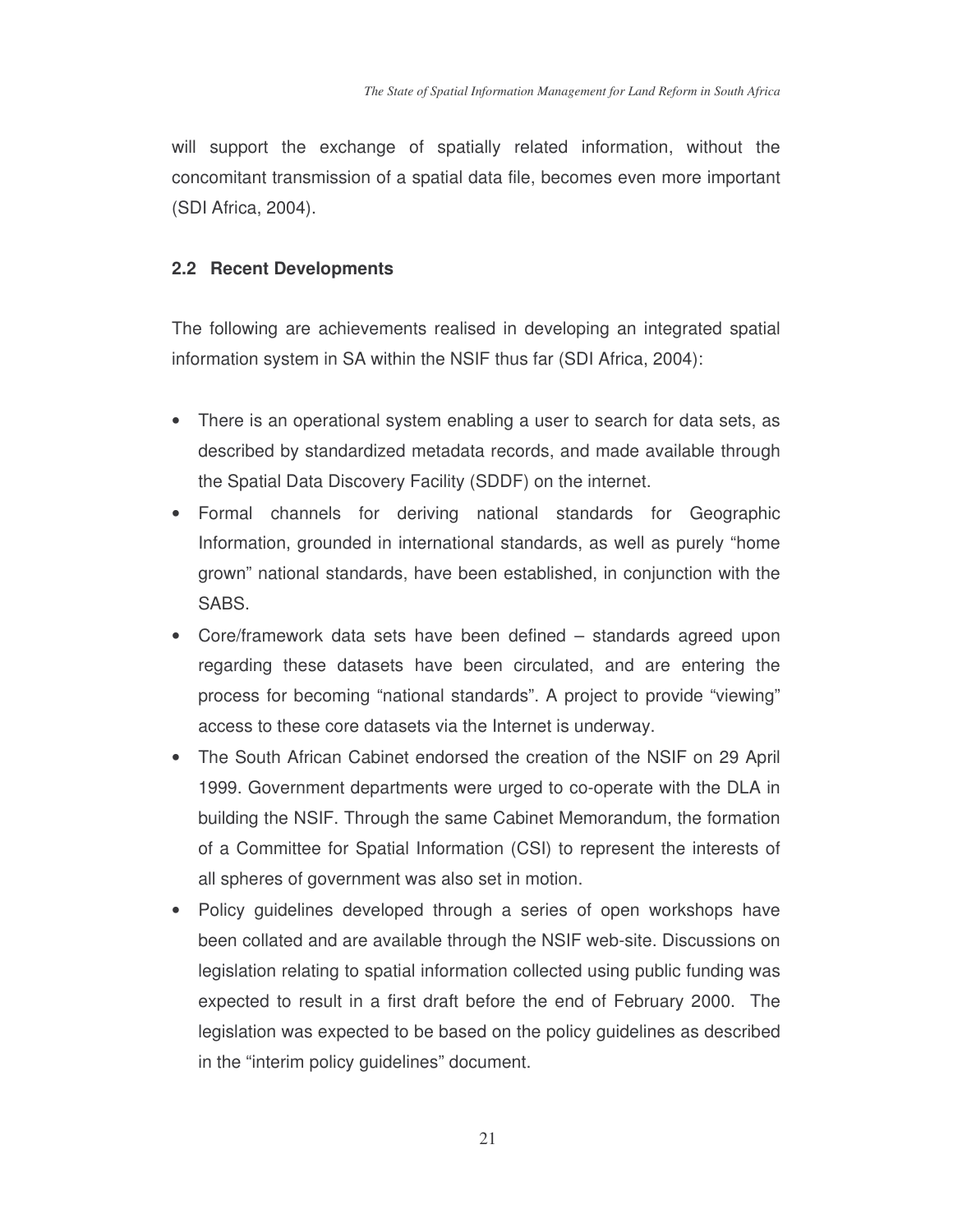### **2.4 Legislation governing the establishment of SA Spatial Data Infrastructure (SDI)**

According to Dozie (2002), policies that promote effective Spatial Data Infrastructure should among other things, address the aspects mentioned underneath:

- data access policies (freedom of information legislation, public 'right to know', pricing and cost recovery)
- legal issues
	- o copyright
	- o intellectual property
	- o liability
- data sharing agreements.

The Spatial Data Infrastructure Act, 2003 defines the objectives of the Spatial Data Infrastructure as to:

- facilitate the capture of spatial information through co-operation among organs of state;
- promote effective management and maintenance of spatial information;
- promote the use and sharing of spatial information in support of spatial planning, socio-economic development and related activities;
- create an environment which facilitates co-ordination and co-operation among all stakeholders regarding access to spatial information;
- eliminate duplication in the capturing of spatial information;
- promote universal access to such information; and
- facilitate the protection of the copyright of the state in works relating to spatial information.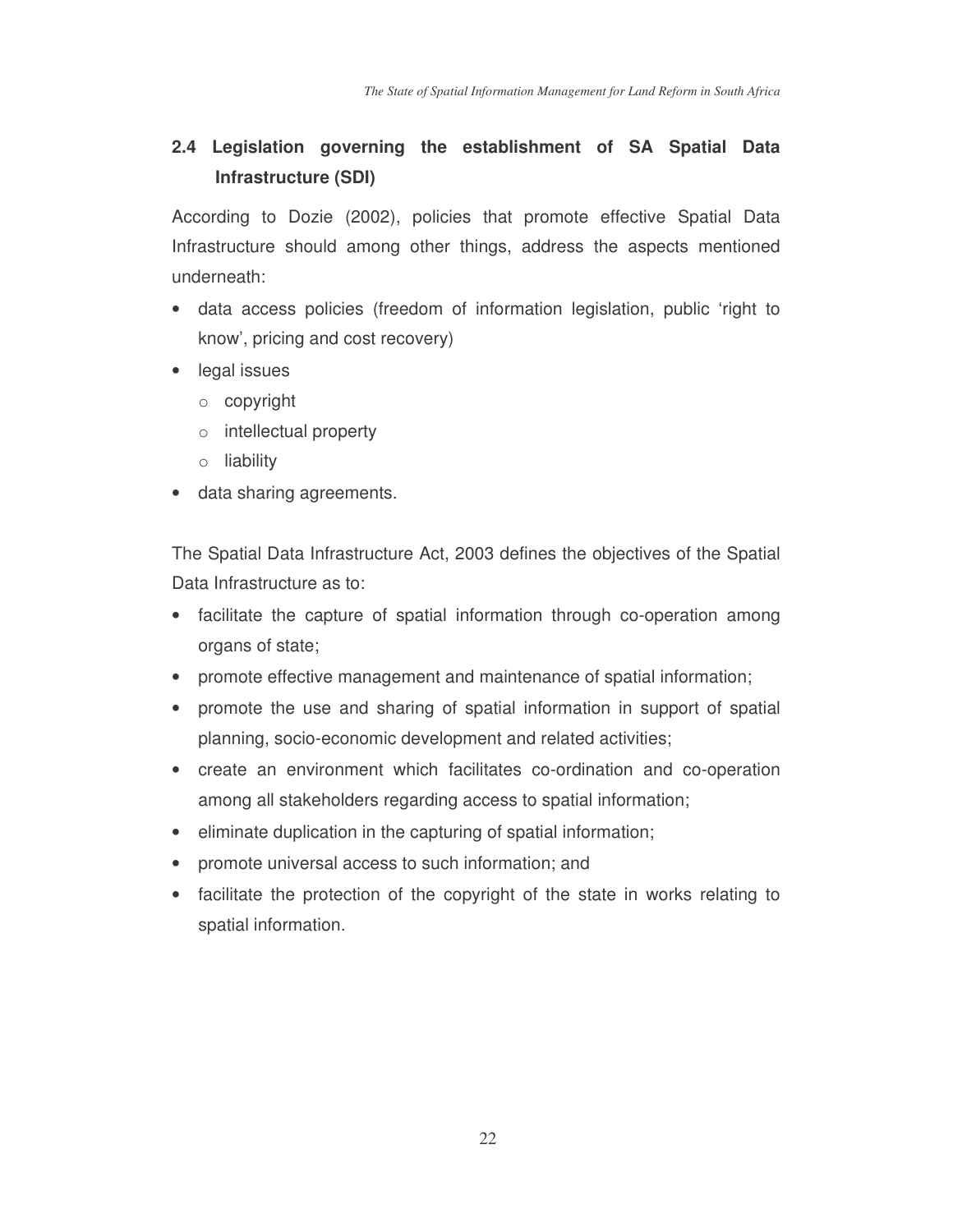#### **2.5 Implementation of the SA SDI**

2.5.1 NSIF Involvement with GIS Related Projects (SDI Africa, 2004):

The Interdepartmental Project Viewer Initiative (IDPV) is a pilot project coordinated by the NSIF within the DLA. The goal of the pilot project is to capture development project information from the DLA, the Department of Water Affairs and the Department of Public Works and to display these projects together with relevant project details on a web based GIS system. The purpose of spatially enabling projects from different organisations will benefit users in that it will enable co-ordination of efforts and allow for assessments of feasibility of projects in terms of infrastructure.

The need to have access to a system indicating the location of development projects of the national government departments as well as investments linked to these projects is nothing new. Previously the Department of Trade and Industry started an initiative with the similar aim in mind. After this project was ended other initiatives, co-ordinated by other Government structures were embarked upon, some of which are still in progress.

As it is of vital importance to identify the exact location of these development projects, in order to do proper spatial planning across government departments and get an idea of government investments, it is obvious that a Geographical Information System (GIS) needs to form the core of the system.

The Committee for Spatial Information is developing a Project Registry to serve a function of eliminating, overlapping and duplication with regard to collection, management and supply of spatial information by public bodies, and achieve the alignment of spatial information systems under development (SDI Africa, 2004).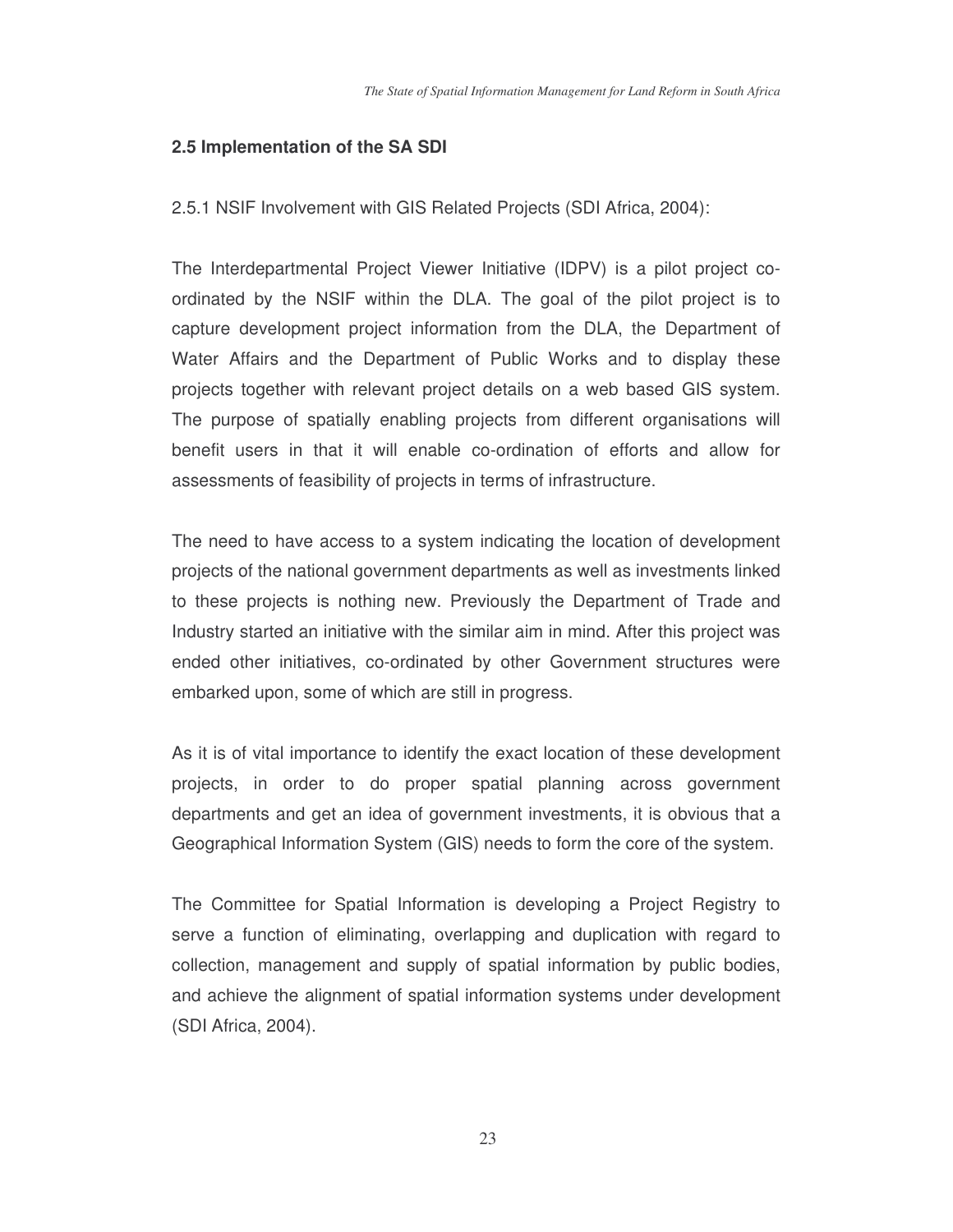The NSIF also manages the Link viewer system which enables the viewing of Land Reform projects on a map by linking the land information contained in the Land base system of the DLA to the spatial datasets containing land data (NSIF interview: Annexure 2).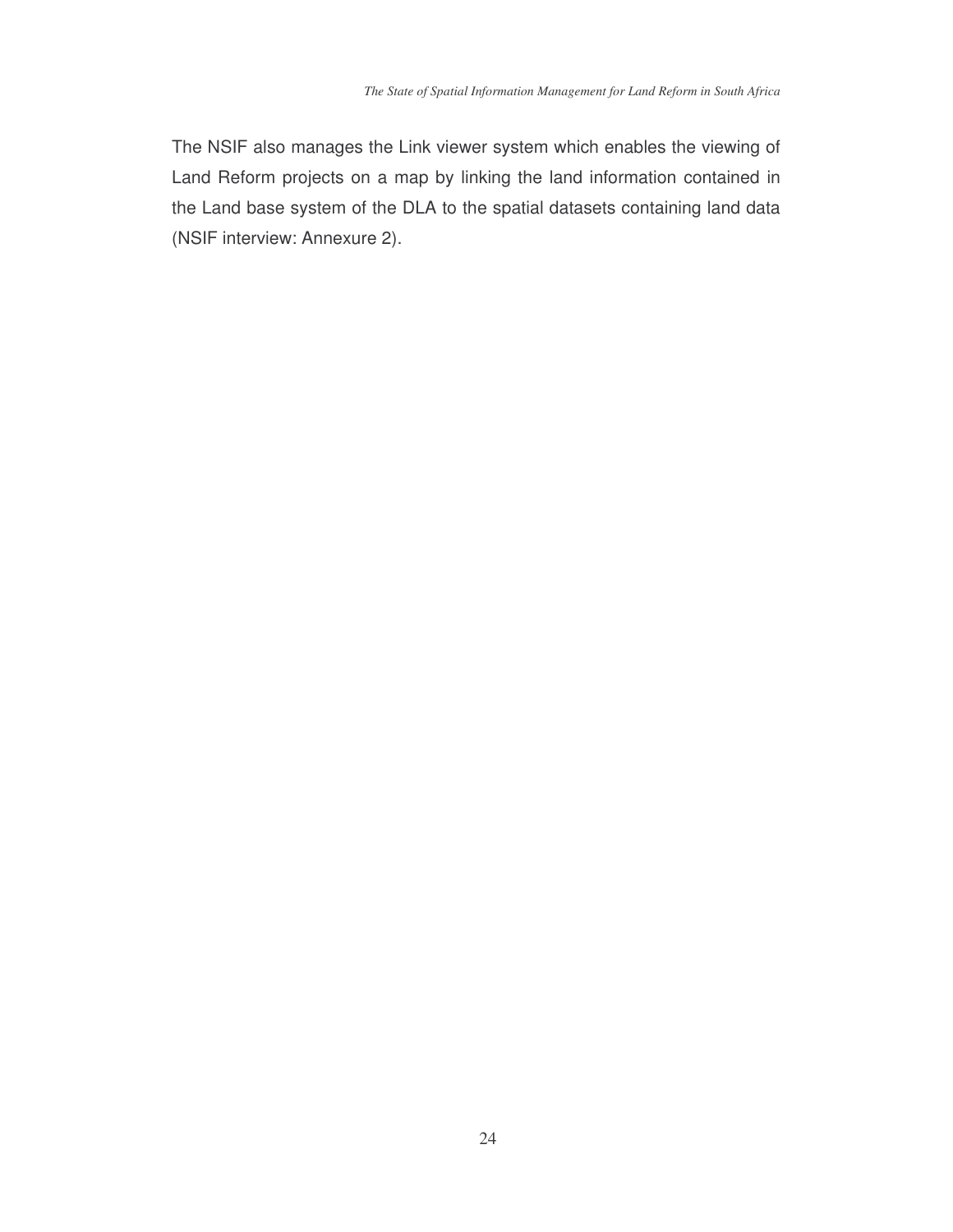### **3. LAND REFORM IMPLEMENTATION PROCEDURES, SPATIAL DATA REQUIREMENTS AND DATA OUTPUTS**

In this section, the Land Reform implementation procedures in the form of project cycles that are used by the DLA to implement its Land Reform programmes as projects are discussed.

Through this discussion it is intended to highlight the shortcomings in the DLA project planning processes and to look into the proposed alternative project implementation strategies that seek to promote comprehensive data collection to improve decision making in Land Reform planning process.

#### **3.1 Procedures in Land Restitution implementation**

Outline of the Restitution Project Cycle in Systems and Procedure for Restitution Projects (www.dla.gov.za).



The Restitution project cycle is composed of the following project phases as

**Figure 1. Procedures in a Land Restitution project cycle (Source: Rugege, 2004 LIM lecture notes)**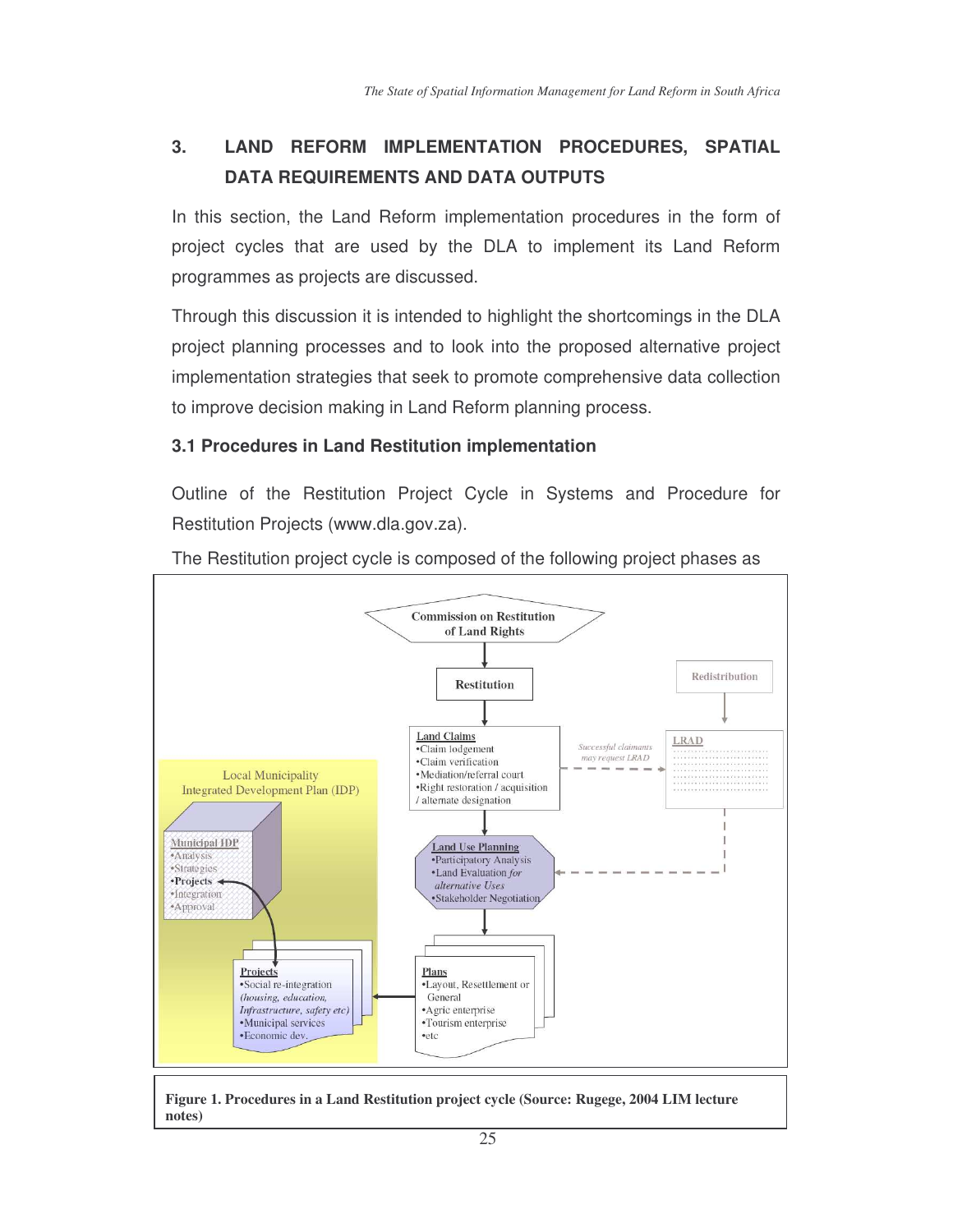shown in figure 1:

#### **Phase One**

Lodging and registration of a claim by the applicants who were forcefully removed from their land or their descendants.

#### **Phase Two**

Screening and categorisation of the applications in terms of whether it is an urban or rural claim, type of farming operation on the claimed land, type of current land use.

[This phase includes the following: Initial Screening, Preliminary Option, Advanced Screening, Preliminary Feasibility, Batching and Prioritisation.]

#### **Phase Three**

Determination of qualification in terms of Section 2 of the Restitution Act. This section determines the criteria for qualifying as a claimant in terms of the Restitution Act.

[This phase includes the following: Assessment of Gazette needs Assessment of Notification needs and the Gazetting / Notification of the interested parties.]

#### **Phase Four - Negotiations**

[This phase includes the following: Project plan for claimants, Representation of claimants if required, Research in order to obtain any outstanding information, Valuations, Monetary Value of Claim, and Verification, Preliminary planning with regard to land use and development, Preliminary case report and negotiation position, Preparing and obtaining mandate, Preparation of Memorandum for approval, Obtaining Ministerial Approval.]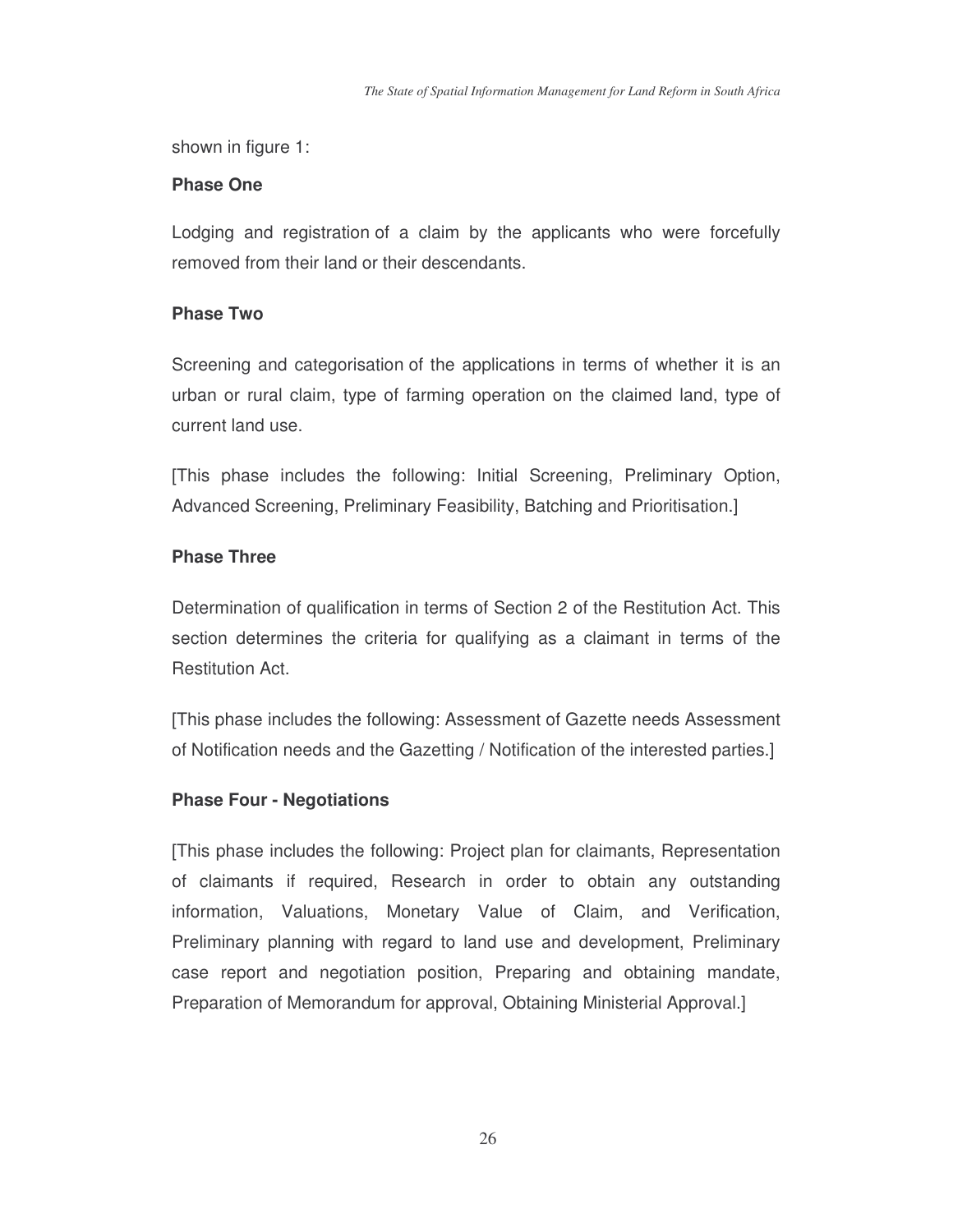### **Phase Five - Settlement**

[Agreements signed in terms of Section 42D (Ministerial Approval) or a decision made by Land Claims Court in the form of a Court order]. Section 42D determines the conditions under which the Minister of the DLA may enter into an agreement with the parties interested in the claim upon his/her satisfaction that the claimant is entitled to restitution of a right in land of section 2 of this Act (Restitution of Land Rights Act 22 of 1994).

### **Phase Six - Implementation of Settlement**

Following the Transfer of Land, Detailed Land Use Planning is conducted based on the initial preliminary plan that was designed in the negotiations phase. Development Funds from the Grants awarded for the claim by the Minister are released to conduct development projects as determined by the Detailed Plan. Post-award Support is arranged through an independent agent or a municipal structure and the project finally handed over to the structure negotiated and agreed to with the claimants. Financial compensation or other redress is implemented in cases where claimants are not restored to the claimed land.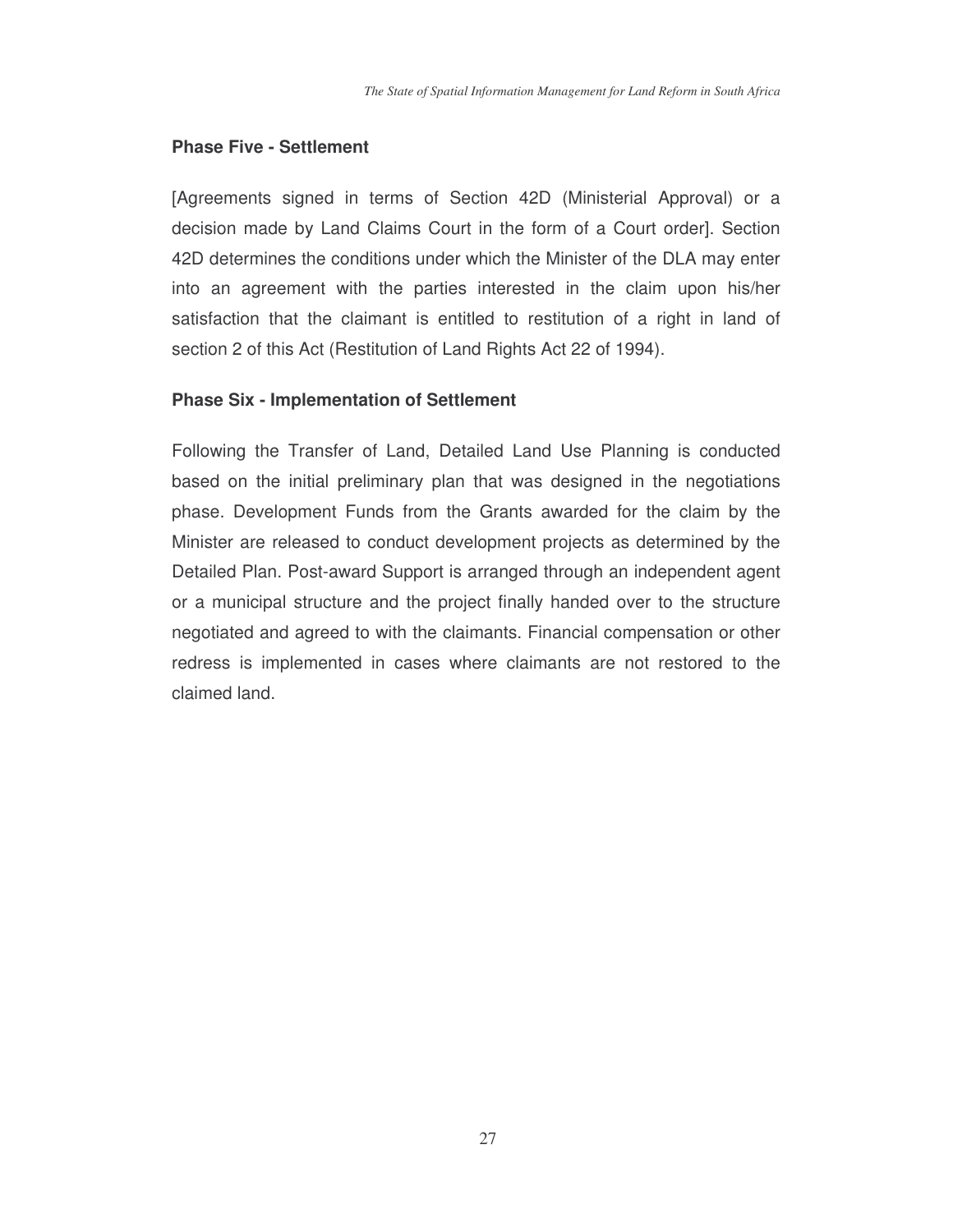*The State of Spatial Information Management for Land Reform in South Africa*



### **3.2 Procedures in Land Redistribution Implementation**

Figure 2 depicts the project cycle of Land Redistribution projects as outlined in the Systems and Procedure for Redistribution Projects (www.dla.gov.za).

1. Project Initiation

Once the application satisfies the criteria for accessing land under the LRAD programme, it is prioritized and the planning process commences upon the availability of funds. The applicant(s), once informed about the options available within LRAD, select the desired amount of the grant according to their preferred own contribution. They will also decide whether to apply individually or as members of a self-selected group.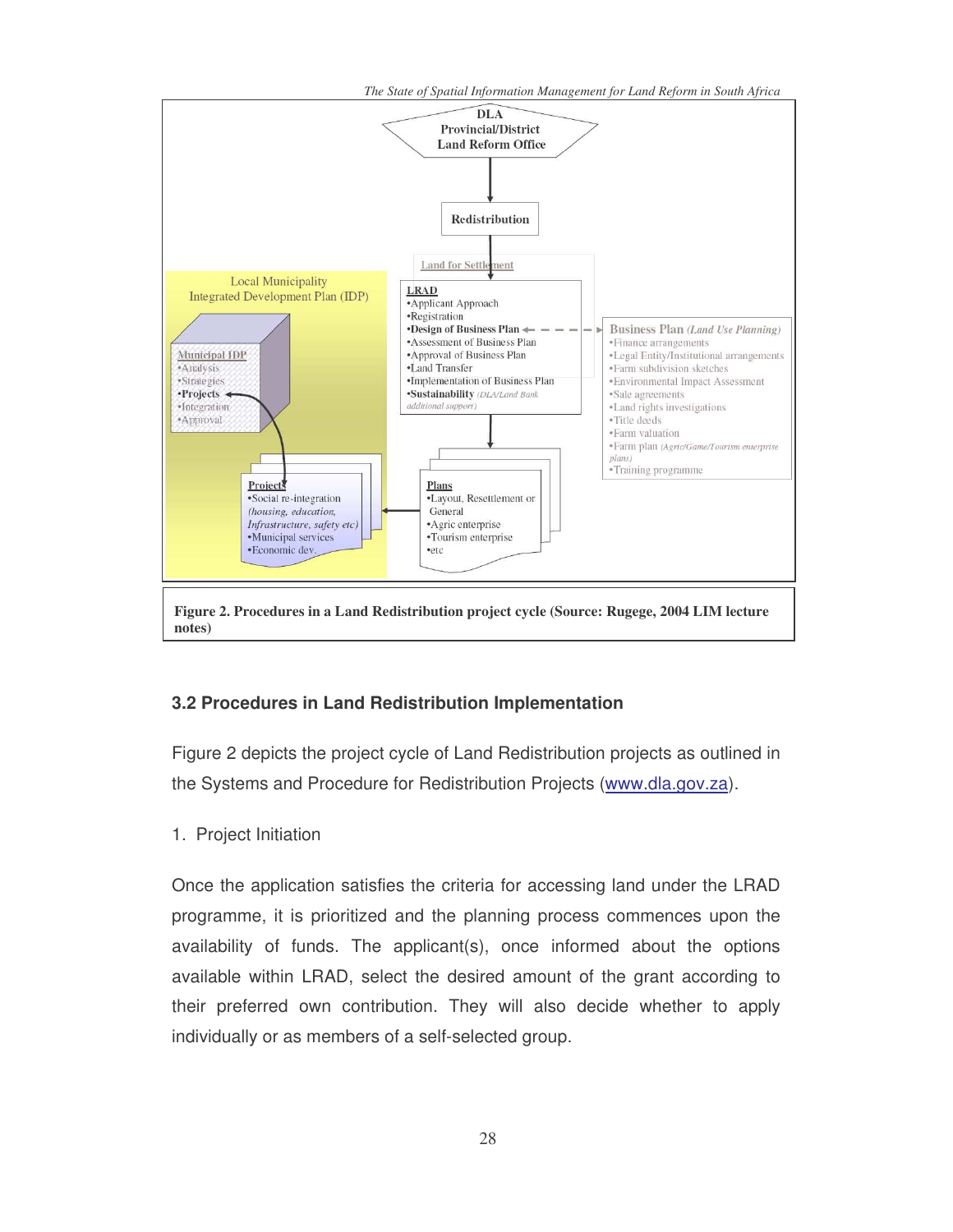### 2. Land Identification

The applicants will then locate an available area of land, either through their own knowledge, or through the assistance of an estate agent, the DLA or agricultural officer. The land should have the necessary water rights if irrigation is contemplated, and the rights should be specified in the sale contract and reflected in the land price.

### 3. Purchase Agreement

Once a suitable area of land is located, the applicant(s) will enter into a contingent contract with the seller, with the contingency consisting of approval of the project under LRAD.

### 4. Farm/Land Use Plan

With or without assistance of a design agent, the applicant(s) prepares a farm plan or land use proposal (project proposal), indicating the intended agricultural use of the land and estimating a rough projected cash flow. The applicant(s) obtains evidence of additional financial resources (loan, own resources, or both).

## 5. Agricultural Report and Land Valuation

The applicant(s) then submits all documentation to the local agricultural officer to receive his or her opinion regarding the feasibility of the farm plan (project), including its agricultural potential, value of the land relative to market prices for that of comparable quality and access to water, cash-flow projections, and environmental assessment.

### 6. Project Approval

Once the local agricultural officer has provided an opinion, the participant submits the proposal package to the provincial grant committee (which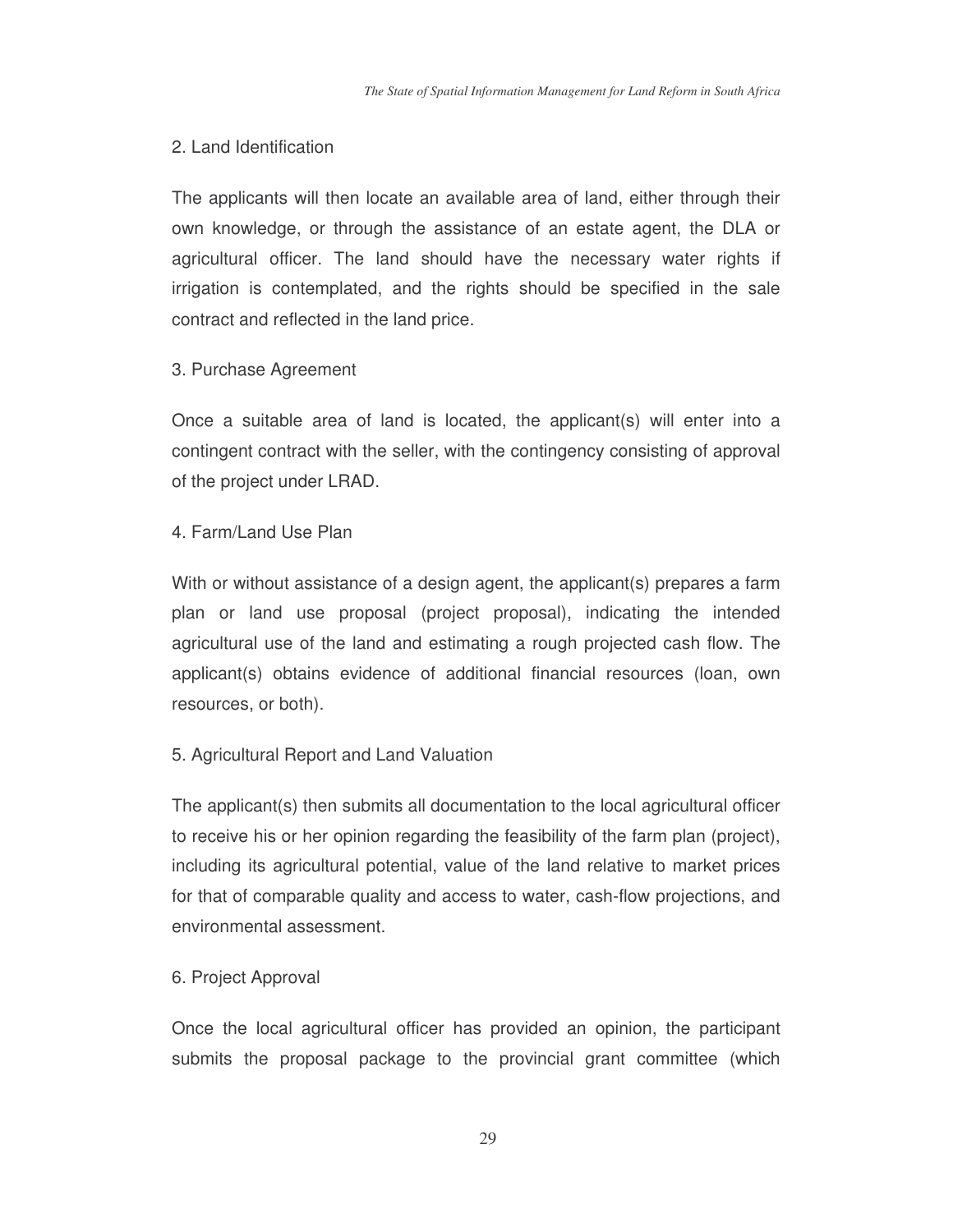comprises officers of the DLA and the DOA), which meets as required. This committee would then approve or disapprove the application. Upon approval, the provincial Director of the DLA would then designate that the land be transferred to the applicants and for the release of the development funds.

### 7. Land Transfer

Upon designation, a process to transfer the land to the applicants is commenced. Once the land is transferred, the funds are released to an independent agent or a local or district municipality to commence the implementation of the development projects identified in the project proposal.



## 3.3 **Procedures in Tenure Reform implementation in DLA: Tenure Systems and Procedures**

30 **Figure 3. Procedures in a Land Tenure Reform project cycle (Source: Rugege, 2004 LIM lecture notes)**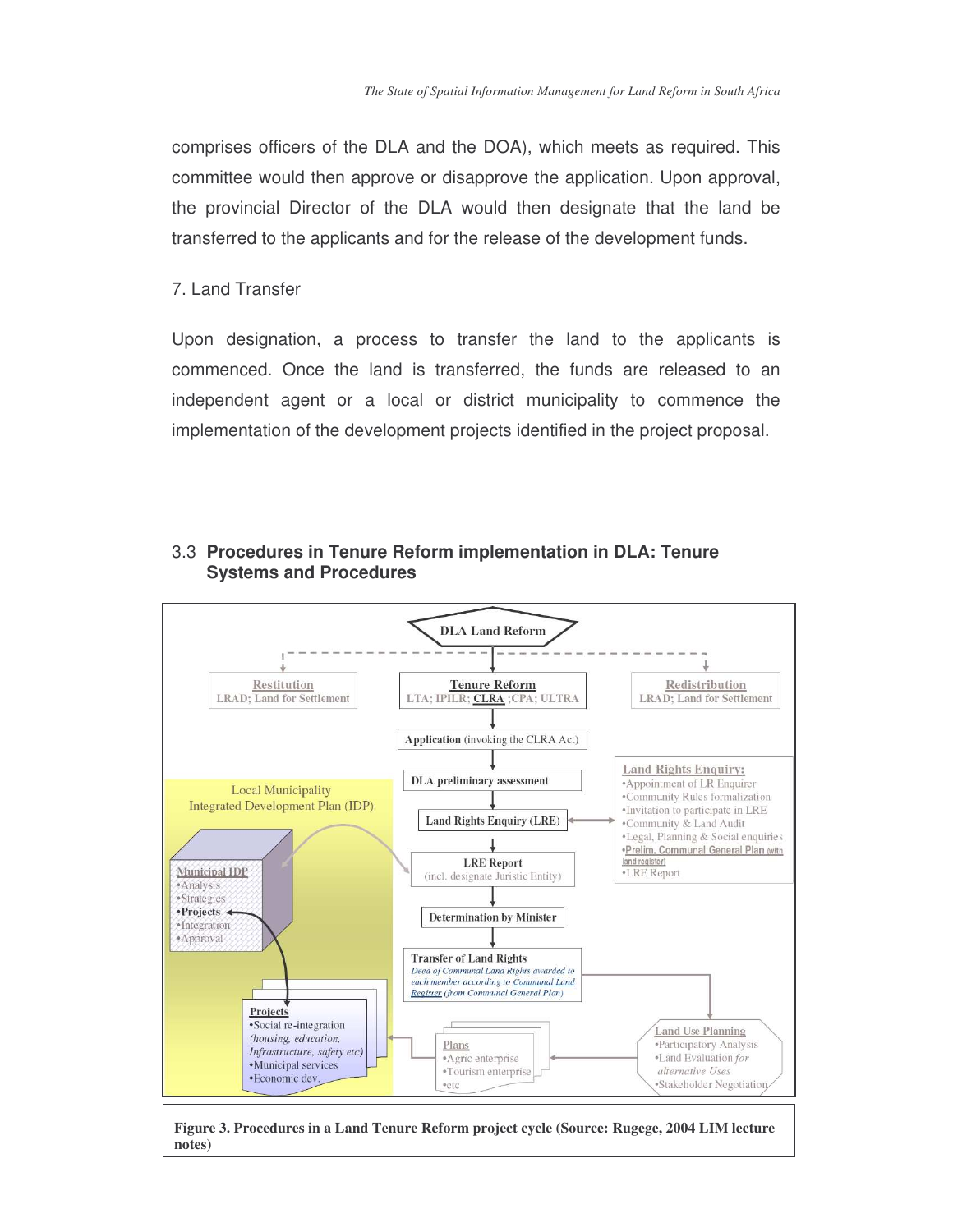*The State of Spatial Information Management for Land Reform in South Africa*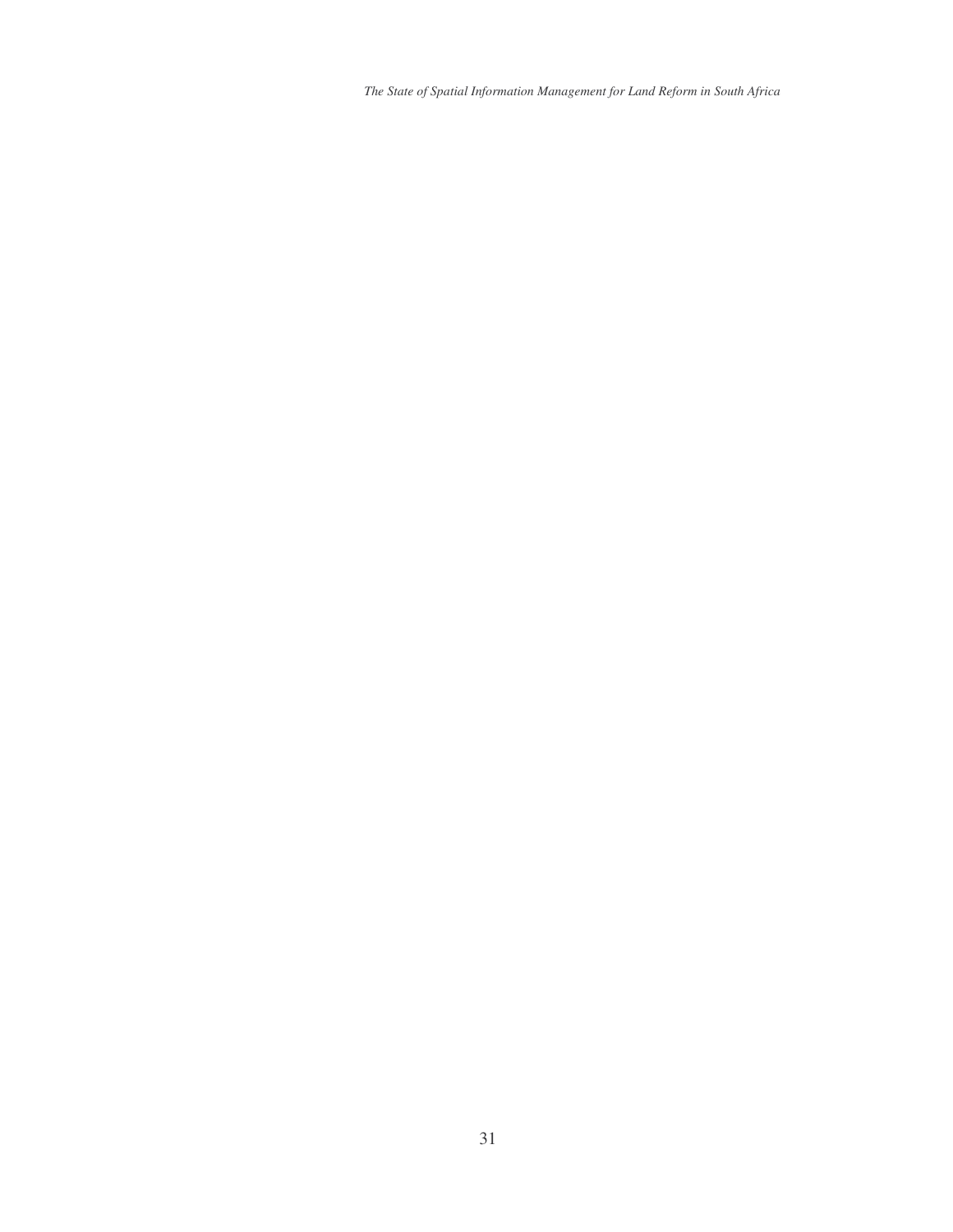The Procedures for Act 119 of 1993 (LAND TITLES ADJUSTMENT ACT) as reflected in the Tenure Systems and Procedures (www.dla.gov.za) are as follows:

## 1. Request/ Application

Upon submission of the application, a DLA planner assists the applicant in filling in the application.

## 2. Categorisation of claim

An assessment is done to check whether applicant in question fits within a broader land reform project. This is done by qualifying the applicant in terms of the Act 119.

## 3. Preliminary investigation and Report

The application form is then sent to the Land Management Unit for a desktop study consisting of preliminary land information analysis. This includes verification of details such as property name, ownership, current and historical land use, sub-divisions etc. A report is then compiled detailing this information which is then presented to the Provincial Projects Approval Committee to release planning funds.

4. Designation Memorandum

A memorandum is then drafted requesting designation of the property in question and recommending the appointment of a commissioner. The commissioner is entitled to receive applications for the adjustment of titles and award claims in terms of the Act 119.

Upon approval of the designation memo, draft terms of reference for appointment of a commissioner are advertised and another memo recommending the appointment of the selected commissioner.

# 5. Designation of Land and gazette Notice

Upon approval, the Minister notifies Provincial Director of designation and this is published in the government Gazette Notice.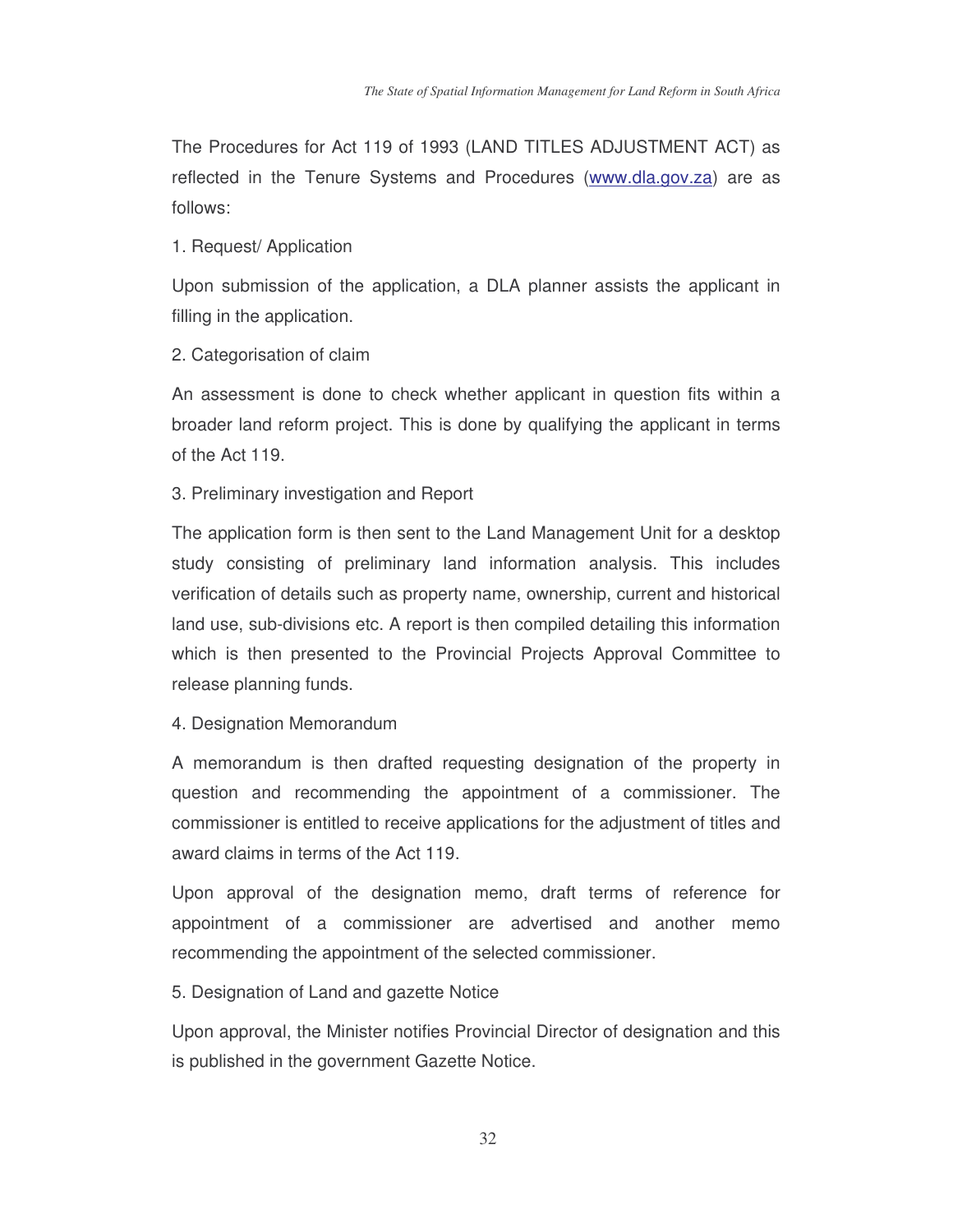## 6. Appointment of Commissioner

After gazetting and development of clear terms of reference a Commissioner is appointed.

7. Commissioner calls for applicants

Upon assumption of duty, the commissioner would hold a briefing of applicants informing them on the process, requirements and possible timeframes.

8. List of applicants/ claimants compiled and verified

A list of claimants or applicants who have lodged a claim is verified in a community meeting representing all those interested or affected by the claim.

Upon acceptance by the community, the list is published in a newspaper.

9. Findings by Commissioner

After considering each application and objections, their merits and demerits, the commissioner would advise each applicant of his/her findings. The findings are then discussed and agreed to in a community meeting and a final decision made or revised.

10. Commissioner to furnish findings and relevant documents to the Director General of the DLA (DG) and the State Attorney.

11. The DG to cause designated land to be surveyed

Surveying of the designated land applies mainly if undivided shares are awarded and applicants have entered into written partition agreement.

12. Land Transfer to rightful owners and title registered

Upon receiving the Commissioner's instructions, the State Attorney prepares Deed of Transfer. Deeds are lodged and registered with the Deeds Office.

After transfer the DLA assists the community with unclaimed lots, overlapping rights and hand over title deeds.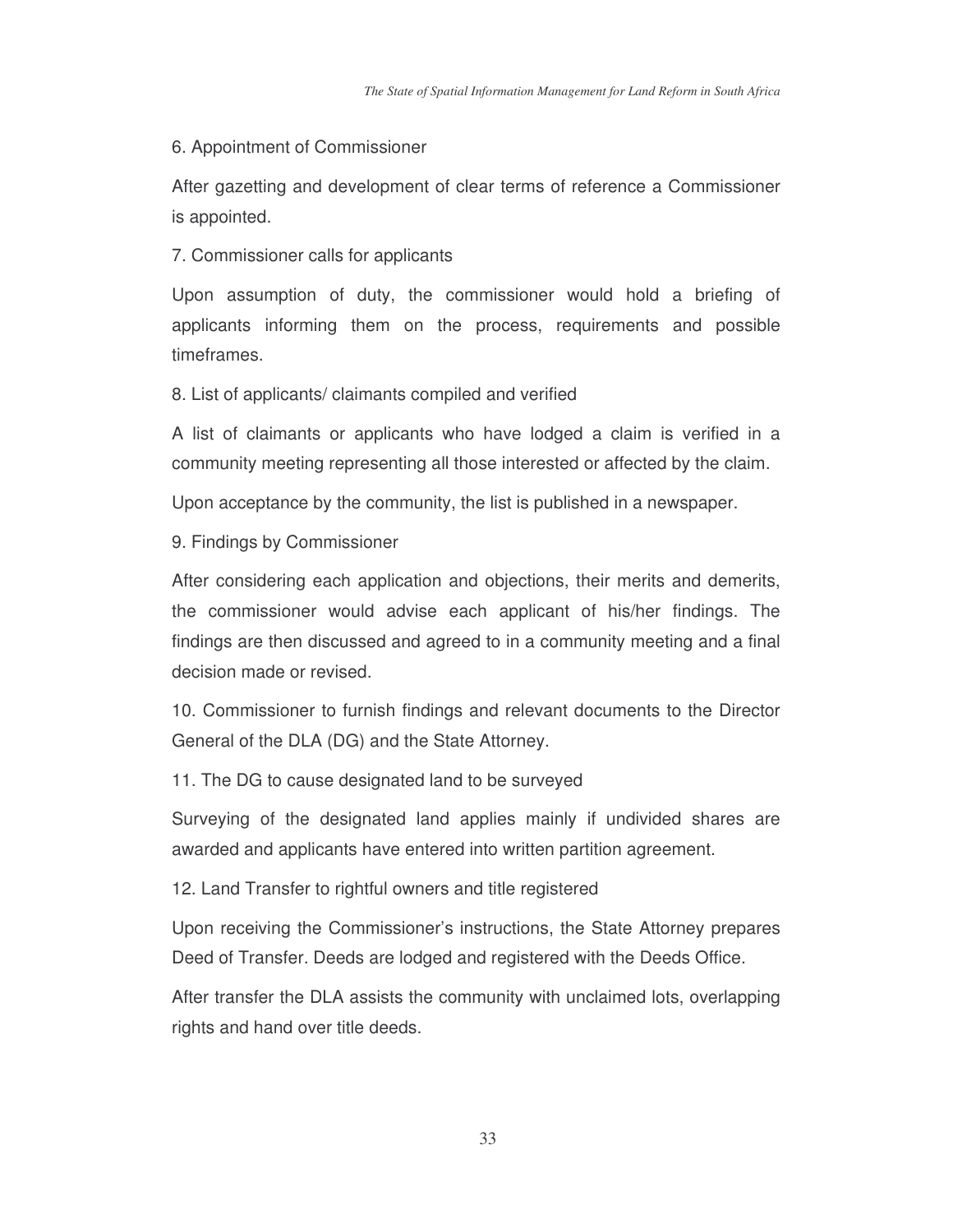



**Figure 4: Procedures for the Generic Project Cycle (del Grande L, 2003)**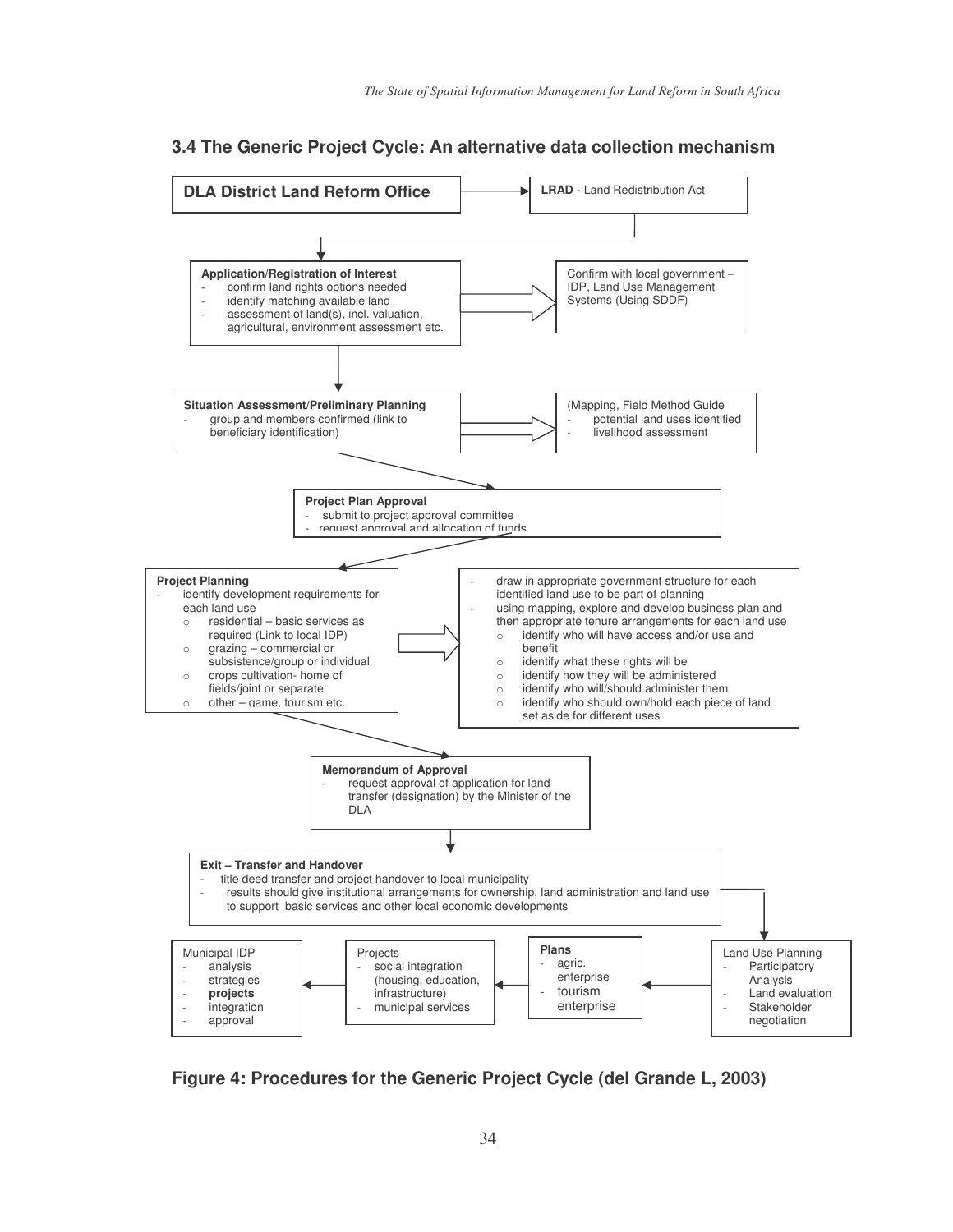As indicated in the Problem Description section of this paper (section 1.2), the methods that are currently used to collect Land Reform data and in planning projects using the DLA project cycles have been criticised as ineffective in ensuring sustainable Land Reform projects. These shortcomings are said to be particularly evident in the inability by the current method to properly integrate the disparate needs of the local community that need land into the Land Reform planning processes. It is proposed in this paper to use a generic project cycle (refer to figure 4) proposed by del Grande (2003) who claims that the generic project cycle would be able to provide an effective mechanism for problem analysis that would result in appropriate intervention as part of the comprehensive Land Reform project.

Underneath is the overview of the proposed steps in a Generic Land Reform project cycle as shown in figure 4 (del Grande, 2003):

## 1. Registration of Interest

Approval indicating acceptance of an application is given by the relevant receiving DLA official. This authorises that the application is submitted in an authorised form (Registration of Interest form) and that all the relevant information is supplied.

The application is then categorised according to the DLA products in which it fits in (i.e. either in restitution, redistribution or tenure reform). Prioritisation of projects within the different DLA programmes is done in terms of an internal criteria determined by the age of application, budgets, location, size or status of the applicants tenure security.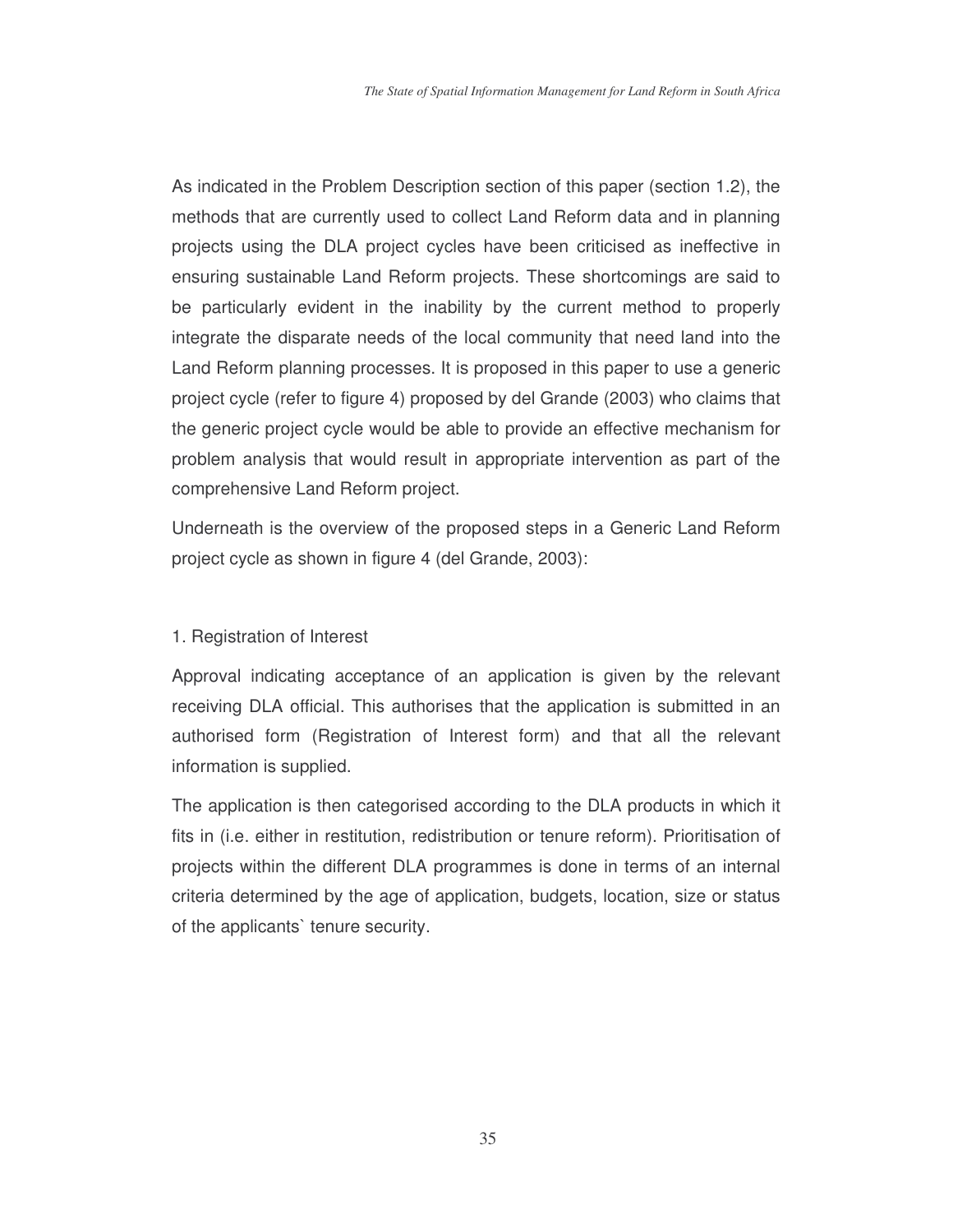### 2. Situation Assessment/Preliminary Planning

### Mapping or Field method guide:

Figure 5 underneath indicates the "Mapping or Field Method Guide" that is one of the methods that is proposed to conduct a situation assessment of the area identified by the Land Reform applicants. According to del Grande (2003) mapping could be a visual participatory method whereby people can talk around, where they are asked to develop a map of their area. The sketch (figure 5) referred to as a community map also known as the PRA (Participatory Action Research) map, could be used to indicate common features on the area such as the roads, rivers, settlements, grazing and cultivated fields. Members of the community could be asked to take turns to draw this map using their knowledge of the area until a final common map is agreed upon.

This map could be used to enable the community to describe to an outsider how they live and also as a basis to ask probing questions about their land rights, various land uses, sharing and exchanging land and how these are administered and managed (del Grande, 2003).

With this mapping field method guide, maps and timelines are used as the starting point for people's stories about land rights and administration and/or they could relate their history using the timeline method. One story may run across several indicators. The sample process and probe questions help unpack information in the field. Stories about recent cases are probably closer to current practice. Probe question would be slightly different when talking about future arrangements. The official does the interpretation steps to analyse the stories in terms of the indicators (del Grande, 2003).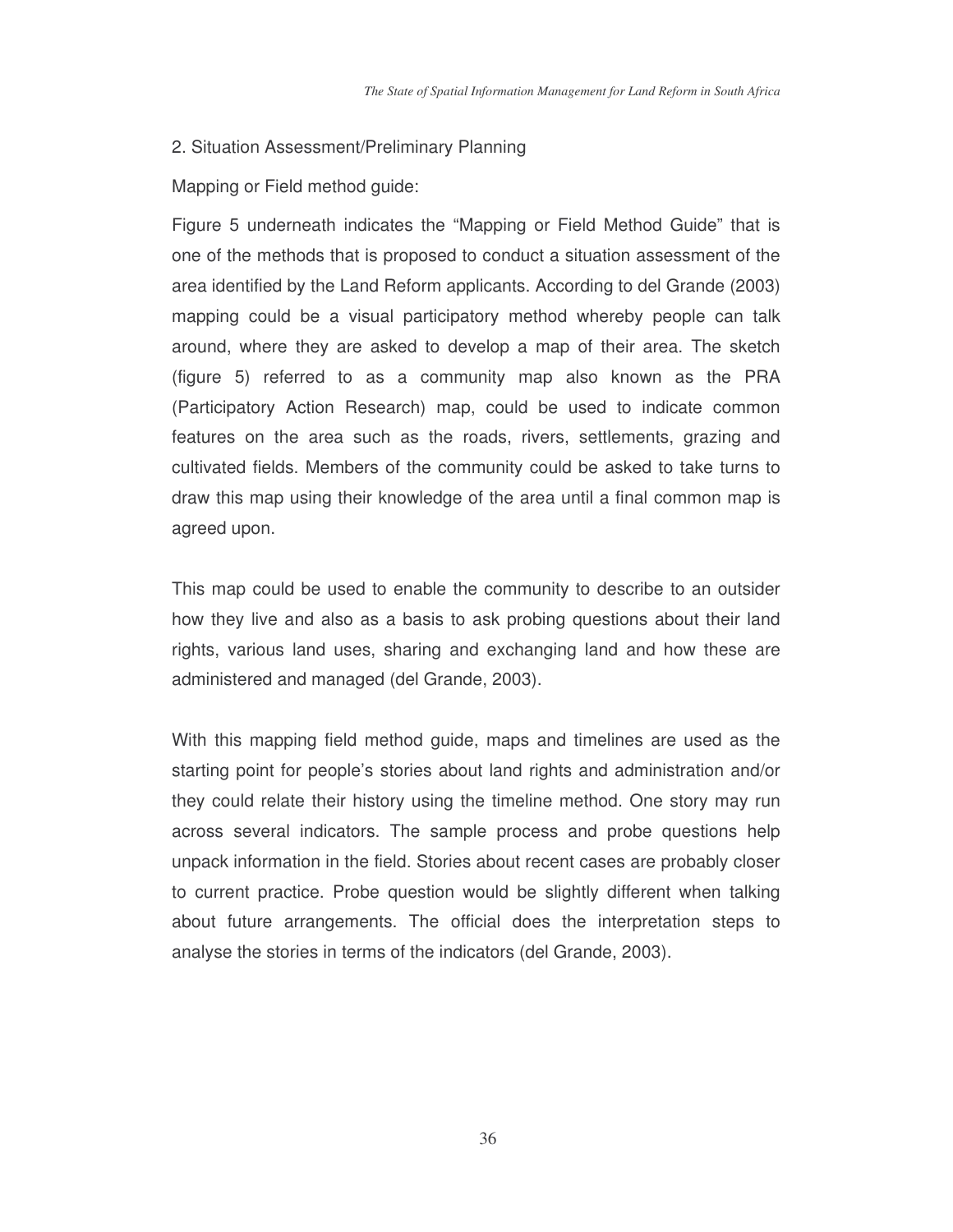

#### **Example of a Community/PRA Sketch**

**Figure 5. A generic PRA sketch indicating current land uses**

3. Consultation of the local municipality:

During this stage comments are requested from the local or district municipality through joint meeting between the DLA and the municipality or through a correspondence in which a municipality is required to comment on the proposed Land Reform project. The municipality would comment on the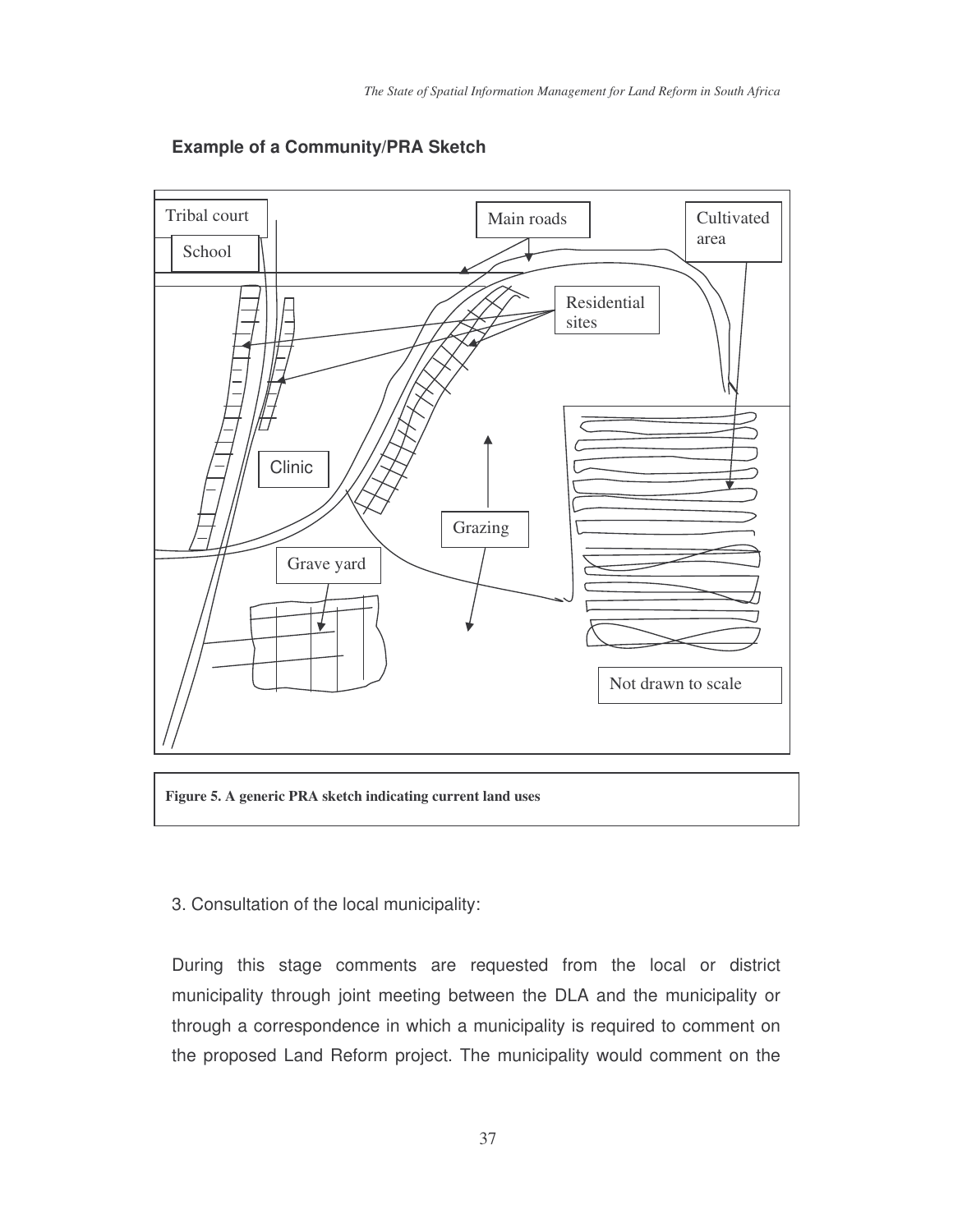potential impact or compliance or otherwise of the proposed Land Reform project on the municipality IDP. Through this involvement the municipality could be able to influence the location of the land Reform project for example in terms of its Infrastructure Service Delivery plans or its Environmental Protection plans.

# 4. Project Plan Approval

Approval by the DLA projects approval committee as explained underneath would lead to acceptance of the project based on the following decisions:

The committee agrees with:

- the analysis of the land problem as identified by the DLA planner and or service providers.
- the proposed solution as described in the situational analysis section.
- the project plan for implementation of solutions as developed by the applicants through assistance of the DLA planner and or a service provider.
- financial implications as identified in the project plan.

Upon approval, the DLA would then allocate planning budget to finalise the project plan or to compile the detailed plan.

## 4. Project Plan

The activities described hereunder are carried out as part of the Project Plan or Business Planning phase: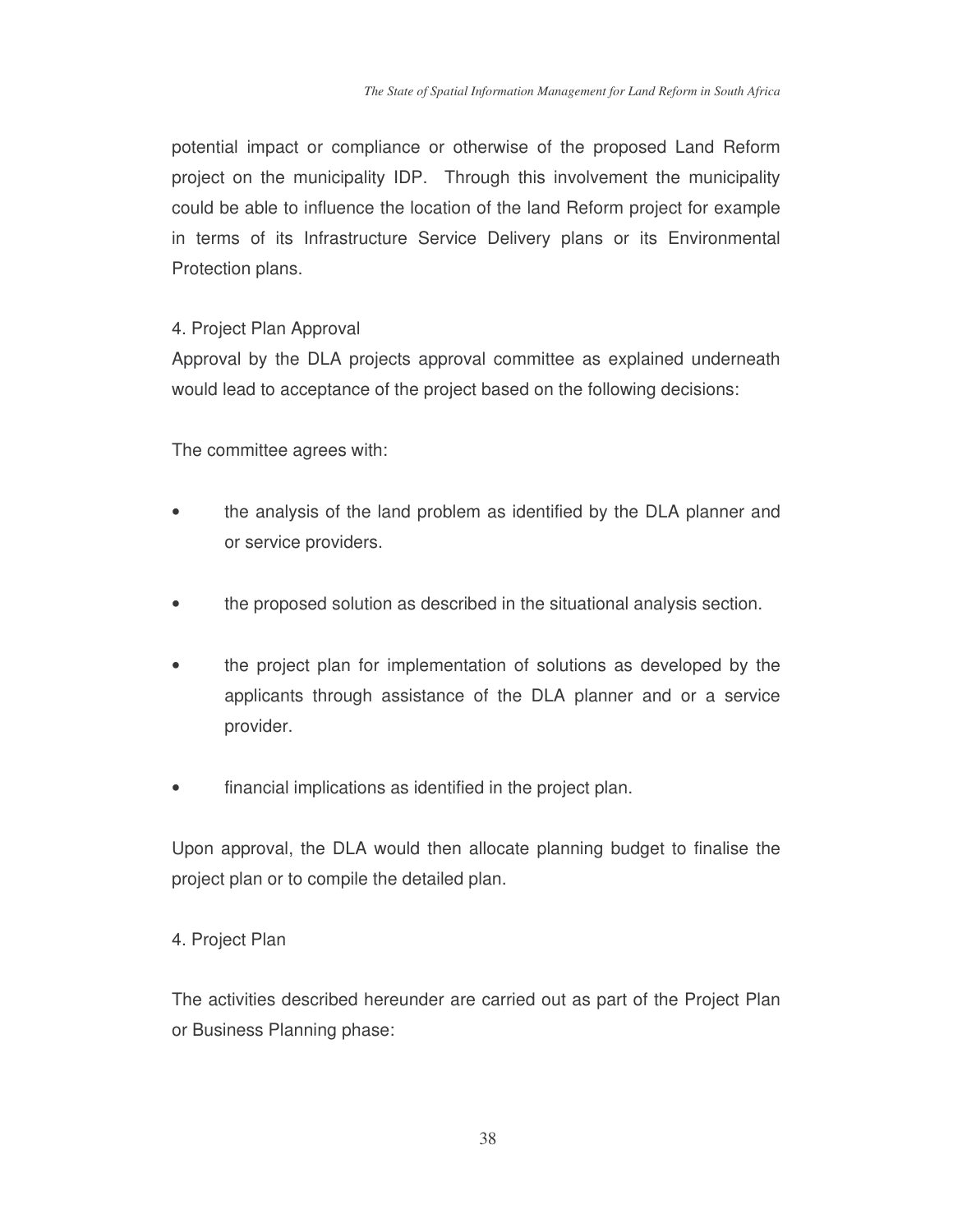- Surveying of internal and external boundaries of the area. These may include household, grazing fields or any other boundaries delineating exclusive rights held by individual or a group of individuals in the community. The output of surveying could consist of survey diagrams, maps, land use maps and site maps.
- Agricultural assessment reports provide in-depth information regarding land potential, land capability, grazing capability, natural resource potential and or its state of usage.
- The state of the local economy and potential economic opportunities are determined in the process of designing the economic development plans.
- Land administration rules governing the manner in which land and natural resources are accessed, managed, exchanged and shared are set.
- The constitution of the Communal Property Institution (CPI) or other landholding entity is established to govern relations between the land and or natural resources and the people and among the people themselves.
- The members` register/beneficiary list contains all the individual or households that have the right to inhabit, use, or benefit from the proceeds of the land or the natural resources found on the land.
- Individual records are kept of each beneficiary or member in order to record any transaction, activity or occurrence that have an effect on the membership or beneficiary rights to the land.
- Infrastructure development plan is drafted after identifying the infrastructural needs and potential resources that are required to address those needs.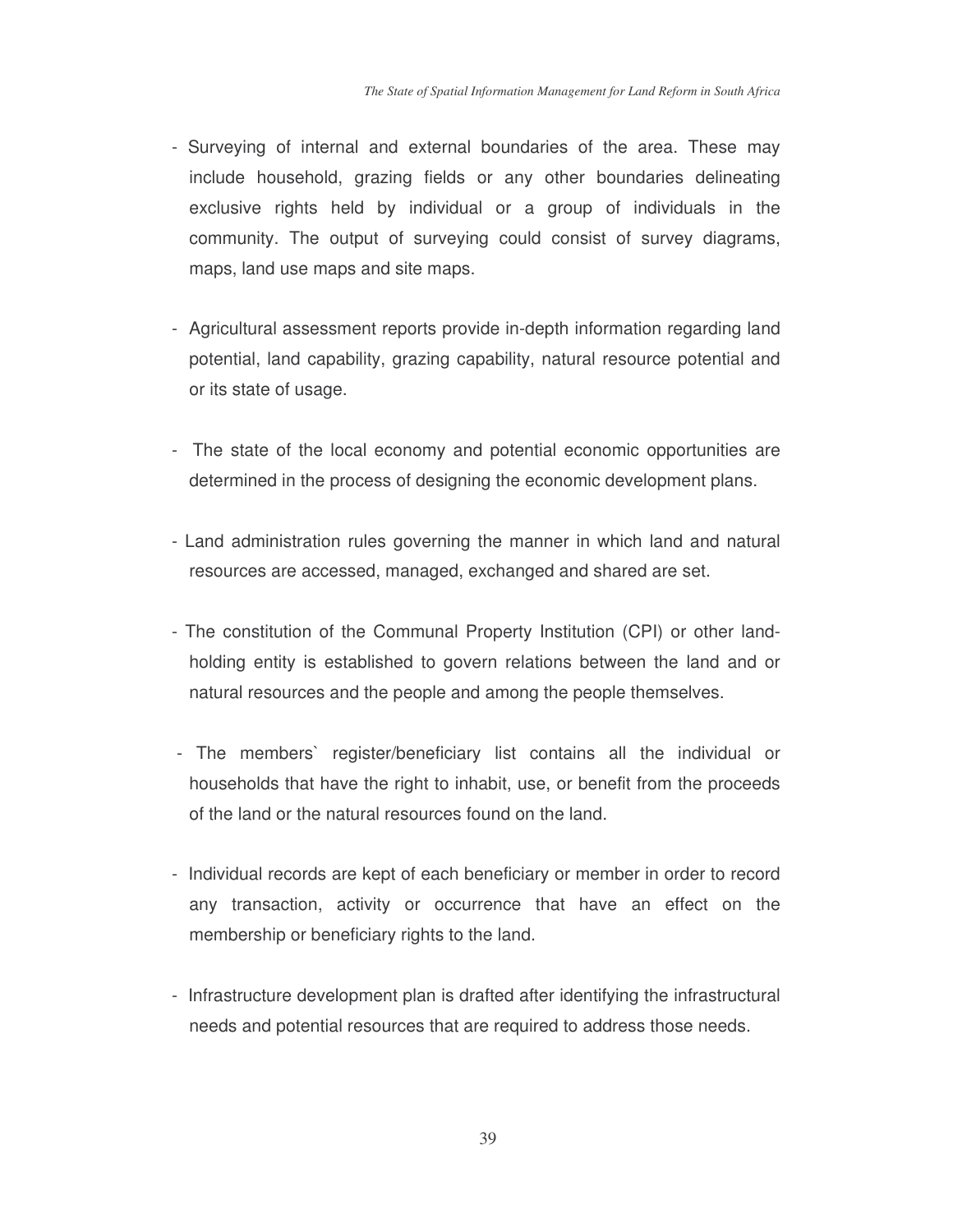- Hand-over plans (for exit) or close out reports.
- 5. Memorandum of Approval
- A memorandum is drafted to the Minister of the DLA to request approval of change in land use and/or the land administration as the case may be.
- Upon the detailed land use acceptance by the Minister or his/her delegate, final plans are drafted and surveys conducted to prepare for implementation of the plan.
- Upon designation by the Minister, a capital grant is released to pay for land transfer and to purchase the required infrastructure.
- 6. Exit

After the completion of the planning process, transfer of land to the applicants is effected. The implementation of the development projects is left to a body that would hold the land after transfer such as the Communal Property Association (CPA) or a local or district municipality responsible for the area (del Grande, 2003).

## **3.5 Data Sources and Associated Constraints**

### **3.5.1 Overview of the DLA Data Systems**

The DLA is a major producer of spatial information and spatially related information. Information produced within the department (DLA) includes the cadastral databases, topographical maps in digital format as well as on paper, survey diagrams and the registered title deeds. Other spatially related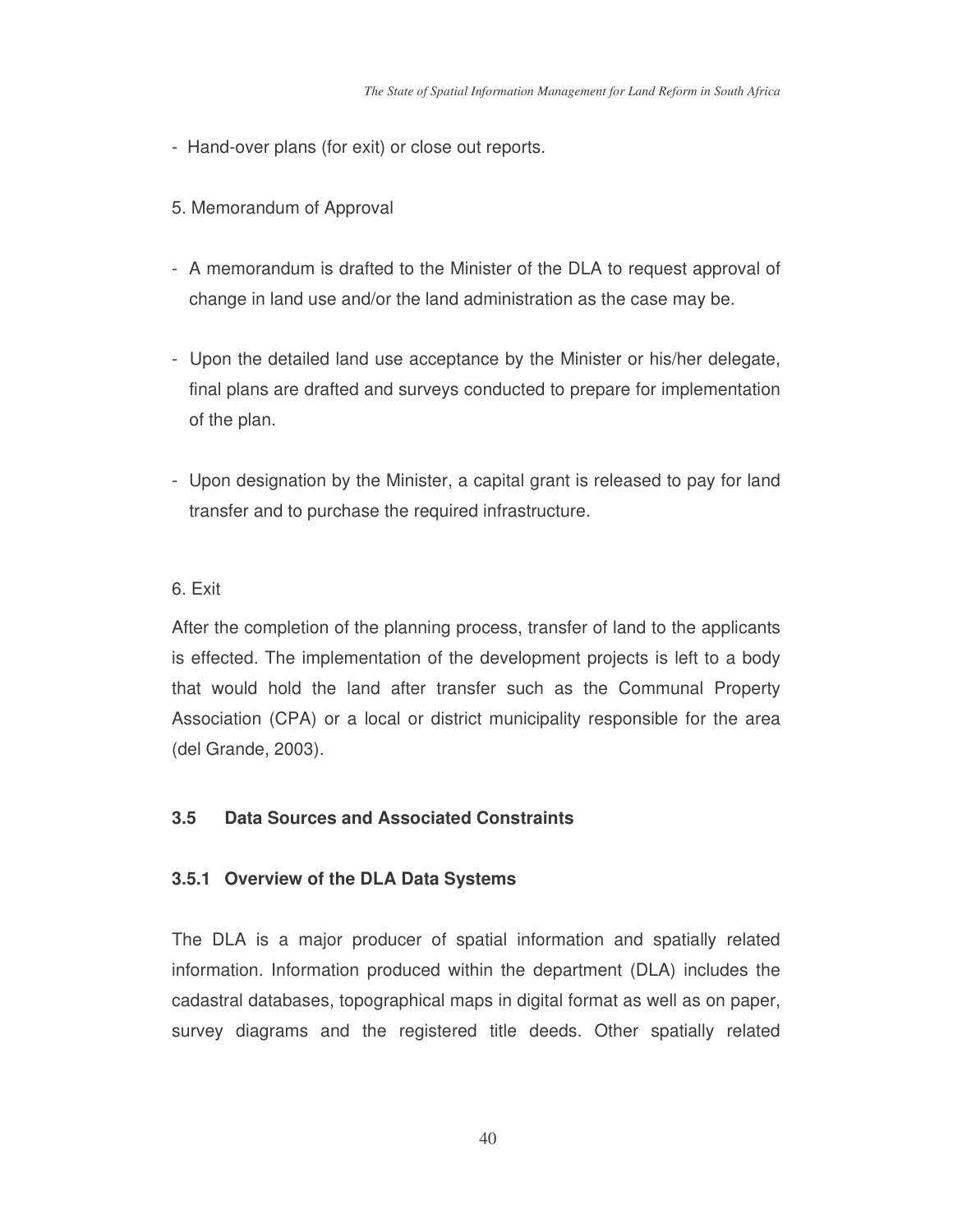information that is generated within the department includes the Public Land Inventory and information pertaining to Land Reform projects (Gavin, 1997).

This section provides an overview of the various data sources based within the DLA that are available to the DLA planners and other users involved in Land Reform project planning and implementation. The analysis of the DLA data would be based on the data requirements for integrated spatial data including: standards, acquisition methods, storage, distribution, exchange and integration methods and policies. By this analysis it is also intended to show the role that could be played by the DLA as one of the key custodians of spatial data in SA, in developing an integrated spatial data system.

# **3.5.1.1 Chief Directorate: Cadastral Surveys – Surveyor General Office - Pretoria (SGO)**

In the SGO website (www.dla.gov.za), the Core Functions of the SGO are described as:

- examination of diagrams and general plans;
- examination of sectional title plans;
- approval of diagrams, general and sectional title plans for registration in the deeds office;
- performing cadastral data processing to ensure consistency of numeric data on newly submitted documents and to capture alphanumeric information from approved documents into cadastral information system database;
- scanning all approved documents into electronic format to protect legal paper copies from damage and to provide information to the deeds office and the public;
- maintenance of spatial database of surveyed real rights used in macro planning environment;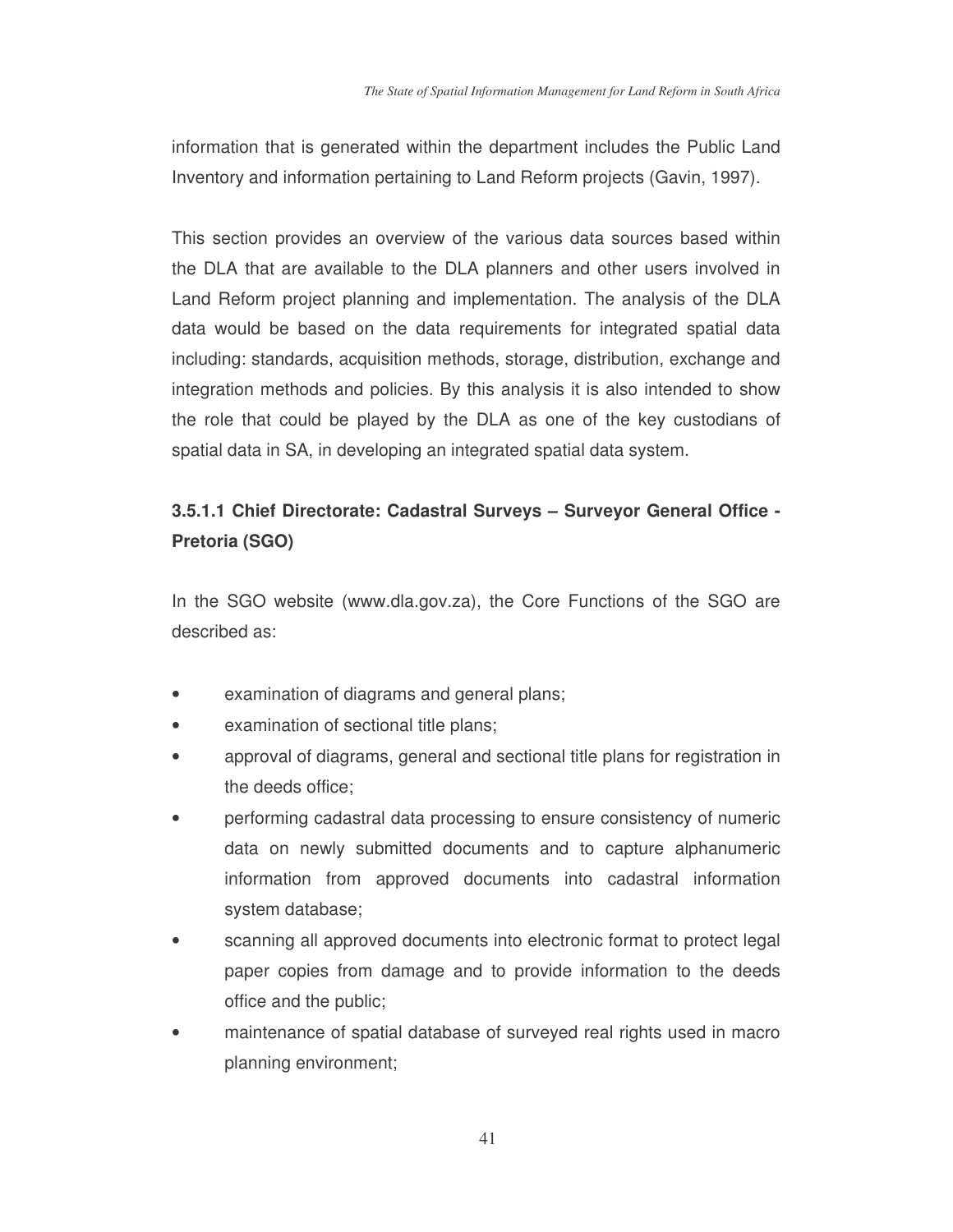- provision of cadastral mapping service;
- archiving and maintenance of all original diagrams, general and sectional title plans, survey records and beacon agreements; and
- maintenance of a current and dynamic cadastre by updating the various documents in respect of land

Pillay (2000) identified the projects that the SGO has embarked upon in furthering the stated objectives are as described below:

The SGO embarked on a process to store all its spatial data and to avail it in a digital format. This process resulted in a development of a system called a Cadastral Information System (CIS). The purpose of the CIS is to produce and maintain a continuous cadastral database for SA.

According to Pillay (2000), the CIS was developed from two key projects known as project Hope and project Miracle.

The project named HOPE was developed:

- To specify and design the system through capturing rural spatial data. This was done by digitising the noting plans (compilation sheets).
- To preserve the existing, original cadastral documents, the majority of which have been scanned through the Document Imaging System (DIS).

Another project named MIRACLE was undertaken:

- To capture all urban cadastre. Digital urban cadastre captured by local authorities, town planners, land surveyors, was also incorporated in this project to avoid duplication.
- To capture alphanumeric data which comprises of the parent land parcel data and historical data of the current parcel. This process captures information on sub-division, consolidation, servitudes, mineral rights etc. of the parent land parcel. The alphanumeric data is also used to link the Land Reform data contained in the Land base system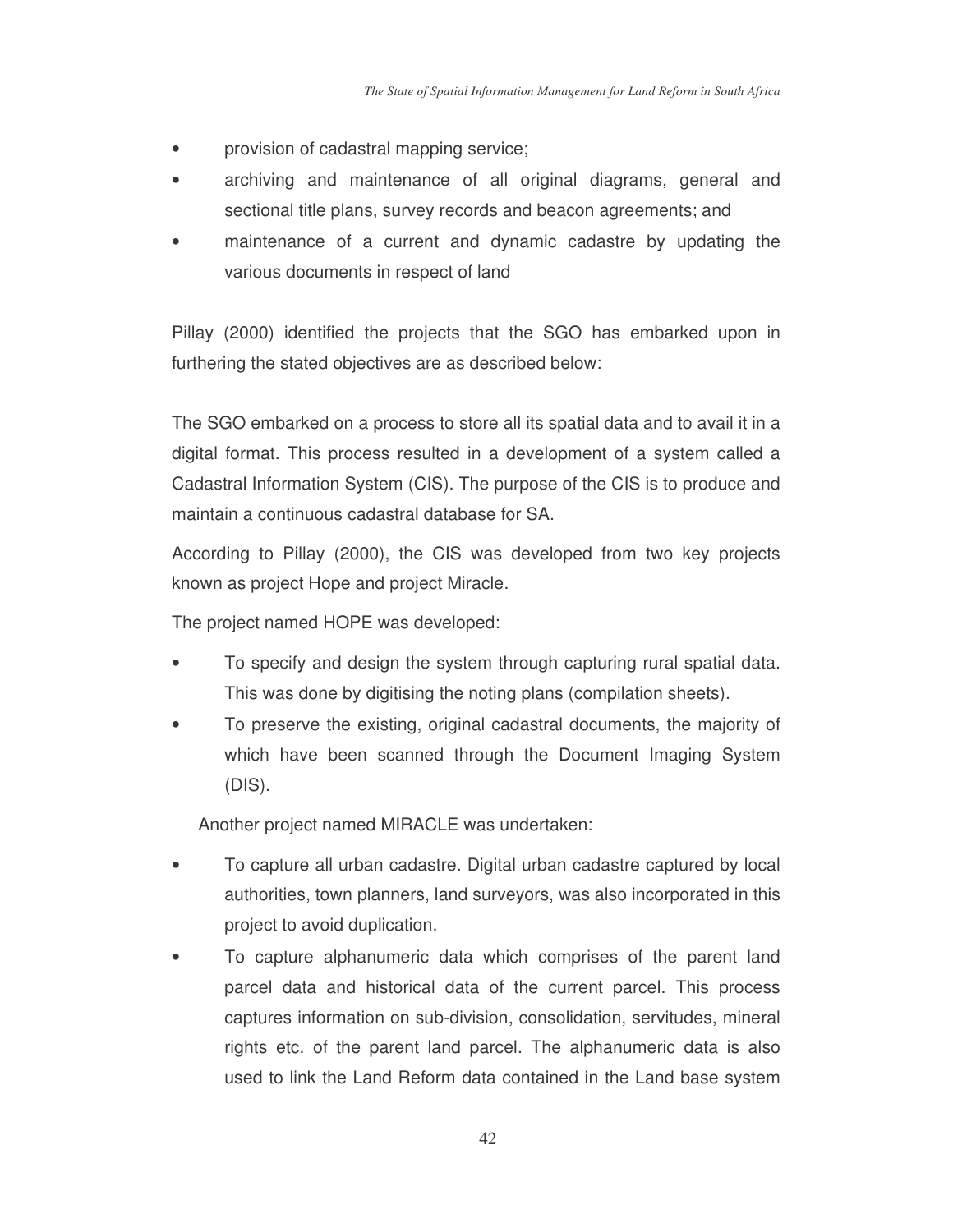with the spatial data of the SG Office to create spatial view of Land Reform projects through the Link viewer program.

In their criticism of the projects under the CIS using the standards and use constraints as a criteria to measure the quality of the data, officials from the SPI-KZN unit (SPI – KZN interview: Annexure 4) observed the following:

CIS Standards:

- The data was rapidly captured thus contains many errors;
- The data contains no guarantees for accuracy and completeness; and
- The data is continuously being upgraded and referenced to a new and more accurate surveying.

Use Constraints:

- The user accepts liability for use;
- Land parcels and legislative boundaries have been digitised using general and noting plans. Thus the accuracy may vary from centimetres to several meters;
- Data can thus be used as a backdrop for planning purposes but cannot be used for engineering purposes;
- The cadastral data is not up to date;
- Existing cadastral data collected through the project Miracle, was captured through digitising and at different scales thus compromising the accuracy; and
- More up to date and accurate cadastral data is required for the IDP e.g. accurate property information is required in developing the Land-use Management System.

# **3.5.1.2 The Deeds Registry**

In the Deeds Registry website (www.dla.gov.za), the Strategic Goals of the Deeds Registry as described below are: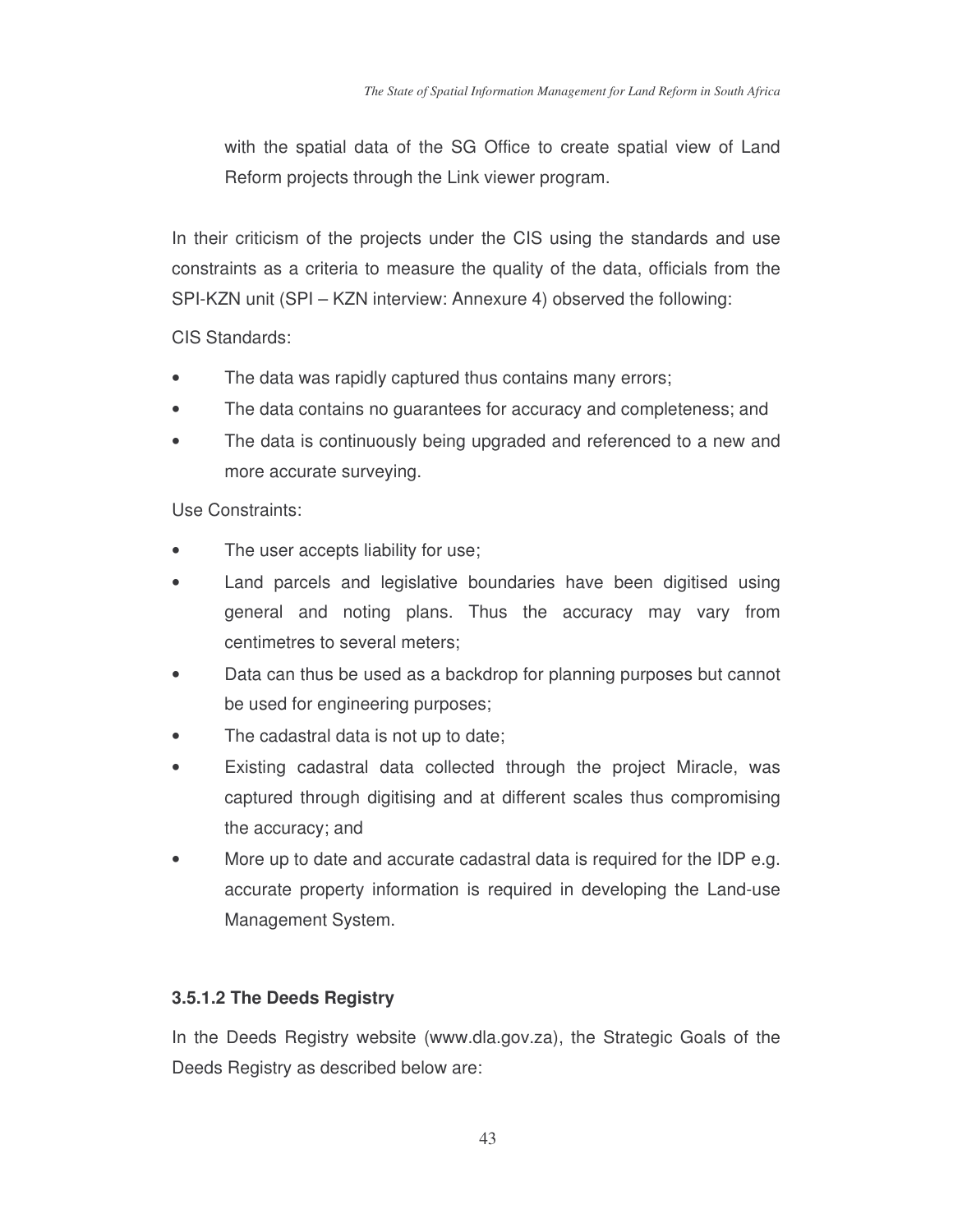- To ensure the maintenance of an efficient land registration system calculated to afford security of title through proper application and administration of common, statutory and case law, taking into account sound and efficient deeds registration principles and practices.
- To exercise control over the Deeds Registries in order to bring about and ensure uniform registration of deeds and documents by providing legal support and statutory registration policy.

Pillay (2000) described the following as services offered by the Deeds Registry:

- Registration of all transfers of properties, and any real rights in land.
- Maintenance of land registers.
- Provision of land registration information, and preservation of registration records for archival purposes.

Subscribers to the Deeds Enquiry System (Aktex) are able to electronically access registration information. The application provides an enquiry facility to enable the public to obtain deeds related information concerning property. Any member of the public can use the operational application subject to access fees.

A new system called a Deeds Web, has been put in place to web-enable the Deeds Registration System (DRS). This application enables the registration of deed document electronically. The Deeds Web provides an enquiry facility to enable the public to obtain deeds related information concerning property.

The infrastructure to web-enable the Deeds Registry also provides the backbone to the corporate data-warehouse as a whole, and will allow other branches (particularly Cadastral Surveys and the Surveys and Mapping) to leverage e-commerce opportunities. The advances in Internet technology allows unprecedented access to spatial and attribute data, which when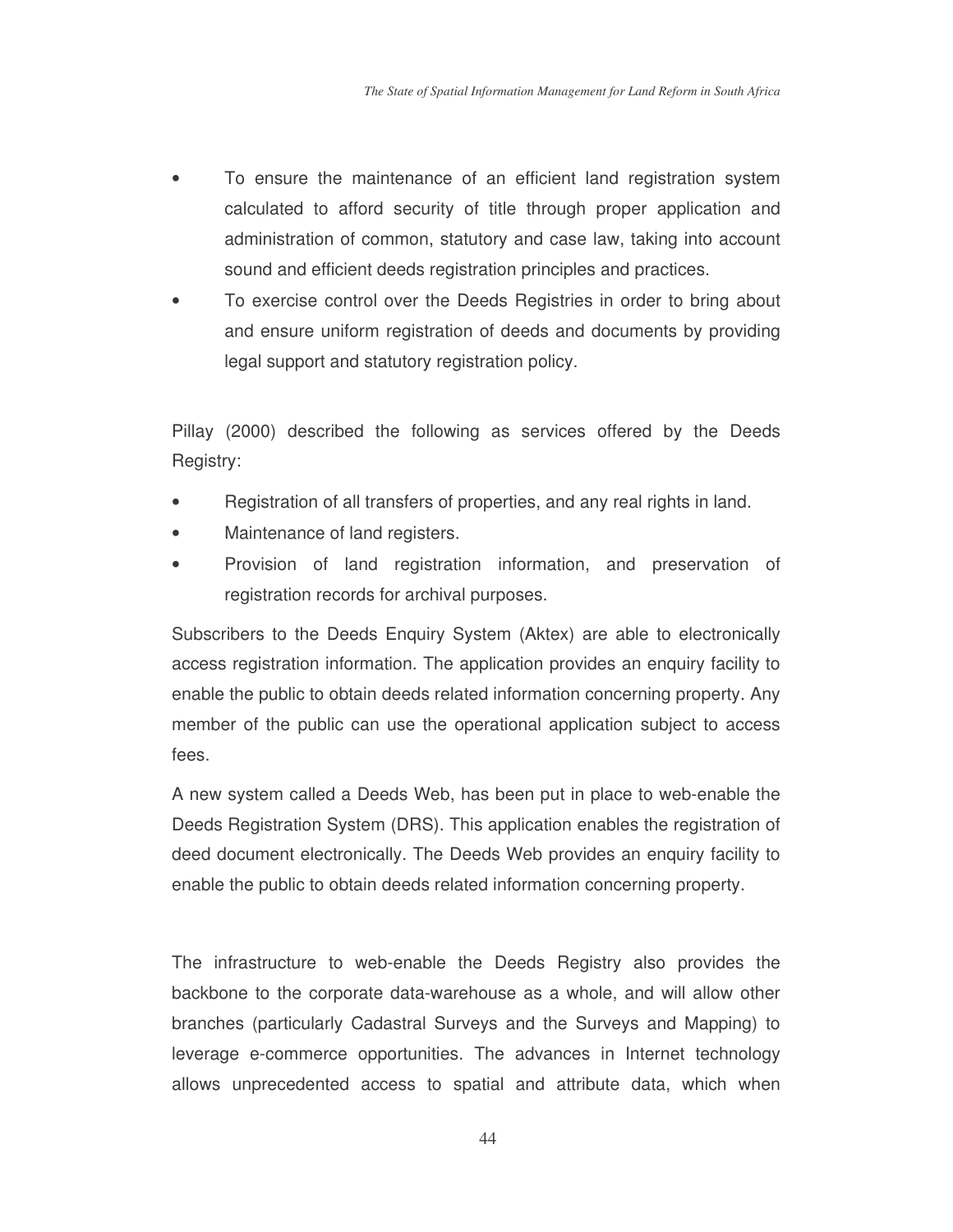combined with property ownership and land value information, will give the State enormous spatial planning capacity (Pillay, 2000).

In order to speed up delivery of title deeds the Director General of the DLA has approved the establishment of a regional deeds registry in the Nelspruit area. The success of this project may influence the establishment of additional regional deeds registries in SA.

The following criticism of the Deeds Registry information systems were made by the officials from the SPI-KZN unit (SPI – KZN interview: Annexure 4):

Use Constraints:

- The current archives are paper and microfilm-based, which means that duplication is both expensive and time consuming and is limited to use only in its area of intended use, i.e. the archive cannot be used in more than one area after duplication.
- Inconsistency in naming and representing some important deeds features. Some of the data features e.g. farms or sites do not have the property extent or the extent is reflected in different units of measurement e.g. hectares, square kilometres, morgens, and dums.
- The data is based on a computer mainframe which makes retrieval cumbersome.
- The Deeds information contains user charges thus implying a limited access to a wide-range of the stakeholders. This may pose an impediment for the use of Deeds data in support of the IDP process.

# **3.5.1.3 Chief Directorate: Surveys & Mapping (CD: Surveys & Mapping)**

The Strategic Goals of the CD: Surveys & Mapping as described in the CD: Surveys and Mapping website (www.dla.gov.za) are to: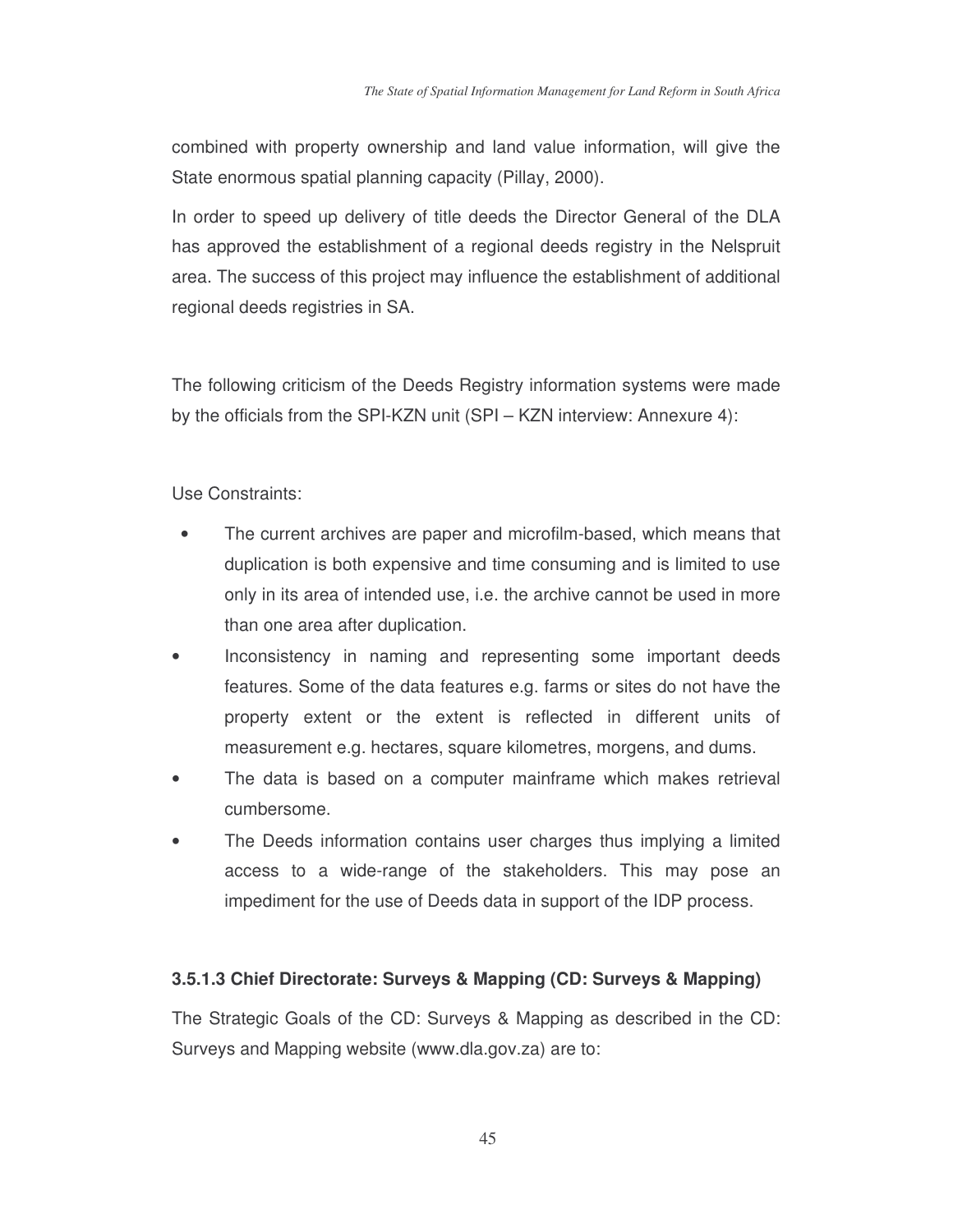- improve access to spatial information;
- establish client relationship management units to interact with people at local level;
- manage supplier vendor relationship;
- exploit Information Technology for efficiency gains in map and spatial information production
- maintain the national mapping programme;
- maintain the national control survey network; and
- maintain the national aerial photography programme.

The Core Functions are:

- To provide spatial information, including:
	- o technical support for spatial information;
	- o training;
	- o maps; and
	- o sell spatial information, images and maps
- To provide survey services, including to:
	- o perform data capture;
	- o gather Geo-referenced imagery;
	- o collect photo and ancillary data;
	- o determine differential positioning service;
	- o maintain survey control beacons (monuments); and
	- o display museum articles.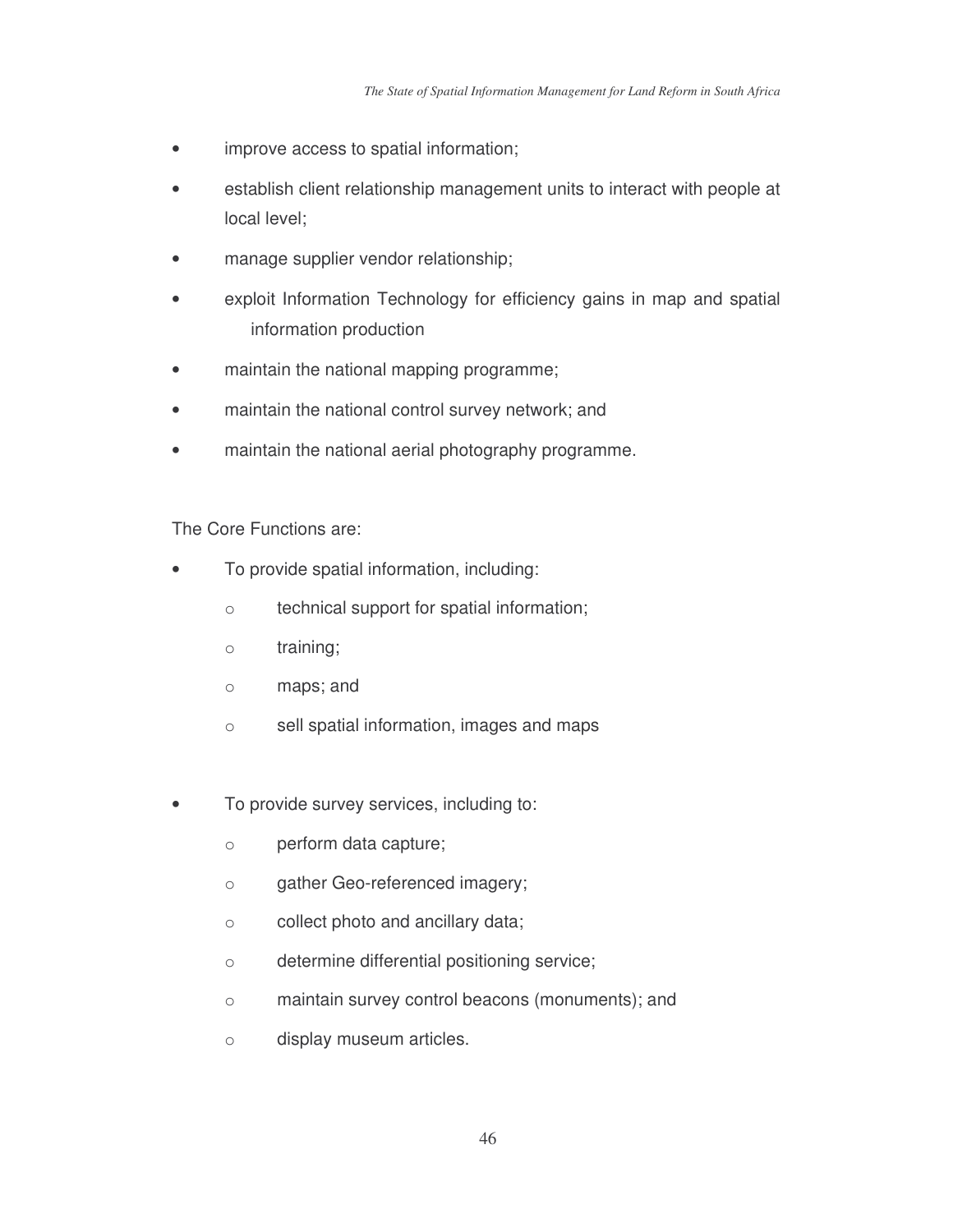• To provide cartographic services to produce maps such as 1: 500 000 and 1: 50 000 Digital Topographical Data Sets.

According to Pillay (2000) the following standards of the CD: Surveys & Mapping data were observed:

- The 1: 50 000 original map information has been reduced to scale by cartographic generalisation from larger scale mapping.
- Upon conversion to digital form, 95% of all points are within 0, 25 mm of the position of the corresponding point on the input material and no point deviates by more than 0, 4 mm from the original position.
- At the 1: 50 000 scale, all well defined points are within 39, 5 m of the position on the ground.
- The currency of the data is the same as the published map sheet from which the data was captured.

The SPI-KZN unit (SPI-KZN: Annexure 4) observed the following use constraints with regards to the CD: Surveys and Mapping data:

- Accuracy of the data is appropriate for decision making in the planning environment but not for engineering purposes.
- Survey and Mapping mainly produces maps (1:50 000) which are not suitable for local level planning due to inaccuracies associated with using the large-scale maps. Currently most municipalities in KZN use 1:50 000 and 1:250 000 maps and data sets provided by the DTLG (KZN) for the IDP processes

# **3.5.1.4 Public Land Support Services (PLSS)**

According to Pillay (2000) the directorate: PLSS has the responsibility to do the following tasks: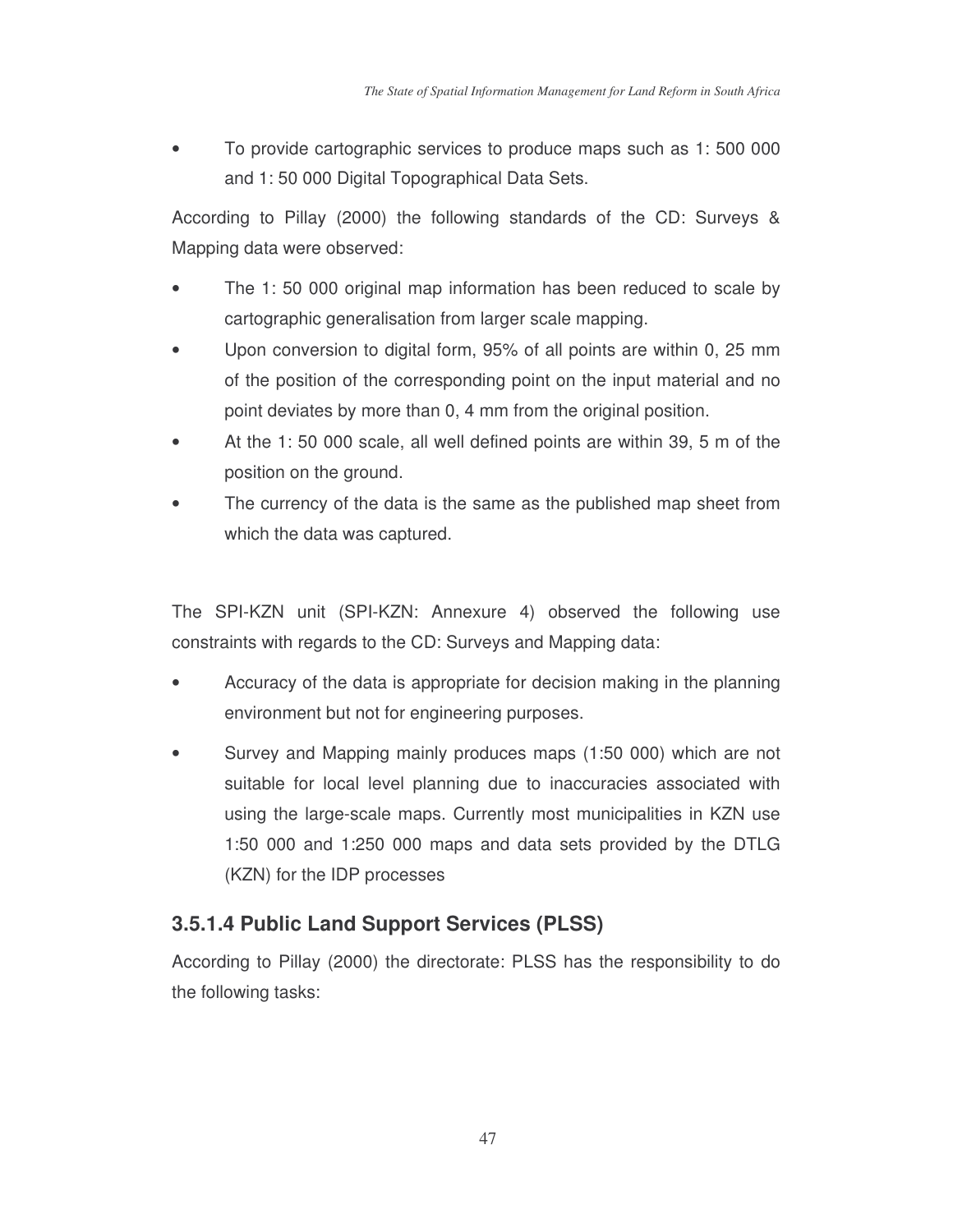- To develop, implement and maintain a comprehensive inventory of all state and other public land in terms of section 39 of the Restitution of Land Rights Act, 1994.
- Locate public land on topo-cadastral maps.
- Conduct land use surveys/audits, on request and proactively to identify superfluous state land for land reform purposes.
- Render a cartographic drawing service.
- Develop and host an Internet-based Application Form that is used by the Inter-Departmental Provincial State Land Disposal Committees for disposal of state land. Clients can access the Inventory and maps data via this tool.

The following information is contained in the PLSS inventory (Pillay, 2000):

- The inventory has been developed from various datasets, obtained from major suppliers, such as the Chief SGO (cadastral and topographic data), the Registrar of Deeds, State Departments and the parastatals.
- Information on tribal areas.
- Certain additional data such as current and potential land-use is recorded in the inventory as specific land-use surveys are conducted.
- Data on vesting in terms of item 28(1) of Schedule 6 of the Constitution is also included.

In a discussion held with the NSIF officials (NSIF Interview: Annexure 2), the following were identified as use constraints to the PLSS data:

• The PLSS also contains useful digital information on various forms of state/public land and the ownership thereof but the access to external users is limited by a password that is currently only available to government officials dealing with the state land.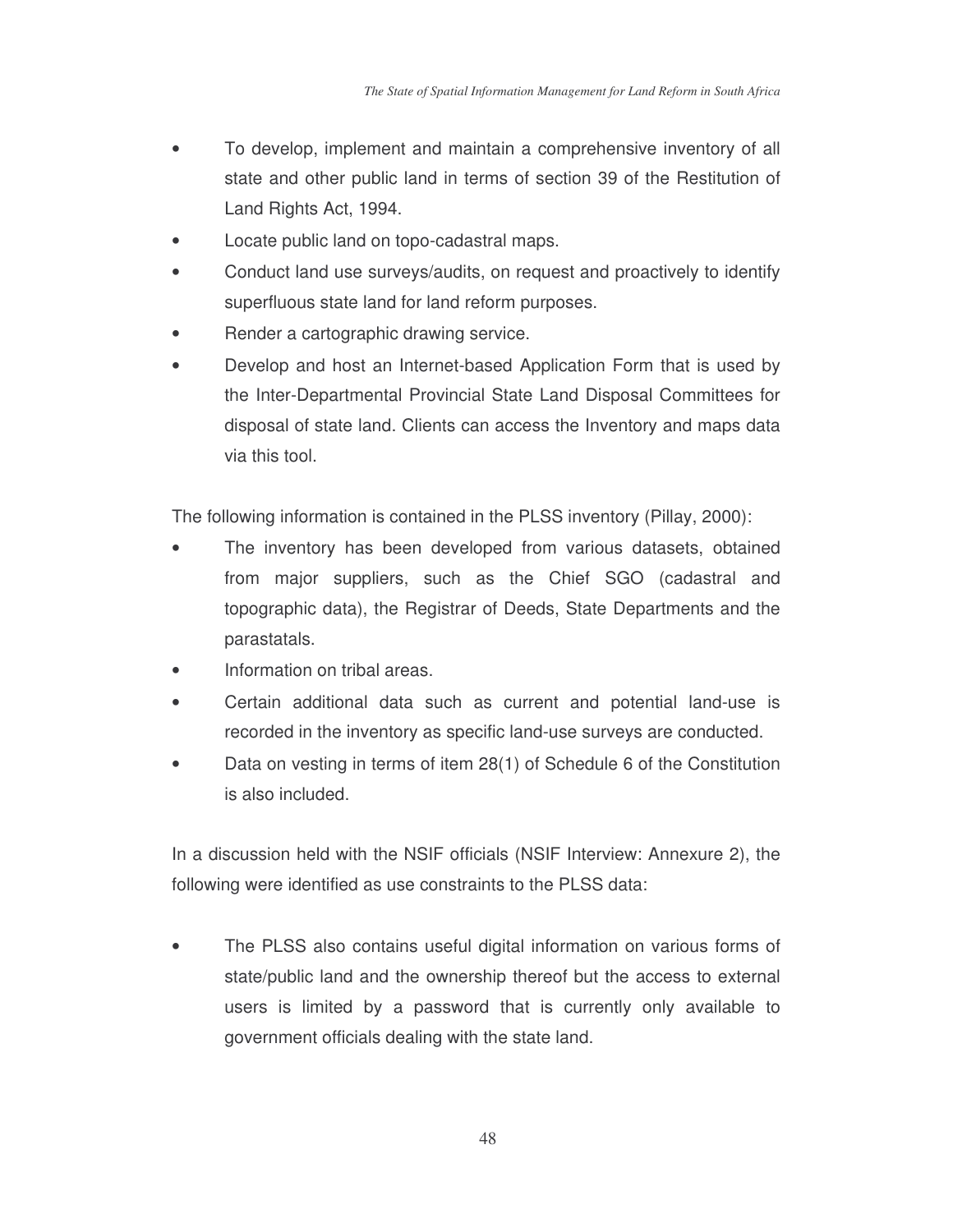• The PLSS data which is reflected as available in the Link viewer has been removed due to considerations of the potential for invasions of the state land if the access to the information was not controlled.

# **3.5.1.5 Chief Directorate: Spatial Planning and Information**

The NSIF is a unit in the CD: Spatial Planning and Information that is responsible for co-ordinating and managing all the spatial information activities of the DLA. In terms of the NSIF website (www.nsif.gov.za), the NSIF goals are:

- To ensure that the planning or development system is able to achieve critical national objectives.
- To provide spatial information support for critical policy areas such as poverty alleviation, job creation, security of tenure etc.
- The NSIF Core Functions are:
	- o To provide support for planning systems.
	- o To support national environmental planning.
	- o To develop and maintain policy and legislative framework.

The NSIF currently acts as a data directory; however it has the vision to expand its scope to include the actual delivery of information.

According to the officials from the SPI-KZN unit (SPI – KZN: Annexure 4) and the NSIF officials (NSIF interview: Annexure 2), the following are the use constraints affecting the NSIF:

• The NSIF provides a good location for access to a variety of spatial data. This service however has not yet been used effectively by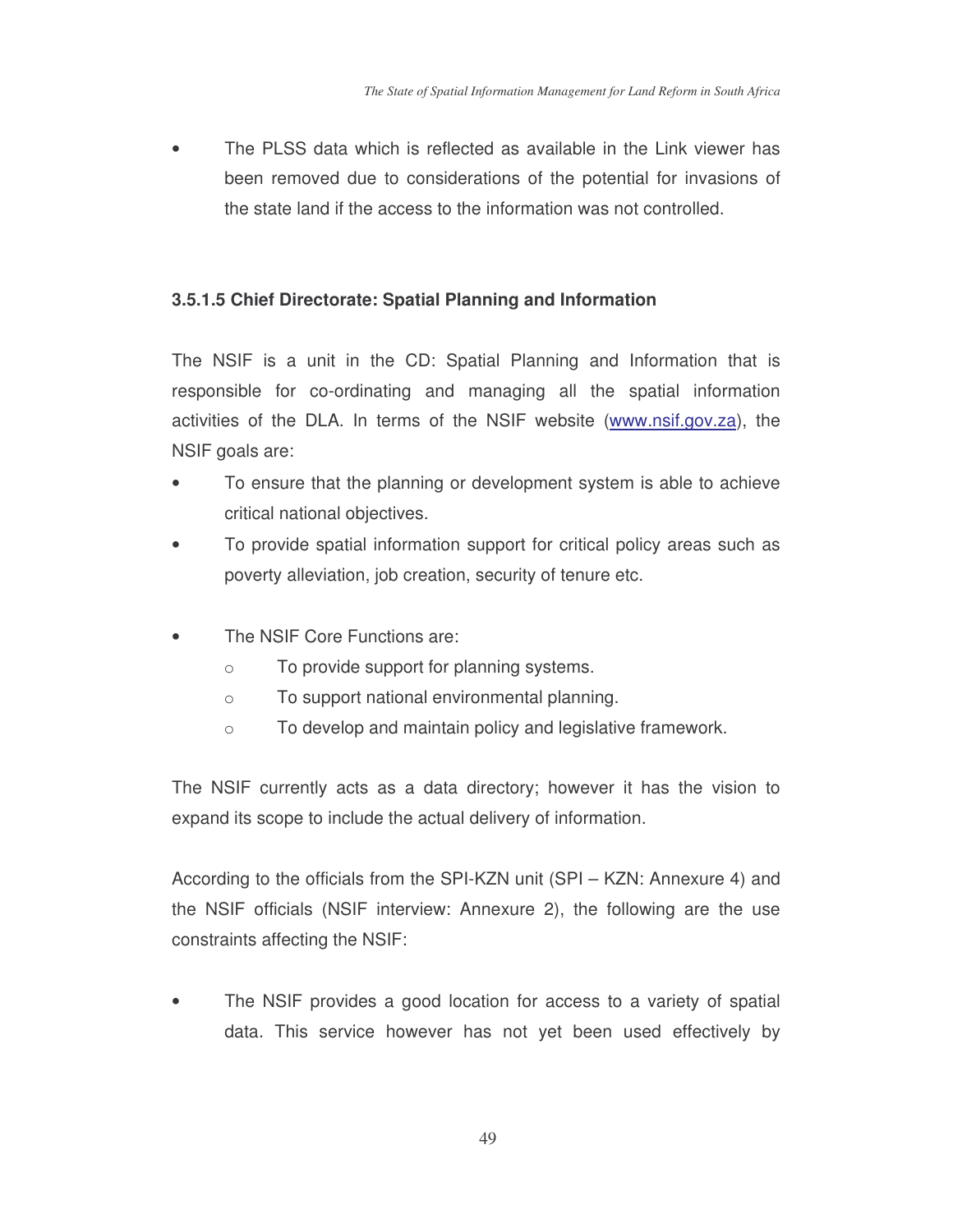government and the public particularly in the IDP process due to planners not being aware of its existence.

- Despite the efforts by the NSIF to promote itself, many government officials and the public are not aware of the services of the NSIF.
- There is a lack of willingness by some of the DLA components to part with their data when requested by the NSIF. This may be related to the notion of information being a source of power. Some managers regard parting with information at their disposal as parting with their power (NSIF Interview: Annexure 2). This also explains the lack of good working relations between the NSIF, Spatial Planning and the other DLA units such the Land Reform offices. Most Land Reform project managers are not aware of the importance or the role of spatial information management in enhancing the project management processes (SPI – KZN Interview: Annexure 4)

## **3.6 Overall Capacity of the DLA Spatial Data Systems/Programmes**

This section is aimed at providing an analysis of the human resource and organisational capacity within the different components of the DLA in terms of its potential to support the integrated spatial data management. This overview is mainly based on the discussions and interviews held with some of the key participants in the Land Reform, other DLA components and those involved with the IDP processes in KwaZulu-Natal. Some aspects of the analysis are also based the literature review of the Land Reform and the IDP process.

## **3.6.1 Organisational Capacity**

According to Mngwengwe (2003) there is generally a lack of appreciation and awareness of the importance of land or spatial information management in the planning and implementation of the Land Reform projects among DLA officials. The most significant factor that contributes to the limitations in the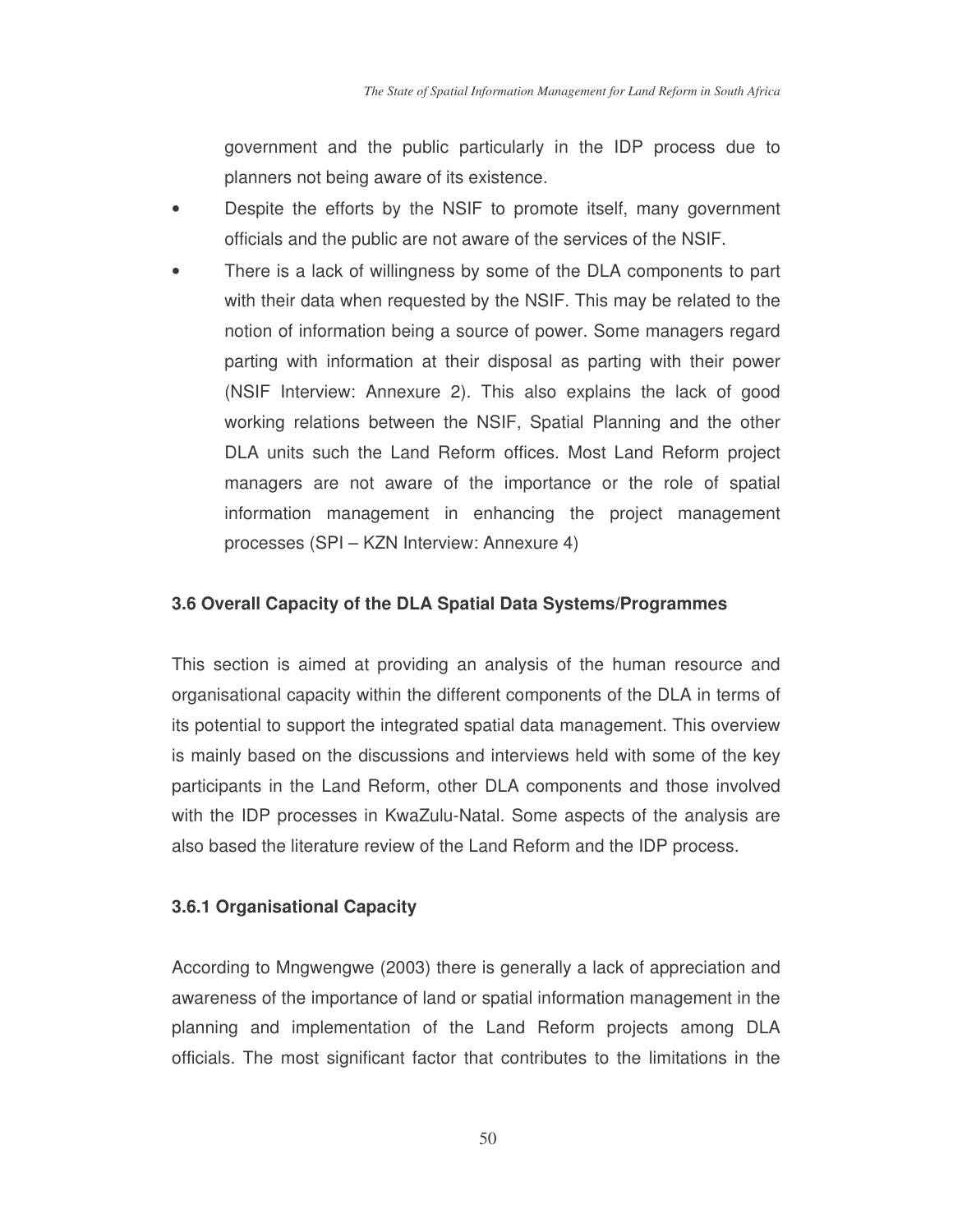handling of land management information within the DLA is the disjointed nature in which the different components of the DLA function. We, different units work in silos, each unit does not know what the other unit is doing or how should its tasks be performed in order to fit with the tasks performed by the other units (NSIF Interview: Annexure 2).

The most common and key land information management system used by the Land Reform project managers and planners is the Land base system. This system is said to be at most not functioning well and at worst unsuitable for the Land Reform information management needs (Mngwengwe et al, 2003, pers. comm.) The most common problems which have resulted in the malfunctioning of the Land base programme as mentioned underneath bear testimony to the detrimental effect of this disjointed approach to spatial information management. The most common problems mentioned are:

- The DLA district office based planners responsible for the management of the Land Reform projects and maintaining the Land base data do not fully appreciate the importance of entering the correct property information in the system especially the 21 digit code. This is partly due to the fact that they do not understand that in order for the Link viewer system to show the spatial location of the project area through a map it relies on accurate property information and the 21 digit code (SPI – KZN Interview: Annexure 4).
- Central to all the management deficiencies of the land information that is in possession of the DLA planners at the district offices is a lack of training and capacity building that is critical for efficient and effective data management. Although some of the key informants at the Vryheid Office indicated that they have attended a Map Awareness training courses run by the Surveys and Mapping Directorate, they said that they neither apply the knowledge learnt in these courses on their daily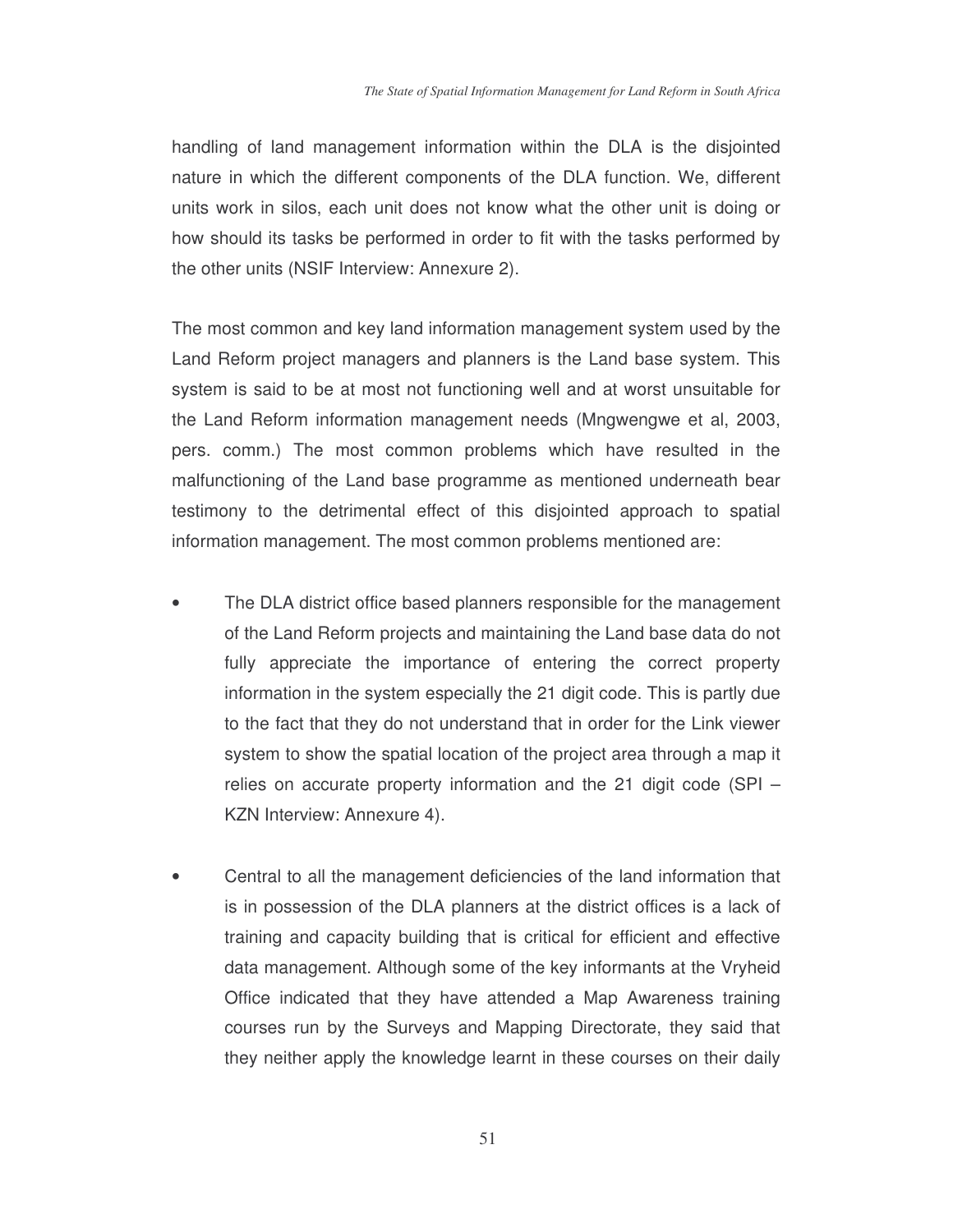work environment nor are they provided with an opportunity to share this knowledge with their colleagues. This may be evidence of a lack of environment that encourages a culture of learning and knowledge sharing and application (Mngwengwe et al, 2003, pers. comm.).

The Land base system which is installed on the personal computers of every Land Reform project managers and other units in the DLA district office, is being redesigned due to operational problems of the previous versions. This redesign process is however being wholly carried out by the Information Technology component of the DLA which has little or no understanding of the operational requirements of the system. For the system to be effective, the redesign process should involve all the users of the system i.e. the SG Offices, Deeds Offices, Surveys and Mapping, NSIF, PLSS, and the Land Reform offices of the DLA (NSIF Interview: Annexure 2).

The beneficiary and farm or property data are contained in the Land base and the demographic, previous, current and proposed land use information is contained in the Land use Plans or Business Plans compiled by the consultants employed by the DLA. The DLA Planners or Project Managers are responsible for collecting and compiling this data. This data is then presented to the DLA in the form of designation memos on the basis of which a Land Reform Project is approved by the Minister (Mngwengwe et al, 2003, pers. comm.).

Upon completion of the planning process, the consultants normally hand in hard copy plans to the DLA and keep the digital/electronic copies with them excerpt the Land base data which is located within the DLA. This practise limits the ability of the DLA planners or other users to access this data for future purposes. It also results in high unnecessary costs to the government since this data often has to be generated afresh in future for implementation plan or for the IDP purposes. (SPI – KZN Interview: Annexure 4).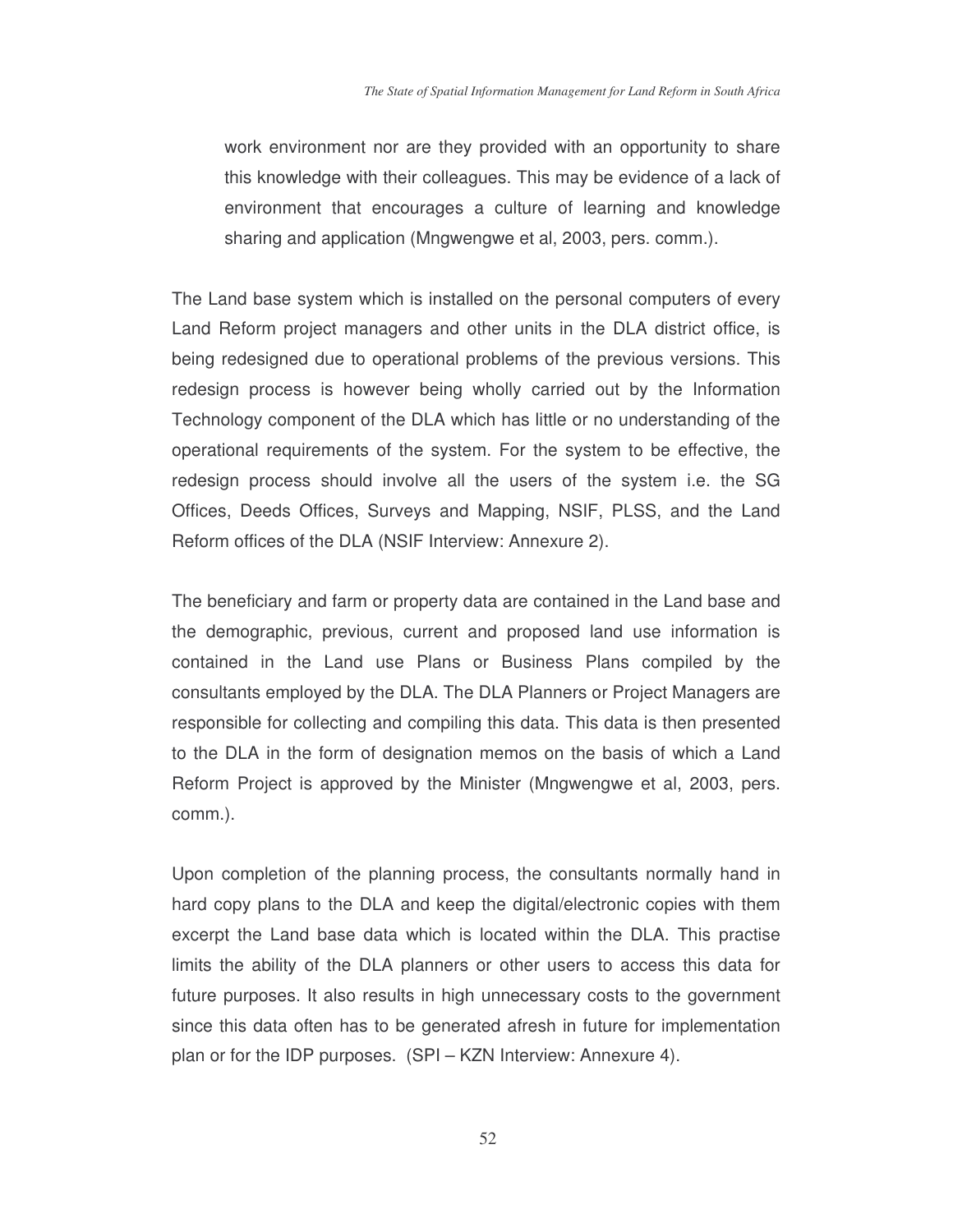The other critical reason for inability to share spatial data within the DLA is the fact that the planning process is mainly outsourced due to capacity constraints within the DLA, thus leading to this process not being fully internalised within the DLA systems. The data management capacity of DLA project managers is not developed as the entire data collection and management for the planning process is managed and controlled by the consultants. Needless to say that the current situation further incapacitates the DLA officials with regards to indepth planning and data management abilities thus leading to continued reliance on external consultants for planning purposes by the DLA (SPI – KZN Interview: Annexure 4).

### **3.6.2 The Land base System**

The Land base system assists with the management and control of Land Claims and Land Reform projects. The Directorate Monitoring and Evaluation of the DLA, initiated the development of a Land base system as a tool for monitoring the progress of the Land Reform Programme, track changes and trends over time and to make recommendations to the policy components within the DLA in this regard. This system proved beneficial to the whole department and was developed into a departmental system being implemented in all the provincial DLA offices which have taken full responsibility to update and maintain the data within the system DLA (SPI – KZN Interview: Annexure 4).

The Data Capturing process for the Land base data is outlined as follows:

- A GIS based system called the Link viewer has been developed upon the Land base system through which the physical locality of a Land Reform project can be queried as a feature on the map.
- The land information to link a project to its physical location is obtained from the designation and transfer documents from the office of the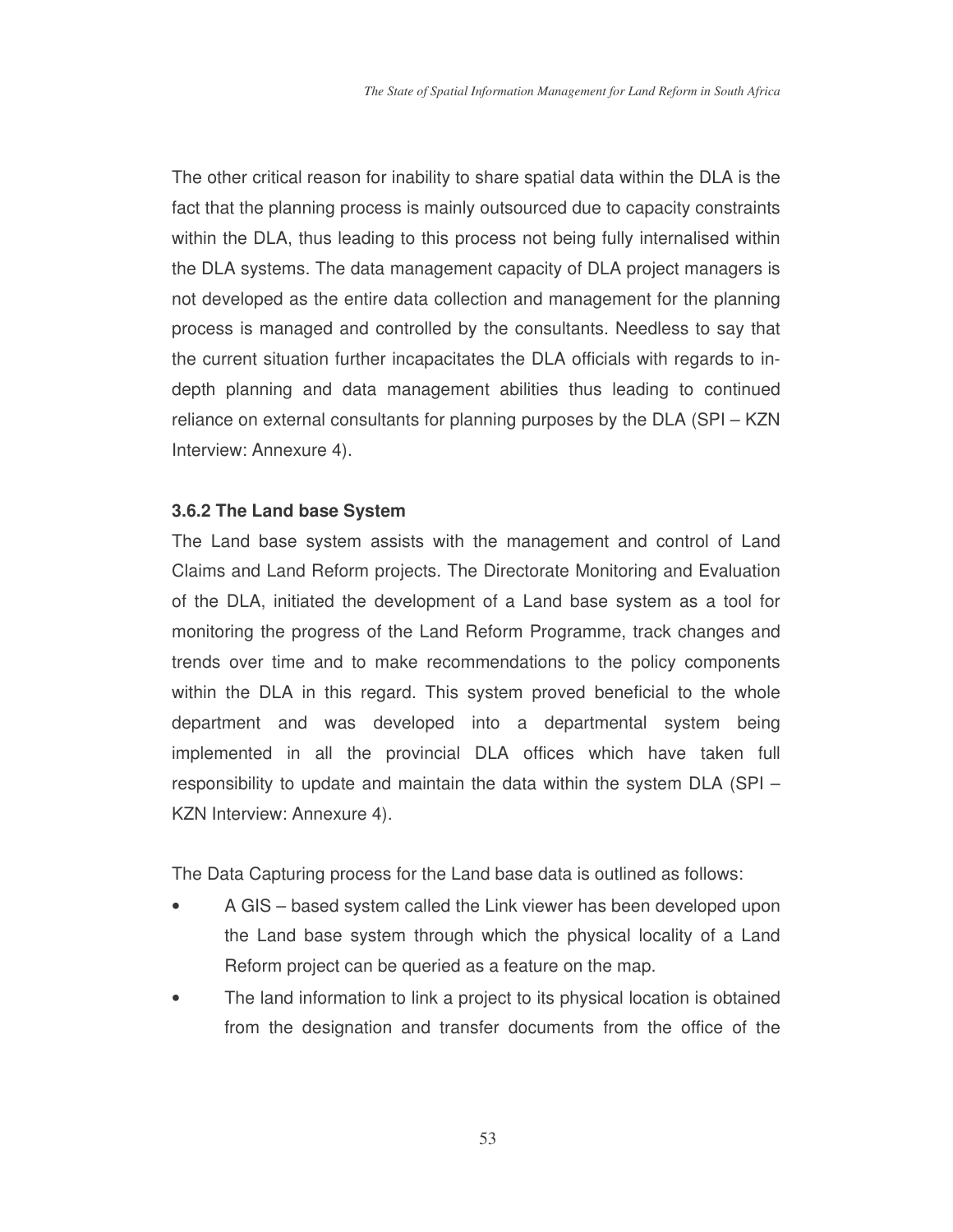Minister of the DLA, data capturing from the DLA Provincial Office files, the Surveyor General and the Deeds Offices.

- The linkage has been established by structuring the land information contained in the Land base to correspond with the "Property Key" held by the Surveyor General in its digital cadastre. Each property in the country has a unique key (21 digit code) that identifies its physical location in the cadastre (or on the ground).
- This linkage is made possible through a web based system called the "Link viewer".
- The Land base system also enables access to related Land Reform project information (i.e. community demographics, background, critical issues, project progress performance, and financial information).

The Standards mentioned hereunder were described by Pillay (2000):

The projection parameters: geo-spatial data set is referenced to that of the Cadastral Information System (CIS) of the SGO and topographic data set of the CD: Surveys and Mapping.

The DLA officials who are project planners and the so-called "super-users" are responsible for the input of the data thus responsible for the accuracy and maintenance of the Land base system.

According to the officials of the SPI-KZN unit, the under mentioned are the use constraints that affect the Land base data (SPI - KZN Interview: Annexure 4):

The Land base system, whose Link viewer function is currently not operational, is currently affected by numerous operational problems which render it ineffective as a land information management system due to the following shortcomings: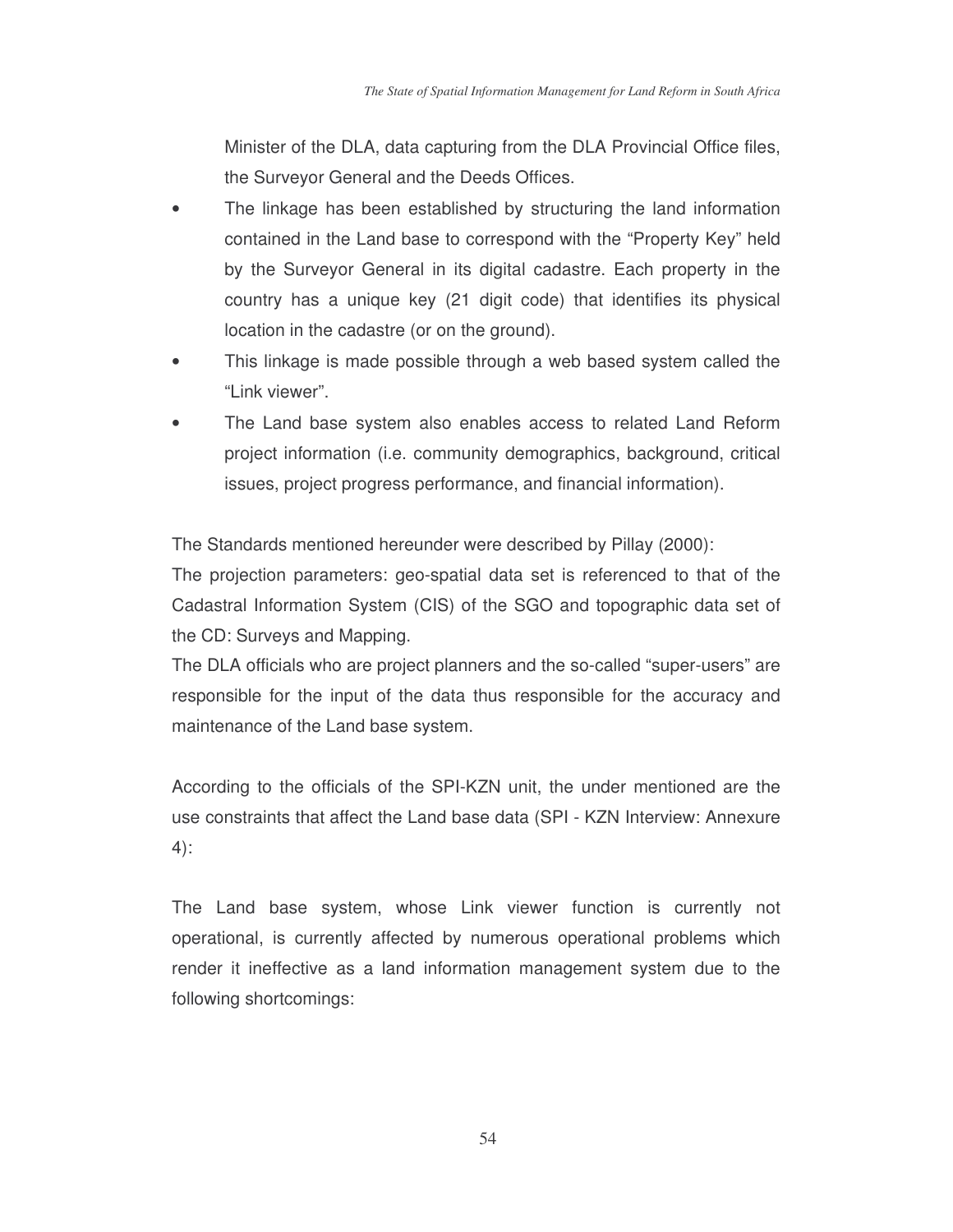- Human error caused by incorrect capturing of land information especially the 21 digit code by DLA planners/users;
- Planners or users responsible for the input of information in the Land base cannot view any errors in the system as the datasets can only be extracted using the Oracle Discoverer Facility which the planners do not have access to;
- Computer manipulation errors arising from problems in the manipulation of the 21 digit code by the computer.
- Outdated SG Office cadastral information; and
- The Land base is expected to do function it was not originally designed for e.g. through linkage with the Link viewer the Land base is expected to be a broad-band system capable of performing the data management and spatial functions whereas it was designed for the operational functions only.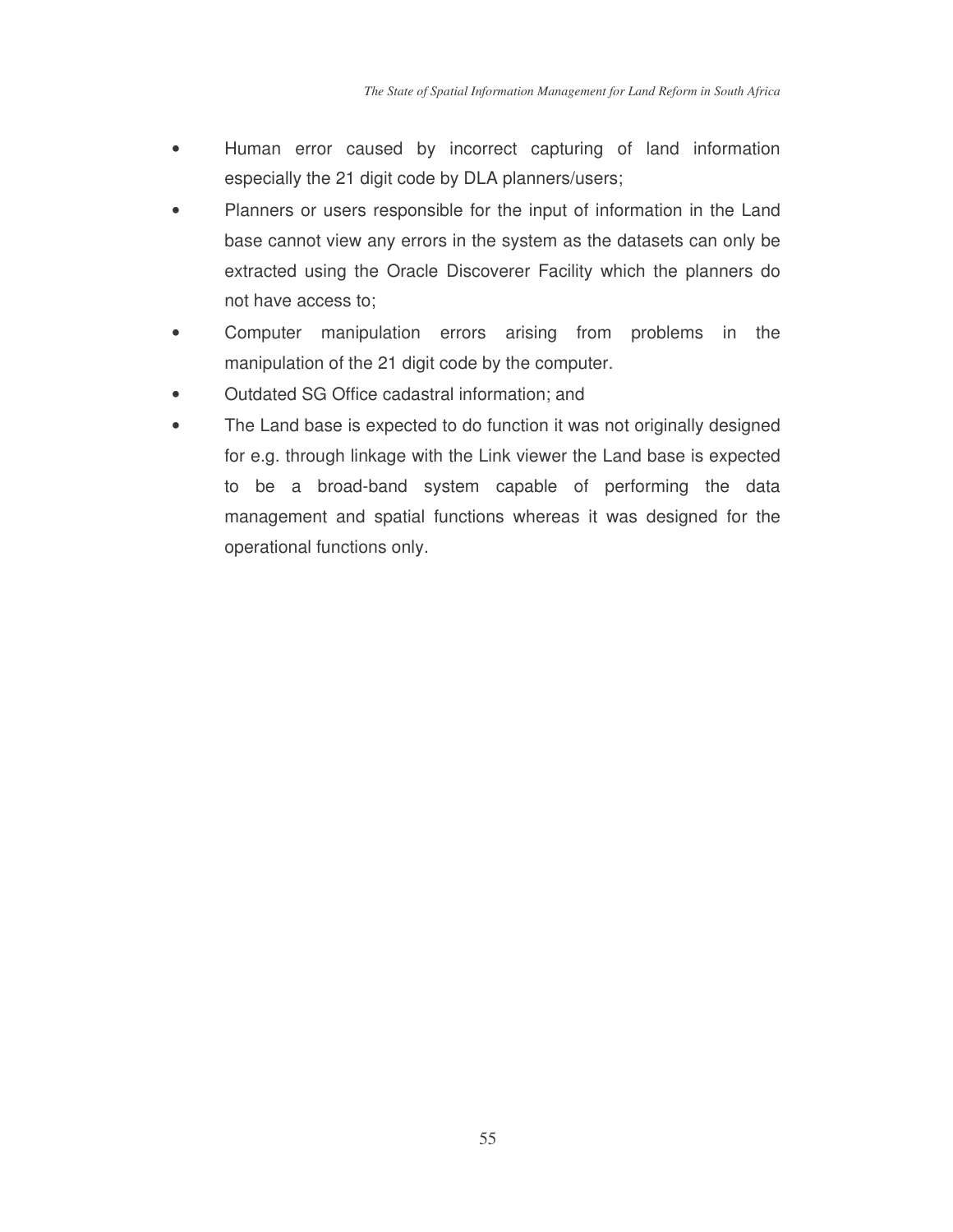# **4. ANALYSIS OF SPATIAL DATA CONSTRAINTS IN LAND REFORM PLANNING:**

### **Amantungwa Land Reform Project**

### **4.1 Introduction**

This chapter gives an overview into the manner in which the Amantungwa Land Reform project was planned by the DLA Vryheid District Office whilst concurrent planning was done including the same Amantungwa area by the Amajuba District Municipality (ADM) under whose jurisdiction the Amantungwa area falls. It will also be reflected in this chapter how the planning done by the ADM through its IDP process failed to take into consideration the Amantungwa project plan done earlier by the DLA which inevitably resulted in a duplication of planning, unnecessary delays of infrastructure and services to the Amantungwa community and a wastage of state resources. Using the Amantungwa project as a case study, this chapter seeks to indicate how the separate planning processes would impact on the future implementation hence sustainability of Land Reform project upon its transfer by the DLA to the Amantungwa community to implement development through the ADM.

As stated elsewhere in this thesis, the absence of a mechanism or framework to facilitate integration of the Land Reform planning with the IDP, due the fragmented planning processes ultimately results in duplication and wastage of resources. This thesis seeks to use the Amantungwa project to indicate the importance of ensuring that Land Reform planning is informed by the identified priorities, the level of services and infrastructure delivery, opportunities and limitations to land usage and the broader development strategies that affect the project area as identified in the ADM IDP. Although it is not the focus of this thesis, the contrary is also true that the IDP would also be enhanced by taking into consideration the Land Reform plans and priorities in areas under its jurisdiction. The successful accomplishment of this planning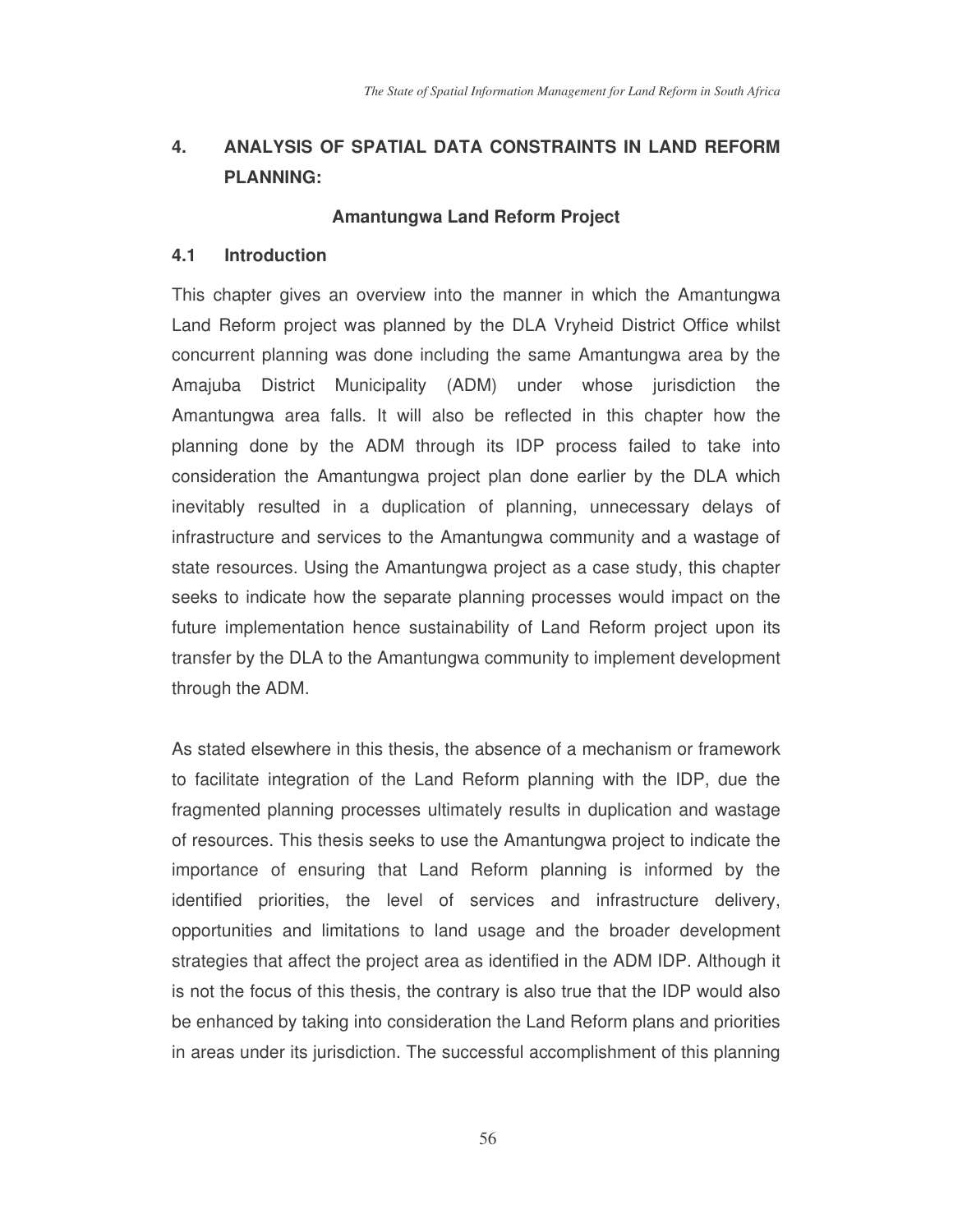exercise would be heavily dependent on the accessibility, transferability and reliability of the spatial data both within the DLA and the ADM IDP.

### **4.2 Background of the Amantungwa Land Reform Project**

The Amantungwa Land Reform application was registered as a Land Redistribution project and included in the Redistribution Core Business Plan submitted to the RDP in November 1994 from the former Department of Regional and Land Affairs (Amantungwa Project Background: file no. KNA/3/6/7). This application emanated from the extensive land need within the Northern KwaZulu-Natal district comprising of Utrecht, Newcastle and Dannhauser areas due to the widespread labour tenancy overcrowding, overlapping and conflicting land rights, poor access to productive land and a high level of landlessness. The district also has a history of forced removals, farm evictions and conflicts over access to land between the black farm labourers and the white commercial farmers (Maseko Hlongwa and Associates, 2002).

In 1994 the government designated an area of approximately 5400 hectares for the settlement and limited agricultural use by the 600 members of the Amantungwa community. In view of the urgency of the land need, some households settled on the land before detailed planning for settlement and development of basic infrastructure was undertaken (Maseko Hlongwa and Associates, 2002). This practise was allowed by the DLA where extreme circumstances such as farm evictions of a particular applicant community dictated that settlement should occur prior to proper planning of the land (Mngwengwe et al, 2003, pers. comm.).

## **4.3 The Project Area**

The Amantungwa Land Redistribution project is located within the ADM area in the KwaZulu-Natal province (Map A). It is approximately 5km from the small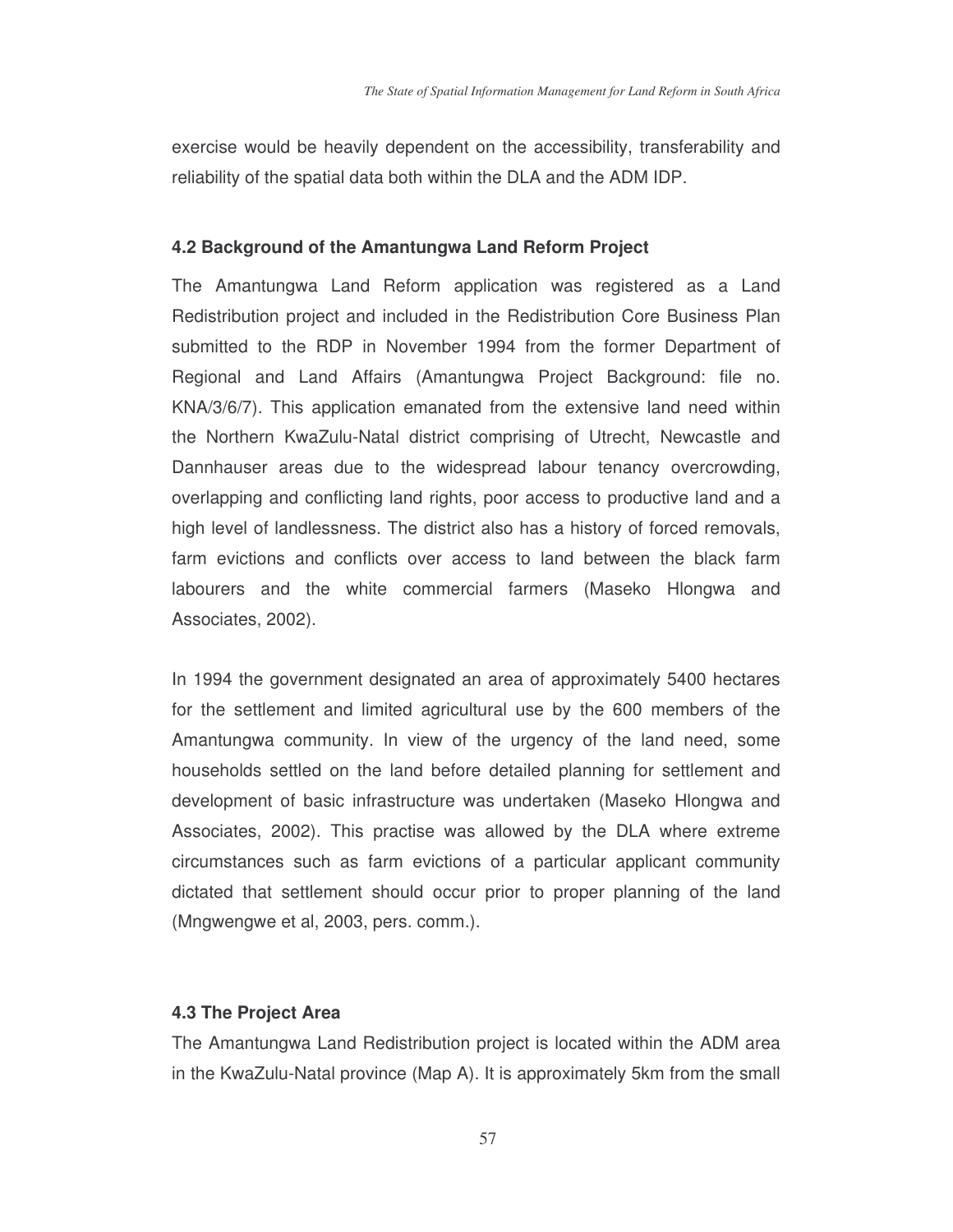town of Utrecht and 20km from Newcastle. It comprises of 11 subdivisions of the farms; Waterval 148, Vaalbank 154 and Berouw 179 which comprise of 5 474.8245 hectares in extent (Maseko Hlongwa and Associates, 2002).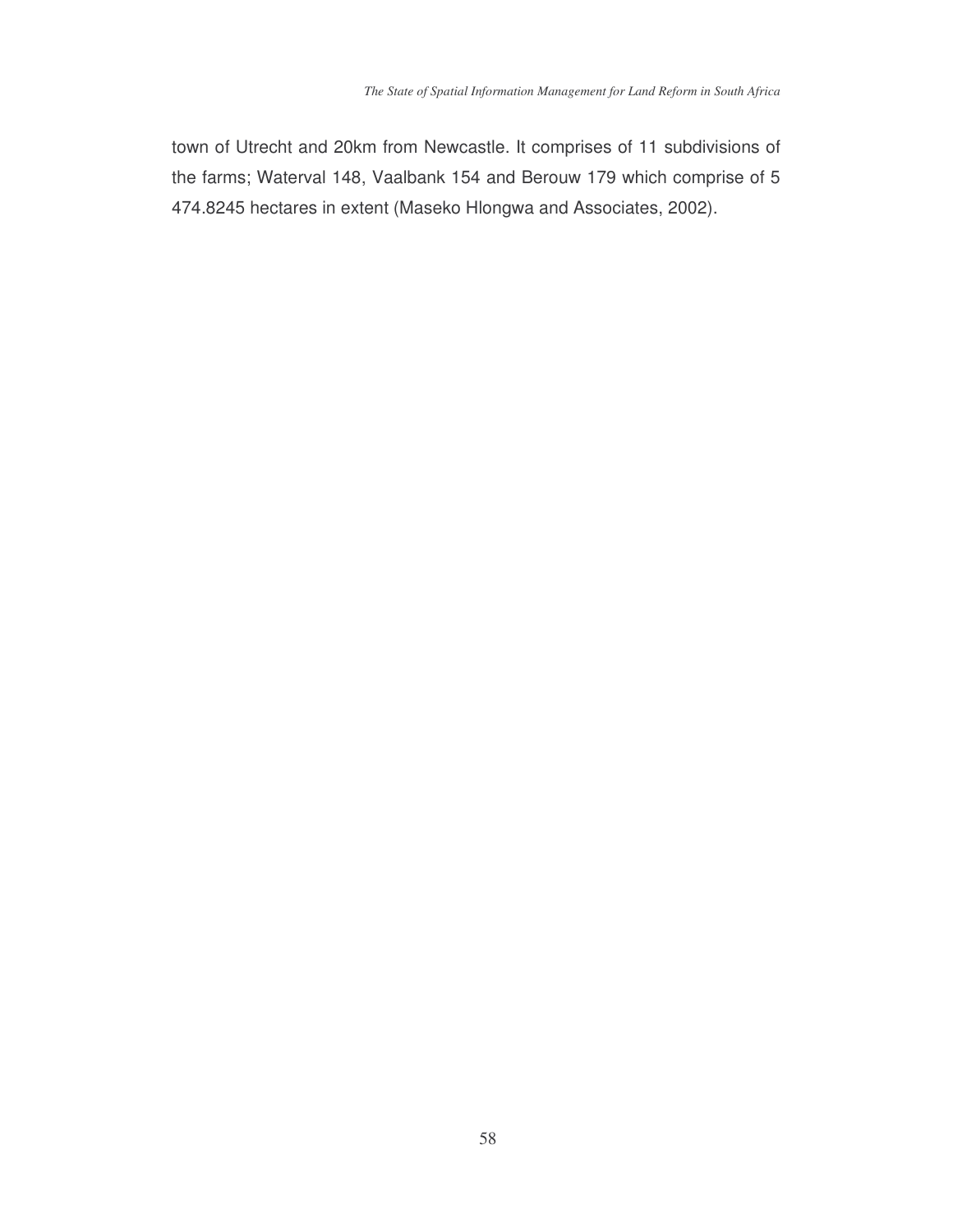

**Map A. showing the location Amantungwa Land Reform project area within the Amajuba District Municipality.**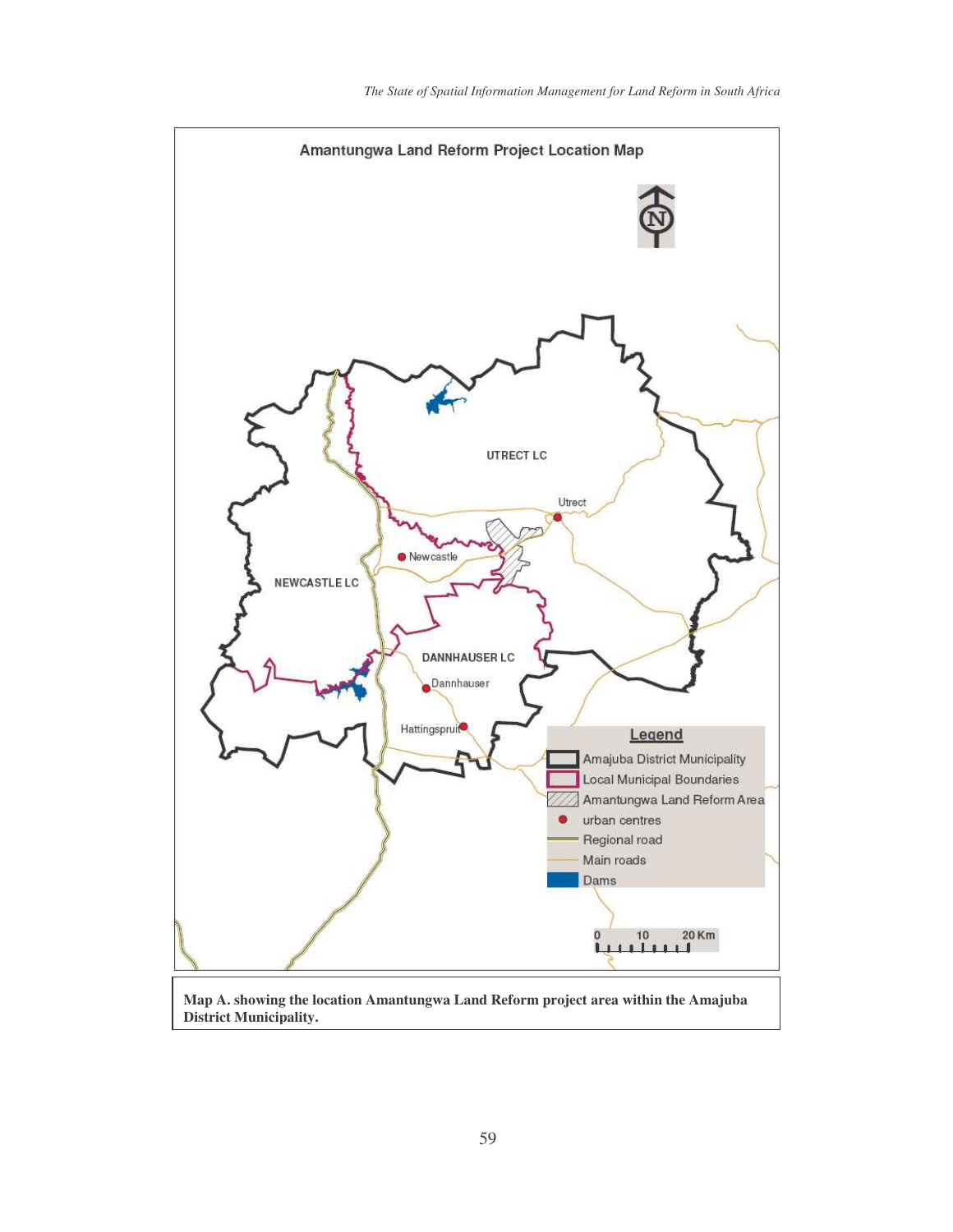# **4.4 Amantungwa Current Land Use (Revised Land Use Plan: Maseko Hlongwa and Associates, 2002)**

This section provides a brief overview of the Amantungwa Revised Land Use Plan as compiled by Maseko Hlongwa & Associates consultants (Maseko Hlongwa and Associates) in 2002 on behalf of the DLA Vryheid District office. This will serve to provide a contrast between the Land Reform Planning process and the IDP process for the Amantungwa area.

## 4.4.1 Settlement

Amantungwa area has four distinct settlement areas and each household is allocated approximately 2500 square meter site. The community resolved to maintain the existing settlement pattern but identified the need for the clear demarcation of sites; and additional sites to cater for population increases

### 4.4.2 Agriculture

### 4.4.2.1 Dry Land Crop Production

Land suitable for Dry Land Crop Production and Medium Scale Irrigated Crop Production has been identified. Most of the land is located on suitable and relatively high potential soils. The community will purchase tractors and other farm implements, which will be used for dry land crop production.

An area has been identified for a combination of subsistence livestock and crop production. Subsistence crop production will be undertaken within residential sites as it happens currently. In addition to the community gardens project initiated by the ADM, land suitable for irrigation and intensive production of vegetables has also been identified.

## 4.4.2.2 Livestock Farming

An area has been identified for Medium Scale Integrated Agriculture which is Intensive Beef and Fodder Production. Currently the community rear cattle, sheep and goats. Each household keep the cattle so that in times of distress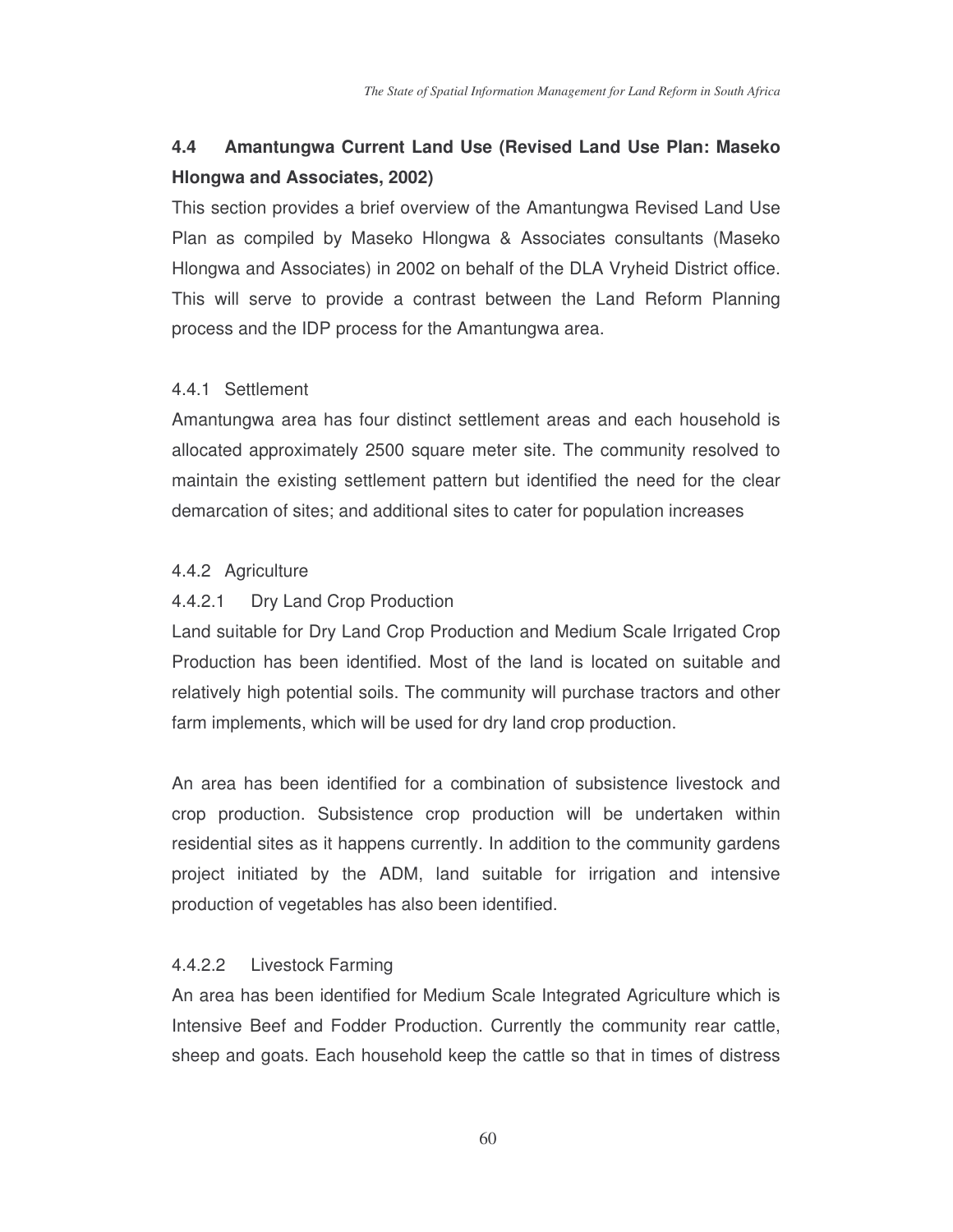cattle could be sold to raise finance or to keep customs and rituals. The community members that keep cattle should be encouraged to commercialise their farming operations.

## 4.4.3 Community facilities

The Land Use Plan makes provision for the following community facilities:

- multi-purpose centre, which include a community hall, craft centre and other facilities;
- tribal court;
- secondary school; and
- clinic.

## **4.5 Planning Challenges**

It is stated in the project file (KNA/3/6/7) that soon after the land was purchased, the planning process was initiated by the DLA; however the actual planning was not done due to an objection by some community members who were referred to as labour tenants (Amantungwa Project Background: file no. KNA/3/6/7).

In 1998, a consultancy firm Isikhungosethu Environmental Services (IES) was appointed to prepare a business plan for the development of the area. This was completed in 2000, but could not be implemented by the ADM due to problems associated with the identification of the bona fide members of the community. It was alleged by the ADM that the number of households settled on the land exceeded the number of households allocated grants by the DLA (Maseko Hlongwa and associates, 2002).

A verification of beneficiaries was then commissioned by the DLA through the appointment of Maseko Hlongwa and Associates. This verification revealed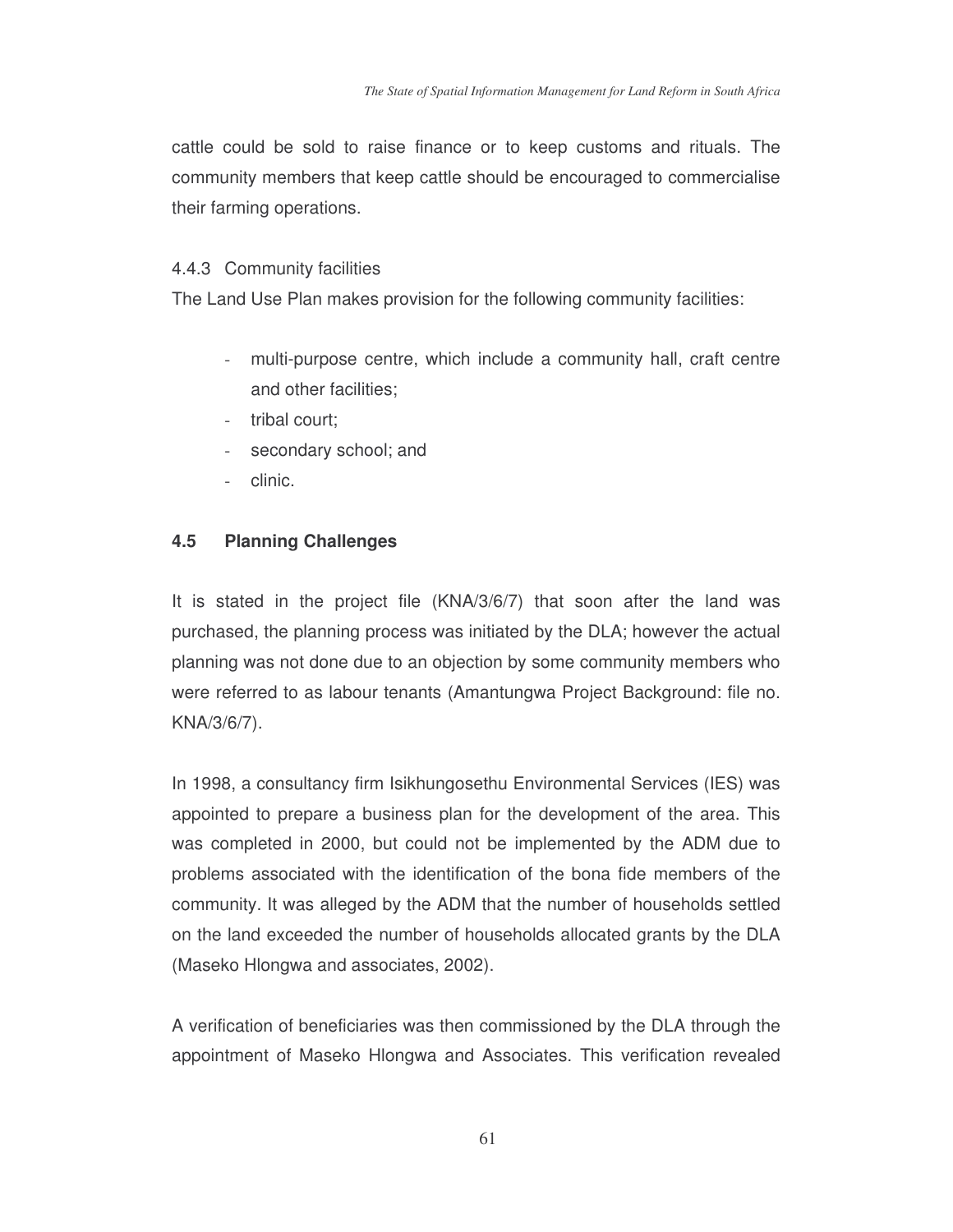that the number of households living in the project area exceeded 600 (number household for whom the land was designated) due to the influx of people evicted from the neighbouring farms and the time delays that resulted in population growth since the project initiation phase (Maseko Hlongwa and Associates, 2002). This difference in the number of legitimate households posed a serious challenge to the municipality in terms of planning and the provision of services and infrastructure.

It was also discovered at this stage that the business plan that was previously developed through the assistance of the Isikhungosethu consultants has become outdated, due to the delay between the project initiation and implementation phase. According to Maseko Hlongwa and Associates, some of the projects that were proposed in the initial business plan have already been implemented using funds from other sources obtained through the ADM and its predecessor, the Umzinyathi Regional Council. Among these, were the major link and access roads that have been developed with funding from the Department of Transport (KZN). Umzinyathi Regional Council also assisted the community to obtain water by installing boreholes. A major bulk water project was also implemented in 2000 to supply water to a number of rural communities in the ADM including the Amantungwa community (Maseko Hlongwa and Associates, 2002)'.

When DLA prepared to transfer the Amantungwa project to the ADM for implementation of the planned projects, it was discovered that these projects could not be implemented in their original form. In 2001 Maseko Hlongwa and Associates was appointed by the DLA to revise the Amantungwa Business Plan and ensure that it reflected the current needs of the community. Through this process, a list of Amantungwa beneficiaries was verified, and the business plan was redrafted to reflect the current development status of the area and to align it with the ADM IDP (Maseko Hlongwa and Associates interview: Annexure 3).

62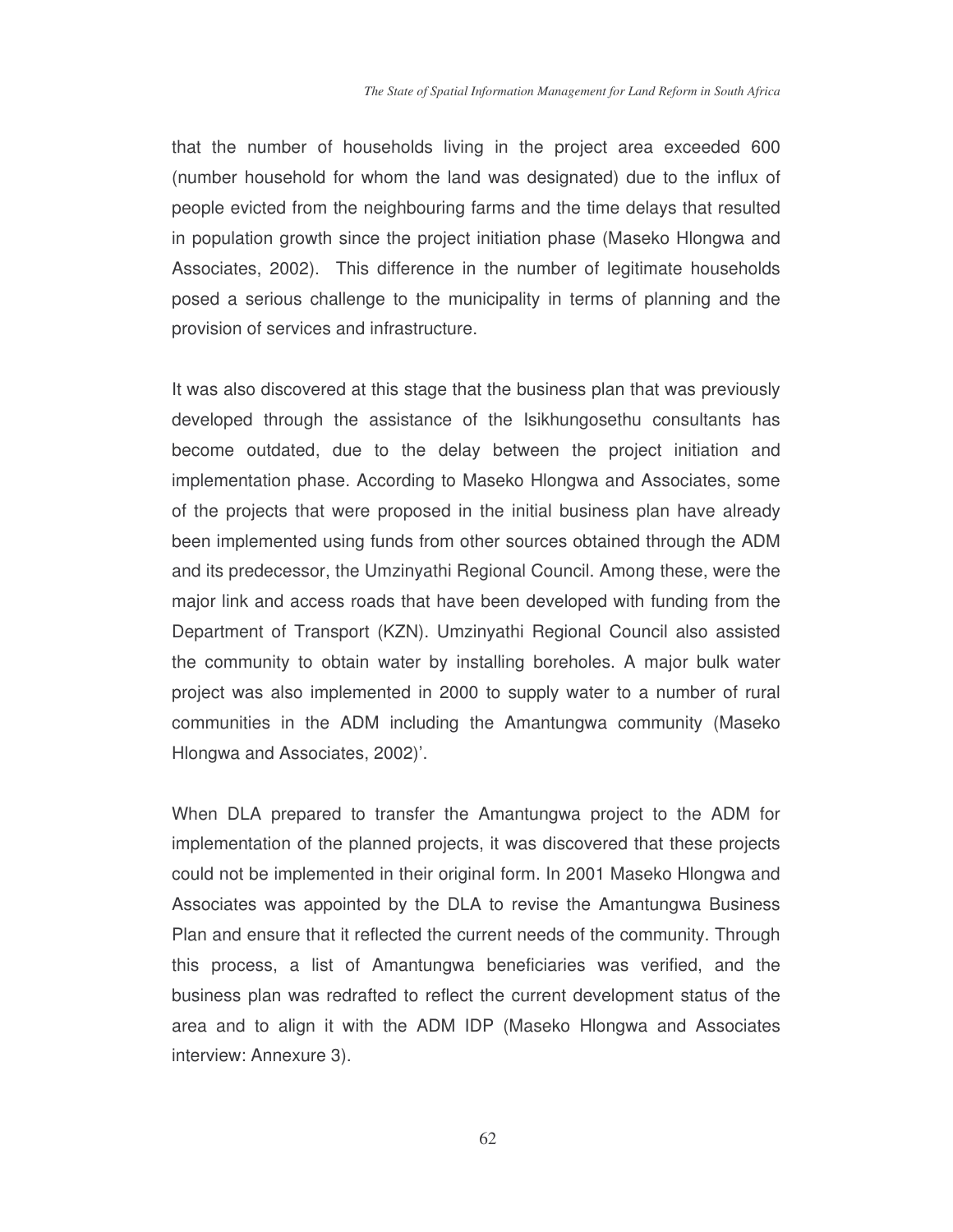# **4.6 Spatial Data Requirements in the Amantungwa Planning Process (Maseko Hlongwa and Associates, 2002)**

### **4.6.1 Access to Spatial Data**

Table 1 indicates the planning activities that were conducted to produce the Amantungwa Land Use Plan as compiled by Maseko Hlongwa and Associates (2002). The table also indicates actual and/or potential sources of data that were used on each planning activity. In the case of potential data sources, most of the data was not available to be used in the Amantungwa Business Plan hence some of the challenges in the planning process as highlighted in section 4.5 and elaborated further in the sections hereunder. This section seeks to indicate the manner in which this data was collected and stored thus leading to its inaccessibility to other users and limiting the potential for integration of the DLA data with other forms of data.

| <b>Concept</b>          | <b>Activity</b>                                                                                                                                                                                      | <b>Potential/Actual Data</b>                                                                                                    |
|-------------------------|------------------------------------------------------------------------------------------------------------------------------------------------------------------------------------------------------|---------------------------------------------------------------------------------------------------------------------------------|
|                         |                                                                                                                                                                                                      | <b>Source</b>                                                                                                                   |
| Development<br>Strategy | Identification of land<br>$\bullet$<br><b>Identification</b><br>οf<br>٠<br>households/beneficiaries<br>(demographic information<br>household<br>including                                            | <b>DLA</b><br>Land<br>base<br>$\bullet$<br>data<br>and<br>preliminary plans.<br><b>Beneficiary</b><br>$\bullet$<br>Verification |
|                         | income).                                                                                                                                                                                             | Revised<br>through<br><b>Business Plan</b>                                                                                      |
|                         | Basic needs assessment.<br>$\bullet$<br>- provide food security<br>Local<br>economic<br>$\bullet$<br>development<br>job<br>$\overline{\phantom{0}}$<br>creation<br>through<br>commercial agriculture | Socio-economic<br>$\bullet$<br>Survey<br>DOA<br>&EA<br><b>BRG</b><br>$\bullet$<br>data                                          |

## **Table 1. Amantungwa Planning Data Requirements**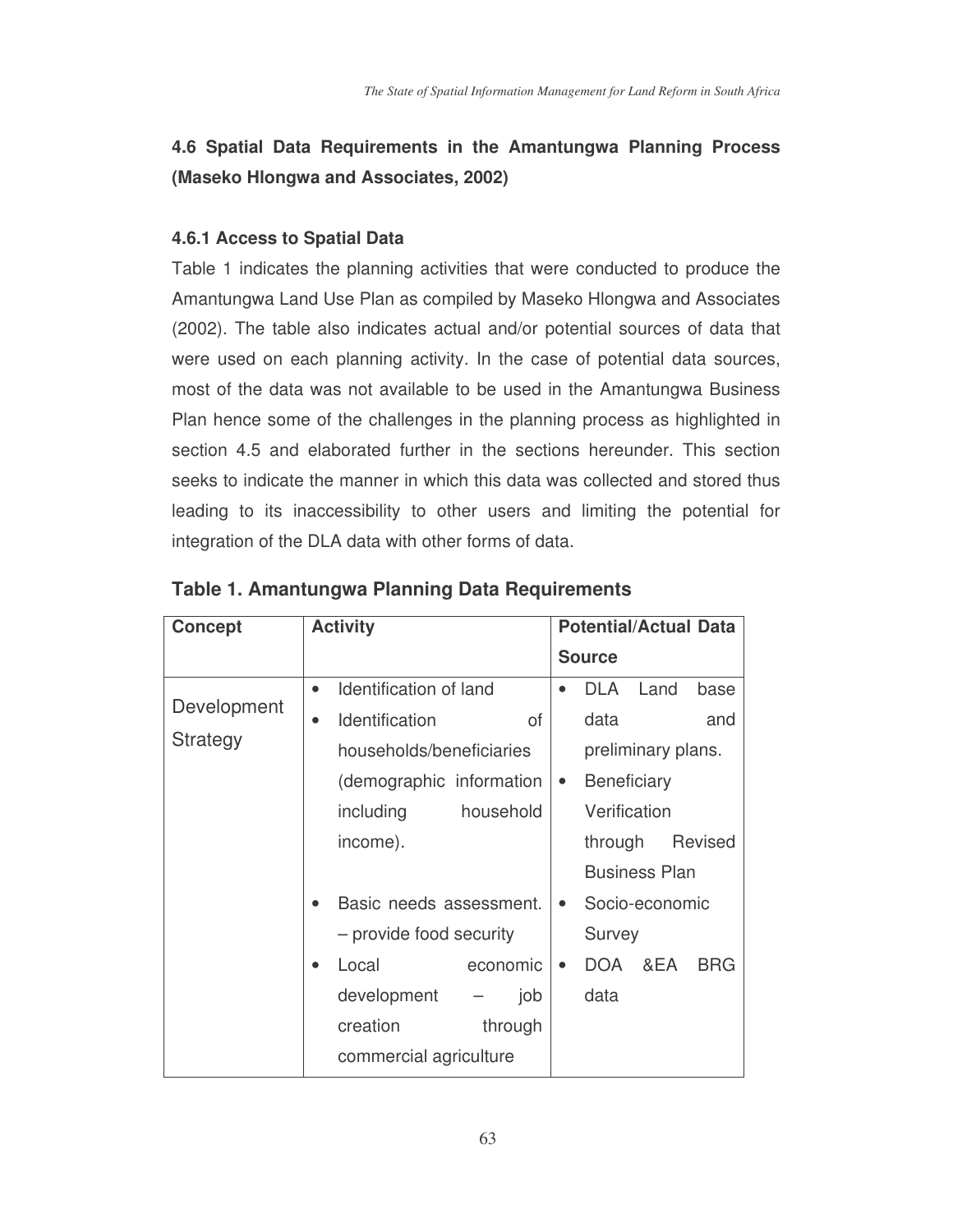| Development       | Sustainable<br>of the<br>$\bullet$<br>use | Acocks Land cover<br>$\bullet$               |
|-------------------|-------------------------------------------|----------------------------------------------|
| <b>Principles</b> | environment                               | data                                         |
|                   | Integrated development                    | <b>ADM IDP</b>                               |
|                   |                                           |                                              |
|                   |                                           |                                              |
| Proposed<br>land  | Demarcation<br><b>of</b><br>$\bullet$     | <b>DOTLG</b><br>(KZN)<br>$\bullet$           |
| use               | settlement sites                          | <b>Settlements</b><br>data                   |
|                   | Re-adjustment<br>of<br>site               | and village maps                             |
|                   | sizes                                     | DOH (KZN) Land                               |
|                   | Identification of additional              | suitability data                             |
|                   | sites                                     |                                              |
|                   |                                           |                                              |
| Agriculture       | Dry-land crop production<br>$\bullet$     | <b>DOA</b><br>&EA<br><b>BRG</b><br>$\bullet$ |
|                   | Livestock farming                         | data<br>land<br>and                          |
|                   | Irrigated cropping                        | suitability data                             |
|                   |                                           | <b>ACOCKS</b><br>land                        |
|                   |                                           | cover data                                   |
|                   | Water<br>provision<br>$\bullet$           | <b>UMzinyathi</b><br>$\bullet$               |
| Infrastructure    | bulk<br>boreholes,<br>water               | Regional<br>Council                          |
| and services      | scheme and reticulation                   | Borehole data                                |
|                   | Roads - existing roads,                   | Dept. of Transport<br>$\bullet$              |
|                   | road construction                         | Roads data                                   |
|                   | Sanitation $-$ existing and               | sanitation<br><b>DWAF</b>                    |
|                   | construction of pit latrines              | data                                         |

As indicated in paragraph 3.6.1 above that upon completion of the Land Reform planning process, the consultants normally hand in hard copy Business Plans to the DLA office concerned and keep the digital/electronic copies. As noted earlier, this practise limits the ability of the DLA planners or other users to access this data for future planning or other purposes. The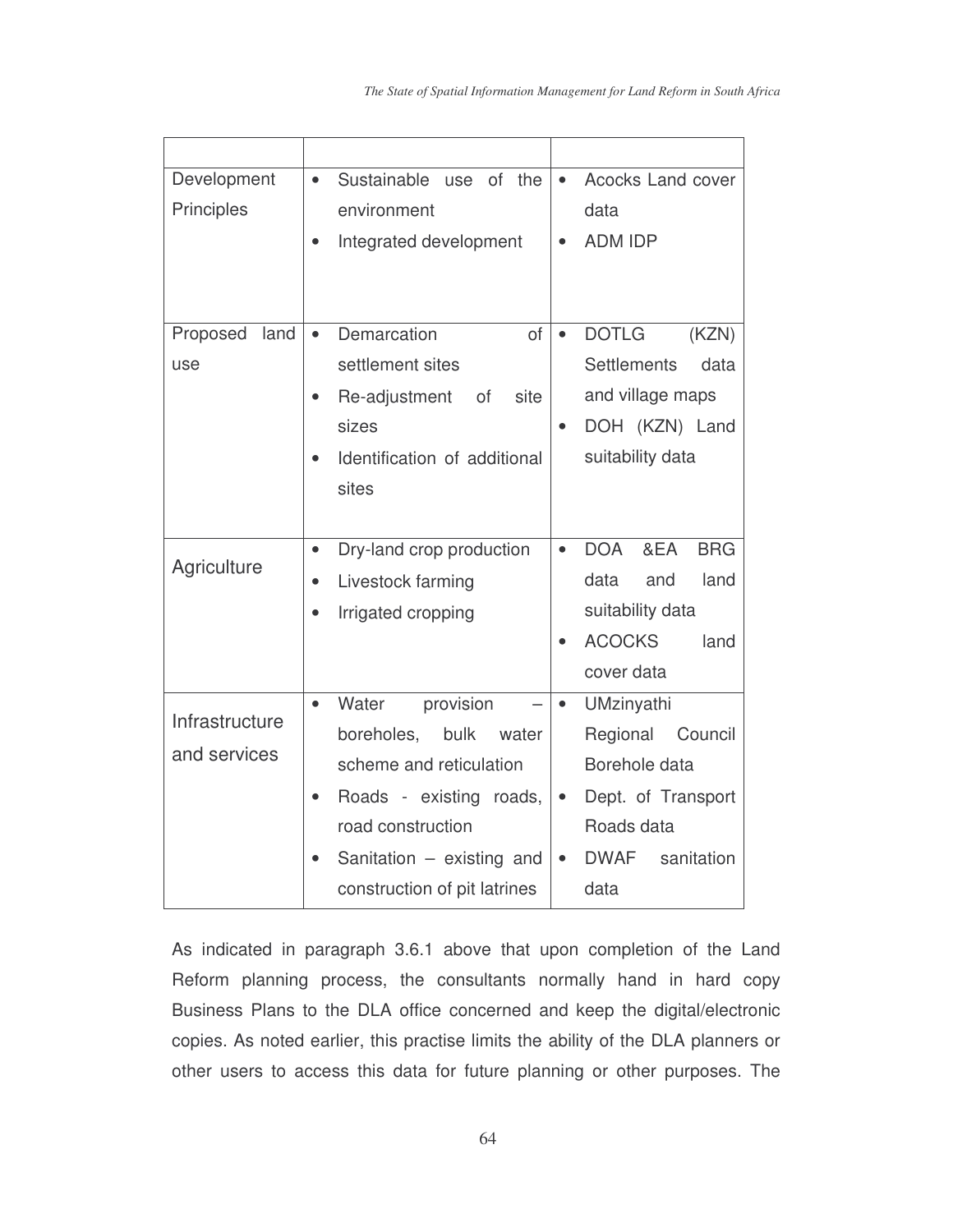impact of this problem was experienced by the writer in the process of collecting spatial data that was used in planning the Amantungwa project on behalf of the DLA for the purpose of this thesis. No electronic or digital format of the data used in the settlement plan was found in the DLA office where the main project file is kept. The consultants who did the Amantungwa Business Plan (Maseko Hlongwa and Associates) also did not have the digital copies of the data as they have subcontracted this work to GIS specialists who kept the digital copies of the data and in this case were difficult to be traced.

#### 4.6.2 Transferability of the DLA Data

According to the planning officials at the ADM (ADM Interview: Annexure 1), the Amantungwa Land Reform planning data was not available to be integrated in the ADM IDP when the IDP was drafted. This was largely due to the fact that the required data was often not in a digital or electronic format that would enable it to be easily shared with others. This is attributed to the absence of an organisational and technical infrastructure to support the integration of spatial data among the relevant stakeholders involved in Land Reform planning and in the IDP (Interview with KZN-SPI unit: Annexure 4). This inadequacy prevails despite the fact that both the DLA policies and the municipal legislation as noted in sections 1.1 and 1.14, allows for the transfer of Land Reform projects into the municipalities responsible in the area for development implementation purposes. This responsibility cannot be effectively implemented without a framework or mechanism to ensure that spatial data held by both the DLA and the ADM is capable of being transferred and exchanged between both organisations and all other users (ADM interview: Annexure 1).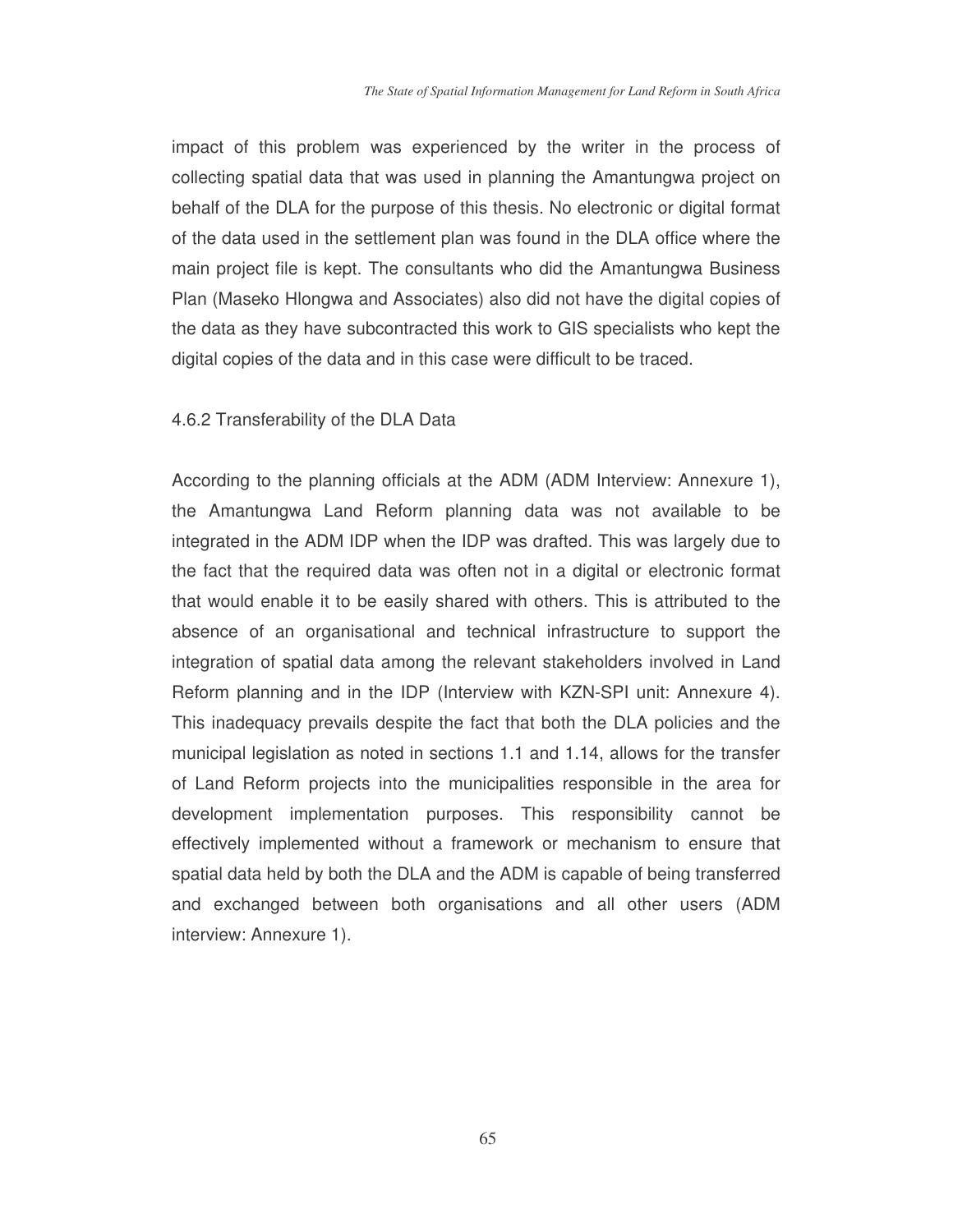# **4.7 Amantungwa Planning through the ADM IDP**

4.7.1 Projects Identified for the Amantungwa Area in the ADM IDP (2002)

To illustrate the point mentioned in 4.6.1 regarding the availability of the data for integrated planning, Table 2 underneath indicates that none of the projects identified for the Amantungwa area in the ADM IDP in 2002 were funded or to be funded by the DLA. This clearly indicates that the projects identified in the Amantungwa Land Reform Business Plan also drafted in 2002 were not taken into consideration in the ADM IDP.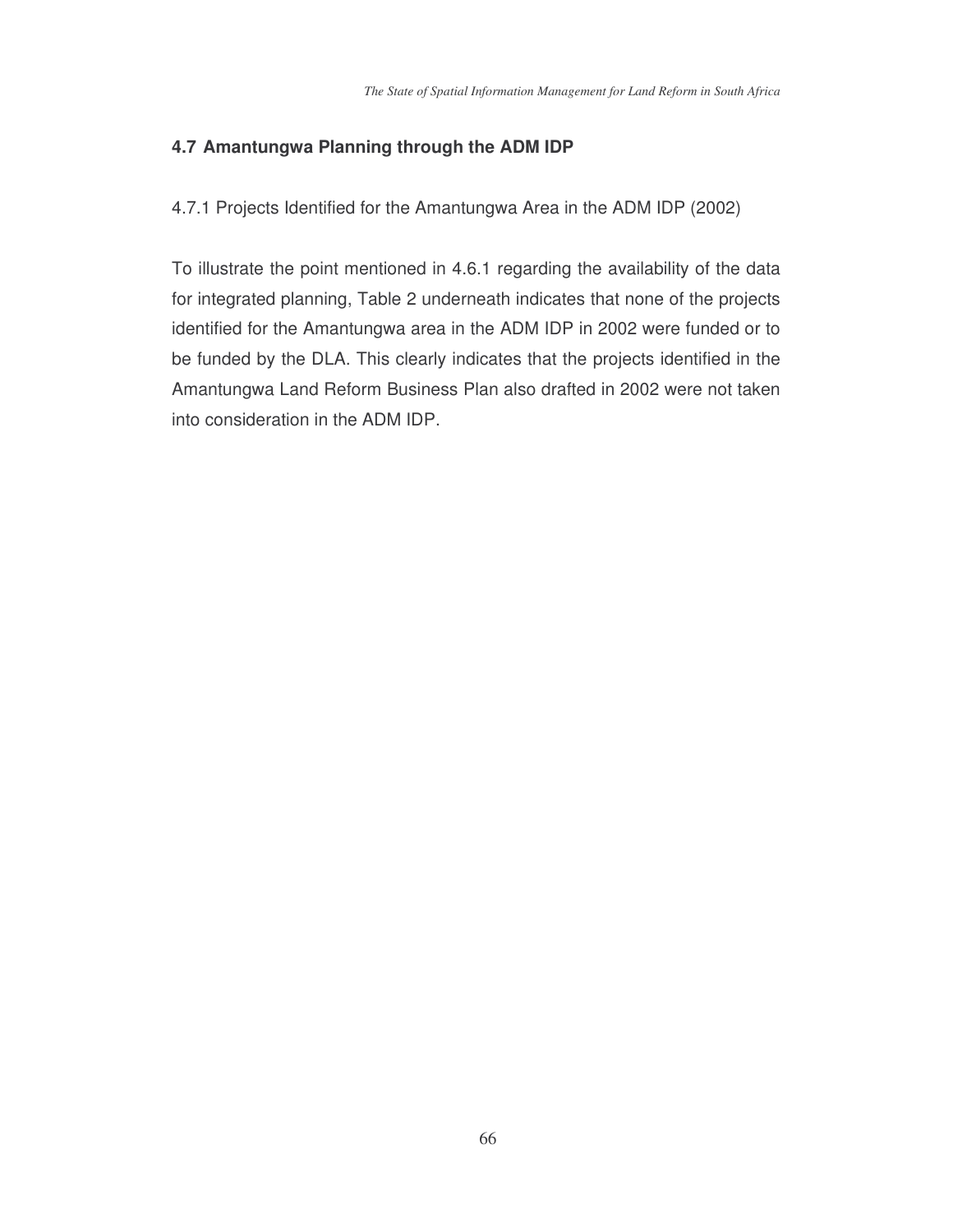| Project                            | <b>Description</b>                                                                                      | <b>Funding Agent</b> |
|------------------------------------|---------------------------------------------------------------------------------------------------------|----------------------|
| Agriculture                        | Fencing Grazing Camps KZ253                                                                             | <b>CBPWP</b>         |
| Water                              | Starter Water KZ2532                                                                                    | <b>DWAF</b>          |
|                                    | Water Tanker Amajuba                                                                                    | <b>UNKNOWN</b>       |
|                                    | Amantungwa Bulk Water                                                                                   | <b>CMIP</b>          |
|                                    | School Sanitation KZ253                                                                                 | <b>DWAF</b>          |
|                                    | pipe construction<br>Water<br>to<br>Vaalbank                                                            | <b>CMIP</b>          |
| Sanitation                         | Household Sanitation - Amajuba<br>School sanitation - Mxhakeni<br><b>KZ253</b>                          | <b>DWAF</b>          |
| Roads                              | Roads and Storm water KZ253                                                                             | DOT (KZN)            |
| Social/Community<br>Infrastructure | Amantungwa Cemetery<br>Amantungwa bus and taxi rank<br>Amantungwa shelters<br>Multi-Purpose Halls KZ253 | <b>CBPWP</b>         |

# **Table 2. Amantungwa Projects in the ADM IDP**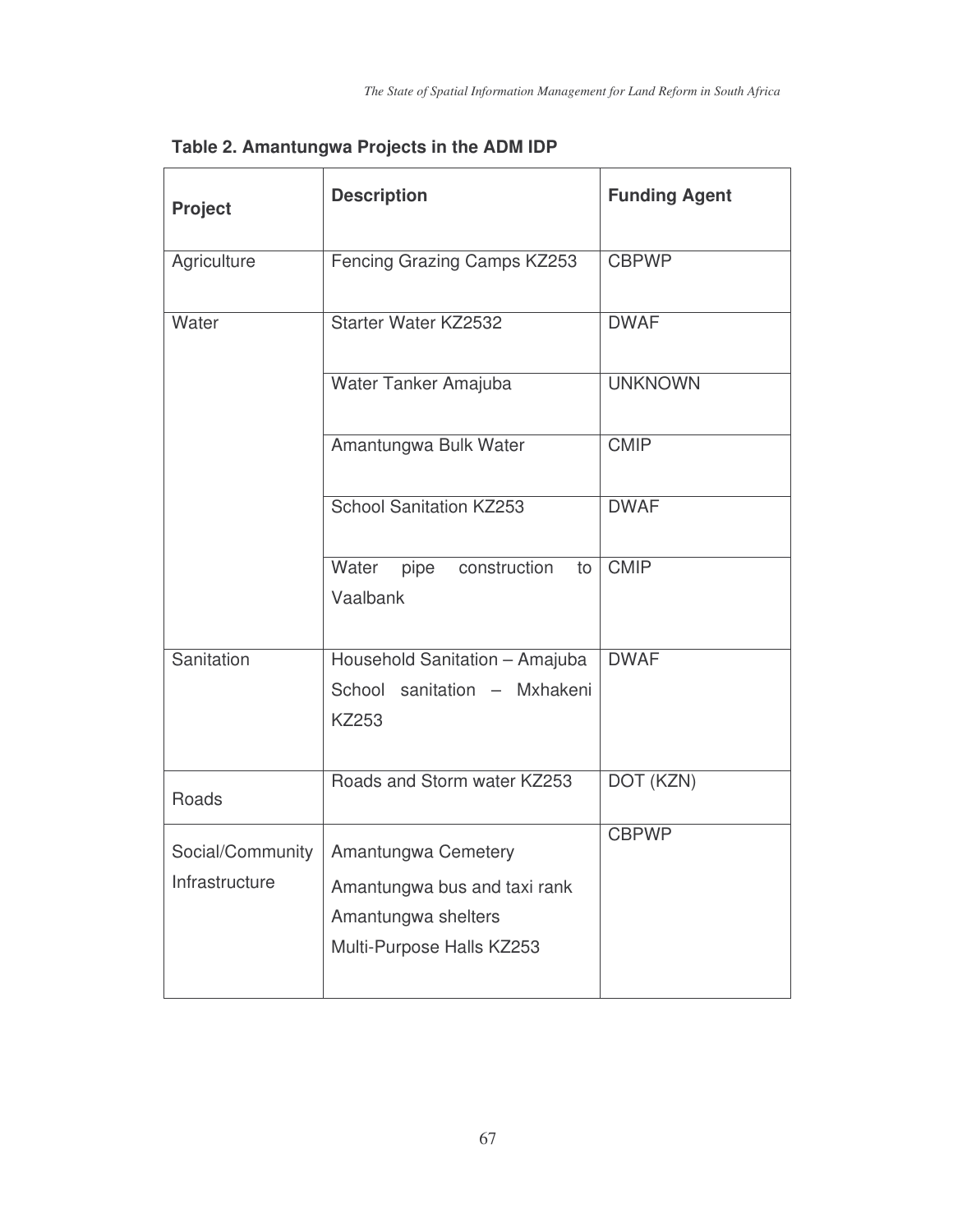The Amantungwa case study indicates that proper planning was not undertaken prior to settlement on the land due to a number of factors as stated under the section 4.5 (Planning Challenges). This was also partly due to the fact that since Amantungwa project was a DLA project, the ADM through its predecessor (Umzinyathi Regional Council) was not directly involved in the initial project planning. This resulted in a number of infrastructure development projects being planned and implemented by the ADM in this area without involvement of the DLA. This then necessitated that the Amantungwa business plan previously compiled by the DLA, be revised prior to the beginning of the development implementation phase by the ADM upon transfer of the Amantungwa project to the latter (Interview with Maseko Hlongwa and associates: Annexure 3).

According to Maseko Hlongwa and Associates (2002), funding for the infrastructure projects such as roads and water implemented at Amantungwa was sourced from other government departments through the ADM and its predecessor the Umzinyathi District Council. This shows that whilst these projects were included in the district municipality's IDP (ADM IDP 2002), the DLA also continued to budget for them until their implementation stage was reached in 2003 where it was discovered by the DLA through the Amantungwa Business Plan revision that they have already been delivered.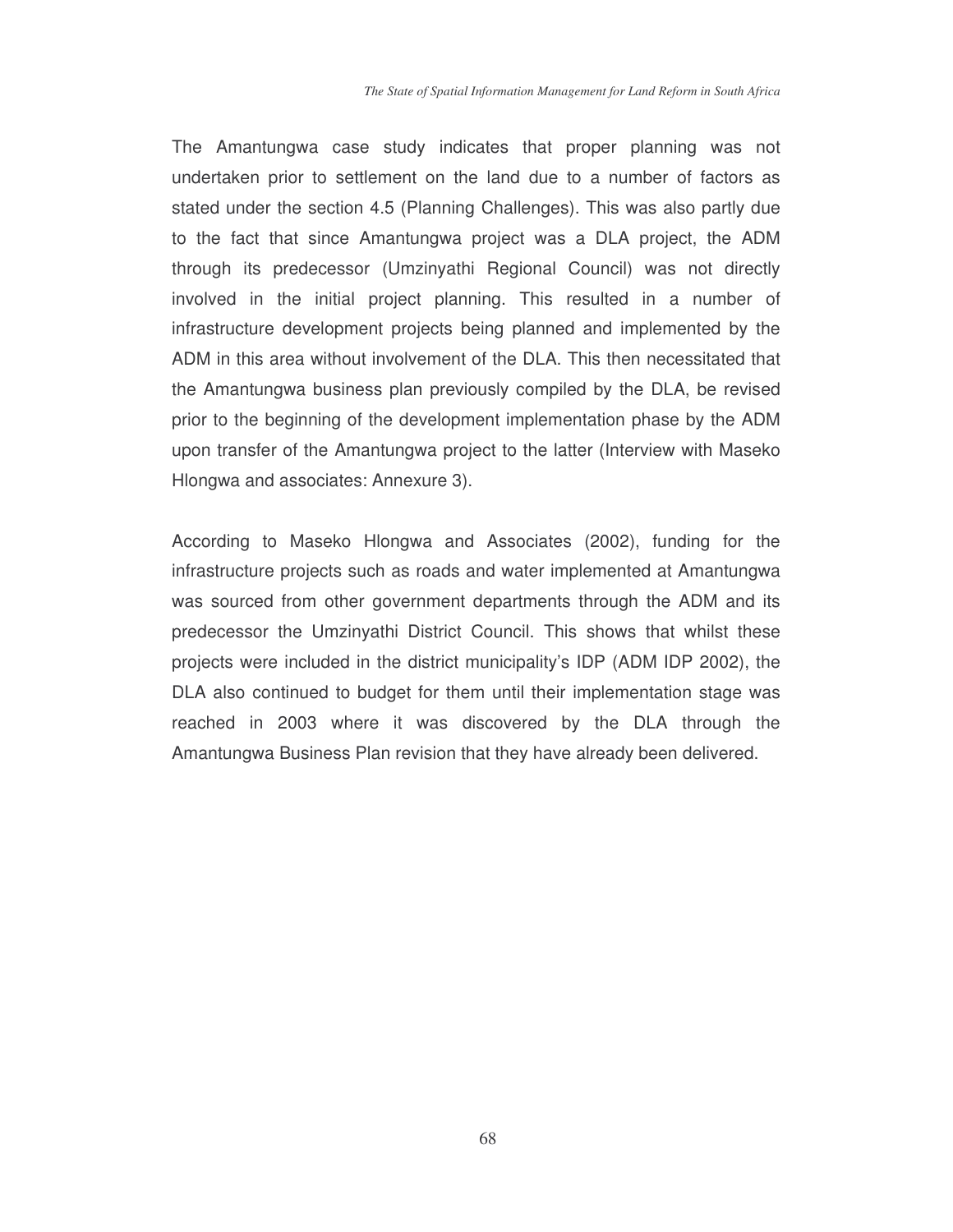- 4.7.2 Prioritising Amantungwa Project with the ADM
- 4.7.2.1 Prioritising for Service Delivery

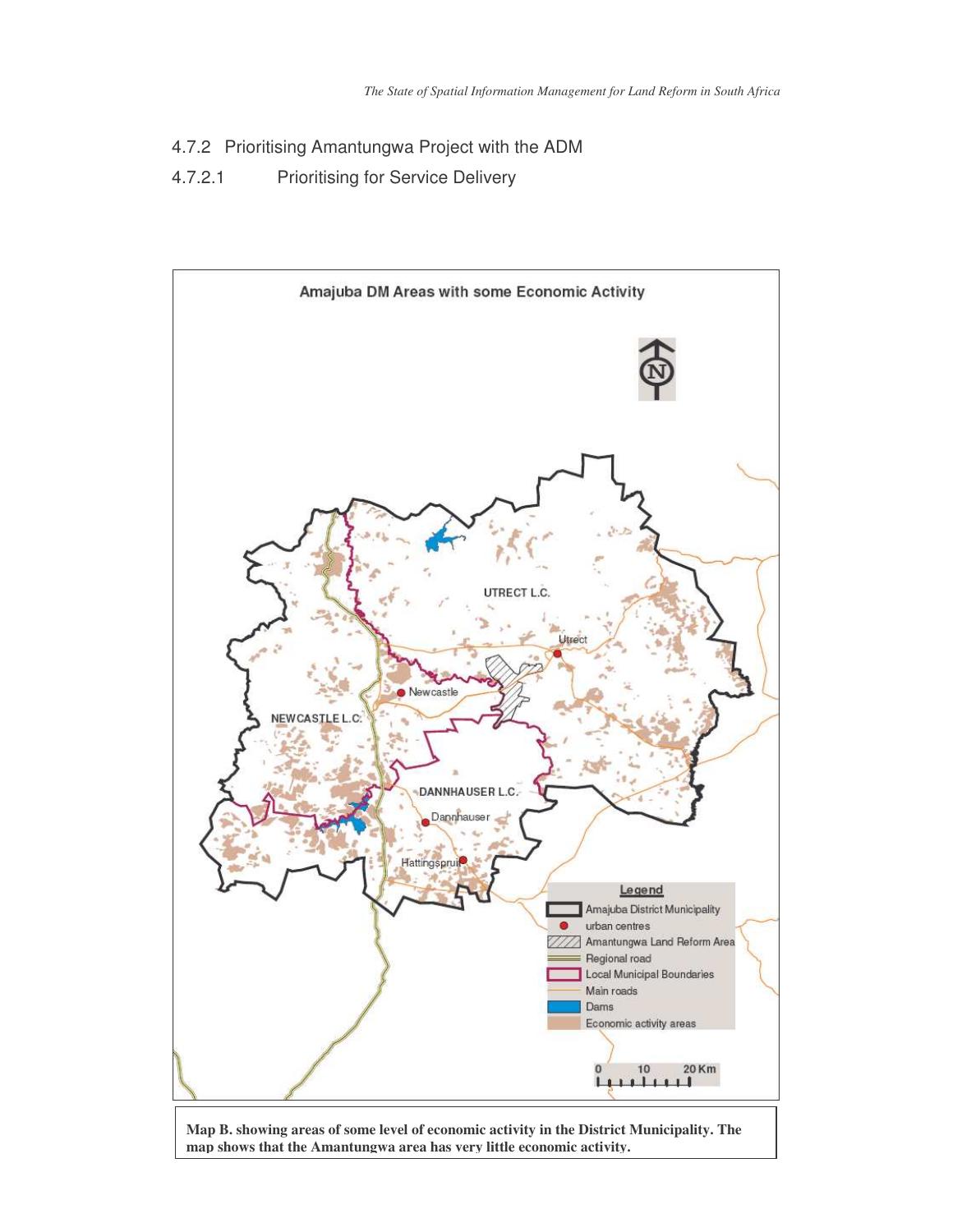According to the ADM IDP, the Land Reform Programme was regarded as one of the Key Interventions that required prioritisation by the ADM. In regards to new projects, appropriate land needs to be identified within urban edges if possible if the developments are not associated with commercial agriculture, and near to markets and transport routes if associated with commercial agriculture (ADM IDP, 2005/06). Map C. indicates that the Amantungwa area had very little economic activity hence one of the areas under the ADM that should have been prioritized for infrastructure such as roads in order to stimulate economic activities in the area.

The prioritization of infrastructure projects for the Amantungwa area by the ADM however did not take into consideration that these projects were already identified as priorities in the Amantungwa Business Plan drafted by the DLA. The prioritization from the Land Reform point of view was more co-incidental that being informed by community needs and it also led to the duplication of efforts by government. Other areas of need which were not part of the DLA Business Plan could have been prioritized to improve the livelihoods of the Amantungwa community.

As key or special intervention areas in terms of the future development, provision of services and the potential link to sustainable small scale farming activities, the ADM IDP states that the interventions required in the Land Reform areas include:

- Proper planning prior to settlement
- Provision of basic services and infrastructure
- A basis for economic sustainability
- Preservation of agricultural land.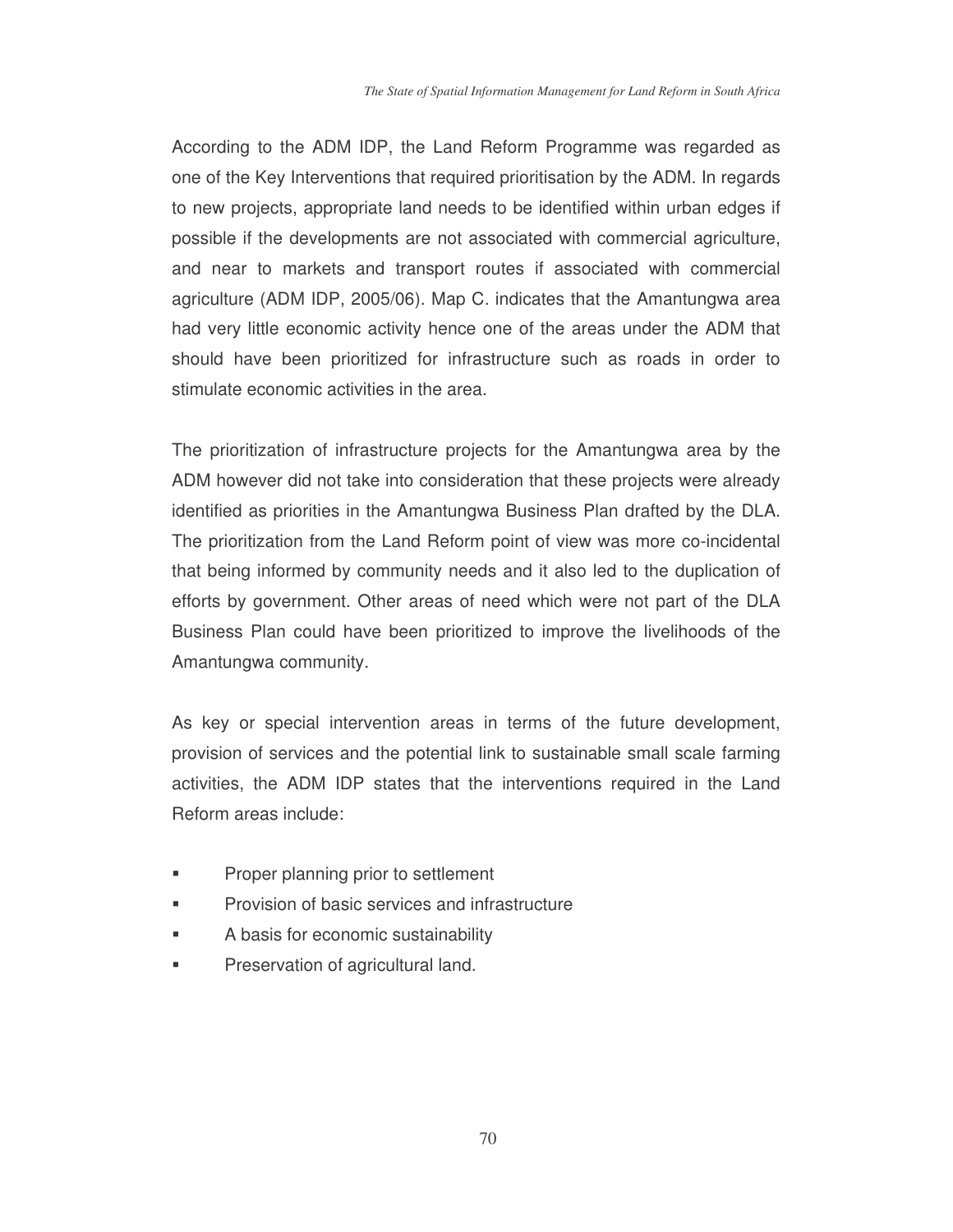

**Map C. showing the ADM Key Interventions excluding the Amantungwa project area from the District Municipality IDP poverty intervention.**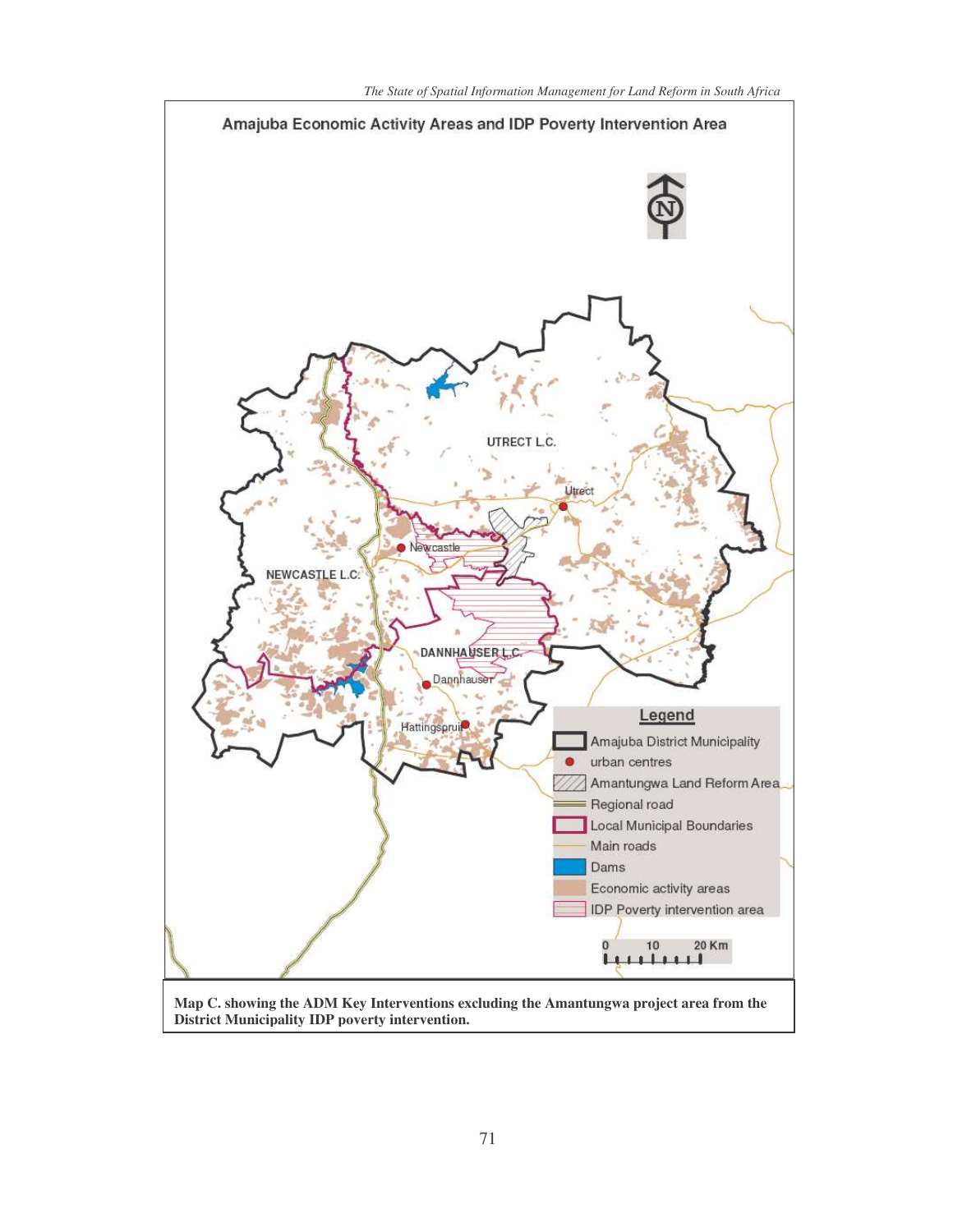## 4.7.2.2 Prioritising for Poverty Alleviation

Poverty Relief is also regarded as another key intervention area for the Amajuba district (ADM IDP 2002). The Service Satellites and the Service Subsatellites have been identified as Poverty Relief (area marked in red hatched lines in Map C). Key areas of intervention include:

- provision of infrastructural and social services
- support for Local Economic Development (LED) especially small scale agriculture and Small, Micro and Medium Enterprises (SMMEs); and
- giving priority in terms of development projects.

Amantungwa settlements (area marked in hatched light grey in Map C) are however excluded from the Poverty Relief areas which are directly adjacent to the Amantungwa area. This is quite peculiar since the income levels (which is used to determine the state of poverty per household) of the Amantungwa residents is expected to be similar to the ones of its neighboring communities in the areas marked for Poverty Relief. The families in the area marked for Poverty Relief is said to be equal to or below R9 600, 00 per household per annum [Spatial Development Framework (SDF): ADM IDP Review, 2005/06].

The exclusion of the Amantungwa area in the areas identified for Poverty Relief is also another indication that the disjointed planning between the DLA and the ADM was bound to result in ineffective and unsustainable planning.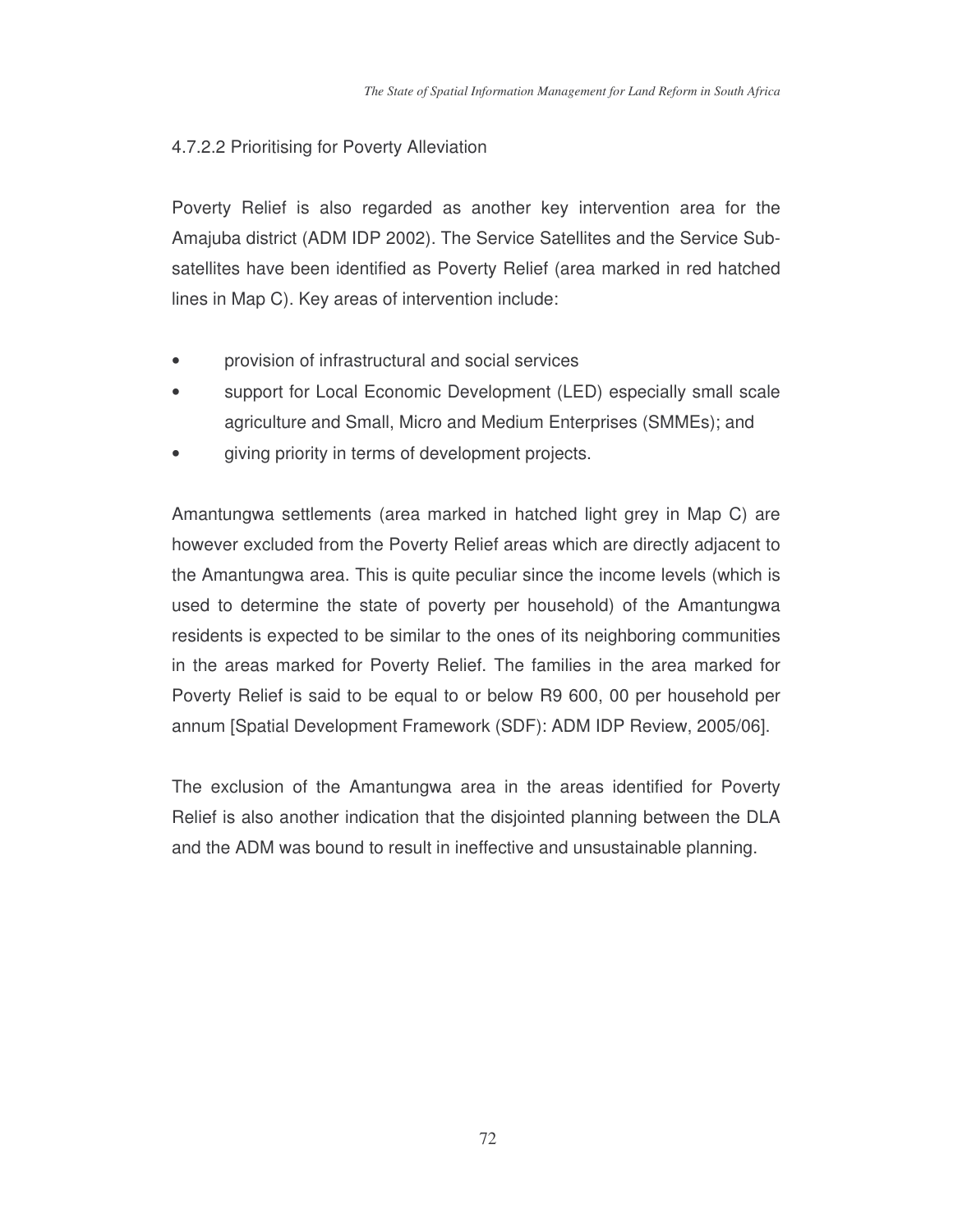

**through the Amantungwa Project Area**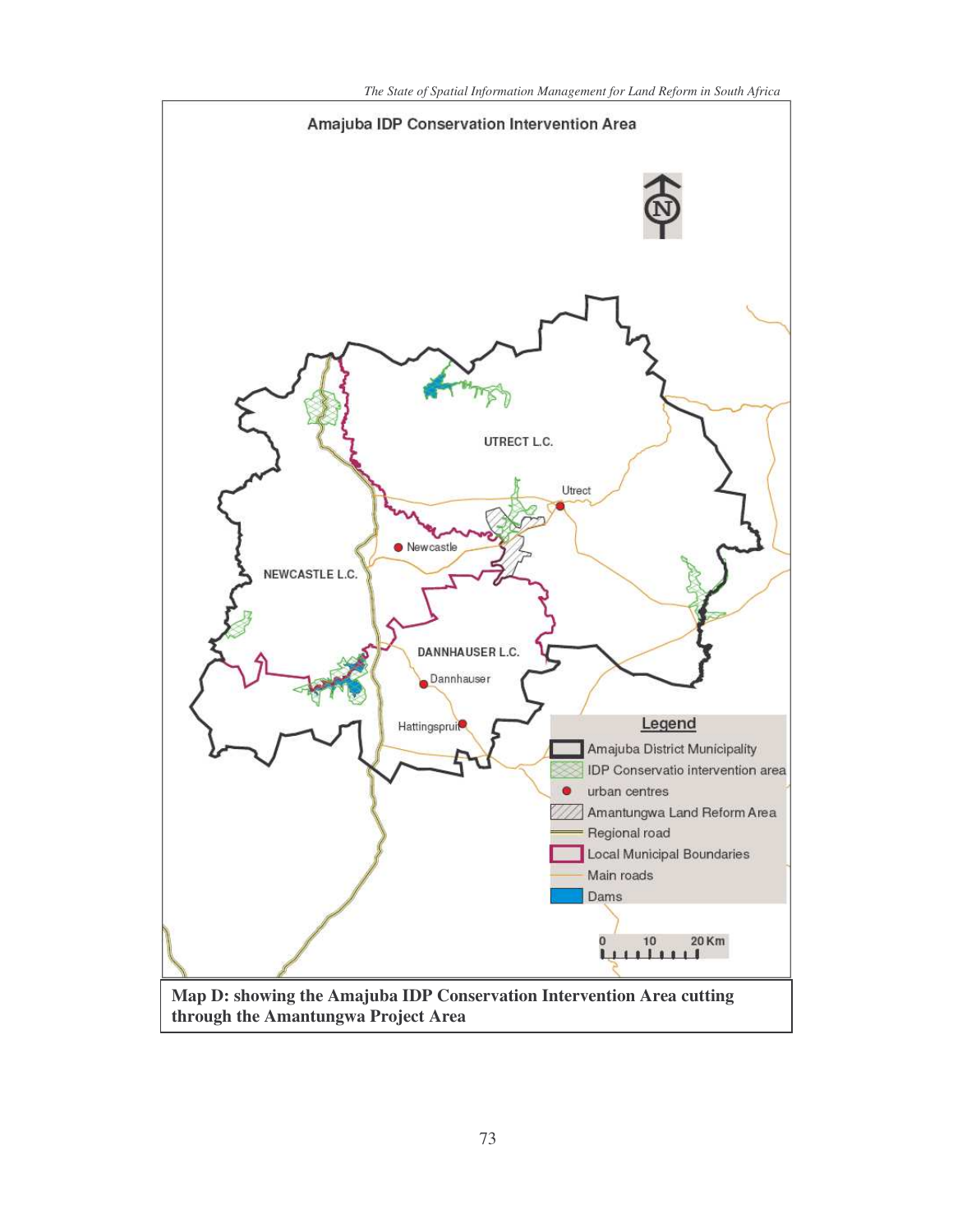4.7.3 Location of the Amantungwa Area within an Environmental Conservation Area according to the ADM Spatial Framework (see Map D)

The location of the Amantungwa project like the other Land Reform projects in the ADM was determined through the Land Reform process through the Business Plan drafted by the DLA and not by spatial or environmental planning as reflected through the ADM IDP. According to the ADM IDP, certain parts of the Amantungwa settlement are not located in the most environmentally suitable area. This is due to the fact that the Amantungwa settlement is located in close proximity to the Boschoffsvlei (indicated in a dark green colour in Map D). The area around the Boschoffsvlei is one of the most environmentally sensitive locations in the ADM, consisting of a number of natural species like birds and insects that would be negatively affected by encroachment of a human settlement (SDF: ADM IDP Review, 2005/06).

According to ADM planning officials (Annexure 1), the location of other Land Reform projects such as the Groenvlei, Zaaihoek dam, Charlestown and Rondavel settlements indicate a common pattern which contrasts the ADM Spatial Framework. The Groenvlei project is located in close proximity to a major wetland close to the Groenvlei Dam; and the rest are located in an area where the topography creates a physical barrier between them and the rest of the district. This would create difficulties in terms of services and infrastructure provision to these areas.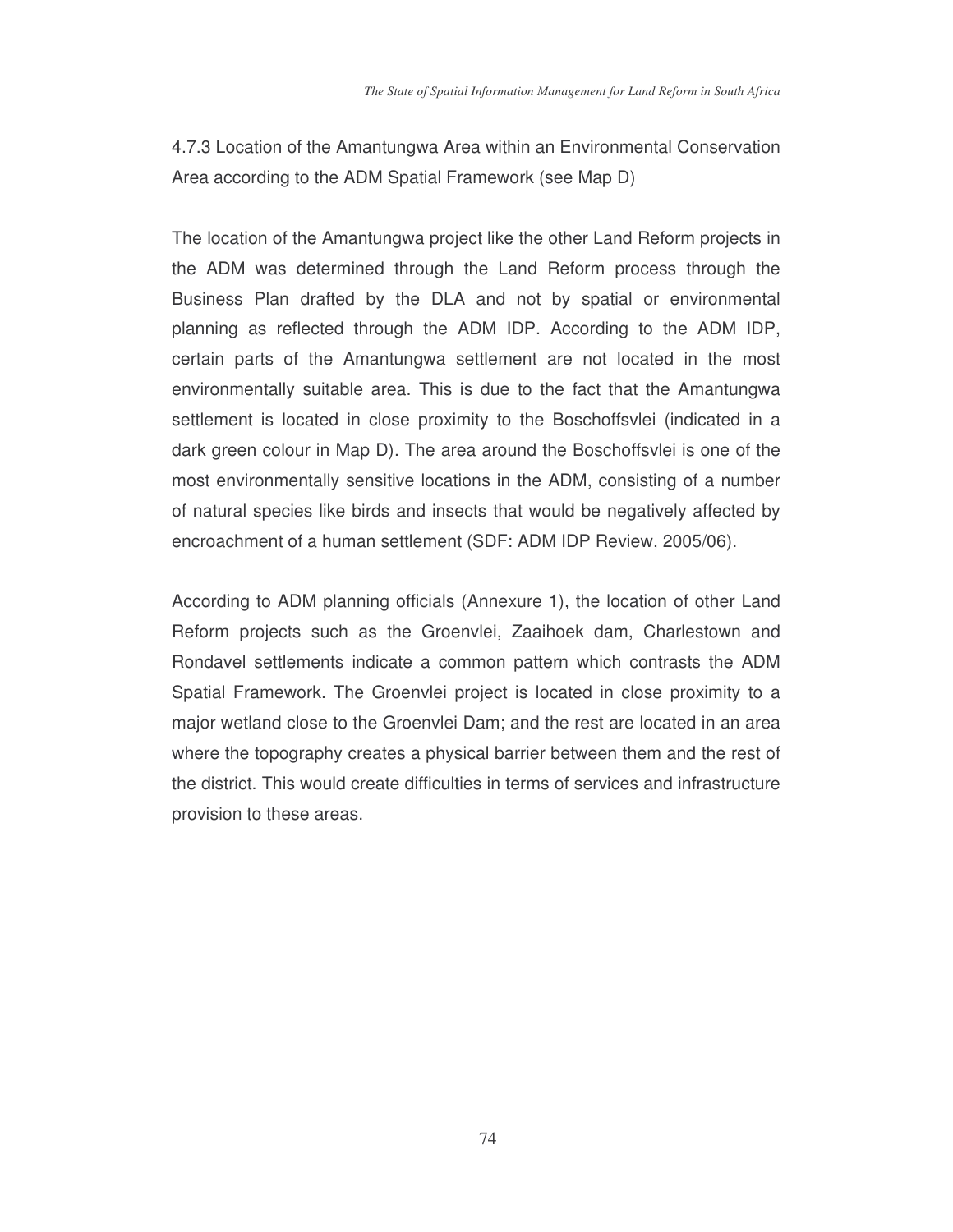# **5. SPATIAL DATA DISTRIBUTION FACILITY (SDDF) AS A SOLUTION TO SPATIAL INFORMATION CONSTRAINTS**

### **5.1 Structure of the Spatial Data Distribution Facility (SDDF)**

According to Gavin (1997) the core or base datasets are the widely used datasets that should receive priority treatment as far as correction and maintenance is concerned in the process of developing a national spatial data infrastructure. These core datasets also perform another valuable function namely, their use in spatially referencing derivative datasets which can greatly assist in the integration of data from various sources for further analysis (Gavin, 1997).

#### 5.1.1 The SDDF Core/Base Datasets

The proposed SDDF (refer to figure 6) should have the following datasets as core or base datasets:

#### 5.1.1.1 Land data

The identified datasets for Land Reform planning would be the DLA Land Reform data that is presently located in the Land base and in the DLA Land Reform Offices, Deeds Registry, SGO, PLSS, and the Surveys and Mapping data as described above in Spatial Data Sources and Constraints (section 3.5). The Land base as indicated in section 3.5 contains beneficiary demographic information and brief history, property details, progress of the project and the finances.

The Deeds data indicates past and present legal ownership of relevant property, size, bonds and other encumbrances registered on the property. The Surveys and Mapping data indicates all the property boundaries, sub-divisions and consolidation through digital and hard copy maps. This data is essential for investigating Land Reform applications and or land claims.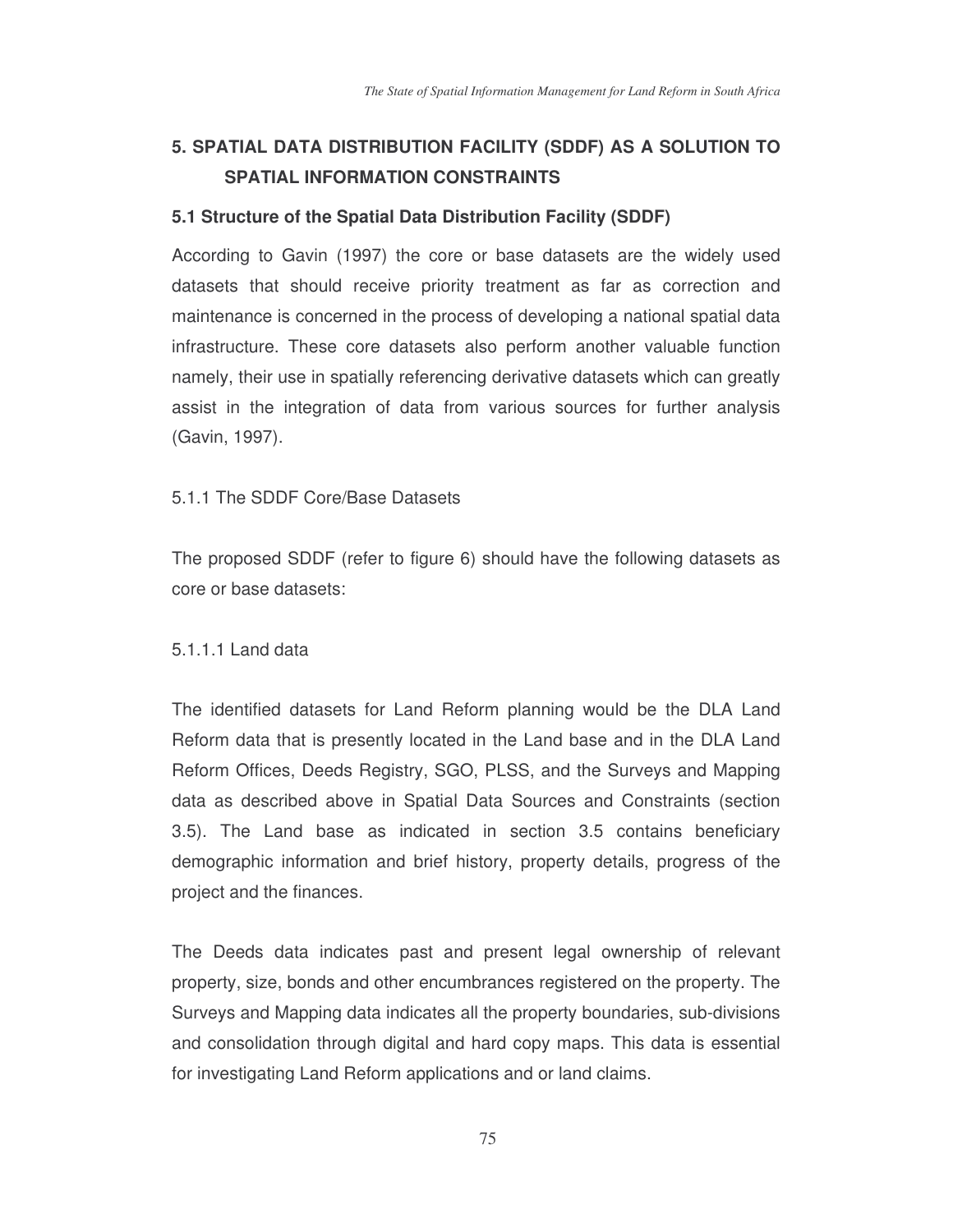Other data essential for Land Reform Planning include:

### 5.1.1.2 Land Cover/ Land Use Maps

Land cover data such as the Acocks data is located in the CSIR. It indicates natural vegetation of the area and gives an indication of the potential land use e.g. grazing, cropping or settlement. Land use maps indicates the past and present uses of the land obtained through physical field research or through workshops where community describe the area and land uses using PRA methods. Land use maps are also useful in determining future or proposed land uses.

### 5.1.1.3 Bio-resource Unit (BRU) Maps

Bio-resource Groups (BRG) data is located with the DOAEA (KZN). It indicates areas where the soil type, terrain, altitude, climate and rainfall are reasonably alike to be grouped into a unit called the Bio-resource Unit. This data is essential in determining the agricultural potential of an area.

### 5.1.1.4 Municipal Services, Water Resources and Infrastructure Maps

Water supply data located in the various local and district municipalities and the DWAF. The data indicates the levels and needs of water supply in the specified area. Other infrastructural services data such as roads and bridges located in the DOT (KZN) and other relevant service providers such as Escom and Telkom indicate the level of infrastructure supply such as roads, electricity and other basic infrastructure as well as the needs for these services in a particular area.

### 5.1.1.5 Protected Species Maps

The Environmental and Protected Areas data is located with the DOAEA (KZN) and the National DEAT. This data indicates the environmentally sensitive areas that need to be protected. It is essential to influence decisions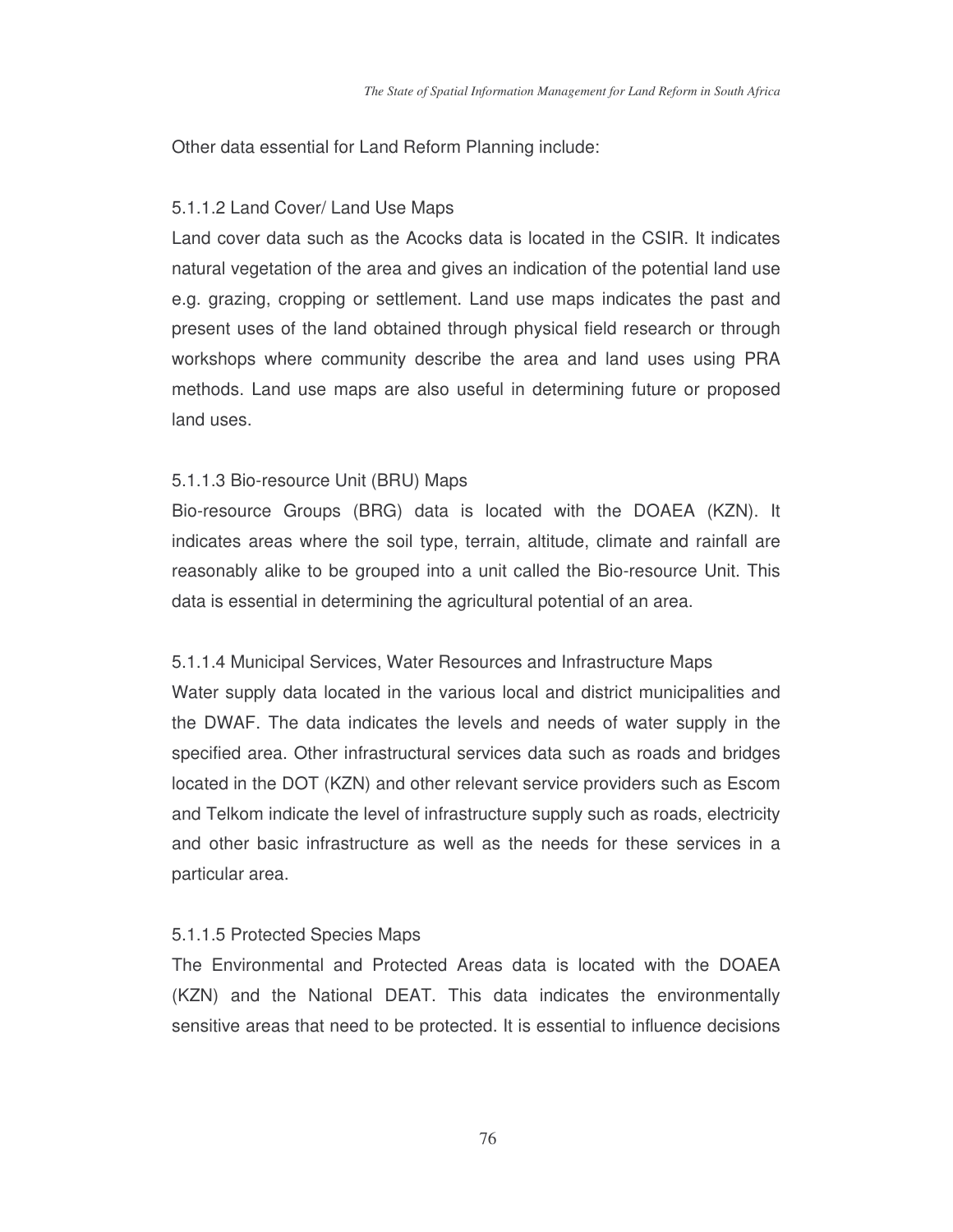on the present and future land use planning e.g. land suitable for agriculture or settlement.

#### 5.1.1.6 IDP Report/Statistics

The IDP data located in the various local and district municipalities such as the ADM. It indicates the approved IDP Reports and statistics e.g. demographic, unemployment, poverty level etc. Every stakeholder active or interested in a particular municipal area would access this data for their planning or decision making purposes. The Land-use data located in the various local and district municipal IDPs in KwaZulu-Natal is also held by the DTLG (KZN);

### **5.2 Providing Data Access**

The emphasis in the SDI Act is on establishing a system for realising access to spatial information. Thus, for example, all public sector organisations will be required to document spatial data holdings and provide specifications for the capturing of spatial and spatially related data in a format compatible with publication through the SDDF (SDI Act, 2003).

With the SDDF in place, it is indicated in figure 6 how the DLA Land Reform planner or project manager (spatial data user) would be able to access data from the various base datasets (e.g. land cover, topo-cadastral, or IDP data) located in the SDDF for Land Reform planning using the Generic Project Cycle described in section 3. In figure 6, the DLA project cycle is utilised to indicate how the data collected using the SDDF is to be integrated into the Land Reform planning process using GIS operations. These operations are also used to facilitate planning, stakeholder negotiation and enhance decision making to reach best possible land allocation options. Through the Land Reform project cycle, it is also indicated how the spatial data collected through the Land Reform planning process is integrated into the IDP process using GIS operations.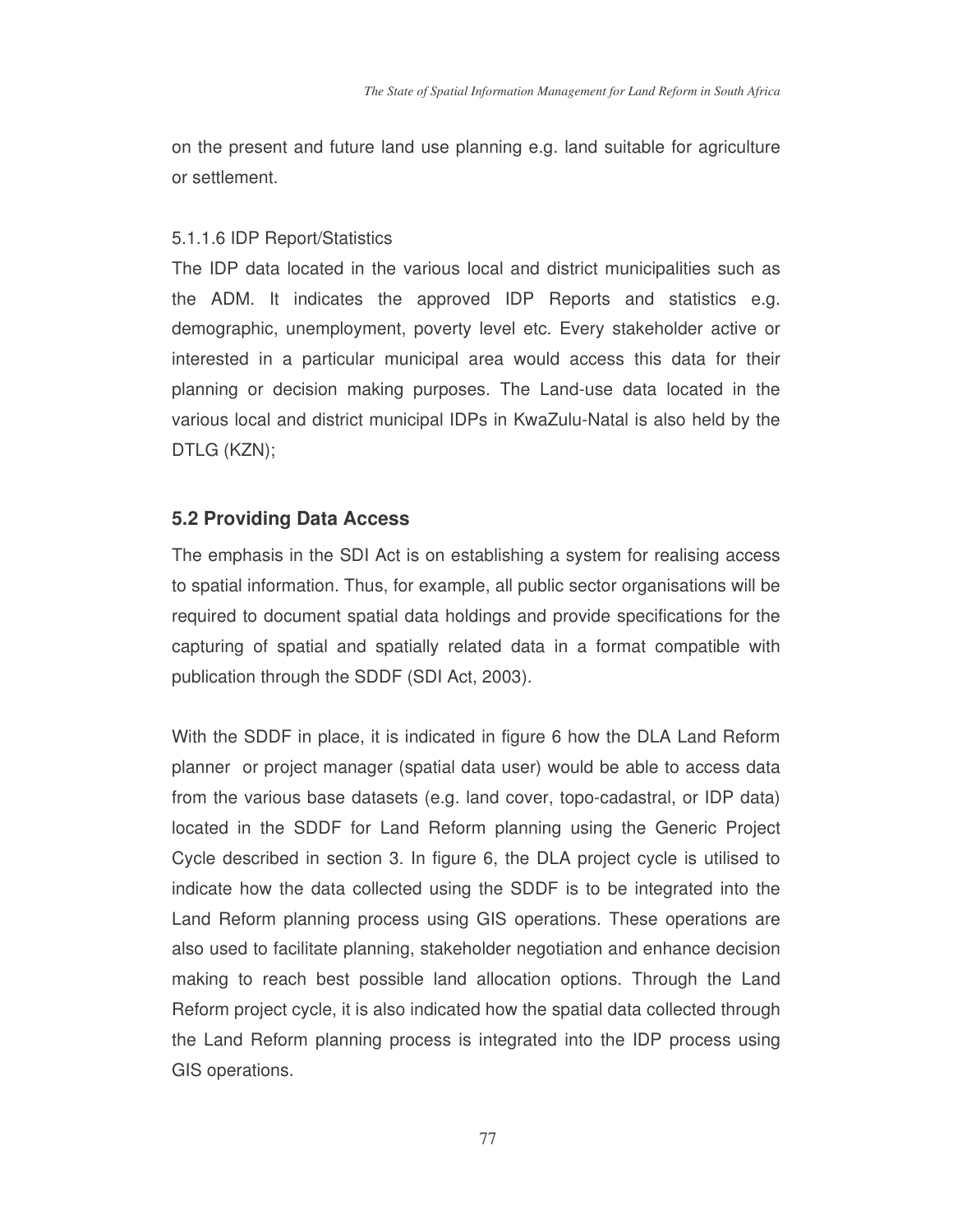

The SDDF as indicated in figure 6 shows how the final spatial data outputs of Land Reform planning in the form of Resettlement, Land Administration, Agricultural Plans etc. are integrated into the IDP as projects that feed into the Municipal IDP Implementation Plans encompassing Social re-integration plans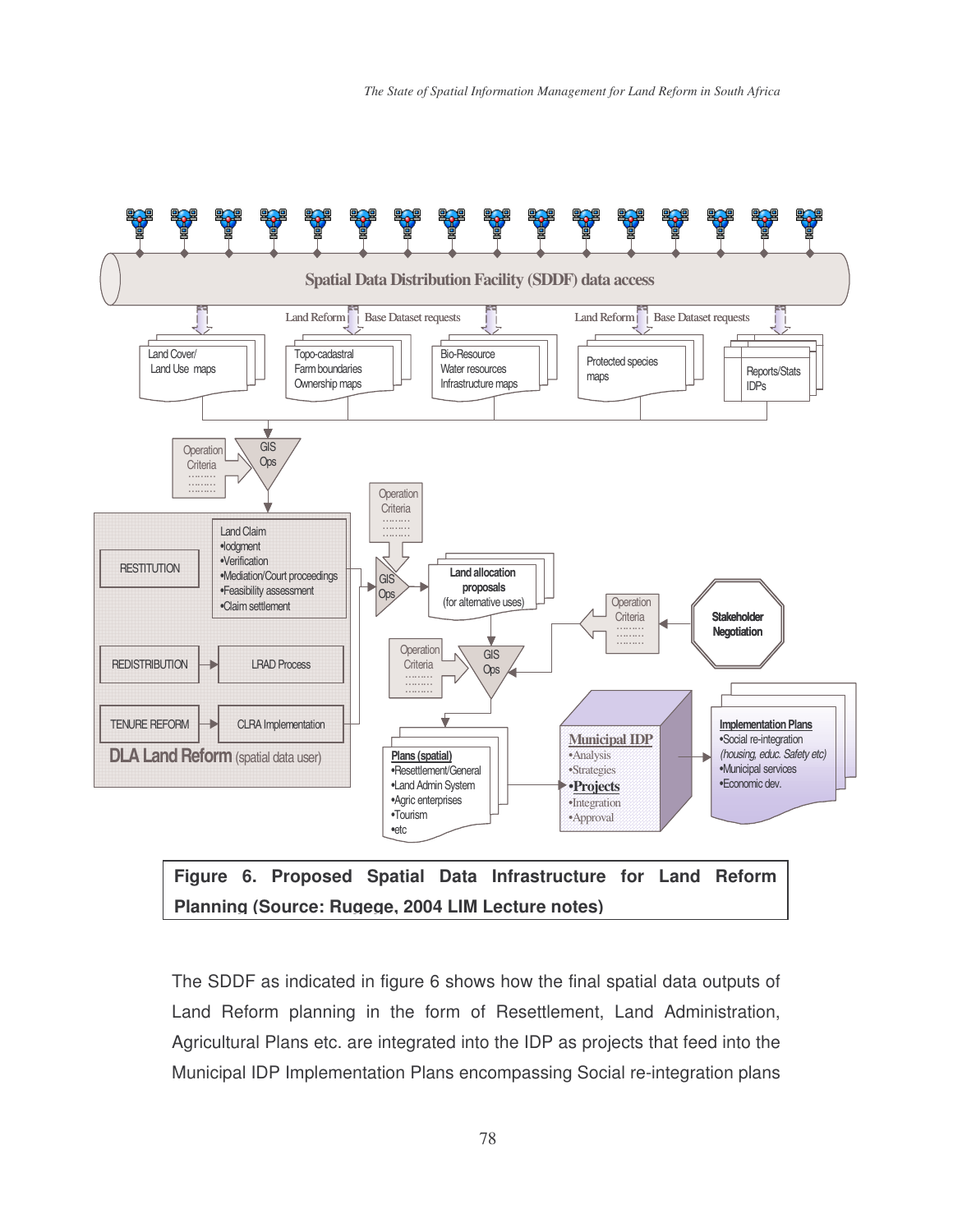for the Land Reform beneficiaries. These plans would then be used to implement housing, municipal services and infrastructure, economic development, poverty alleviation and HIV Aids projects in the community by the relevant municipality or its agents.

### 5.2.1 DLA: Land Reform Process (Proposed Generic Project Cycle)

The DLA has a strong need for a tool to manage its Land Reform projects. This includes the ability to register and track projects and to report on project progress. The existing systems in particular the Land base (refer to section 3.5) has proven ineffective in its present form in providing an information management tool to the DLA Land Reform planners and managers (del Grande, 2003).

The proposed SDDF as depicted in figure 6 indicates a flow diagram with base datasets and the process that a Land Reform application would follow from the planning to the implementation stage. The diagram also indicates the spatial data inputs, processing and outputs for each phase of the Land Reform project and the areas where Land Reform data should integrate with municipal IDP data. These processes of data inflows and outflows are further described from section 5.2.1.1 to 5.2.1.6 hereunder using the proposed Generic Project Cycle:

5.2.1.1 Registration of Interest

Upon receipt and registration of an application by the DLA office, it is assessed in terms of the applicable legislation whether it is a Restitution, Redistribution or Tenure Reform application. A file with a proper file name and number is then created to record all the details pertaining to the application (del Grande, 2003).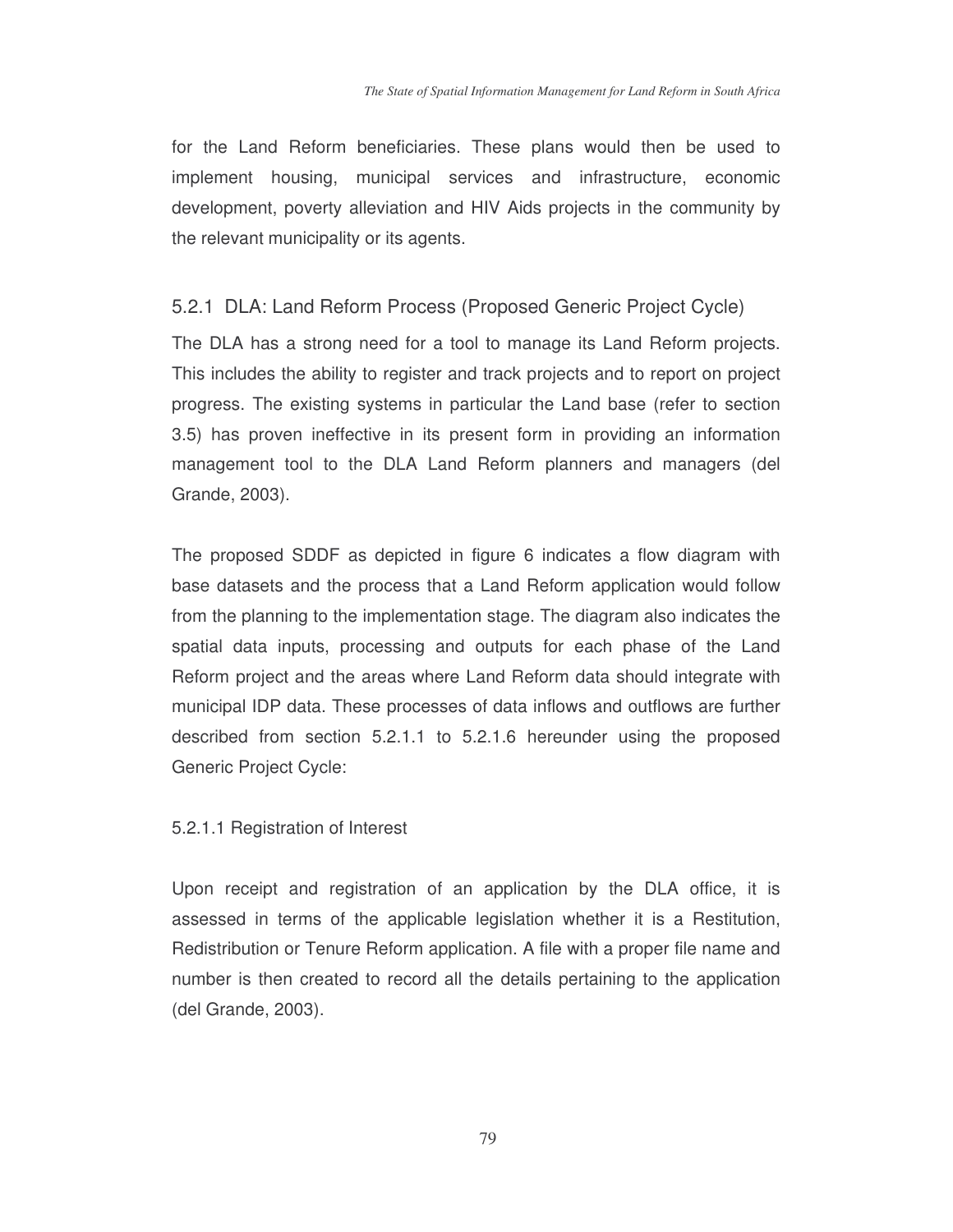#### 5.2.1.2 Situation Assessment/Preliminary Planning

The application is then prioritised and considered as a project with an allocated project manager who conducts a preliminary investigation on the application by investigating property details, past and present land uses, land claims, land rights and relations of the present occupants. In conducting this investigation, the planner will use the PRA methods of Mapping and Field Method Guide (del Grande, 2003) as described in section 3. Other activities conducted in this preliminary or situational assessment would include:

- Assisting the applicants to develop a map of the area indicating:
	- internal and external boundaries;
	- common local features such as roads, rivers, shops etc;
	- land use features such as settlements or huts, grazing land, fields etc.
- Relating of applicants' or community history through timeline methods in order to indicate;
	- how the community establishes and allocates land rights to its members;
	- previous and/or current land ownership rights and their management,
	- determination of previous and present property boundaries.
	- determining of previous and present land uses
	- assessment of community or informal land administration systems e.g. allocation of sites, transfer of ownership

### 5.2.1.3 Community/PRA Map

In order to be useful for planning and other purposes by other users outside the community concerned, the community sketch shown in figure 5. designed through PRA methods, needs to be spatially referenced to ensure the correct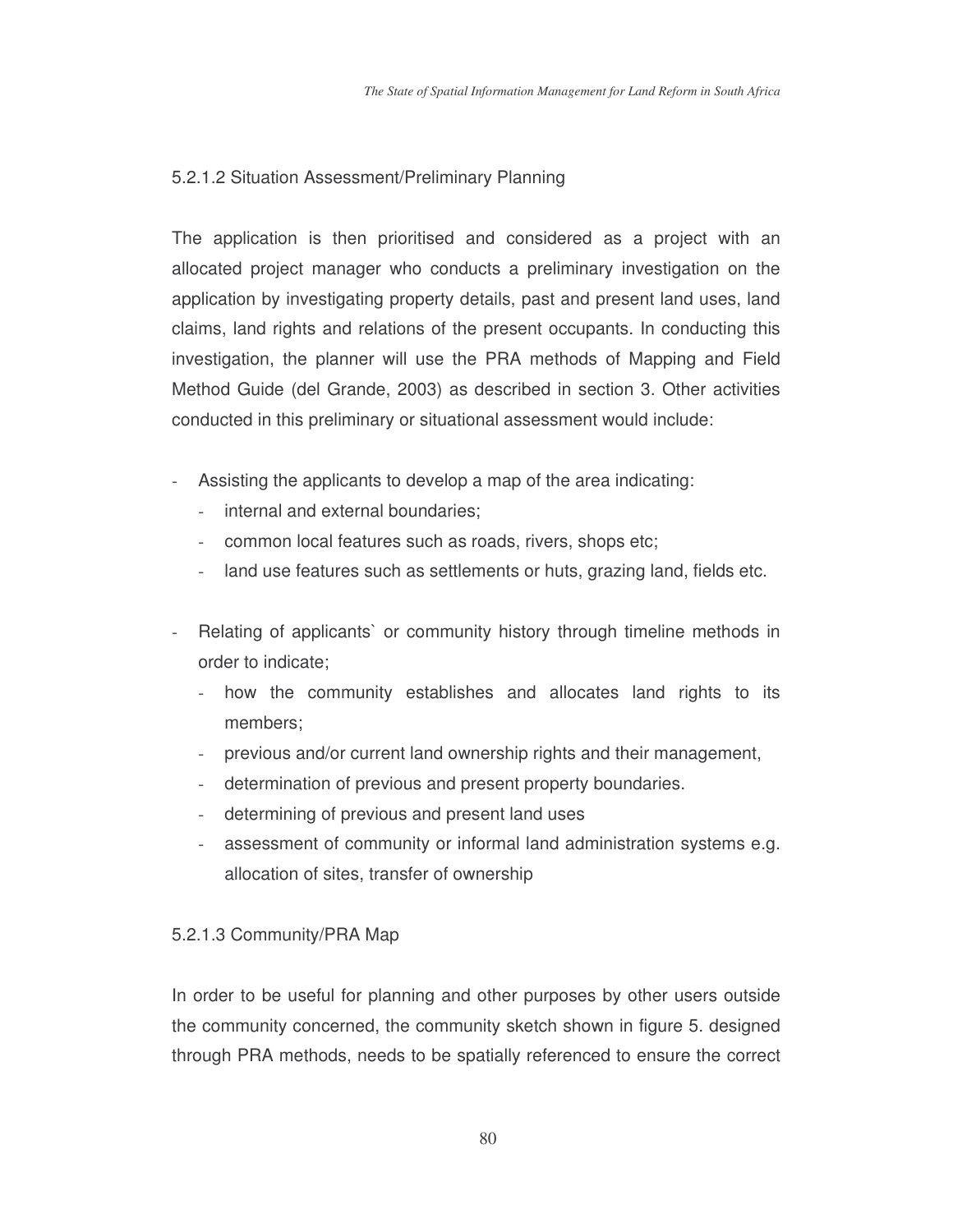measurement of the reflected features. This could be done by overlaying the sketch on an aerial photograph of the area or a topographical map and then conducting the necessary adjustments. The resulting map could then be included as part of the business plan that would be used to assess the project and enhance decision making by the DLA. The map would include features shown in the Amantungwa Land Use Plan (Maseko Hlongwa and Associates, 2002).

Once the map has been integrated into the SDDF using GIS, the topocadastral map of the project area and the Deeds information, it can be queried to indicate land ownership details of any particular land parcel in the project area. Other details such as the ownership history, bonds and other restriction on the title deed can also be viewed through the link. This would be made possible through the spatial features on the map that are linked to the land ownership data from the Deeds Registry which would now be linked to the SDDF in the proposed model (figure 6).

All the above-mentioned data would assist the DLA in deciding whether the application complies with its minimum requirements (e.g. the applicable legislation) and can therefore be approved as a project. The final product or output of this assessment would be the Preliminary Plan or Report that will be presented to the Project Approval Committee to decide on whether the project should be allocated funding for further investigation and planning activities.

5.2.1.4 Project Planning 5.2.1.4.1 Land Use Plan

Once the DLA planners have sorted out the land rights issues, a preliminary plan is drafted to indicate the proposed land-use and the applicant`(s) development vision of the acquired land. Using the Amantungwa Case Study as an example, this level of planning would involve the following:

81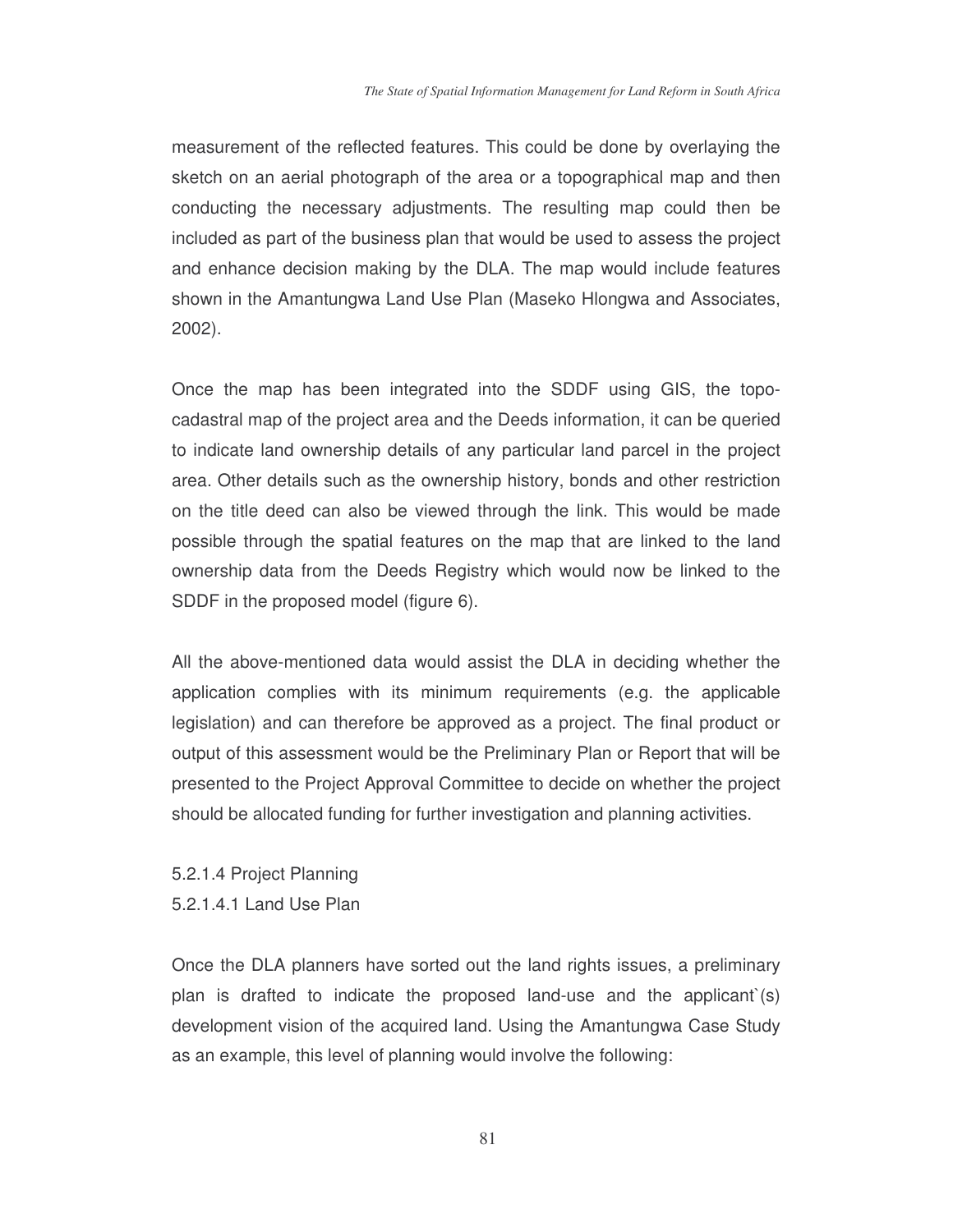- Establishing the location of the Amantungwa project area on a map in relation to the Amajuba District Municipality or even outside the district municipality area (see Map A). This location is obtained by viewing topographic, magisterial district, provincial or even the RSA map.
- The DLA planner would use the Land Cover and Land use data (Maseko Hlongwa and Associates, 2002) to establish the natural vegetation and the present land use of the area to assess its suitability for the proposed uses as identified by the Land Reform applicants through community PAR mapping (figure 5).
- Using the Bio-resource Grouping (BRG) data to assess land capability and suitability for the identified agricultural or other uses of the land as specified by the applicants. This would enable the community to decide on the most suitable land use option and possible projects for their area or for the DLA planner to advise the community on the best possible use e.g. portions suitable for grazing, dry land cropping, irrigated cropping and/or tourism.
- The DLA planner would also have to assess if the Land Reform project complies with the IDP of the local municipality. Using the IDP Reports and statistics available in the SDDF, the planner would be able to see if the proposed project is in line with the IDP priorities such as Poverty Eradication, Local Economic Development, and HIV/Aids Combating Strategies. The planner would also be able to determine if the proposed project complies with the approved Spatial Development Framework in terms of its location, proposed land uses environmental impacts etc.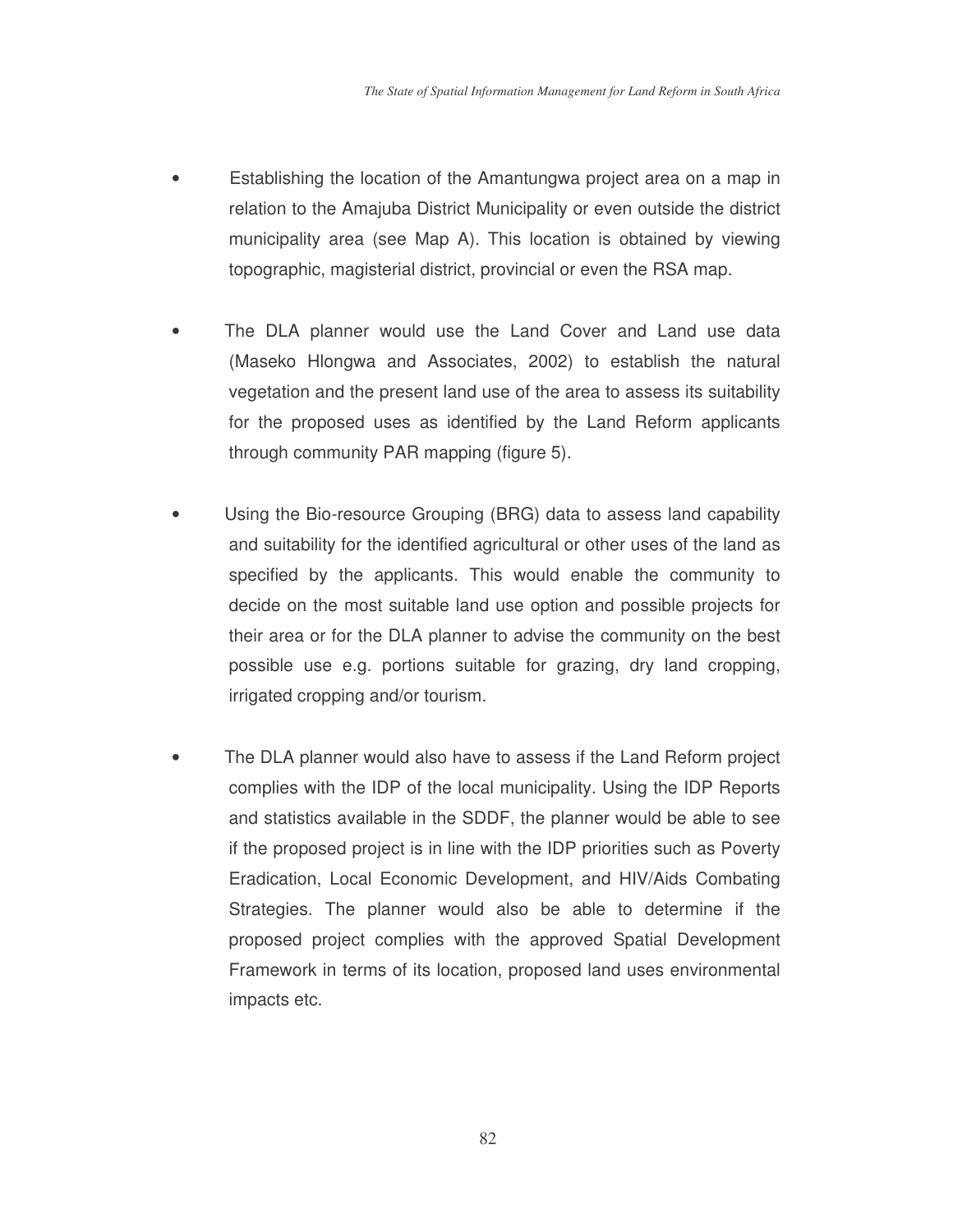The IDP data also contains the following crucial data that is required for Land use Planning:

- The level of basic infrastructure, water resources, and other services that the applicants should obtain from the municipality to sustain their livelihoods upon the transfer of land.
- Planned and/or budgeted projects for the provision of municipal services and infrastructure for the particular area in a given financial year e.g. roads, water, electricity etc.
- Opportunities and threats with regards to the exploitation of natural resources due to existence of protected species, wetlands and other conservation considerations.
- The opportunities and limitations to the proposed land uses due to the existing zoning measures and prohibited uses.

### 5.2.1.4.2 Infrastructure and Municipal Services

Using the spatial data located in the SDDF, all stakeholders involved or interested in a particular Land Reform project would be able to assess the current and/or proposed level of services and infrastructure for that area. This would then enable them to align their plans and budgets in accordance with the available current or planned development for the area.

The provision of infrastructure and municipal services by other government departments, municipalities and other service providers such as Escom and Telkom in a particular Land Reform area would be enhanced through easy access to the critical planning data located in the SDDF. Planning through the IDP by all stakeholders would be made efficient and less time consuming by the existence of a centrally accessible spatial data through the SDDF. Among the other advantages to the DLA and government as a whole would be the lessening of transactional costs of collecting the data from disparate sources such as the DLA Land base, Deeds Registry, SGO, PLSS, Surveys and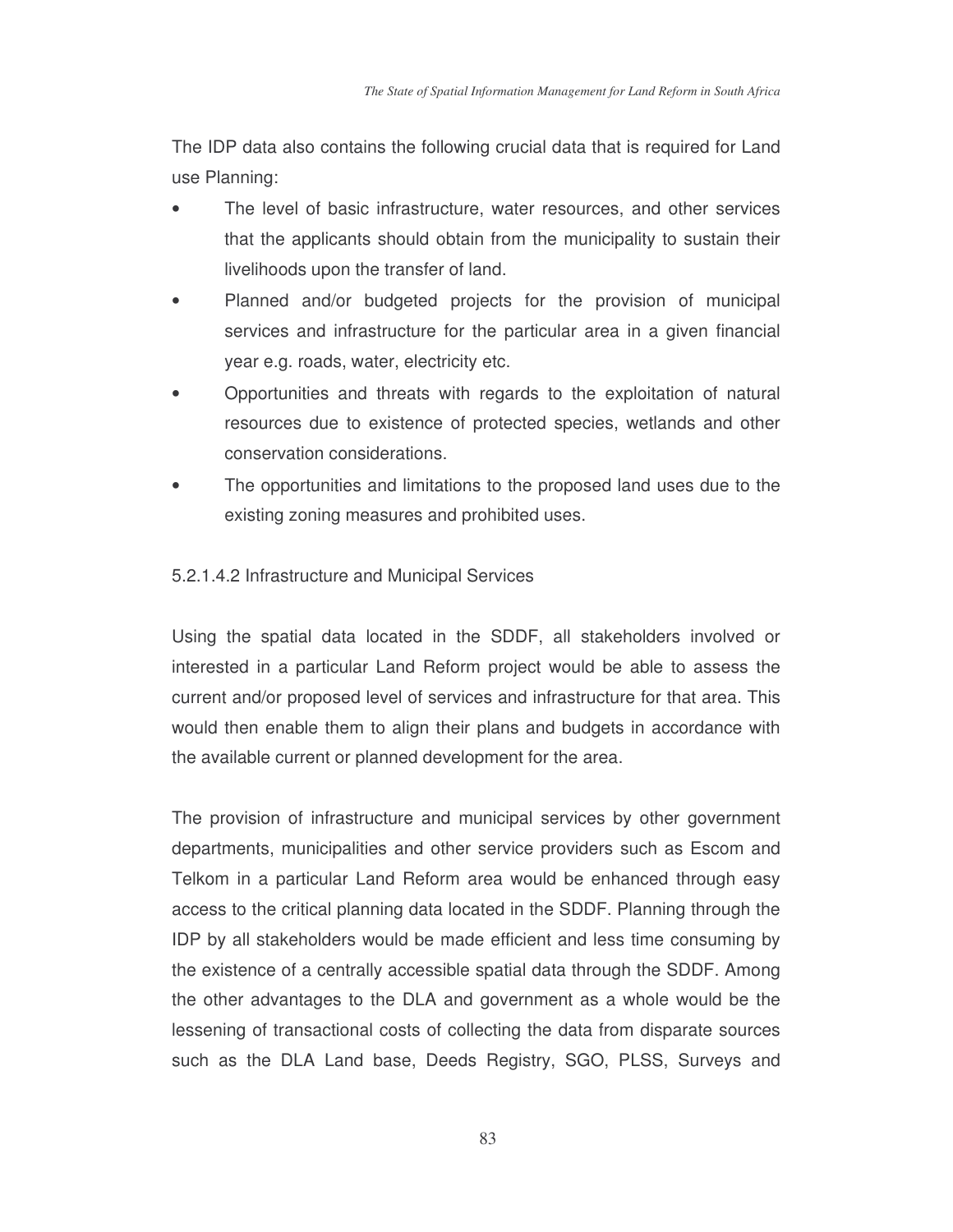Mapping, and other external sources and transforming it into the form of data suitable for Land Reform planning.

5.2.1.5 Approval and Transfer (Memorandum of Approval)

The final allocation of land for alternative uses is to be determined using the information contained in the Land use Plans or Project Proposals that are drafted through facilitating negotiation with all the stakeholders involved in the Land Reform project. The alternatives could mean that the acquired land could be used either for settlement, agricultural production, tourism or any combination of these depending on the possibilities as shown by the Land use Plan. The DLA`s decision to approve the land allocation to the applicants is to a large extent dependent on the information contained in the proposed Land Use Plan or Business Plan. The decision making process leading to the final approval of the project by the DLA Minister would thus be greatly enhanced by availability of the SDDF.

Prior to making the decision on a project, DLA management (members of the Project Approval Committee) can always access the data through the SDDF to verify information contained in the Land Use Plans presented to them. The nature of questions that the approval committee could ask may include:

- location of the applicants in relation to their land need;
- location of the identified land;
- location or proximity to the urban centres or towns;
- viability of the proposed land uses, agricultural and/or other projects;
- project sustainability in terms of post settlement support;
- compliance with the IDP; and
- current level of services or infrastructure.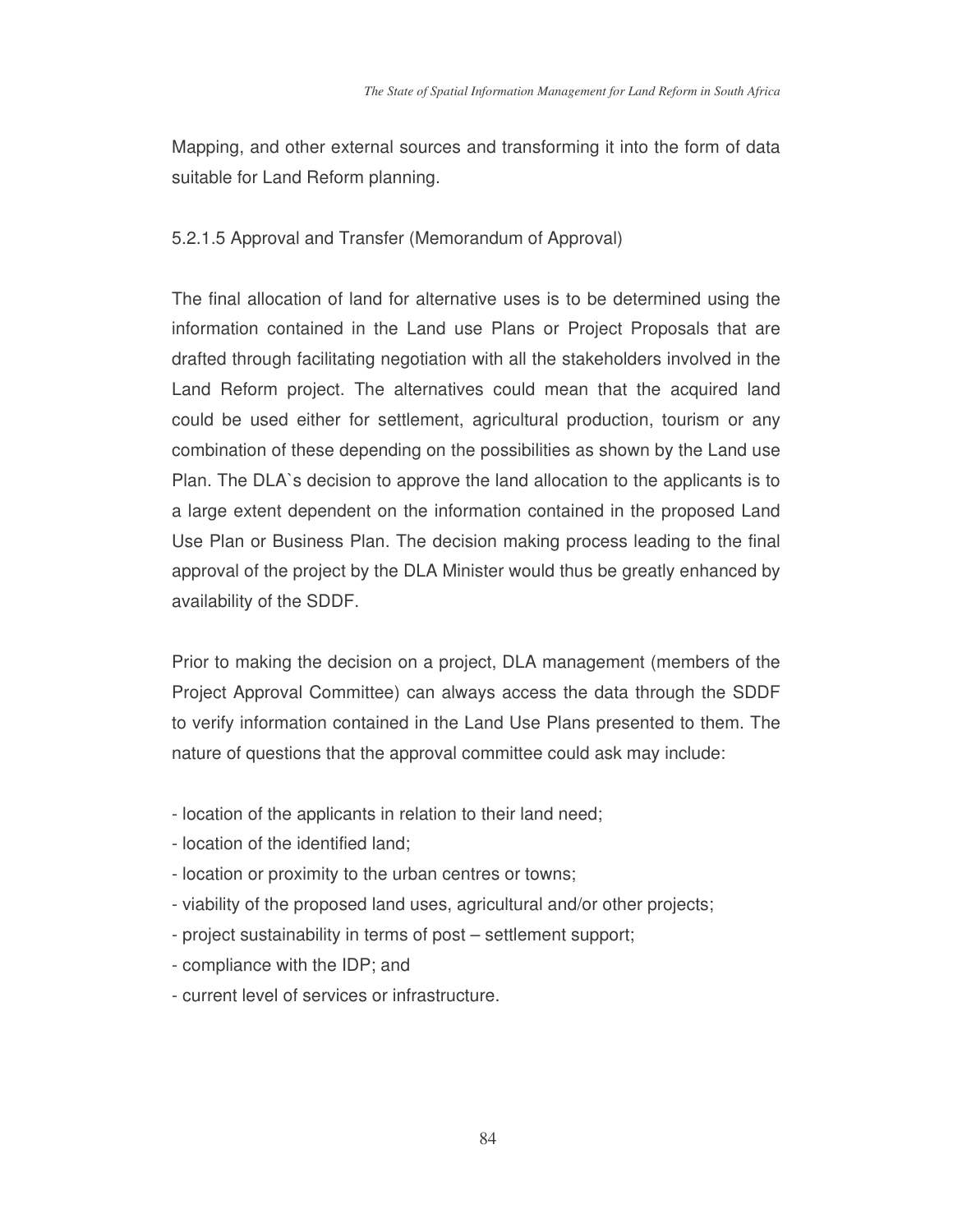The final output of this phase would be the establishment or confirmation of the land rights and ownership of the applicants represented through a title deed or a similar legal document. The legal land ownership rights can be represented spatially through any of the current spatial data systems within the DLA (i.e. Deeds web, Aktex, CIS or the e-Cadastre).

### 5.2.1.6 Exit (Transfer to the Local Municipality)

Upon the issuing of the title deed to the Land Reform beneficiaries, the DLA then transfers the funds to a local municipality or its agency for the implementation of the development projects as identified in the Land-use Plan or Business Plan.

The municipality would then compile a project implementation plan to implement the projects. To verify the level of services and infrastructure to accommodate the time difference between the project planning and implementation, the municipality would also access infrastructure and services data either in the IDP or with other government departments through the SDDF. This data would then be utilised to compile or update project implementation plans that would guide final project implementation.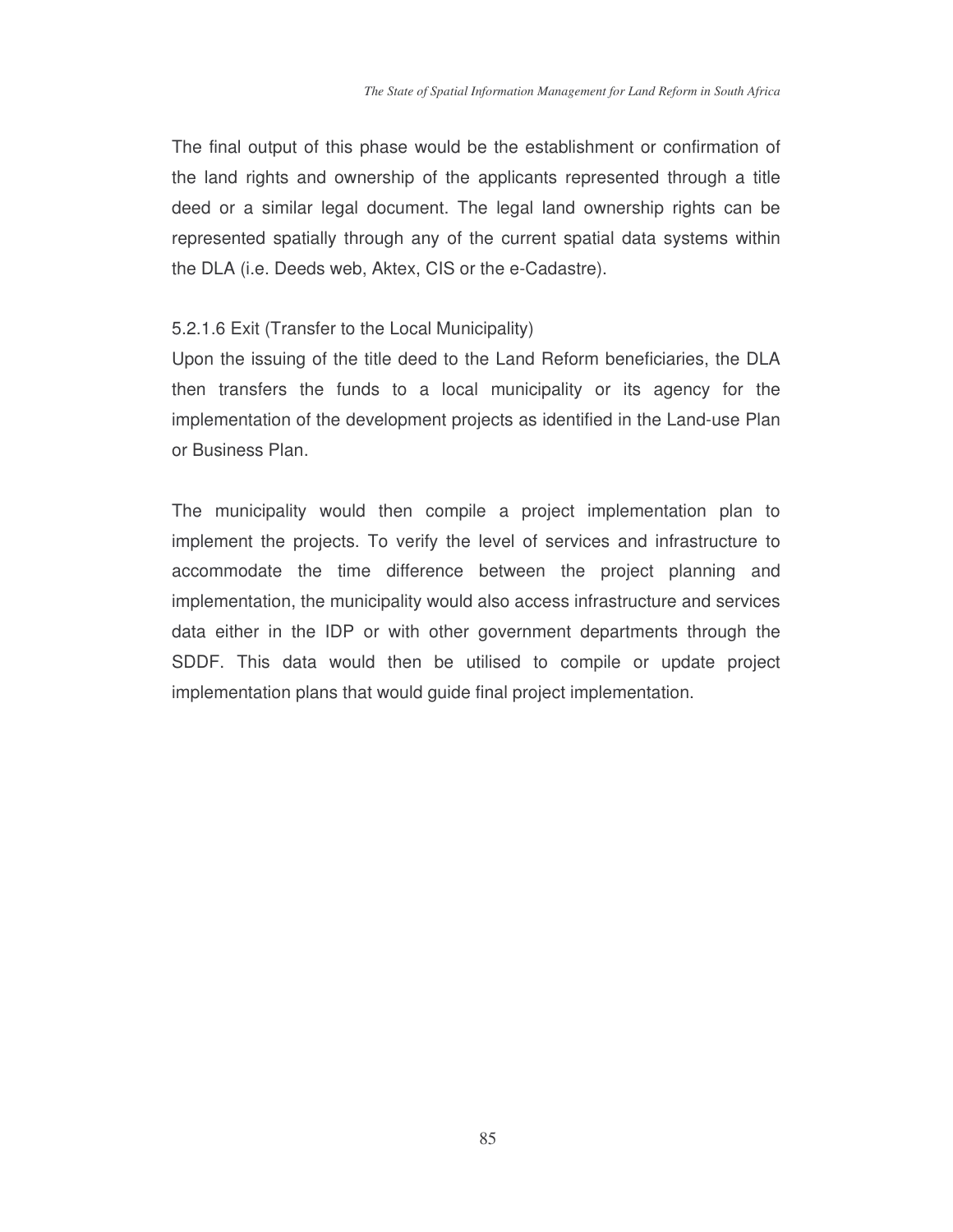### **6. RECOMMENDATIONS**

#### 6.1 Land Reform Data Integration into the Municipal IDP

The DLA`s policy is that the long term sustainability of Land Reform projects is to be ensured by the long-term involvement of municipalities. As shown on figure 6, upon transfer of the land to the Land Reform beneficiaries, the Landuse Plan approved by the Minister of the DLA would then be handed over to the municipality as a project for implementation of the proposed development projects using the DLA funding. With the SDDF in place, the municipality does not have to redo the planning process as the initial planning has already been done by the DLA and the project would have been already incorporated within the IDP prior to its final approval by the DLA (figure 6). Once the project is integrated into the IDP and approved by all the IDP stakeholders, implementation plans are drawn and the implementation of development projects commences.

In drafting an implementation plan for the transferred Land Reform project, the municipality would be able to access and utilise the spatial data contained in the SDDF regarding the project area. The municipality would have also ensured that the proposed project falls within its broader development objectives and strategies identified in the IDP during the incorporation of the project into the IDP. This is done to ensure that the Land Reform projects do contribute to job creation, poverty eradication, economic development, provision of basic infrastructure and environmental sustainability within the particular municipal area. This will ensure that upon the project implementation phase, the project is already part of the IDP and can thus be implemented without any delay and additional costs resulting from planning reviews and adjustments as was the case with the Amantungwa project.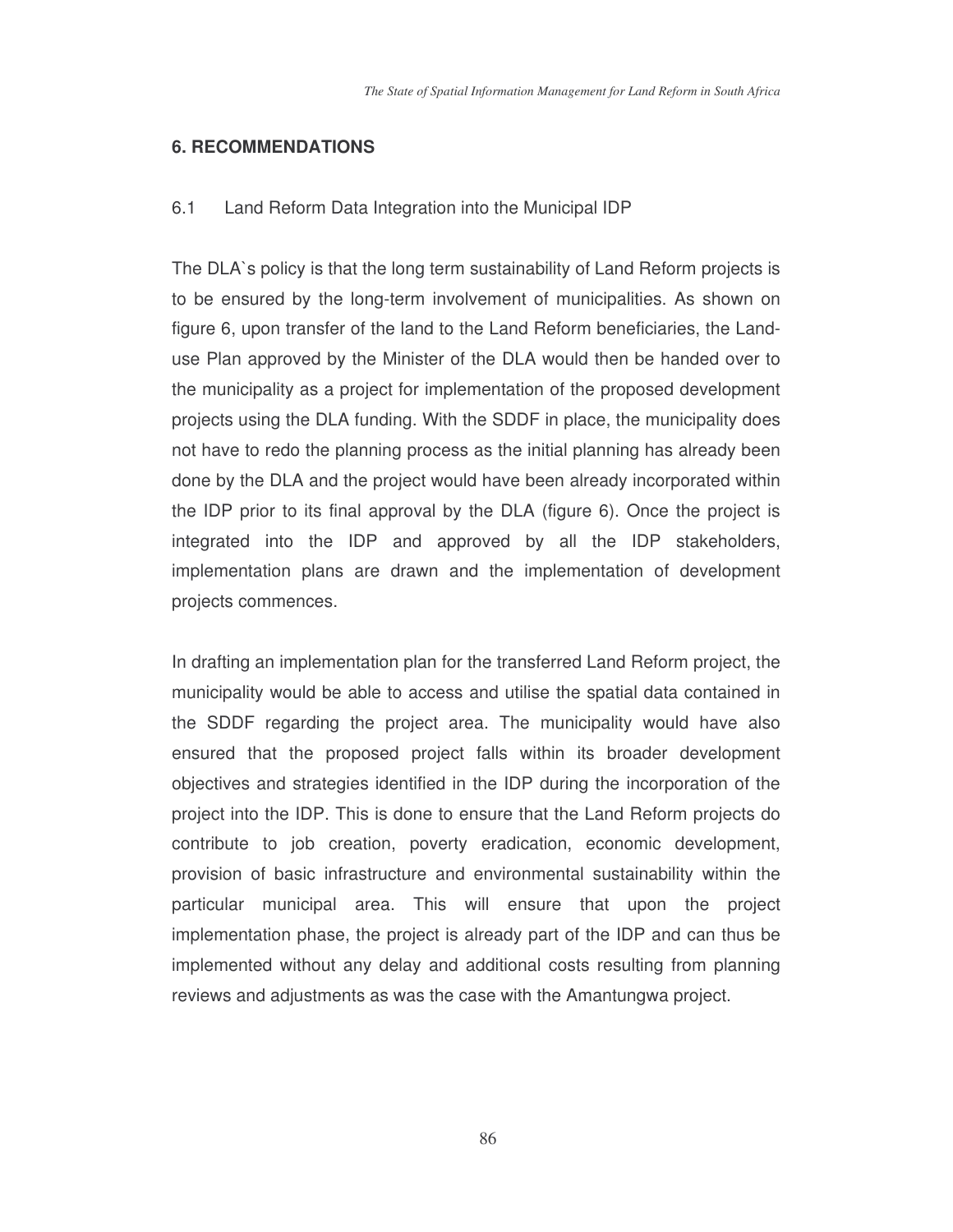### 6.2 Developing Common Standards

Some standardisation with regard to the capture of spatial data is necessary in order to ensure that new datasets can be integrated into existing information systems (Gavin, 1997). As a supplier of spatial information to both the public and the private sector, the DLA has a significant role to play in establishing and aligning standards for spatial data, which smoothes the way for the transfer of spatially related information between disparate information systems (Gavin, 1997). However, the DLA is not only a producer but also a consumer of spatial information. Land-related information is a vital source for performing Land Reform. For example, the location of a Land Redistribution project depends on many pieces of information, not only information directly pertaining to the land in question, but also information concerning infrastructure in the area. As such, DLA stands to gain directly from spatial data of better quality, covering wider areas and more diverse themes. This should be the outcome of a more co-ordinated approach to the development of Spatial Data Infrastructure (SDI) within the public service (Gavin, 1997).

The SDI Act, 2003 is intended to facilitate the development of common standards in the capturing, processing, maintenance and distribution of spatial data through the following provisions:

- (2) The Minister (of the DLA) may determine standards and prescriptions to facilitate the sharing and integration of spatial information.
- (3) No standard or prescription determined by the Minister shall take effect unless it has been published in the Gazette at least one month before the effective date specified in the notice.
- (4) A data custodian and a vendor must adhere to the standards and prescription referred to in this section.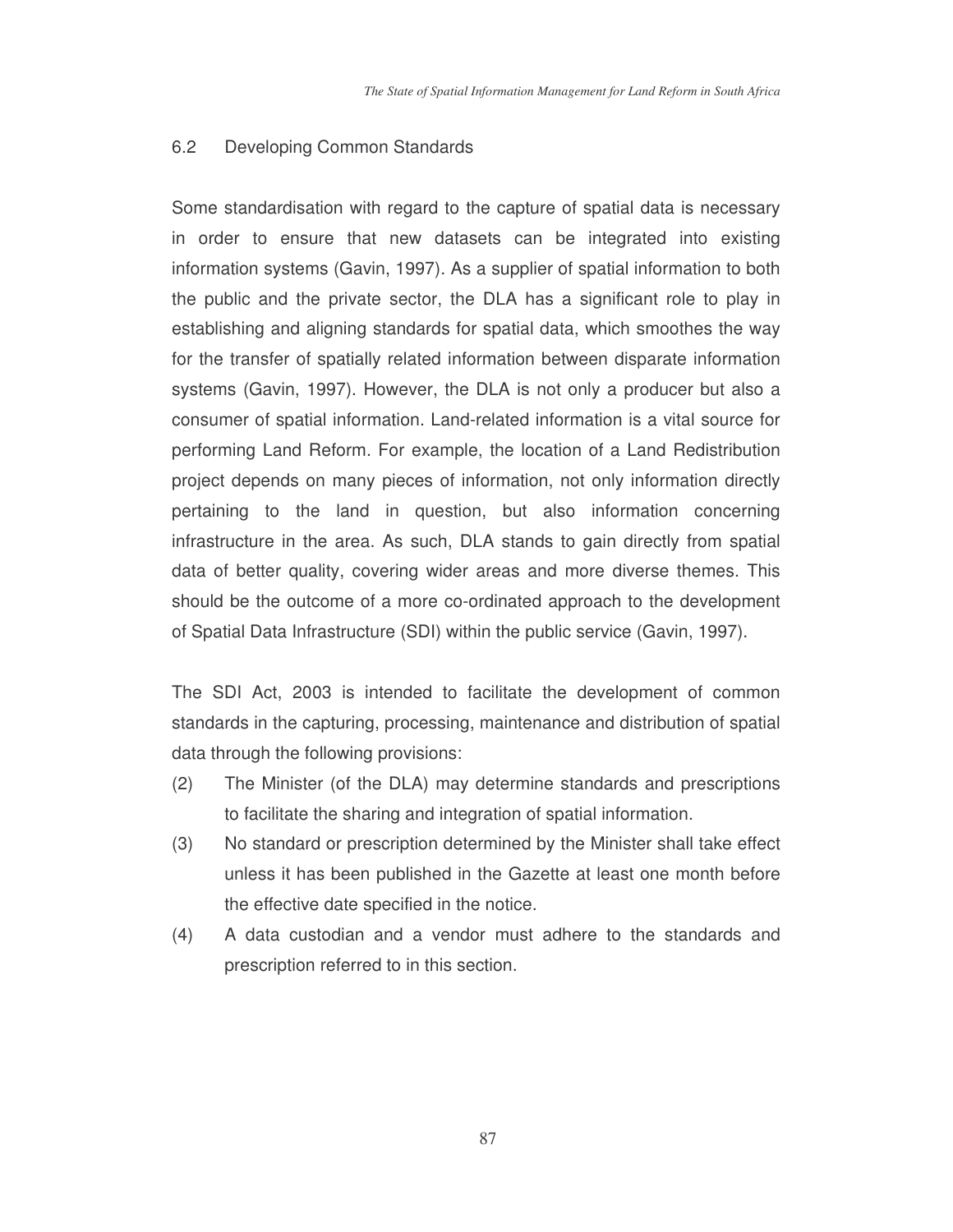In terms of the SDI Act, public sector components will have to comply with national standards in collecting spatial information. The existence of common standards in the data contained in the SDDF would enable the DLA and the ADM to share whatever data that is required for both the Land Reform planning and the IDP. Other organisations such as the government departments and the parastatals that need to access this data to integrate in their databases for their own purposes, would be able to access this data without any constraints arising from quality related issues, differing formats and methods of acquisition and storage.

The SDI Act, by imploring all public sector organisations to comply with the standards prescribed for spatial data, will promote effective management and maintenance of spatial information. This would also ensure that the state organs invest the necessary resources to ensure that the data in their possession is acquired, processed, maintained, and distributed in the required quality and the prescribed formats. The DLA for instance would have to ensure that its planners that are responsible for data acquisition for planning and implementing Land Reform projects are well trained and capacitated to carry out their responsibilities. Secondly, the DLA would also ensure that sufficient information technology resources are invested to develop proper land management systems and tools that would improve or replace the malfunctioning current land information systems used in Land Reform such as the Land base system.

#### 6.3 Developing Policy (Data Sharing and Acquisition)

The implementation of the SDI Act, 2003 using the SDDF will ensure the attainment of the objectives of the Spatial Data Infrastructure thus achieving an effective and efficient implementation of the Land Reform projects. This could be achieved in the following manner: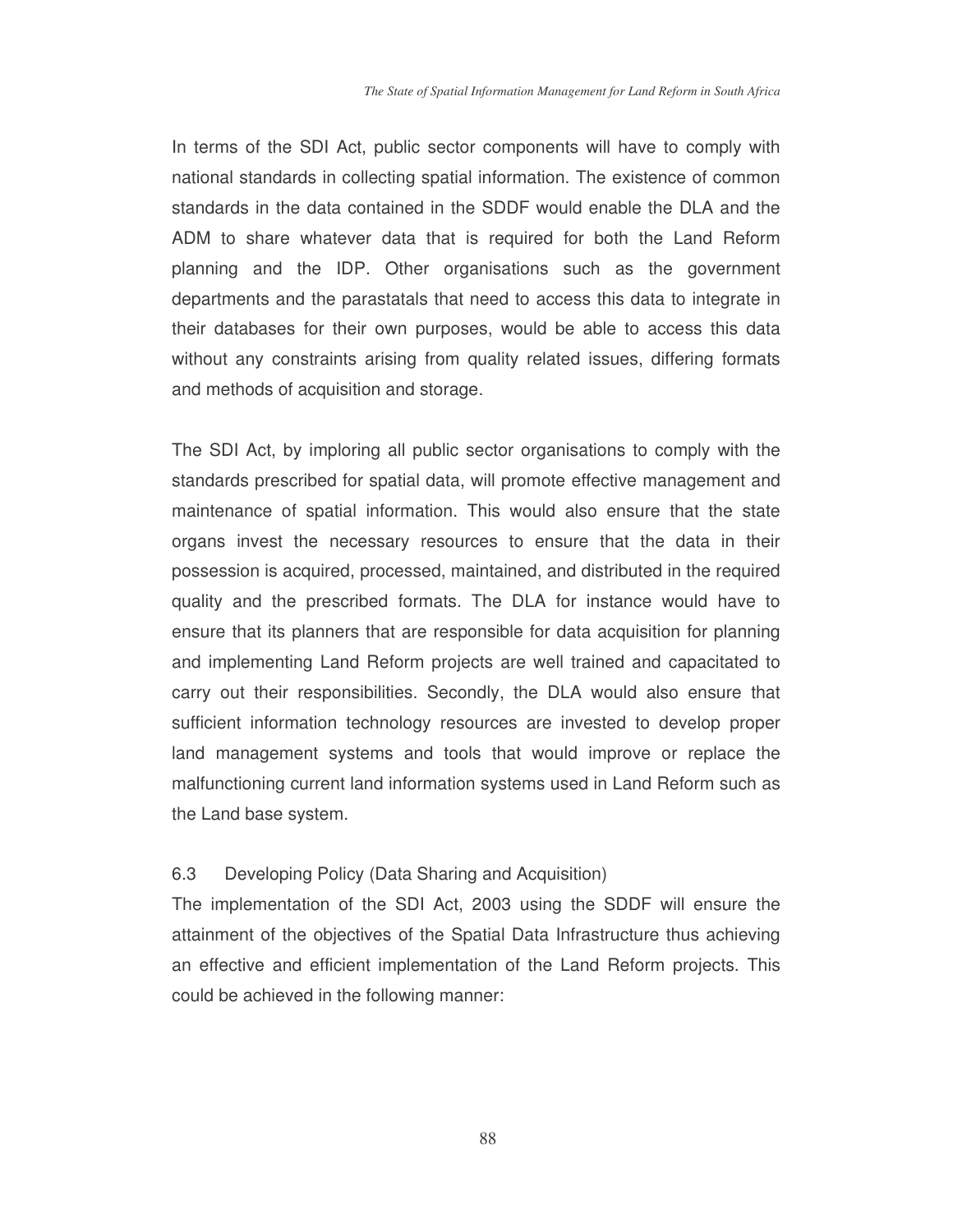Ensuring co-operation by different organs of state in capturing Land Reform data. The DLA district office and the ADM could use similar PRA methods in identifying water needs or locating the settlements of the Amantungwa community. This could result in the drafting of a common water needs map or settlement map that would be comparable. Using the district-based Surveys and Mapping offices, the DLA could develop a map that would be used for its preliminary planning. The same map could also be used by ADM in integrating the Land Reform project in the IDP in preparation for the transfer of the Land Reform project to the ADM at a later stage.

To promote utilisation and sharing of spatial information in support of spatial planning, socio-economic development and related activities will require DLA officials and planners to view Land Reform project planning and implementation as part of broader spatial planning that is aimed at fulfilling the broader objectives such as poverty eradication, job creation, and economic development within the municipal area. This shift in the mindset of officials would make them more prepared to share information between the DLA and the municipality or other stakeholders involved in the IDP.

Elimination of duplication in the capturing of spatial information would also result from developing an integrated spatial information systems. By planning together with the ADM and sharing information, the DLA would know what the ADM is planning in its IDP and then align its Land-use plans for Land Reform projects accordingly. This will ensure that the DLA does not plan for the infrastructure projects e.g. roads, water and sanitation if the ADM has already included these in its IDP and the ADM would also be able to do the same. This will enable the DLA to save the money that would otherwise have been used to revise outdated plans as was the case in the Amantungwa project and rather allocate the money to other projects to improve the impact and pace of its Land Reform delivery programme.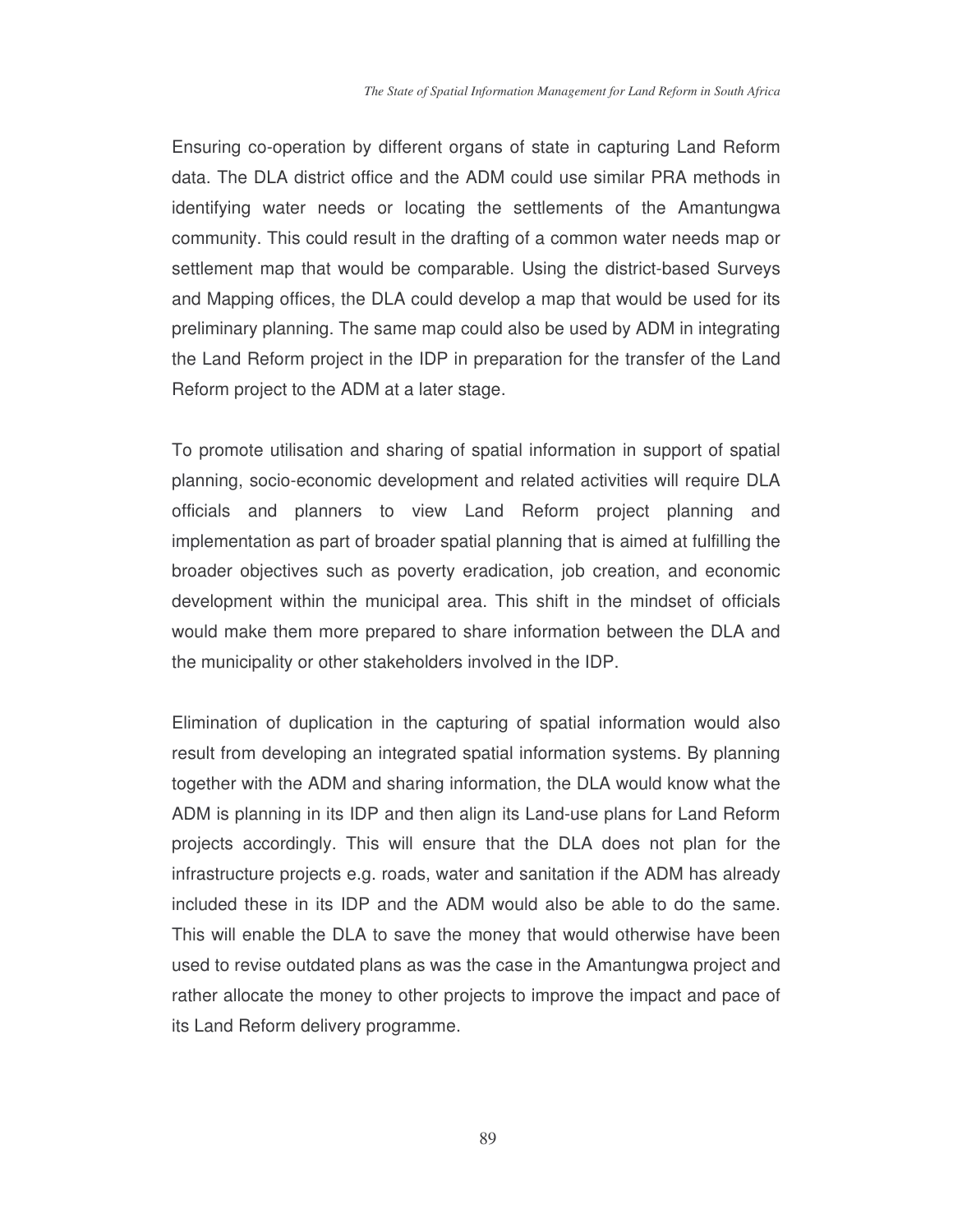### 6.4 Setting up Institutional Arrangements

According to Gavin (1997), all the measures to have integrated spatial data will be to no avail unless a culture of collaboration and co-operation is fostered within the geographic information community represented within both the public and the private sector. Gavin (1997) further argues that it is essential to ensure that the needs of all sectors and spheres of government are accommodated and it is hoped that this will be achieved through representation of all these components of the public service on a committee that will give direction to the development of the NSIF.

According to Dozie (2002), the under-mentioned principles are the key in an effective partnership for integrated spatial data:

- Partnership are the glue that holds everything together;
- Partnerships extend local capabilities in technology, skills, logistics, and data;
- All producers are assumed equal peers;
- Custodianship arrangements assigned to entities that are best able to maintain data set for community of users, usually entity that needs it for own use.

To facilitate the sharing of spatial information between the DLA and the local munipalities, the following arrangements according to Gavin (1997), are required:

- Unlimited access to each organisation's spatial information and data. Through the SDDF both the ADM and the DLA would have access to each other's data at any time and in any form required by each organisation.
- All stakeholders would, however have to comply with the SDDF standards requirements that apply to all the users and or vendors of spatial data kept within the SDDF (refer to Developing Standards in 5.2).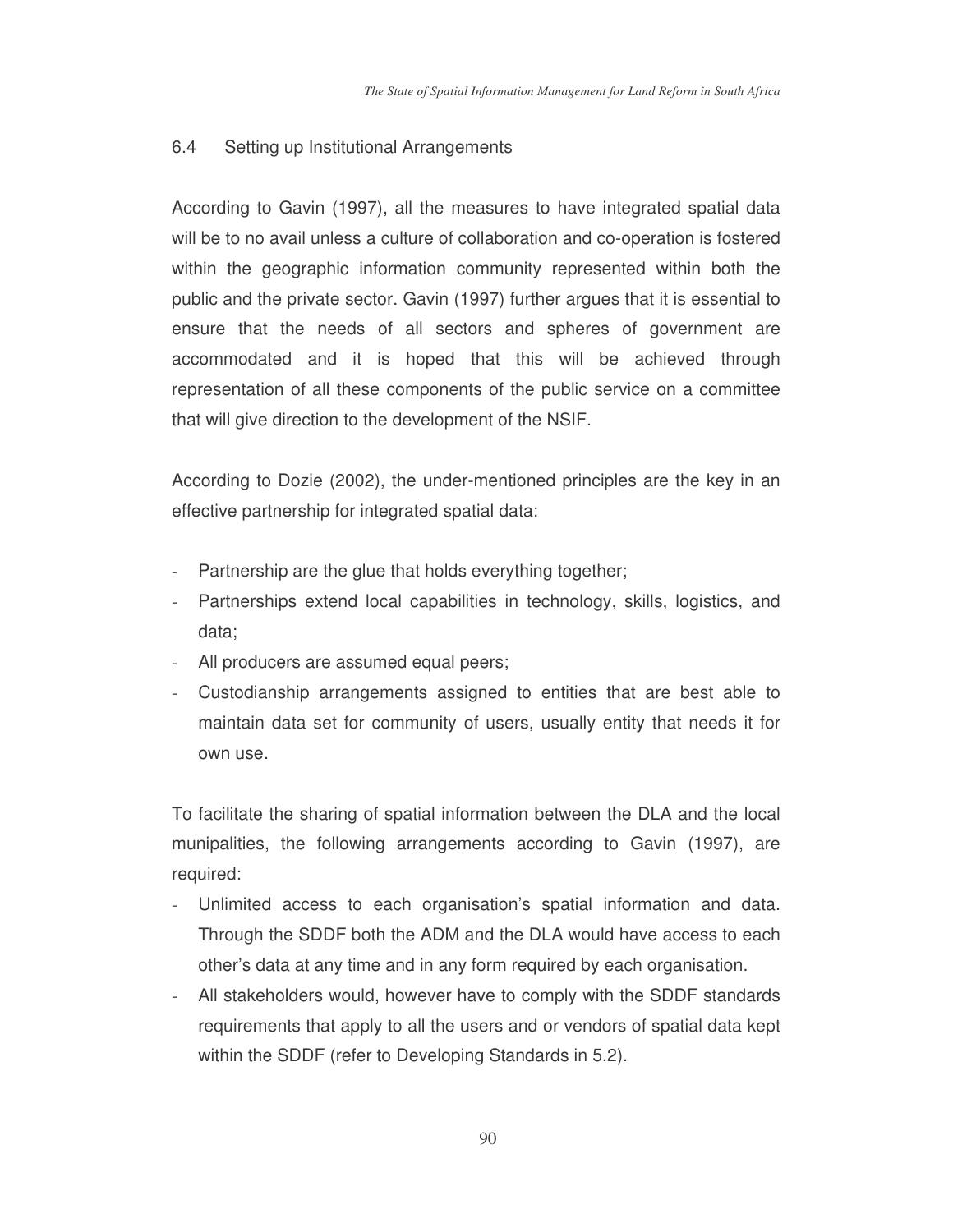A bi-lateral agreement between the users should be entered into to govern the acquisition, processing, maintenance, distribution and sharing of spatial data between the two organisations. In the case of the Land Reform data, such a bilateral agreement between the DLA and the ADM would be necessary to ensure that the process of Land Reform planning and implementation at local level is governed by the principles of cooperation, openness and sharing that are necessary to achieve effective integration of Land Reform data into the ADM IDP.

This co-operation and partnership between the DLA and the ADM would in return result in the sustainable Land Reform programme that is able to contribute to broader socio-economic development objectives of the municipality and the government as a whole such as job creation and economic growth.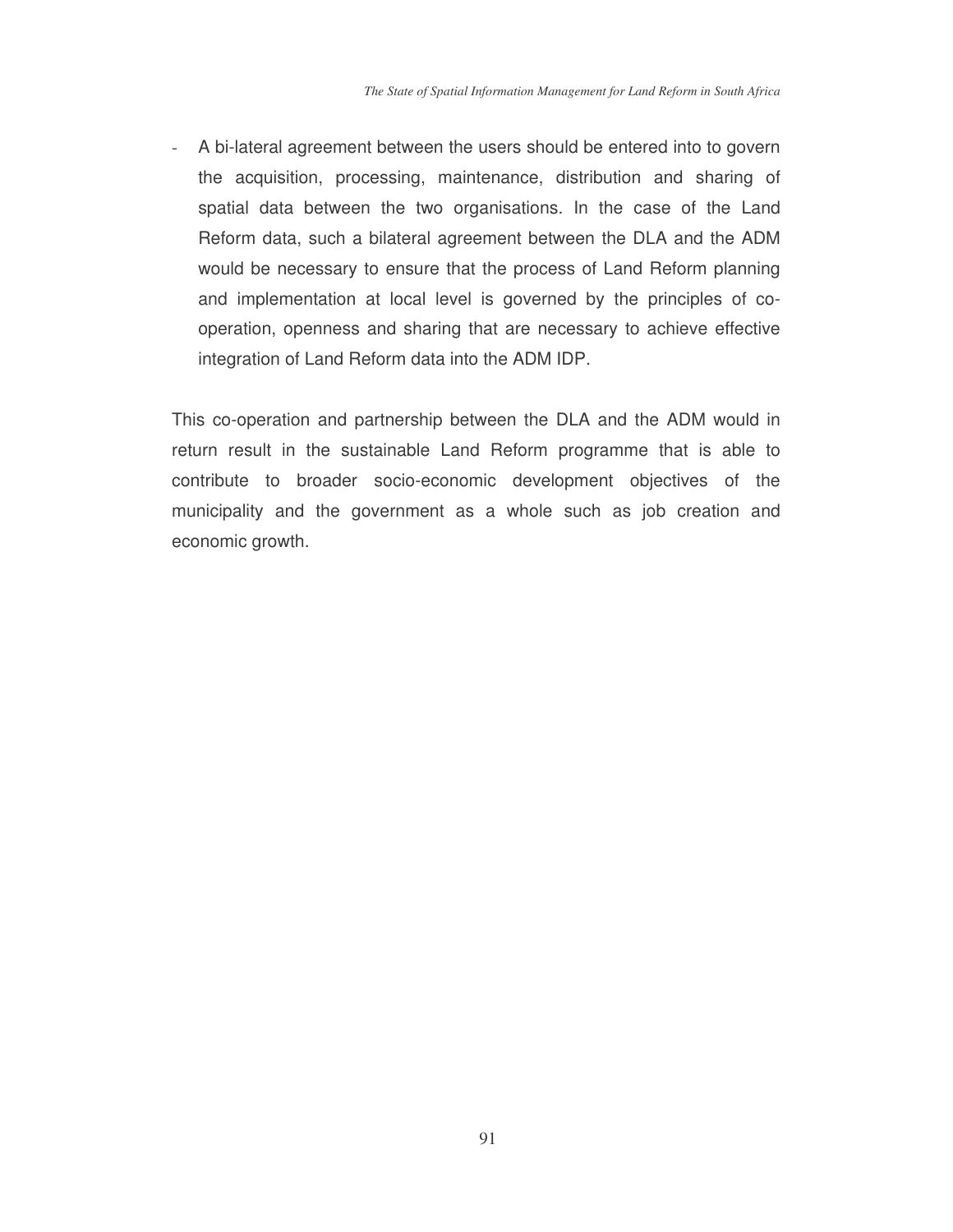#### **7. REFERENCES:**

#### **Literature:**

- 1. Barry M and Ruther H, 2001 "Data collection and management for informal settlements upgrade", Presented in International Conference on Spatial Information Development, Nairobi Kenya.
- 2. Burrough P, Masser I., 1986, European Geographic Information Infrastructure: Opportunities and Pitfalls, London, UK.
- 3. Del Grande L, 2003, Delivering Land for Tenure Reform: Proposed Practical Guidelines, Legal Entity Assessment Project (LEAP), SA.
- 4. Dozie E, 2002, Open Access vs. Free Access in National Spatial Data Infrastructure (NSDI), Groot Retirement Seminar ITC Enschede, The Netherlands (Presented by Dozie E: United Nations Economic Commission for Africa).
- 5. Food and Agriculture Organisation (FAO) and United Nations Education Programme (UNEP), 1999, The Future of Our Land – Facing the Challenge, Rome.
- 6. Fourie C, 1994, Options for the cadastre in the new South Africa; Report to the South African Council of Professional and technical Surveyors, SA Council of Professional and Technical Surveyors, Johannesburg, SA.
- 7. Fourie C, van Gysen H, 1992, Land Management and Local Level Registries, SA.
- 8. Gavin E, 1997, Spatial Data as Infrastructure, Land info: Department of Land of Land Affairs, Volume 7 No. 3, 2000, SA.
- 9. Isikhungosethu Environmental Services, 2002, Brief history of Planning in South Africa and its evolution prior to 1994, as an entry point to considering the IDP, prepared for the Centre for Environment and Development (CEAD) – University of KwaZulu-Natal, SA.
- 10.Kandeh J, 2002, Geographic Information System On Invasive Alien Plant Species – International Institute for Geo-Information Science and Earth Observation (ITC) Masters Thesis.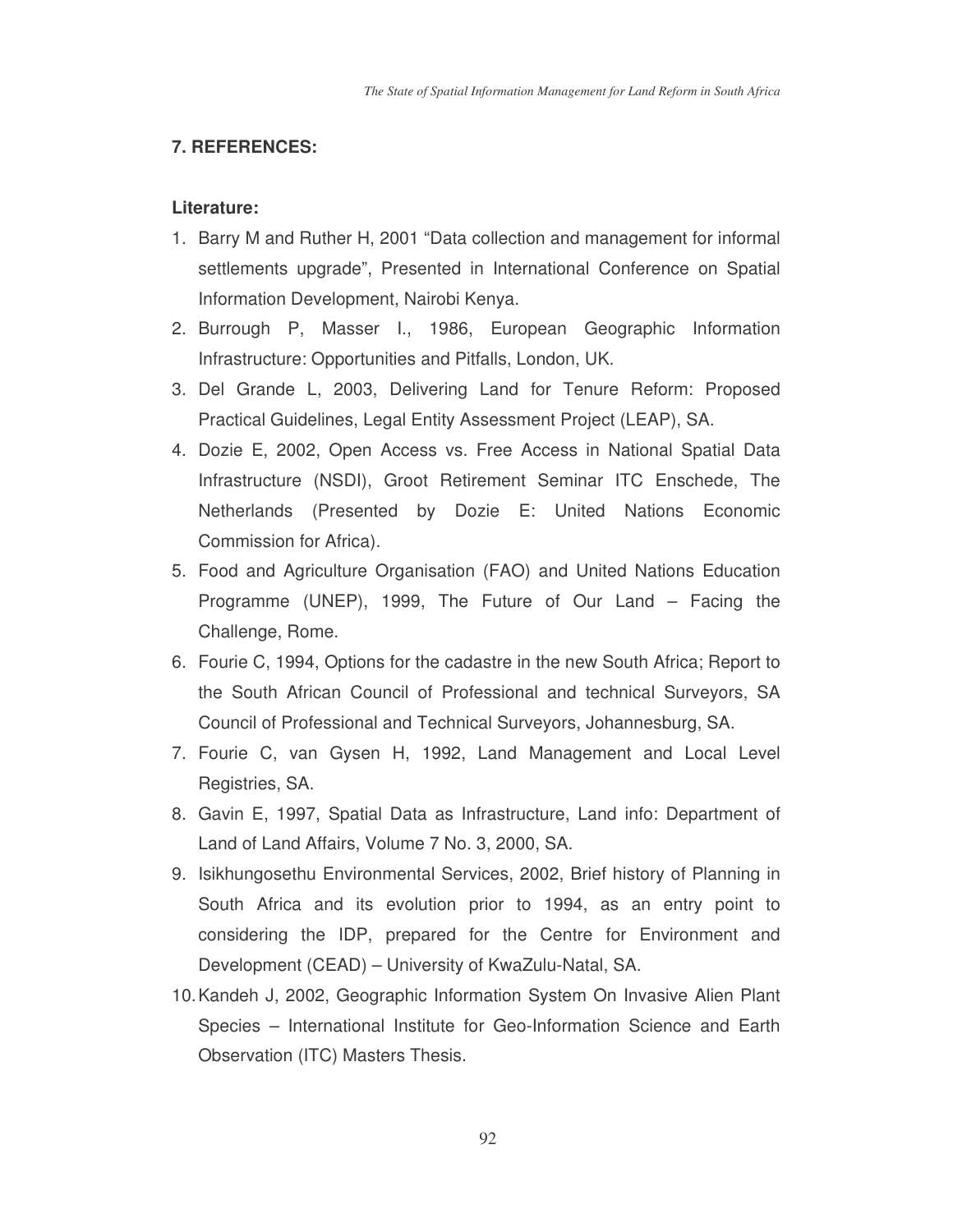- 11.Maseko Hlongwa and Associates, 2002, Amantungwa Business Plan Review Report, Project File in Department of Land Affairs Vryheid District Land Reform Office, KwaZulu-Natal Province, SA.
- 12.Nori C, 2003, Development oriented land administration in India A case for national Land Information System (LIS), presented in Map Asia 2003 2<sup>nd</sup> Annual Asian Conference & Exhibition on GIS, Aerial Photography & Remote Sensing.
- 13.Ravindran A, Jaishanka J, 2003, GIS based information system for village level planning, presented in Map Asia 2003 2<sup>nd</sup> Annual Asian Conference & Exhibition on GIS, Aerial Photography & Remote Sensing.
- 14.Rugege D, 2004, Land Information Management Lecture Notes, University of KwaZulu-Natal, SA.
- 15. Spatial Data Infrastructure Africa Newsletter, 2002, SDI News, Links, Papers, Presentations, Volume 1, Number 1.
- 16.Spatial Data Infrastructure Africa Newsletter, 2003, SDI News, Links, Papers, Presentations, Volume 2, Number 1.
- 17.Spatial Data Infrastructure Africa Newsletter, 2004, SDI Update from South Africa, Volume 3, Number 1.

#### **Personal Communications:**

1. Mngwengwe V, Khumalo W, Mpangane, Z, 2003, Personal Communications, Department of Land Affairs, Vryheid District Land Reform Office, P. O. Box 544, Vryheid, KwaZulu-Natal Province, SA.

#### **Government Documents:**

- 1. Amajuba PIMS Centre, 2004, The Revised Amajuba Spatial Development Framework (2005/6 IDP Review), Amajuba District Municipality, South Africa.
- 2. Department of Land Affairs, Amantungwa Project File: file no. KNA/3/6/7, 2004, Vryheid District Office, KwaZulu-Natal, SA.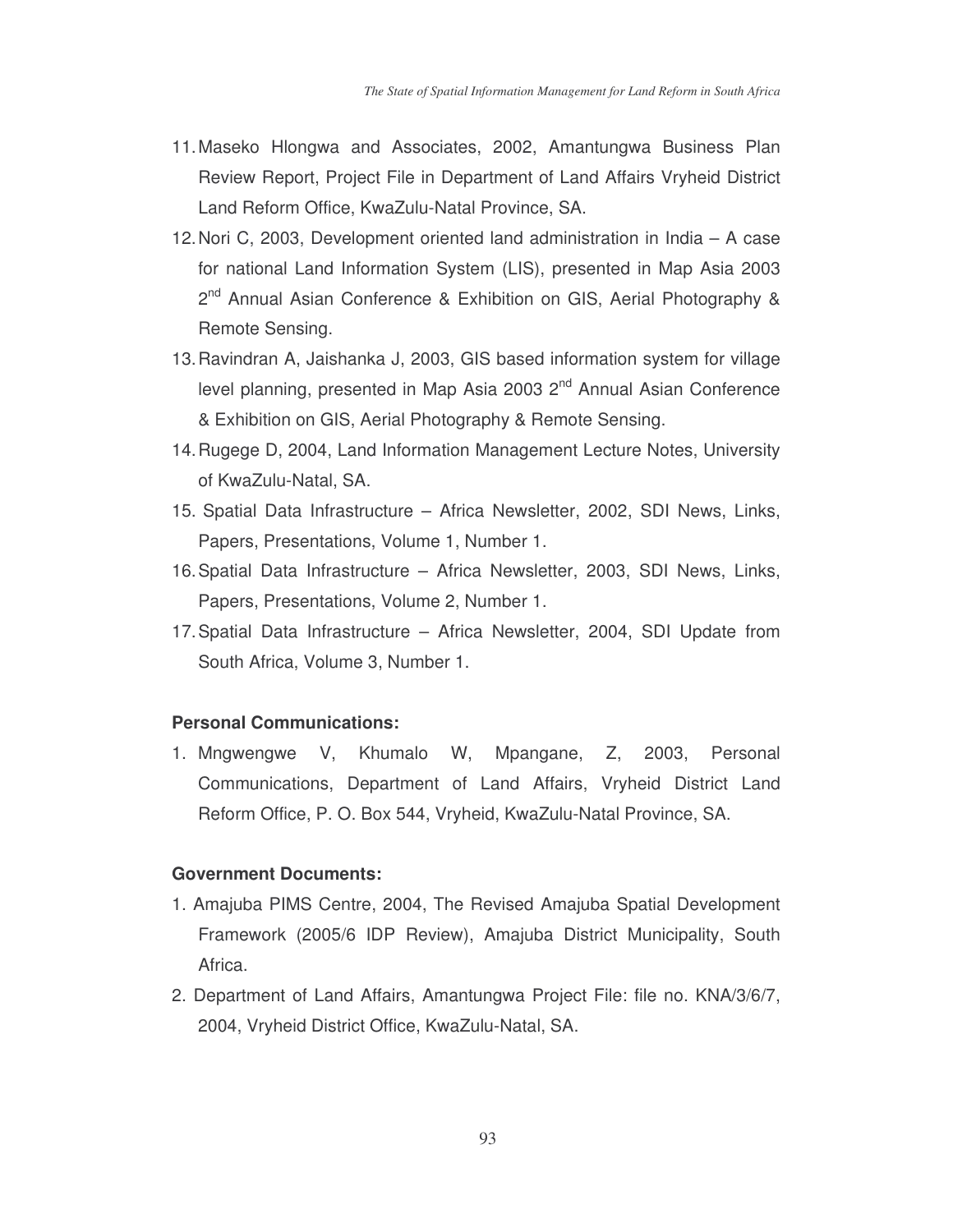- 3. Department of Land Affairs, Spatial Data Infrastructure Act 54, 2003, Government Gazette, RSA, Vol. 464, No. 25973, SA.
- 4. Department of Land affairs, White Paper on Land Policy of South Africa, 1996, SA.
- 5. Pillay P, 2000, Introducing DLA`s Land Information, Sub-committee of Land Information Systems Committee, Department of Land affairs, SA.
- 6. Department of Provincial and Local Government, Municipal Systems Act (Act 32 of 2000), 2000, SA.
- 7. Department of Provincial and Local Government, White Paper on Local Government, 1998, SA.

### **Websites:**

- 1. Web site (Amajuba District Municipality), Amajuba District Municipality IDP Review, 2005/06, 28 March 2003 < www.idp.org.za >
- 2. Web site (Department of Land Affairs): Chief Directorate: Cadastral Surveys (Surveyor General Pretoria). Digital Urban and Rural cadastre. 09 March 2003 <http://www.nsif.org.za/Framework/csg\_cdr\_pta.htm>
- 3. Web site (Department of Land Affairs): Chief Directorate: Surveys and Mapping. 1:500 000 and 1:50 000 Digital Topographical Data Sets, March 2003 <http://www.nsif.org.za/sm\_topo.htm>
- 4. Web site (Department of Land Affairs): Redistribution Support Systems, 05 February 2003 www.dla.gov.za
- 5. Web site (Department of Land Affairs): Tenure Support Systems, 05 February 2003 www.dla.gov.za
- 6. Article within a web site (UND) Fourie C and van Gysen H. Land Management and Local Level Registries, 15 March 2003 <WWW.und.ac.za/und/survey/clarrisa/public/argent/htm>
- 7. Web site (HSRC). An Integrated Approach for the Provision of Spatial Information to bring about Reconstruction and Development in SA. 15 March 2003 <http://wwwhsrc.ac.za/gis/thesiss/reconstruct/index.html>